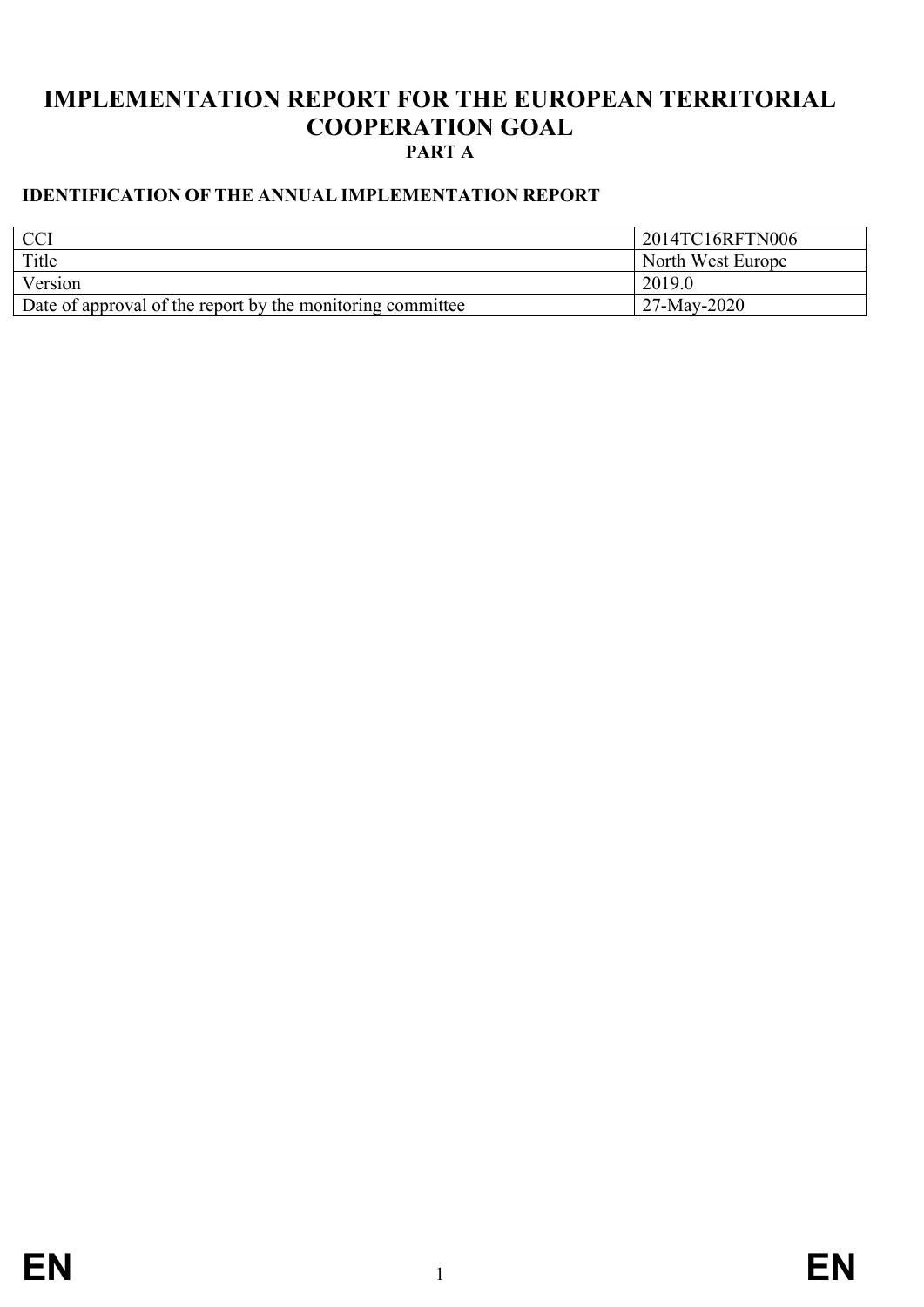| KEY INFORMATION ON THE IMPLEMENTATION OF THE COOPERATION PROGRAMME FOR THE YEAR CONCERNED, INCLUDING ON                                                                                                               |  |
|-----------------------------------------------------------------------------------------------------------------------------------------------------------------------------------------------------------------------|--|
|                                                                                                                                                                                                                       |  |
|                                                                                                                                                                                                                       |  |
|                                                                                                                                                                                                                       |  |
|                                                                                                                                                                                                                       |  |
|                                                                                                                                                                                                                       |  |
|                                                                                                                                                                                                                       |  |
|                                                                                                                                                                                                                       |  |
|                                                                                                                                                                                                                       |  |
|                                                                                                                                                                                                                       |  |
|                                                                                                                                                                                                                       |  |
|                                                                                                                                                                                                                       |  |
|                                                                                                                                                                                                                       |  |
|                                                                                                                                                                                                                       |  |
|                                                                                                                                                                                                                       |  |
|                                                                                                                                                                                                                       |  |
|                                                                                                                                                                                                                       |  |
|                                                                                                                                                                                                                       |  |
|                                                                                                                                                                                                                       |  |
| WHERE APPLICABLE, THE USE OF ANY CONTRIBUTION FROM THIRD COUNTRIES PARTICIPATING IN THE COOPERATION PROGRAMME                                                                                                         |  |
|                                                                                                                                                                                                                       |  |
|                                                                                                                                                                                                                       |  |
| TABLE 6: CUMULATIVE COST OF ALL OR PART OF AN OPERATION IMPLEMENTED OUTSIDE THE UNION PART OF THE PROGRAMME AREA                                                                                                      |  |
|                                                                                                                                                                                                                       |  |
|                                                                                                                                                                                                                       |  |
|                                                                                                                                                                                                                       |  |
|                                                                                                                                                                                                                       |  |
| 5. ISSUES AFFECTING THE PERFORMANCE OF THE PROGRAMME AND MEASURES TAKEN41                                                                                                                                             |  |
|                                                                                                                                                                                                                       |  |
| (B) OPTIONAL FOR LIGHT REPORTS, OTHERWISE IT WILL BE INCLUDED IN POINT 9.1. AN ASSESSMENT OF WHETHER PROGRESS                                                                                                         |  |
| MADE TOWARDS TARGETS IS SUFFICIENT TO ENSURE THEIR FULFILMENT, INDICATING ANY REMEDIAL ACTIONS TAKEN OR PLANNED,                                                                                                      |  |
|                                                                                                                                                                                                                       |  |
|                                                                                                                                                                                                                       |  |
| 7. REPORT ON THE IMPLEMENTATION OF FINANCIAL INSTRUMENTS (ARTICLE 46 OF REGULATION (EU) NO                                                                                                                            |  |
|                                                                                                                                                                                                                       |  |
|                                                                                                                                                                                                                       |  |
| 8. PROGRESS IN PREPARATION AND IMPLEMENTATION OF MAJOR PROJECTS AND JOINT ACTION PLANS<br>(ARTICLE 101(H) AND ARTICLE 111(3) OF REGULATION (EU) NO 1303/2013 AND ARTICLE 14(3)(B) OF                                  |  |
|                                                                                                                                                                                                                       |  |
|                                                                                                                                                                                                                       |  |
|                                                                                                                                                                                                                       |  |
|                                                                                                                                                                                                                       |  |
| SIGNIFICANT PROBLEMS ENCOUNTERED IN IMPLEMENTING MAJOR PROJECTS AND MEASURES TAKEN TO OVERCOME THEM 47                                                                                                                |  |
|                                                                                                                                                                                                                       |  |
|                                                                                                                                                                                                                       |  |
|                                                                                                                                                                                                                       |  |
|                                                                                                                                                                                                                       |  |
| 9. ASSESSMENT OF THE IMPLEMENTATION OF THE COOPERATION PROGRAMME (ARTICLE 50(4) OF<br>REGULATION (EU) NO 1303/2013 AND ARTICLE 14(4) OF REGULATION (EU) NO 1299/2013) 51                                              |  |
| 9.1 INFORMATION IN PART A AND ACHIEVING THE OBJECTIVES OF THE PROGRAMME (ARTICLE 50(4) OF REGULATION (EU) NO                                                                                                          |  |
| 9.2. SPECIFIC ACTIONS TAKEN TO PROMOTE EQUALITY BETWEEN MEN AND WOMEN AND TO PROMOTE NON-DISCRIMINATION, IN<br>PARTICULAR ACCESSIBILITY FOR PERSONS WITH DISABILITIES, AND THE ARRANGEMENTS IMPLEMENTED TO ENSURE THE |  |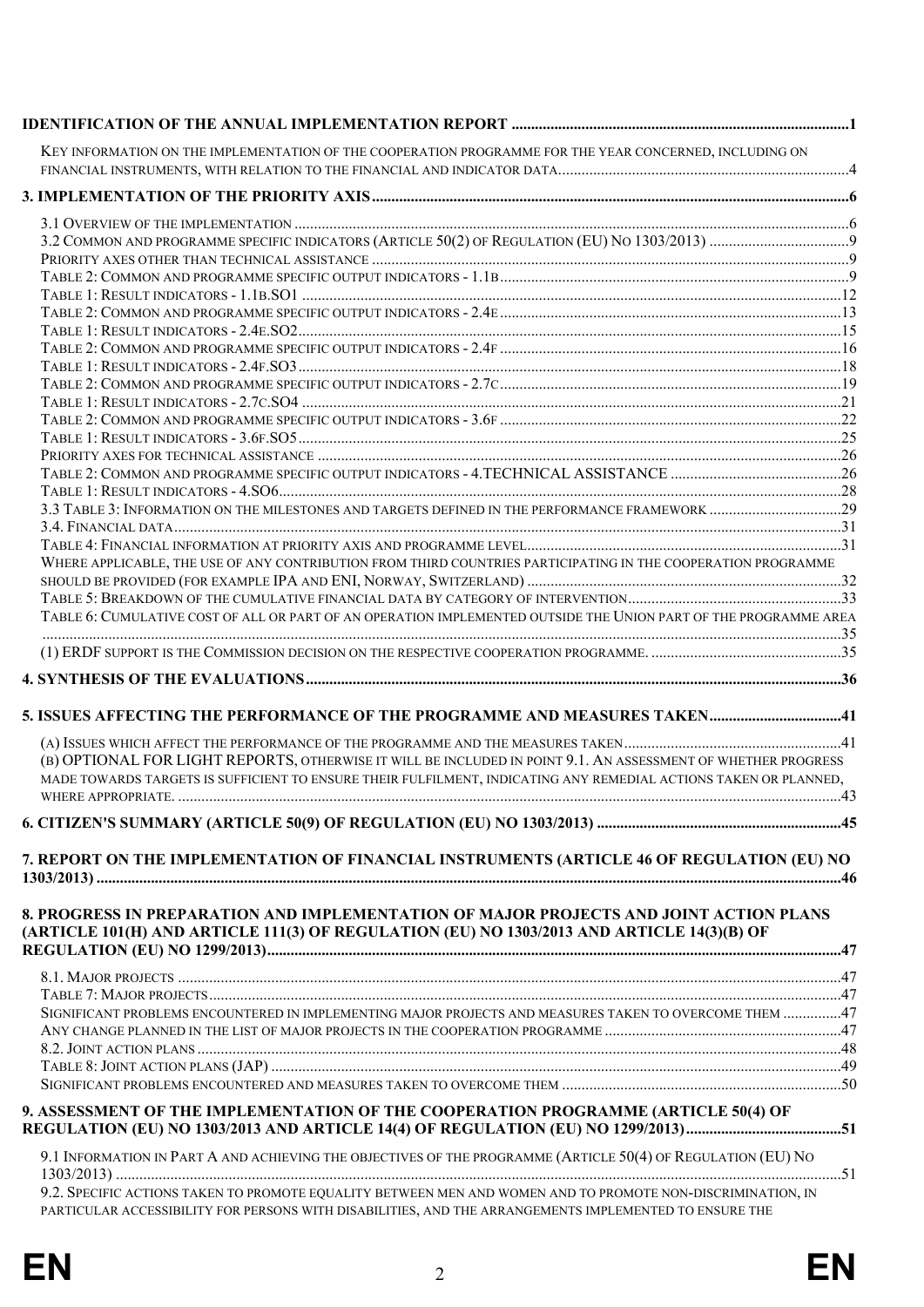| 11.2 PROGRESS IN IMPLEMENTATION OF ACTIONS TO REINFORCE THE CAPACITY OF AUTHORITIES AND BENEFICIARIES TO ADMINISTER<br>14. ISSUES AFFECTING THE PERFORMANCE OF THE PROGRAMME AND MEASURES TAKEN -                                    |  |
|--------------------------------------------------------------------------------------------------------------------------------------------------------------------------------------------------------------------------------------|--|
|                                                                                                                                                                                                                                      |  |
|                                                                                                                                                                                                                                      |  |
|                                                                                                                                                                                                                                      |  |
|                                                                                                                                                                                                                                      |  |
|                                                                                                                                                                                                                                      |  |
|                                                                                                                                                                                                                                      |  |
|                                                                                                                                                                                                                                      |  |
| 11.1. PROGRESS IN THE IMPLEMENTATION OF THE INTEGRATED APPROACH TO TERRITORIAL DEVELOPMENT, INCLUDING INTEGRATED<br>TERRITORIAL INVESTMENTS, SUSTAINABLE URBAN DEVELOPMENT, AND COMMUNITY LED LOCAL DEVELOPMENT UNDER THE            |  |
| 11. ADDITIONAL INFORMATION WHICH MAY BE ADDED DEPENDING ON THE CONTENT AND OBJECTIVES OF<br>THE COOPERATION PROGRAMME (ARTICLE 14(4), SUBPARAGRAPH 2 (A), (B), (C) AND (F), OF REGULATION                                            |  |
| 10.1 PROGRESS IN IMPLEMENTATION OF THE EVALUATION PLAN AND THE FOLLOW-UP GIVEN TO THE FINDINGS OF EVALUATIONS  56<br>10.2 THE RESULTS OF THE INFORMATION AND PUBLICITY MEASURES OF THE FUNDS CARRIED OUT UNDER THE COMMUNICATION     |  |
| 10. OBLIGATORY INFORMATION AND ASSESSMENT ACCORDING TO ARTICLE 14(4), SUBPARAGRAPH 1 (A)                                                                                                                                             |  |
| 9.5 ROLE OF PARTNERS IN THE IMPLEMENTATION OF THE COOPERATION PROGRAMME (ARTICLE 50(4) OF REGULATION (EU) NO                                                                                                                         |  |
|                                                                                                                                                                                                                                      |  |
| 9.3. SUSTAINABLE DEVELOPMENT (ARTICLE 50(4) OF REGULATION (EU) NO 1303/2013 AND ARTICLE 14(4), SUBPARAGRAPH 2, (E)<br>9.4. REPORTING ON SUPPORT USED FOR CLIMATE CHANGE OBJECTIVES (ARTICLE 50(4) OF REGULATION (EU) NO 1303/2013)54 |  |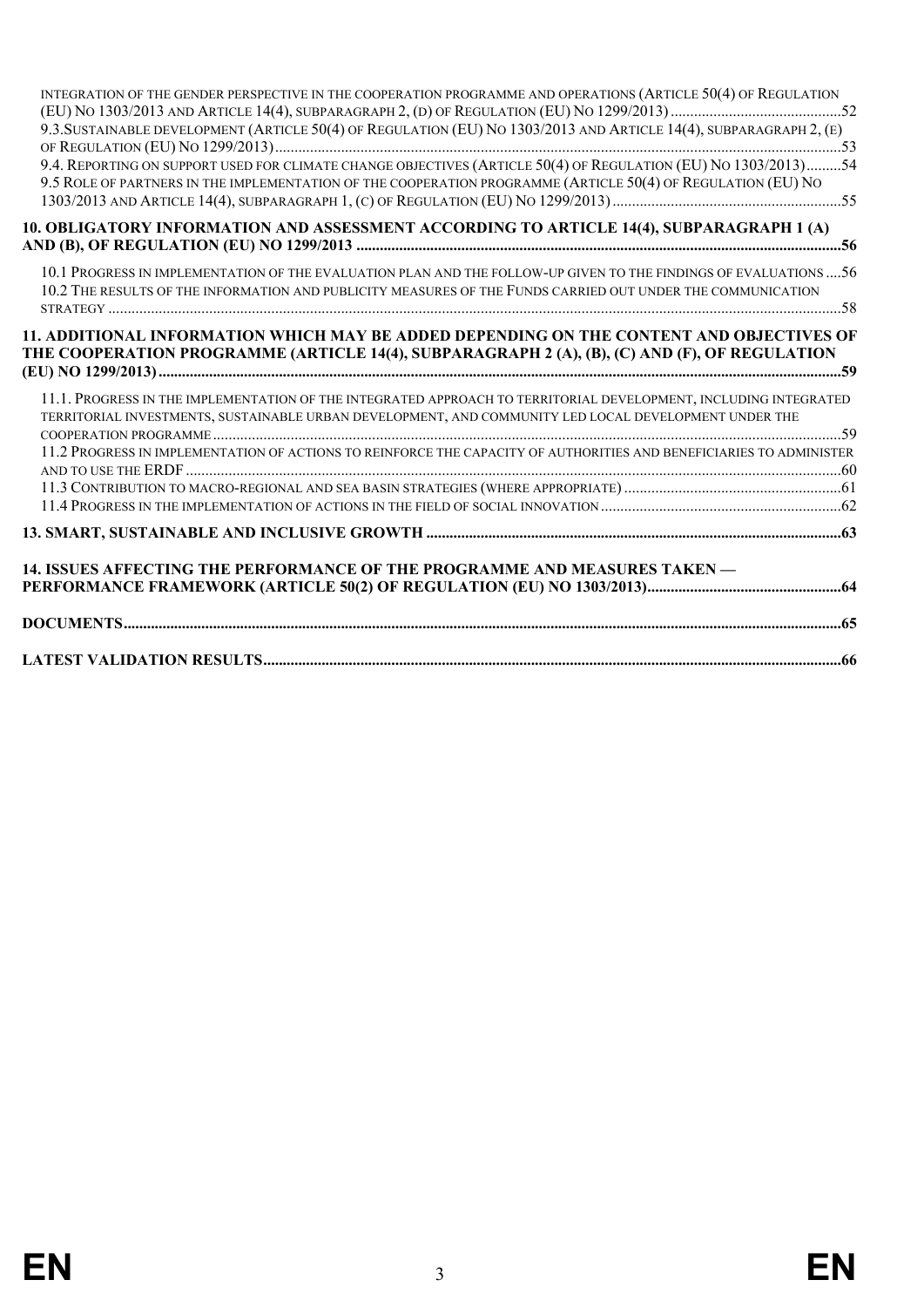### 2. OVERVIEW OF THE IMPLEMENTATION OF THE COOPERATION PROGRAMME (Article 50(2) of Regulation (EU) No 1303/2013 and Article 14(3)(a) of Regulation (EU) No 1299/2013)

#### <span id="page-3-0"></span>**Key information on the implementation of the cooperation programme for the year concerned, including on financial instruments, with relation to the financial and indicator data.**

2019 was an intensive year for the Programme implementation. The Programme authorities continued their efforts to complete the funding allocation process as well as simultaneously monitor and provide support to the running projects. In 2019, the Monitoring Committee met four times (MC14 10 January, MC15 6-7 February, MC16 12-13 June, MC17 26-27 September 2019) in order to process the project selection for both step 1 and step 2 submissions of the application process and launch the first capitalization call (October 2019). Consequently, in 2019 25 additional projects were approved across all three thematic Programme Priorities, further detailed in section 3.1 of this report. Even though the capitalization call was finalized in 2020, it should be noted that the selected procedures set in 2019 allowed the approval of projects characterized by strong rollout or uptake activities taking the projects beyond the initially envisaged impact.

The Programme's communication efforts were significant in 2019. As an example and result, two NWE projects (CAN and eMEN) were amongst the finalists of the REGIOSTARS, the awards given yearly by the European Commission to Cohesion Policy projects that demonstrate excellence results and innovative approaches to regional development. The CAN project competed under "Category 4 - Building climate-resilient cities" and eMEN under "Category 5 - Modernising health services". CAN was the category winner and celebrated its success, together with the Programme authorities on 9 October 2019 at the award ceremony in the European Week of Regions and Cities held in Brussels.

The Programme website underwent significant changes in 2019, in order to shift the focus from call promotion to showcasing the main NWE achievements. The Programme's homepage now gives more visibility to projects and the main topics covered by the programme. In particular, a new "impact page" was created, presenting short descriptions on the main topics financed by the programme as well as articles showcasing successful projects and best practices.

The Programme held two major events in 2019. The first one was the programme's last project development event, aimed at promoting the 9th call for proposals. This "Project Idea Laboratory" was organised in Brussels on 2 April 2019 and brought together over 300 participants. The second major event, called "NWE making an Impact" was our programme's first capitalisation event and took place on 4-5 December 2019 in Tourcoing (Lille agglomeration, Hauts-de-France). The event aimed at creating networking opportunities and building synergies between project results, was the first opportunity to showcase project achievements in a tangible way. 370 participants networked and got unique insights on the results achieved by the 83 NWE projects funded so far as well as detailed guidance on the Programme first call for capitalisation, which resulted in 15 received applications. As part of the event, thematic workshops were organised, based on the themes identified during the Joint Secretariat and Contact Point workshop organised in November 2018, around the topics of hydrogen, marine energy, health, energy efficient/low-carbon buildings, green construction, agri-food production and waste water treatment. The main conclusions of the seven thematic workshops held at the capitalization event as well as the summaries of the six site visits carried out are available on the Programme website. In the scope of the event, the EYES project was awarded the NWE Impact Prize for the most impressive project achievements.

It should also be noted that the year 2019 led to successful closure of several NWE projects approved in call 1. In addition, by end 2019 20 projects (ranging from call 1 to 4) had undergone quality appraisals done by the JS and CPs mid-term through the project implementation, focusing on the strategic project and Programme aspects and bridging the gap between the regular project monitoring and Programme evaluation.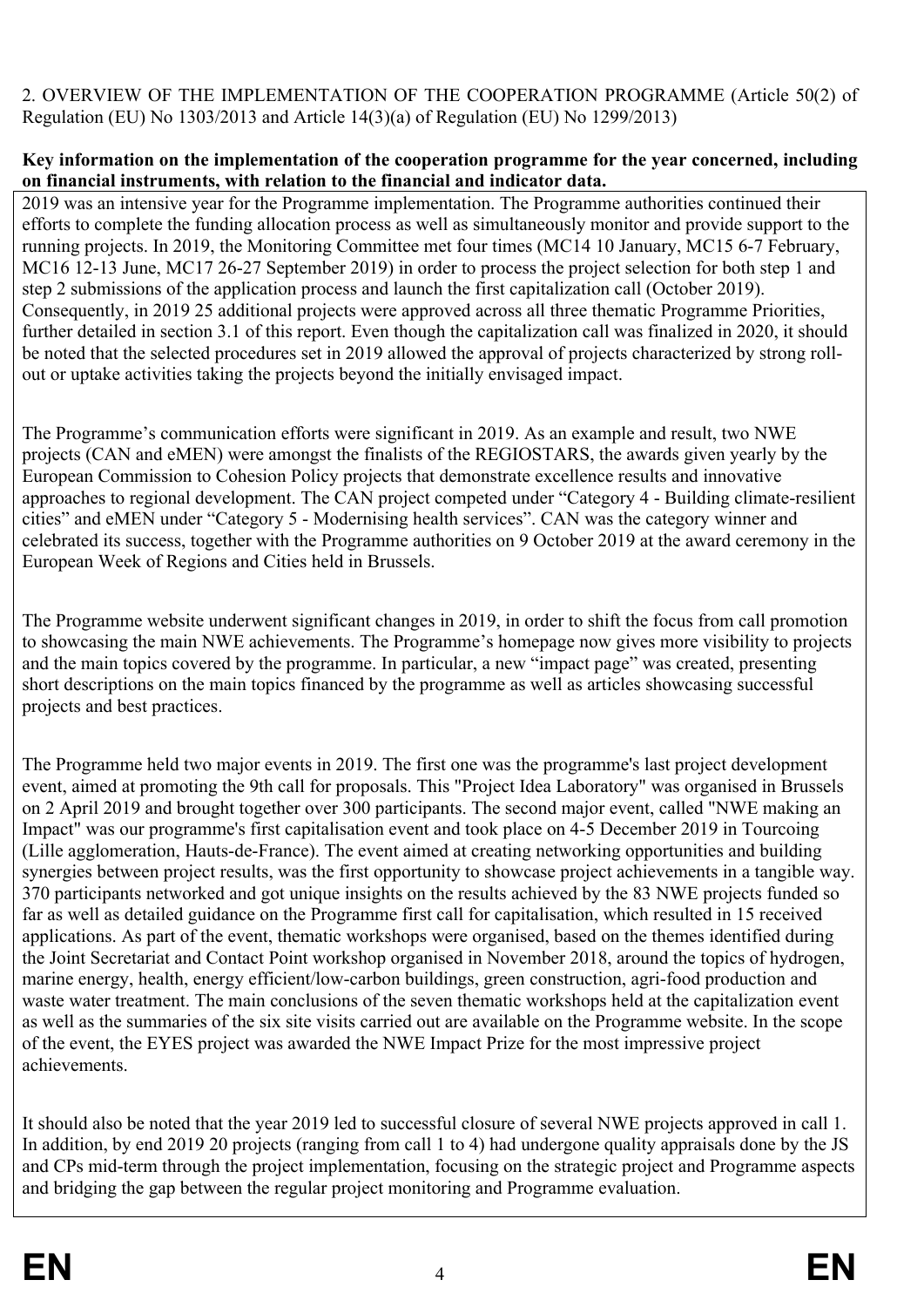Despite the uncertainty revolving around Brexit, ongoing discussions concerning the post 2020 regulations and MFF, the future geographic scope of the Programme and its budget, the Programme authorities launched the talks relating to the future of the Programme. Since the mandate of the Monitoring Committee only refers to decisions concerning the Interreg NWE 2014-2020 Programme, a separate NWE Task Force with a mandate relating to the new Programme period needed to be established. The Task Force was given the responsibility to oversee the preparations for the new Programme, including the execution of all the necessary processes in a fairly limited time remaining before the start of the post 2020 programmes. This led to the successful procurement of the territorial SWOT analysis in 2019 and the post 2020 Process Leader, both finalized in 2020.

Moreover, in 2019 the Programme was actively involved in events organized by the European institutions. As a few of numerous examples, the meetings with DG Regio and active participation in DG Regio events should be mentioned, such as the annual Interreg event held on 22 and 23 May 2019 in Bucharest, Romania. The event was an opportunity to review programme implementation and discuss the most topical issues related to implementation with the European Commission. In addition, the Programme Director was a speaker at the "EU transnational cooperation in the Making" conference held on 21 June 2019 in Lisbon, Portugal, which led to an article with the same title completed by "Added value of Interreg B" in the third issue of the European Structural and Investment Fund Journal 2019. This contribution was a follow-up of the Programme's involvement in the publication of prof. Eduardo Medeiros released in 2018 "European Territorial Co-operation, Theoretical and Empirical Approaches to the Process and Impacts of Cross-Border and Transnational Cooperation in Europe". Furthermore, the Programme Director was also the co-author of the so-called "overlaps paper" referring to the thematic and geographic overlaps in post 2020 period, delivered to the attention of Marc Lemaitre, Director-General of the Directorate General for Regional and Urban Policy.

Last, but not least, the Programme has been actively involved in the Core Group of the electronic Monitoring System group (eMS) established by INTERACT. The system enables the monitoring of projects and Programme implementation as well as electronic exchange of data between programmes and beneficiaries and outer databases such as KEEP*.* NWE, together with representatives of the Central Europe, Central Baltic and Austria - Hungary transnational and cross-border programmes, constitutes the "Core Group" of the system used by 34 ETC programmes. NWE has attended regular meetings with this group since 2014 with the aim to deliver an efficient system, aligned with the user and European Commission requirements for application, assessment, monitoring and reporting purposes.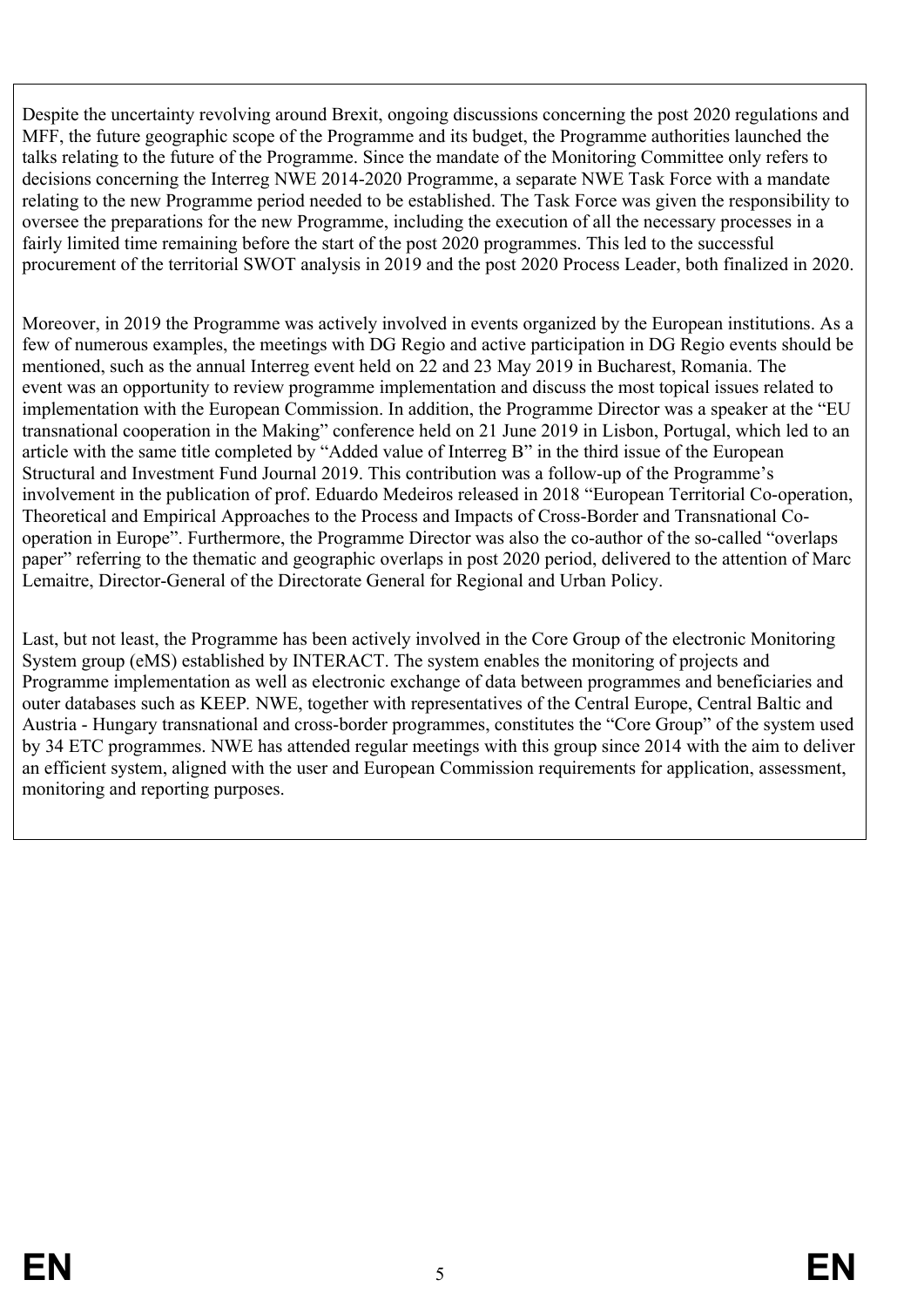## **3. IMPLEMENTATION OF THE PRIORITY AXIS**

# **3.1 Overview of the implementation**

<span id="page-5-1"></span><span id="page-5-0"></span>

| ID             | <b>Priority axis</b> | Key information on the implementation of the priority axis with reference to key developments, significant problems                                                                                                                                                                                                                                                                                                                                                                                                                                                                                                                                                                              |
|----------------|----------------------|--------------------------------------------------------------------------------------------------------------------------------------------------------------------------------------------------------------------------------------------------------------------------------------------------------------------------------------------------------------------------------------------------------------------------------------------------------------------------------------------------------------------------------------------------------------------------------------------------------------------------------------------------------------------------------------------------|
|                |                      | and steps taken to address these problems                                                                                                                                                                                                                                                                                                                                                                                                                                                                                                                                                                                                                                                        |
|                | <b>INNOVATION</b>    | The year 2019 resulted in a further reinforced project pipeline of Priority 1 (Specific Objective 1). The Programme MC<br>approved 11 projects in 2019, the highest number across all three Programme Priorities. The projects completed the existing<br>pipeline, leading to the total of 38 approved projects in Priority 1 by end 2019.<br>The 2019 pipeline focused on all Types of Actions of Priority 1.                                                                                                                                                                                                                                                                                   |
|                |                      | Building the capacity of regions and territories to improve their innovation performance and boosting SME<br>competitiveness                                                                                                                                                                                                                                                                                                                                                                                                                                                                                                                                                                     |
|                |                      | Digital industries and health: Development and testing of new products for people with dementia - Certification-D;<br>Blockchain based applications – BSART; Technological therapy modernising the management of anxiety of Alzheimer or<br>PTSD patients (eMental health – IT4Anxiety)                                                                                                                                                                                                                                                                                                                                                                                                          |
|                |                      | Manufacturing: High performance braiding (HPB) to manufacture composite materials with increased performance -<br><b>COBRACOMP</b>                                                                                                                                                                                                                                                                                                                                                                                                                                                                                                                                                               |
|                |                      | Textiles: Closed-loop, large scale recycling of workwear to decrease the ecological impact of the textiles industry<br>(CIRCTEX)                                                                                                                                                                                                                                                                                                                                                                                                                                                                                                                                                                 |
|                |                      | Energy: Floating offshore wind, wave and tidal energy – ocean energy farms (OceanDEMO)<br>Construction: digital system supporting reuse and high-quality recycling of building materials (DigitalDeConstruction)<br>Biopharmaceuticals: A zero waste bio-refinery utilising high value salicin extracted from willow (BIOWILL)<br>Agro-food: Efficient use of insects and insect components as building blocks for new food products; Alternative<br>charcoal products (product development, feedstock quality, valorisation – THREE C).<br>- inserting NEETs (individuals not in education, employment or training) on the horticulture job<br>Social innovation<br>$2_{-}$<br>market (IMAGINE) |
|                |                      | All approved projects were highly relevant to the SO.                                                                                                                                                                                                                                                                                                                                                                                                                                                                                                                                                                                                                                            |
| $\overline{2}$ | <b>LOW CARBON</b>    | The year 2019 led to 8 projects approved (3 under SO2, 2 under SO3 and 3 under the SO4) and the total of 35 projects in<br>Priority 2 by the end of 2019. All the newly approved projects were highly relevant to their Specific Objectives and focused<br>on:                                                                                                                                                                                                                                                                                                                                                                                                                                   |
|                |                      | SO2 - new energy use sensors and management systems, allowing a reduction in GHG emissions and energy<br>consumption in post-primary buildings (ENERGE), restoration of C-storage capacity of different types of peatland (via<br>hydrological improvements and Sphagnum propagation -Care-Peat) or net zero energy retrofit of apartment buildings that are<br>financially sustainable, technically feasible and desired by housing associations and public authorities (MUSTBE0)<br>SO3 - batteries and electric storage heaters combined with an original hybrid storage system, removing the barriers                                                                                        |
|                |                      | limiting their adoption (RedWOLF) as well as application of Solar Thermal Energy in farming in the NWE regions, to<br>increase the share of renewable energies and the decrease of GHG emissions in agriculture (ICaRE4Farms)                                                                                                                                                                                                                                                                                                                                                                                                                                                                    |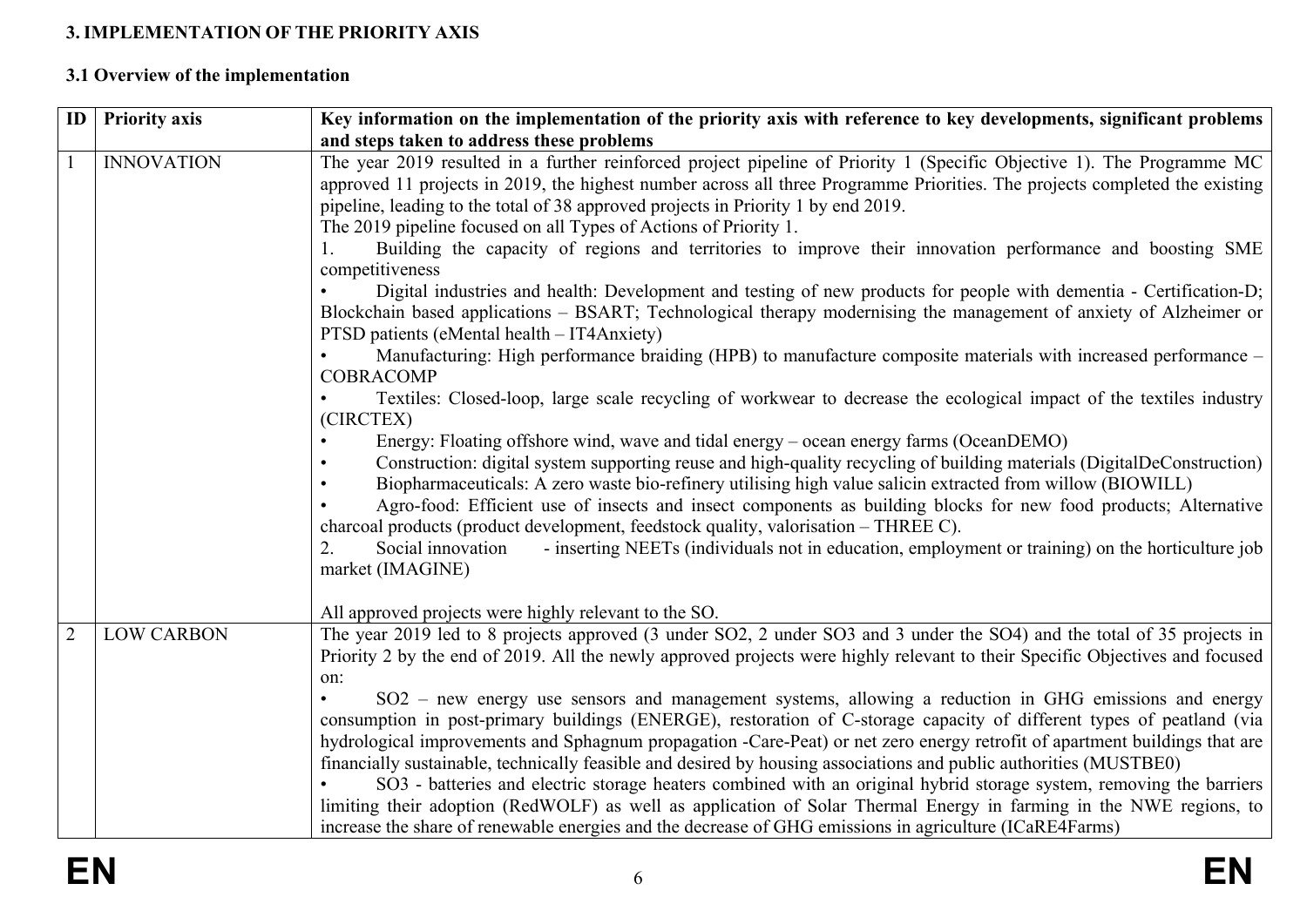| ID | <b>Priority axis</b>                                                   | Key information on the implementation of the priority axis with reference to key developments, significant problems<br>and steps taken to address these problems                                                                                                                                                                                                                                                                                                                                                                                                                                                                                                                                                                                                                                                                                                                                                                                                                                                                                                                                                                                                                                                                                                                                                                                                                                                                                                                                                                                                                                                                                                                                                                                                                                                                                               |
|----|------------------------------------------------------------------------|----------------------------------------------------------------------------------------------------------------------------------------------------------------------------------------------------------------------------------------------------------------------------------------------------------------------------------------------------------------------------------------------------------------------------------------------------------------------------------------------------------------------------------------------------------------------------------------------------------------------------------------------------------------------------------------------------------------------------------------------------------------------------------------------------------------------------------------------------------------------------------------------------------------------------------------------------------------------------------------------------------------------------------------------------------------------------------------------------------------------------------------------------------------------------------------------------------------------------------------------------------------------------------------------------------------------------------------------------------------------------------------------------------------------------------------------------------------------------------------------------------------------------------------------------------------------------------------------------------------------------------------------------------------------------------------------------------------------------------------------------------------------------------------------------------------------------------------------------------------|
|    |                                                                        | SO4 - hydrogen propelled vehicles and green mobility - supply chain for water transport (H2SHIPS), waste collection<br>vehicles - fuel cell garbage trucks (HECTOR), shared mobility options for end-users contributing to limited congestion, CO2<br>emissions and behavioural change<br>The above projects contributed to the results envisaged by the Programme under the three SOs:                                                                                                                                                                                                                                                                                                                                                                                                                                                                                                                                                                                                                                                                                                                                                                                                                                                                                                                                                                                                                                                                                                                                                                                                                                                                                                                                                                                                                                                                        |
|    |                                                                        | Reduced GHG emissions in transport systems<br>Optimization of the NWE regions' energy consumption and production or sectors responsible for the highest levels of<br>GHG emissions<br>Reduction of emissions and energy consumption and an increase in the use of renewable energy (public buildings<br>infrastructure and social housing)                                                                                                                                                                                                                                                                                                                                                                                                                                                                                                                                                                                                                                                                                                                                                                                                                                                                                                                                                                                                                                                                                                                                                                                                                                                                                                                                                                                                                                                                                                                     |
| 3  | <b>RESOURCE</b><br><b>AND</b><br><b>MATERIALS</b><br><b>EFFICIENCY</b> | NWE continued the efforts to reinforce the existing project pipeline and allocate the remaining funding. As calls 4,5 and 6<br>resulted in only 5 approved projects in 2018, further efforts were required to strengthen the SO5, Priority 3. Calls 7 and 8<br>organized in 2019 resulted in additional 6 approved projects, covering:<br>Agriculture (a shift from a linear agro-system to a circular agro-ecosystem that is more and optimizes reuse of natural<br>resources (soil, water and biodiversity)-FABulous Farmers and improving resource efficiency of agribusiness supply chains<br>by minimizing waste (REAMIT)<br>Electrics and electronics (decrease the amount of waste from electrical and electronic equipment (WEEE) in NWE by<br>increasing rates of repair among citizens, thereby extending product lifetimes - SHAREPAIR)<br>Metallurgy (increase the reuse of raw material from Past Metallurgical Sites and Deposits (PMSD) and to reduce the<br>volume of waste generated – NWE-REGENERATIS)<br>Manufacturing (using household waste plastic, scaling it up to be used as a feedstock for industrial electric and<br>additive manufacturing - TRANSFORM-CE).<br>Infrastructure and construction - a circular pedestrian/cyclist bridge system for large and small infrastructure, as a<br>circular alternative for the (conservative and fossil material dominated) domain of infrastructure, maximizing avoidance of<br>fossil raw material use (Smart Circular Bridge).<br>The approved projects concentrated on the resource intensive sectors and contributed to the Priority result and result indicator<br>(an optimised use of material resources and a reduction in the use of natural resources in NWE, measured with the use and<br>uptake of eco-innovations in NWE and the resource savings and waste recycling rates. |
| 4  | <b>TECHNICAL</b><br><b>ASSISTANCE</b>                                  | Both the Contact Points and the Joint Secretariat were mainly involved in the Programme promotion, project development,<br>assessment and monitoring activities and the overall Programme management.<br>The Contact Point network was particularly engaged in the step 1 project development activities (individual meetings,<br>regional and national events, Programme Info Days and a Project Idea Lab).<br>Apart from the step 1 and 2 assessments and the preparations for the capitalization call, the JS Project Unit continuously<br>monitored project implementation and processed two rounds of progress reports and payment claims. In addition, by end                                                                                                                                                                                                                                                                                                                                                                                                                                                                                                                                                                                                                                                                                                                                                                                                                                                                                                                                                                                                                                                                                                                                                                                            |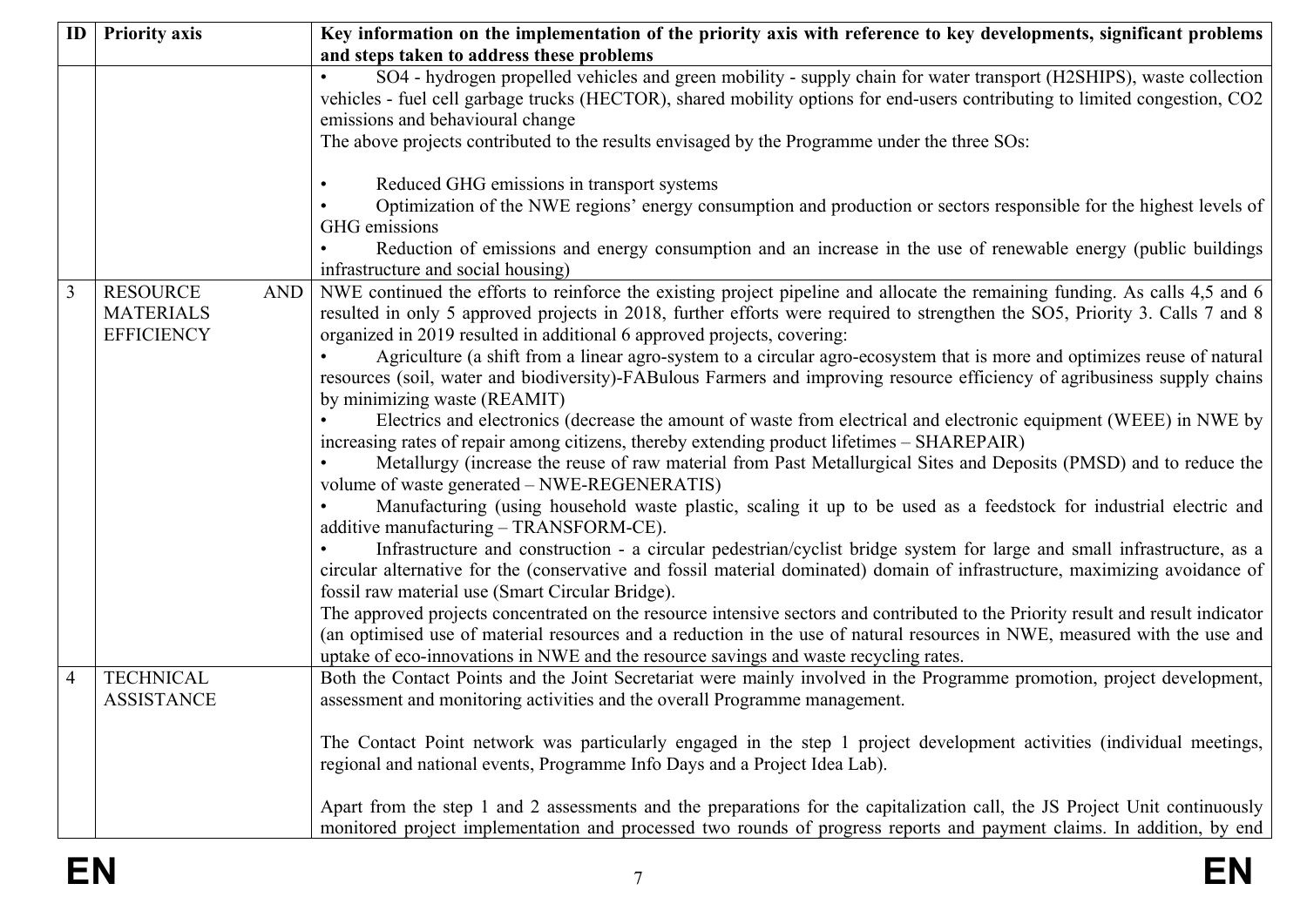| ID | <b>Priority axis</b> | Key information on the implementation of the priority axis with reference to key developments, significant problems                                                                                                                                                                                                                                                                                                                |
|----|----------------------|------------------------------------------------------------------------------------------------------------------------------------------------------------------------------------------------------------------------------------------------------------------------------------------------------------------------------------------------------------------------------------------------------------------------------------|
|    |                      | and steps taken to address these problems                                                                                                                                                                                                                                                                                                                                                                                          |
|    |                      | 2019, 20 projects underwent additional quality appraisals, performed half-way through the project implementation and<br>breaching the gap between the regular project monitoring and Programme evaluation, bringing additional information about                                                                                                                                                                                   |
|    |                      | the strategic project fit into the Programme Specific Objectives.                                                                                                                                                                                                                                                                                                                                                                  |
|    |                      | The Programme and Support Unit, besides its daily tasks related to the Programme monitoring and management as well the<br>support to the main programme stakeholders, facilitated a successful Programme review (AIR 2018) and Second Level<br>Control and launched the procedures for preparation of the post 2020 programme (procurements for the SWOT analysis,<br>Process Leader position as well as the Second Level Audits). |
|    |                      | The Communication Unit ensured the visibility of the NWE Programme in external events, while updating the programme<br>website and providing guidance to projects on the communication activities. It contributed also to RegioStars success of the<br>CAN project as well as the development and the implementation of the capitalisation strategy, with a dedicated call for<br>proposals launched in October 2019.              |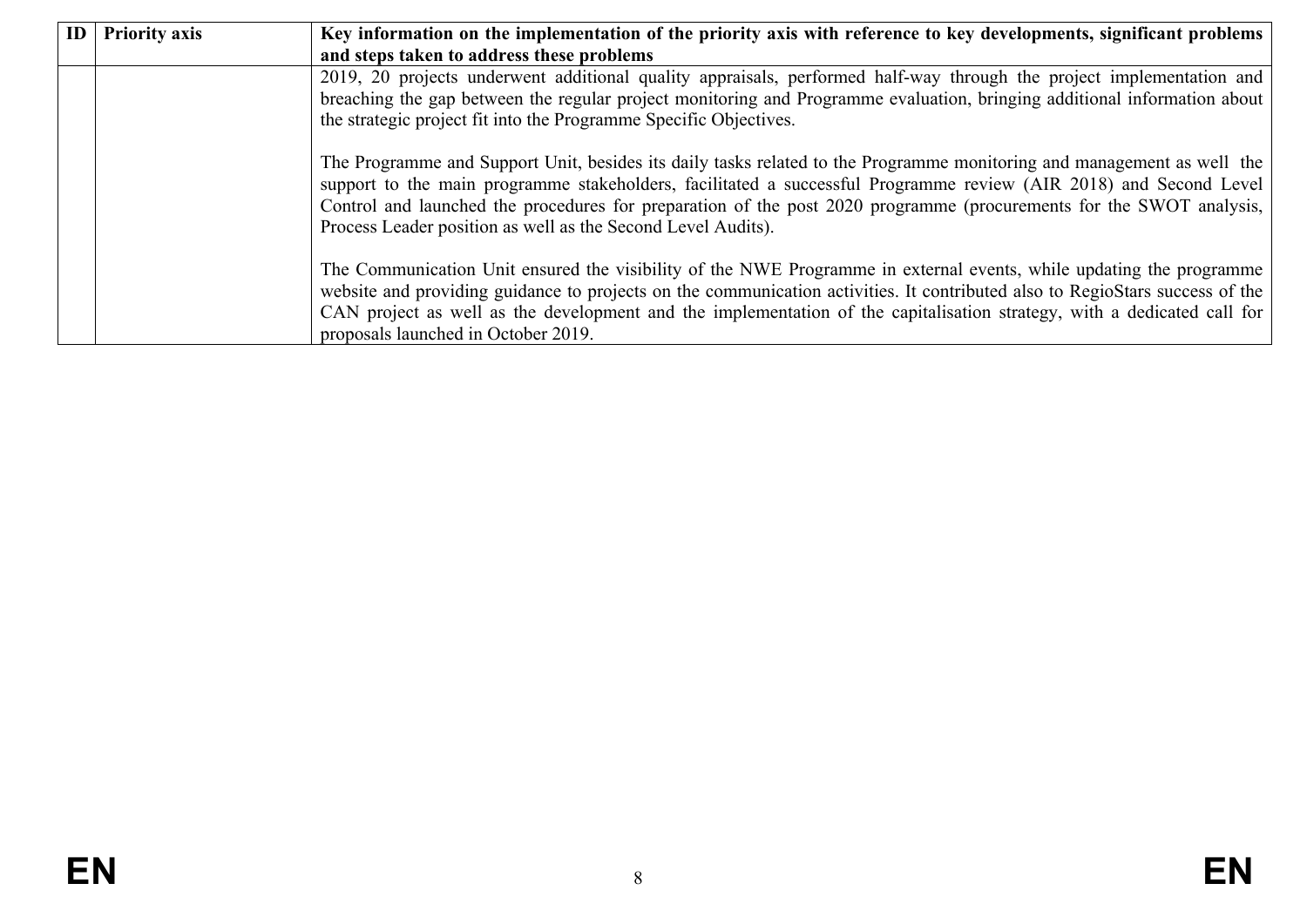## **3.2 Common and programme specific indicators (Article 50(2) of Regulation (EU) No 1303/2013)**

### **Priority axes other than technical assistance**

| <b>Priority axis</b> | 1 - INNOVATION                                                                                                                                                               |
|----------------------|------------------------------------------------------------------------------------------------------------------------------------------------------------------------------|
| Investment           | 1b - Promoting business investment in R&I, developing links and synergies between enterprises, research and development centres and the higher education sector, in          |
| priority             | particular promoting investment in product and service development, technology transfer, social innovation, eco-innovation, public service applications, demand stimulation, |
|                      | networking, clusters and open innovation through smart specialisation, and supporting technological and applied research, pilot lines, early product validation actions,     |
|                      | advanced manufacturing capabilities and first production, in particular in key enabling technologies and diffusion of general purpose technologies, as well as fostering     |
|                      | investment necessary for strengthening the crisis response capacities in health services                                                                                     |

## **Table 2: Common and programme specific output indicators - 1.1b**

<span id="page-8-2"></span><span id="page-8-1"></span><span id="page-8-0"></span>

| $(1)$ ID |                  | Indicator                                                        | <b>Measurement unit</b> | <b>Target value</b> | 2019     | <b>Observations</b>                                                                                                                                                                                                                                                                                                                                                                                                                |
|----------|------------------|------------------------------------------------------------------|-------------------------|---------------------|----------|------------------------------------------------------------------------------------------------------------------------------------------------------------------------------------------------------------------------------------------------------------------------------------------------------------------------------------------------------------------------------------------------------------------------------------|
| F        | CO01             | Productive investment: Number of                                 | Enterprises             | 540.00              | 562.00   | Total output indicator contributions for ongoing (not completed) operations: 562 (partially achieved output values).                                                                                                                                                                                                                                                                                                               |
|          |                  | enterprises receiving support                                    |                         |                     |          | The high value for this indicator is due to several projects focusing on generic business support and hence involving many companies through generic type of support provided than initially anticipated                                                                                                                                                                                                                           |
|          |                  |                                                                  |                         |                     |          | (nevertheless aligned with the definition for CO01 provided by the European Commission and applied by the Programme). The Programme initially estimated 20 companies supported per project approved,<br>some projects however provide support to more than 20 enterprises, which leads to high output values and an overachievement.                                                                                               |
| l S      |                  | CO01 Productive investment: Number of Enterprises                |                         | 540.00              | 2.296.00 | Total project pipeline value: 2296. The high value for this indicator is due to several projects focusing on generic business support and involving many companies through more generic type of support than                                                                                                                                                                                                                       |
|          |                  | enterprises receiving support                                    |                         |                     |          | initially anticipated (still aligned with the definition for CO01 provided by the European Commission and applied by the Programme). The Programme initially estimated 20 companies supported per project                                                                                                                                                                                                                          |
|          |                  |                                                                  |                         |                     |          | approved, some projects however provide support to more, which leads to high output values.                                                                                                                                                                                                                                                                                                                                        |
|          |                  |                                                                  |                         |                     |          | 2019 projects: BioWill:6, BSTART:60, Certification-D:24, CircTex:15, COBRACOMP:83, IT4Anxiety:15, OceanDEMO:12, 2018 projects: 1432 (COTEMACO:60, EYES:25, HappyMoo: 503, Machining                                                                                                                                                                                                                                                |
|          |                  |                                                                  |                         |                     |          | 4.0:50, MATMED:90, MiteControl:16, NWE MEA: 40, NWE-Chance:3, OIP4NWE:13, OPIN:123, PASSION-HF:4, SuNSE:200, UNEET:175, Water Test Network:120, AGRIWASTEVALUE: 10). 2017                                                                                                                                                                                                                                                          |
| F        | CO <sub>26</sub> | Research, Innovation: Number of                                  | Enterprises             | 540.00              |          | projects: 245, 2016:404<br>362.00 TTotal output indicator contributions for ongoing (not completed) operations: 362 (partially achieved output values). VR4REHAB contributed 290 - the project develops rehabilitation protocols for patients                                                                                                                                                                                      |
|          |                  | enterprises cooperating with research                            |                         |                     |          | with musculosceletal system and neurodisability, requiring high involvement of and co-creation between SMEs, rehabilitation clinics and universities.                                                                                                                                                                                                                                                                              |
|          |                  | institutions                                                     |                         |                     |          |                                                                                                                                                                                                                                                                                                                                                                                                                                    |
| S.       |                  | CO26 Research, Innovation: Number of Enterprises                 |                         | 540.00              | 630.00   | Total project pipeline value : 630                                                                                                                                                                                                                                                                                                                                                                                                 |
|          |                  | enterprises cooperating with research                            |                         |                     |          | 2019 project pipeline:84. BioWill:4, Certification-D:4, CircTex:7, COBRACOMP:3, Digital DeConstruction: 7, IT4Anxiety:15, OceanDEMO:30, THREE C:14.                                                                                                                                                                                                                                                                                |
|          |                  | institutions                                                     |                         |                     |          | 2018 project pipeline : 105. HappyMoo :3, Mite Control 15, NWE MEA: 40, NWE Chance:3, OIP4NWE:6, OPIN:24, PASSION-HF:4, Water Test Network:10. 2017 project pipeline: 430, BONE:3,                                                                                                                                                                                                                                                 |
|          |                  |                                                                  |                         |                     |          | IDEA:32, Codex4SMEs: 20, VR4REHAB:375, 2016 project pipeline : 11 ASPECT:8, OCAP:3<br>In the programming phase the NWE authorities counted 20 companies per project (x27 projects=540). The value for the selected projects is higher than the target due to the high value of VR4REHAB                                                                                                                                            |
|          |                  |                                                                  |                         |                     |          | explained above.                                                                                                                                                                                                                                                                                                                                                                                                                   |
| F        |                  | CO28 Research, Innovation: Number of Enterprises                 |                         | 340.00              | 465.00   | Total output indicator contributions for ongoing (not completed) operations: 465 (partially achieved output values). B4H contributed 420, due to delivered generic business support.                                                                                                                                                                                                                                               |
|          |                  | enterprises supported to introduce                               |                         |                     |          | The high value for this indicator is due to several projects focusing on generic business support and hence involve many companies through generic type of support provided than initially anticipated                                                                                                                                                                                                                             |
|          |                  | new to the market products                                       |                         |                     |          | (nevertheless aligned with the definition for CO01 provided by the European Commission and applied by the Programme). The Programme initially estimated 20 companies supported per project approved,                                                                                                                                                                                                                               |
|          |                  |                                                                  |                         |                     |          | some projects however provide support to more than 20 enterprises, which lead s to high output values and an overachievement.                                                                                                                                                                                                                                                                                                      |
| S.       | CO <sub>28</sub> | Research, Innovation: Number of                                  | Enterprises             | 340.00              |          | 625.00 Total project pipeline value :625                                                                                                                                                                                                                                                                                                                                                                                           |
|          |                  | enterprises supported to introduce<br>new to the market products |                         |                     |          | 2019 project pipeline: 104. BioWill:3, Certification-D:24, CircTex:7, Digital DeConstruction: 3, IT4Anxiety:15, OceanDEMO:15, THREE C:37.<br>2018 project pipeline: 137. HappyMoo:3, MATMED:40, NWE MEA:40, NWE-Chance: 3, OIP4NWE:7, OPIN:10, PASSION-HF:4, Water Test Network: 20, AGRIWASTEVALUE: 10                                                                                                                            |
|          |                  |                                                                  |                         |                     |          | 2017 project pipeline: 28 : UV-ROBOT:3, VR4REHAB:25                                                                                                                                                                                                                                                                                                                                                                                |
|          |                  |                                                                  |                         |                     |          | 2016 project pipeline 356: B4H:330, BE-GOOD:10, BioBase4SME:13, OCAP:3                                                                                                                                                                                                                                                                                                                                                             |
|          |                  |                                                                  |                         |                     |          | Changes to 2018 projects values were due to additional technical requirements concerning project outputs and modification requests.                                                                                                                                                                                                                                                                                                |
|          |                  |                                                                  |                         |                     |          | The high value for this indicator is due to several projects focusing on generic business support projects, which involve many companies through more generic type of support provided.                                                                                                                                                                                                                                            |
| E        |                  | CO29 Research, Innovation: Number of Enterprises                 |                         | 200.00              | 170.00   | Total output indicator contributions for ongoing (not completed) operations: 170 (partially achieved output values).                                                                                                                                                                                                                                                                                                               |
|          |                  | enterprises supported to introduce<br>new to the firm products   |                         |                     |          | VR4REHAB has delivered 155. The project develops rehabilitation protocols for patients with musculosceletal system and neurodisability, requiring high involvement of and co-creation between SMEs,<br>rehabilitation clinics and universities.                                                                                                                                                                                    |
|          |                  |                                                                  |                         |                     |          | In the programming phase the NWE authorities counted 20 companies per project (x27 projects=540). The value for the selected projects is higher than the target due to the high value of VR4REHAB                                                                                                                                                                                                                                  |
|          |                  |                                                                  |                         |                     |          | explained above.                                                                                                                                                                                                                                                                                                                                                                                                                   |
| S.       | CO <sub>29</sub> | Research. Innovation: Number of Enterprises                      |                         | 200.00              | 780.00   | Total project pipeline value: 780                                                                                                                                                                                                                                                                                                                                                                                                  |
|          |                  | enterprises supported to introduce                               |                         |                     |          | 2019 project pipeline: 103. BioWill:3, Certification-D:24, CircTex:7, Digital DeConstruction: 3, IT4Anxiety:15, OceanDEMO:15, THREE C:37.                                                                                                                                                                                                                                                                                          |
|          |                  | new to the firm products                                         |                         |                     |          | 2018 project pipeline value: 462. COTEMACO:50, HappyMoo:150, OIP4NWE:7, SuNSE:70, UNEET:175, Water Test Network:10. 2017 project pipleline value:206. IDEA:10, Codex4SMEs:46,                                                                                                                                                                                                                                                      |
|          |                  |                                                                  |                         |                     |          | VR4REHAB:150. 2016 project pipeline value 9: BioBase4SME:9<br>The high value for this indicator is due to several projects focusing on generic business support.                                                                                                                                                                                                                                                                   |
|          |                  |                                                                  |                         |                     |          |                                                                                                                                                                                                                                                                                                                                                                                                                                    |
| F        | 1.01             | Number of new or enhanced                                        | No. of clusters and     | 27.00               |          | 8.00 Total output indicator contributions for ongoing (not completed) operations: 8 (partially achieved output values).                                                                                                                                                                                                                                                                                                            |
|          |                  | transnational clusters or innovation                             | innovation networks     |                     |          |                                                                                                                                                                                                                                                                                                                                                                                                                                    |
|          |                  | networks                                                         |                         |                     |          |                                                                                                                                                                                                                                                                                                                                                                                                                                    |
| l S      | 1.01             | Number of new or enhanced                                        | No. of clusters and     | 27.00               |          | 62.00 Total project pipeline value: 62.                                                                                                                                                                                                                                                                                                                                                                                            |
|          |                  | transnational clusters or innovation<br>networks                 | innovation networks     |                     |          | In the programming phase, the Programme authorities did not realise that SO1 projects could contribute to this indicator and CO01 simultaneously (indicator related to the enterprises receiving support). When<br>setting the Programme targets, the projects creating networks only (soft projects) were counted under 1.01 and not the projects contributing to CO01 as a principle, also setting up business support networks. |
|          |                  |                                                                  |                         |                     |          | This is why the initial target has been exceeded by the Programme.                                                                                                                                                                                                                                                                                                                                                                 |
|          |                  |                                                                  |                         |                     |          | 2019 project pipeline: 21. BSTART:1, Certification-D:1, CircTex:1, COBRACOMP:1, Digital DeConstruction: 8, IMAGINE:1, OceanDEMO:1, THREE C:6, ValuSect:1.                                                                                                                                                                                                                                                                          |
|          |                  |                                                                  |                         |                     |          | 2018 project pipeline value: 28, 2017:11, 2016:2                                                                                                                                                                                                                                                                                                                                                                                   |
|          |                  | $F$ 1.02 Number of technologies, products, No. of solutions      |                         | 68 00               |          | 46.00 Total output indicator contributions for ongoing (not completed) operations: 46.                                                                                                                                                                                                                                                                                                                                             |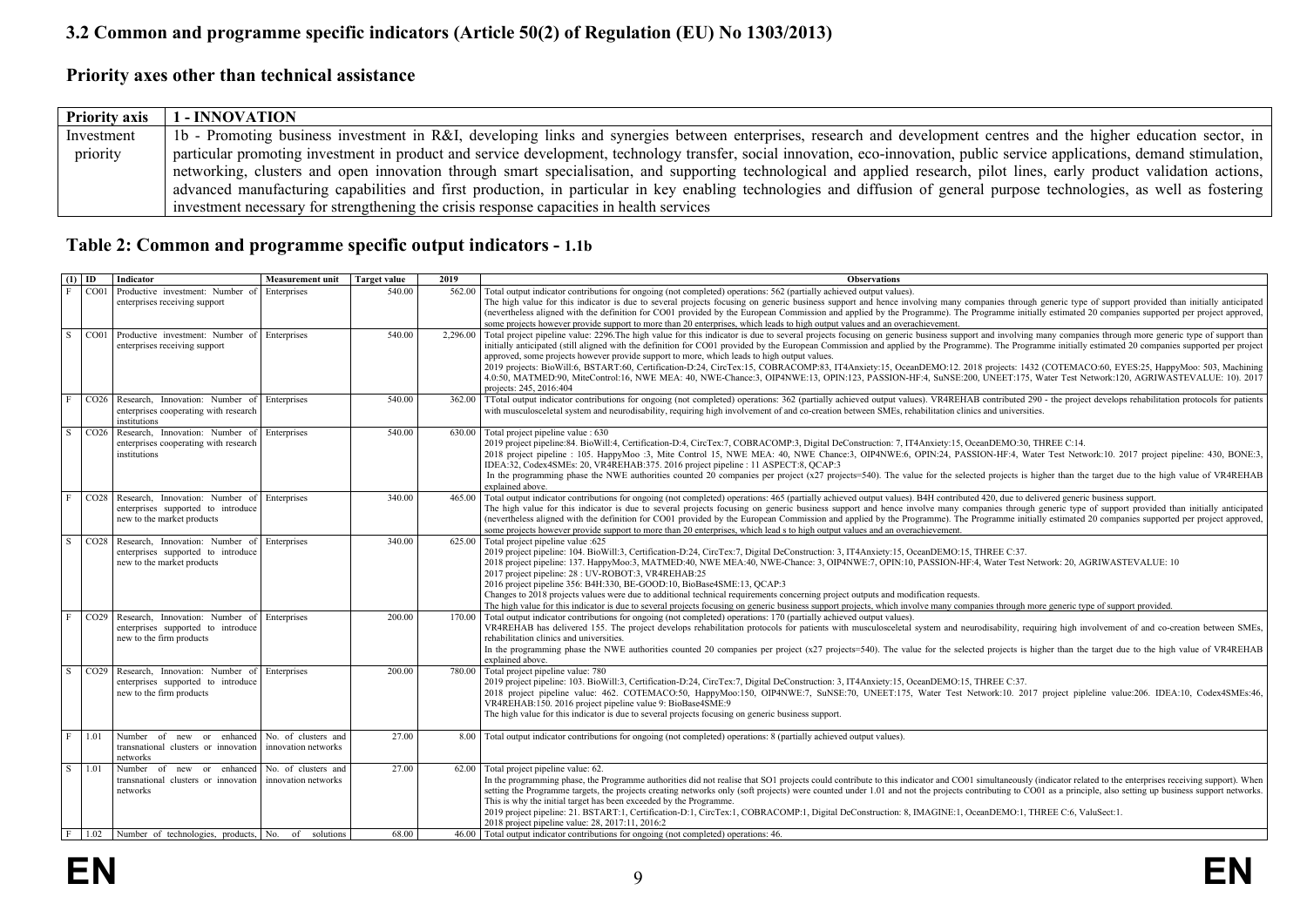| $(1)$ ID                |      | Indicator                                                                                                          | <b>Measurement unit</b> | Target value                | 2019     | <b>Observations</b>                                                                                                                                                                                                                                                                                                                                                                                                                                                                                                                                                                                                                                                                                                                                                                                                                                                                                                             |
|-------------------------|------|--------------------------------------------------------------------------------------------------------------------|-------------------------|-----------------------------|----------|---------------------------------------------------------------------------------------------------------------------------------------------------------------------------------------------------------------------------------------------------------------------------------------------------------------------------------------------------------------------------------------------------------------------------------------------------------------------------------------------------------------------------------------------------------------------------------------------------------------------------------------------------------------------------------------------------------------------------------------------------------------------------------------------------------------------------------------------------------------------------------------------------------------------------------|
|                         |      | services and processes developed<br>and tested in real life conditions                                             | tested                  |                             |          | Projects BioBase4SME and ASPECT delivered 18 and 14 respectively.                                                                                                                                                                                                                                                                                                                                                                                                                                                                                                                                                                                                                                                                                                                                                                                                                                                               |
| l s                     | 1.02 | Number of technologies, products,<br>services and processes developed tested<br>and tested in real life conditions | No. of<br>solutions     | 68.00                       | 378.00   | Total project pipeline value 378.<br>In the programming period, the NWE authorities counted 17 projects x 4 technologies/products/services/processes per project =68. However, some of the approved projects exceeded the value of 4. Those are<br>projects focusing on value chain development or waste stream valorization and/or development and testing of several processes and/or products simultaneously.<br>2019 project pipeline: 155. BioWill:14, BSTART:4, Certification-D:38, COBRACOMP:2, CircTex:12, Digital DeConstruction: 5, IT4Anxiety:10, OceanDEMO:2, THREE C:29, ValuSect:39.<br>2018 project pipeline value: 159. EYES:3, HappyMoo:5, Machining 4.0:12, Mite Control:3, NWE-Chance:3, OIP4NWE:1, OPIN:30, PASSION-HF:1, UNEET:1, Water Test Network:90,<br>AGRIWASTEVALUE:10. 2017 project pipeline value:24, 2016 project pipeline value:40                                                              |
| l F                     | 1.03 | Number<br>pilot<br>of<br>actions<br>implemented, focusing on social<br>innovation                                  | No. of actions          | 30.00                       | 0.00     | Total output indicator contributions for ongoing (not completed) operations:0 (partially achieved output values).<br>At the end of 2019 the social innovation projects were still too early in their implementation phase to deliver outputs.                                                                                                                                                                                                                                                                                                                                                                                                                                                                                                                                                                                                                                                                                   |
| $\overline{\mathbf{s}}$ | 1.03 | Number<br>of<br>pilot<br>actions<br>implemented, focusing on social<br>innovation                                  | No. of actions          | 30.00                       | 166.00   | Total project pipeline: 166<br>2019 project pipeline: 23. IMAGINE:6, IT4Anxiety:10, THREE C:7<br>2018 project pipeline: 139. EYES: 5, UNEET: 126 (high due to the fact that support sessions for companies and individuals needed to be counted separately, each constituting a "micro-initiative", SuNSE:8<br>2017 project pipeline: 4. SHICC:4.<br>In the programming phase, the NWE authorities counted 10 projects leading to 3 pilot actions each (=30). All approved projects exceeded this value. In particular UNEET has a high value, due to 126<br>microinitiatives benefiting 750 individual end-users - people not in training, education or employment.                                                                                                                                                                                                                                                            |
| F                       | 1.04 | Number of jobs created in all No of jobs<br>economic sectors                                                       |                         | 860.00                      | 243.00   | Total output indicator contributions for ongoing (not completed) operations: 243 (partially achieved output values).<br>A particularly high contribution has been noted from the B4H project (222), due to delivered generic business support.                                                                                                                                                                                                                                                                                                                                                                                                                                                                                                                                                                                                                                                                                  |
| <sub>S</sub>            | 1.04 | Number of jobs<br>created in all No. of jobs<br>economic sectors                                                   |                         | 860.00                      | 518.00   | Total project pipeline :518.<br>2019 project pipeline: 245. CircTex:25, IMAGINE:150, THREE C:70.<br>2018 project pipeline value: 158. COTEMACO: 125, OIP4NWE:23, PASSION-HF:5. AGRIWASTEVALUE: 5<br>2017 project pipeline value: 0<br>2016 project pipeline value: 115. BE-GOOD:15, B4H:100<br>The project contribution to job creation and maintenance will not be as significant as initially anticipated. It is not a primary goal of the projects or the Programme.                                                                                                                                                                                                                                                                                                                                                                                                                                                         |
| l F                     | 1.05 | Number of jobs maintained in all No of jobs<br>economic sectors                                                    |                         | 860.00                      | 5.00     | Total output indicator contributions for ongoing (not completed) operations: 5.                                                                                                                                                                                                                                                                                                                                                                                                                                                                                                                                                                                                                                                                                                                                                                                                                                                 |
| S                       | 1.05 | Number of jobs maintained in all No. of jobs<br>economic sectors                                                   |                         | 860.00                      | 1,291.00 | Total project pipeline value:1291<br>2019 project pipeline: 11. Certification-D:11<br>2018 project pipeline value: 1280. COTEMACO: 1250, Machining 4.0: 25, PASSION-HF: 5. 2017 project pipeline value: 0<br>The value is higher than originally anticipated. In the programming phase the NWE authorities counted 43 projects x 20 jobs (=860). Only 4 social innovation projects have been approved to date, two of three<br>representing values that are lower than expected. However the project COTEMACO (leading to 1250 jobs maintained) is working with 50 SMEs to avoid relocation and subsequent loss of jobs as well as an<br>increase of turnover and revenues due to flexible and more efficient production processes being delivered (assessed in at least 10% increase of an average of €10M turnover/SME, equal to €1M/SME).                                                                                    |
| F                       | 1.06 | Amount of funding leveraged by the EUR<br>project (in $\epsilon$ )                                                 |                         | 222,000,000.00              | 0.00     | Total output indicator contributions for ongoing (not completed) operations: 0 (partially achieved output values).<br>The amount of funding leveraged by the projects will not be as significant as initially anticipated and will be achieved upon the completion of projects.                                                                                                                                                                                                                                                                                                                                                                                                                                                                                                                                                                                                                                                 |
| l s                     | 1.06 | Amount of funding leveraged by the EUR<br>project (in $\epsilon$ )                                                 |                         | 222,000,000.00 24,732,000.0 |          | Total project pipeline value: 24,732,000<br>2019 project pipeline: 11,732,000. Certification-D:332,000, GititalDeConstruction:1,400,000, OceanDEMO:10,000,000<br>2018 project pipeline value: 13,000,000. MATMED:5,000,000, NWE MEA: 8,000,000,<br>The amount of funding leveraged by the projects will not be as significant as initially anticipated.                                                                                                                                                                                                                                                                                                                                                                                                                                                                                                                                                                         |
| l F                     | 1.07 | Number of end-users<br>benefitting<br>from social innovation                                                       | No. of end-users        | 600.00                      | 48.00    | Total output indicator contributions for ongoing (not completed) operations: 48 (partially achieved output values).<br>At the end of 2019 the social innovation projects were early in their implementation phase, which is reflected in the low level of outputs delivered in 2019 (as expected)                                                                                                                                                                                                                                                                                                                                                                                                                                                                                                                                                                                                                               |
| l s                     | 1.07 | Number of end-users benefitting<br>from social innovation                                                          | No. of end-users        | 600.00                      | 3.080.00 | Total project pipeline value: 3,080<br>2019 project pipeline: 300. IMAGINE:300<br>2018 project pipeline value: 2050. EYES:1,000, SuNSE:300, UNEET: 750<br>2017 project pipeline: 730. SHICC: 730<br>In the programming phase, the NWE authorities counted 10 projects leading to 3 pilot actions each, having an impact on 20 end-users each. All approved projects exceeded this value. UNEET has a high<br>value, due to 126 micro-initiatives benefiting 750 individual end-users - people not in training, education or employment. EYES will reach 1,000 end-users - 400 of them using regular support schemes, 25<br>becoming early-stage entrepreneurs. SuNSE allows 300 people access a business support programme, leading to the development of 200 SMEs. SHICC addresses the issue of housing affordability (develops<br>and manages homes affordable to people with low and medium incomes) via 4 big scale pilots. |

| ID               | Indicator                                                                                             | 2018          | 2017   | 2016   | 2015 | 2014 |
|------------------|-------------------------------------------------------------------------------------------------------|---------------|--------|--------|------|------|
| CO <sub>01</sub> | Productive investment: Number of enterprises receiving support                                        | 472.00        | 0.00   | 0.00   | 0.00 | 0.00 |
| CO <sub>01</sub> | Productive investment: Number of enterprises receiving support                                        | 2,081.00      | 649.00 | 404.00 | 0.00 | 0.00 |
| CO <sub>26</sub> | Research, Innovation: Number of enterprises cooperating with research institutions                    | 295.00        | 0.00   | 0.00   | 0.00 | 0.00 |
| CO <sub>26</sub> | Research, Innovation: Number of enterprises cooperating with research institutions                    | 546.00        | 441.00 | 11 00  | 0.00 | 0.00 |
| CO <sub>28</sub> | Research, Innovation: Number of enterprises supported to introduce new to the market products         | 367.00        | 0.00   | 0.00   | 0.00 | 0.00 |
| CO <sub>28</sub> | Research, Innovation: Number of enterprises supported to introduce new to the market products         | 521.00        | 384.00 | 356.00 | 0.00 | 0.00 |
| CO <sub>29</sub> | Research, Innovation: Number of enterprises supported to introduce new to the firm products           | 33.00         | 0.00   | 0.00   | 0.00 | 0.00 |
| CO <sub>29</sub> | Research, Innovation: Number of enterprises supported to introduce new to the firm products           | 677.00        | 215.00 | 9.00   | 0.00 | 0.00 |
| 1.01             | Number of new or enhanced transnational clusters or innovation networks                               | 3.00          | 0.00   | 0.00   | 0.00 | 0.00 |
| 1.01             | Number of new or enhanced transnational clusters or innovation networks                               | 41.00         | 13.00  | 2.00   | 0.00 | 0.00 |
| 1.02             | Number of technologies, products, services and processes developed and tested in real life conditions | 33.00         | 0.00   | 0.00   | 0.00 | 0.00 |
| 1.02             | Number of technologies, products, services and processes developed and tested in real life conditions | 223.00        | 64 00  | 40.00  | 0.00 | 0.00 |
| 1.03             | Number of pilot actions implemented, focusing on social innovation                                    | 0.00          | 0.00   | 0.00   | 0.00 | 0.00 |
| 1.03             | Number of pilot actions implemented, focusing on social innovation                                    | 143.00        | 4.00   | 0.00   | 0.00 | 0.00 |
| 1.04             | Number of jobs created in all economic sectors                                                        | 133.00        | 0.00   | 0.00   | 0.00 | 0.00 |
| 1.04             | Number of jobs created in all economic sectors                                                        | 273.00        | 115.00 | 115.00 | 0.00 | 0.00 |
| 1.05             | Number of jobs maintained in all economic sectors                                                     | 1 00          | 0.00   | 0.00   | 0.00 | 0.00 |
| 1.05             | Number of jobs maintained in all economic sectors                                                     | 1.280.00      | 0.00   | 0.00   | 0.00 | 0.00 |
| 1.06             | Amount of funding leveraged by the project (in $\epsilon$ )                                           | 0.00          | 0.00   | 0.00   | 0.00 | 0.00 |
| 1.06             | Amount of funding leveraged by the project (in $\epsilon$ )                                           | 13.000.000.00 | 0.00   | 0.00   | 0.00 | 0.00 |
| 1.07             | Number of end-users benefitting from social innovation                                                | 31.00         | 0.00   | 0.00   | 0.00 | 0.00 |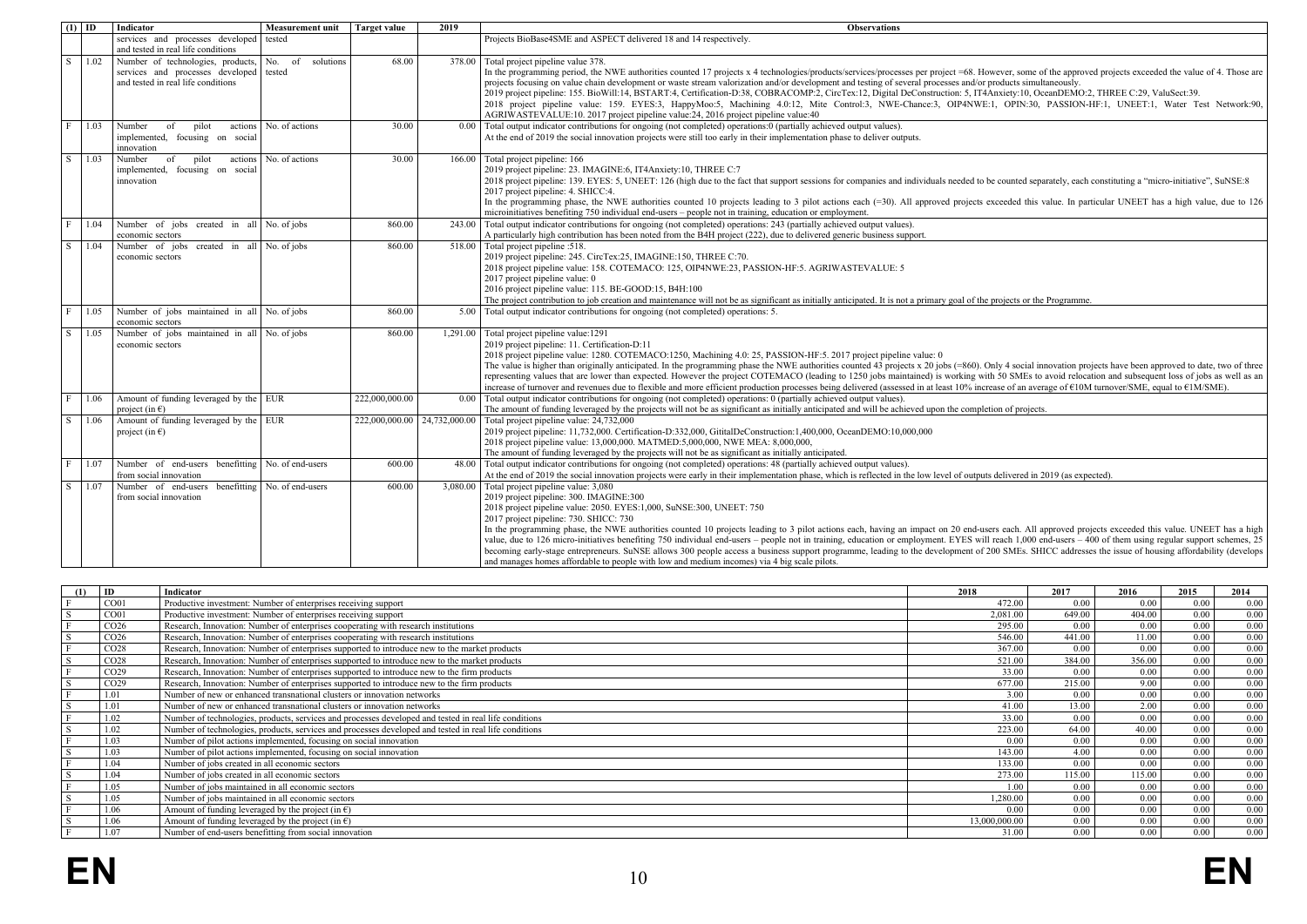|          | ID         | Indicator                                                                                                                             | 2018                | <b>3015</b><br>2011 | 301      | 2015    | 2014 |
|----------|------------|---------------------------------------------------------------------------------------------------------------------------------------|---------------------|---------------------|----------|---------|------|
|          |            | enefitting from social innovation                                                                                                     | 280.00              | $\overline{a}$      |          | 0.00    |      |
| $(1)$ S= | Jumulative | - outputs to be delivered<br><sup>r</sup> beneficiaries l.<br>d by selected operations I<br>Therecast provided by<br>value<br>$H = 0$ | value<br>Jumulative | - outputs           | delivere | red by: |      |

operations [actual achievement]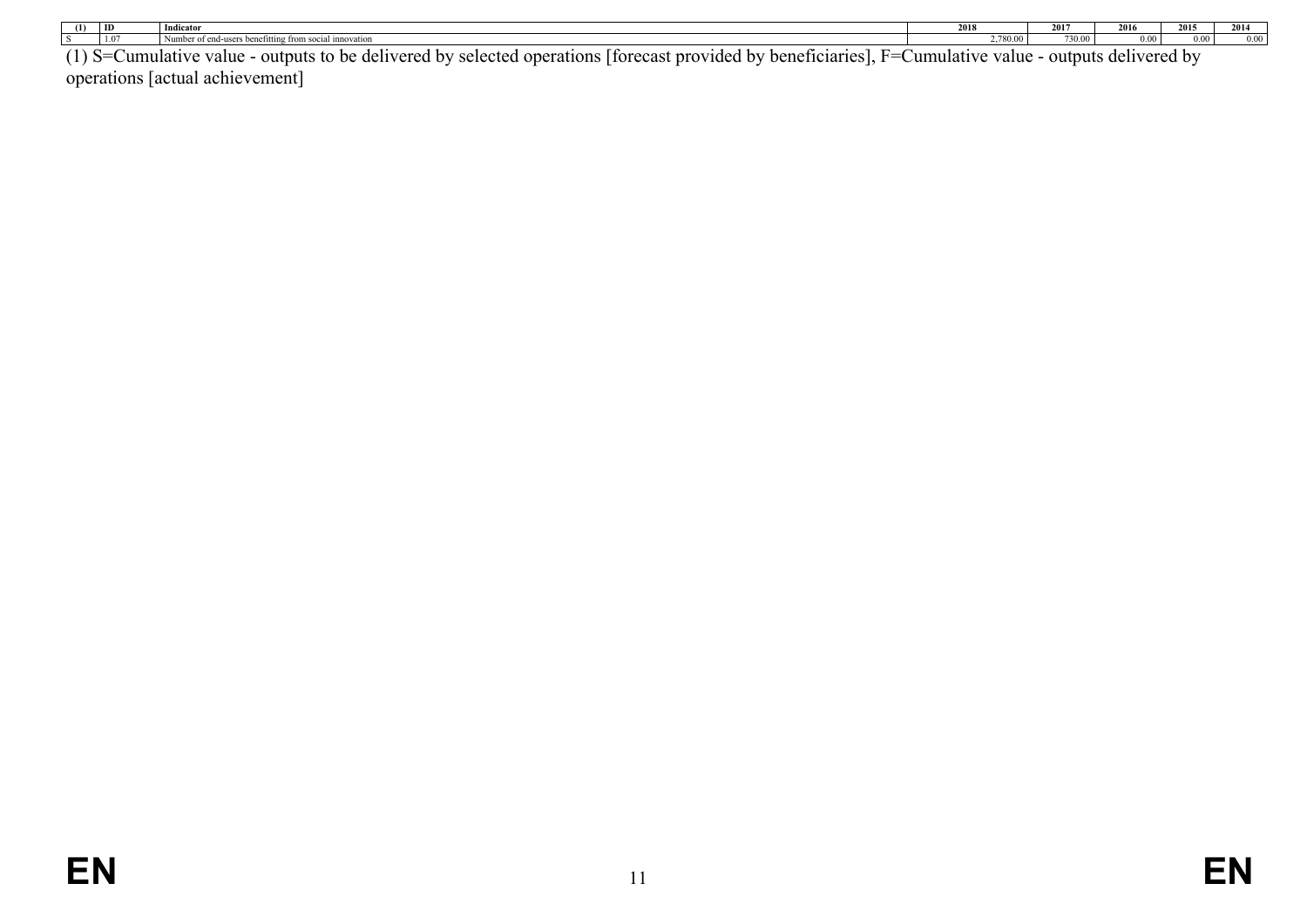| <b>Priority axis</b> | 1 - INNOVATION                                                                                                                                                               |
|----------------------|------------------------------------------------------------------------------------------------------------------------------------------------------------------------------|
| Investment           | 1b - Promoting business investment in R&I, developing links and synergies between enterprises, research and development centres and the higher education sector, in          |
| priority             | particular promoting investment in product and service development, technology transfer, social innovation, eco-innovation, public service applications, demand stimulation, |
|                      | networking, clusters and open innovation through smart specialisation, and supporting technological and applied research, pilot lines, early product validation actions,     |
|                      | advanced manufacturing capabilities and first production, in particular in key enabling technologies and diffusion of general purpose technologies, as well as fostering     |
|                      | investment necessary for strengthening the crisis response capacities in health services                                                                                     |
| Specific             | SO1 - To enhance innovation performance of enterprises throughout NWE regions                                                                                                |
| objective            |                                                                                                                                                                              |

## **Table 1: Result indicators - 1.1b.SO1**

| ID | Indicator                                  | Measurement | Baseline | Baseline | Target value   | 2019  | 2019        | Observations                                                                                |
|----|--------------------------------------------|-------------|----------|----------|----------------|-------|-------------|---------------------------------------------------------------------------------------------|
|    |                                            |             | value    | year     | $(2023)$ Total | Tota. | Oualitative |                                                                                             |
|    | Degree of SME involvement in collaboration | Percentage  | 15.00    | 2014     | 20.00          | 15.00 |             | The implementation evaluation carried out by the Programme in 2018 did not include          |
|    | with other institutions (including $R&D$ ) |             |          |          |                |       |             | progress of the result indicators. It will however be part of the impact evaluation planned |
|    |                                            |             |          |          |                |       |             | for $2022$                                                                                  |

| ID                      | Indicator                                                                                                                             | 0.010<br>20 P | 2018.<br>Oualitative | 12017<br>di ota | 2017<br>Oualitative | 2016<br>. otal | 2016<br>Oualitativ | 2015T<br>Tota<br>$\sim$ 1. | 2015<br>Malitative |
|-------------------------|---------------------------------------------------------------------------------------------------------------------------------------|---------------|----------------------|-----------------|---------------------|----------------|--------------------|----------------------------|--------------------|
| D <sub>1</sub><br>-17.1 | .1cluding R&D).<br>⊸ollabo∟<br>™th ofh⊾<br>$\gamma$ r 10 $\rm S$ LL<br>. ration<br>tutions (<br>nvolvement<br>of SME<br>` Wh<br>'I C\ | 15.00         |                      | .5.00           |                     | $\sim$ $\sim$  |                    | 15.00                      |                    |

<span id="page-11-0"></span>

| ID  | Indicator                                                                                                                                                                  | $\sim$ $\sim$ $\sim$<br>2014<br>l otal | 2014<br>$\sim$<br><b>Oualitative</b> |
|-----|----------------------------------------------------------------------------------------------------------------------------------------------------------------------------|----------------------------------------|--------------------------------------|
| *** | ucluding R&D)<br>$\mathcal{L}$ SME involveme<br>$\cdots$ ment in collaborance<br>othor<br>autions (*<br>ه ۱<br>$- + - -$<br>.nstif<br>ాe of స.<br>, .<br>WILII OLIICI<br>. | $\sim$ $\sim$ $\sim$<br>1.7.0          |                                      |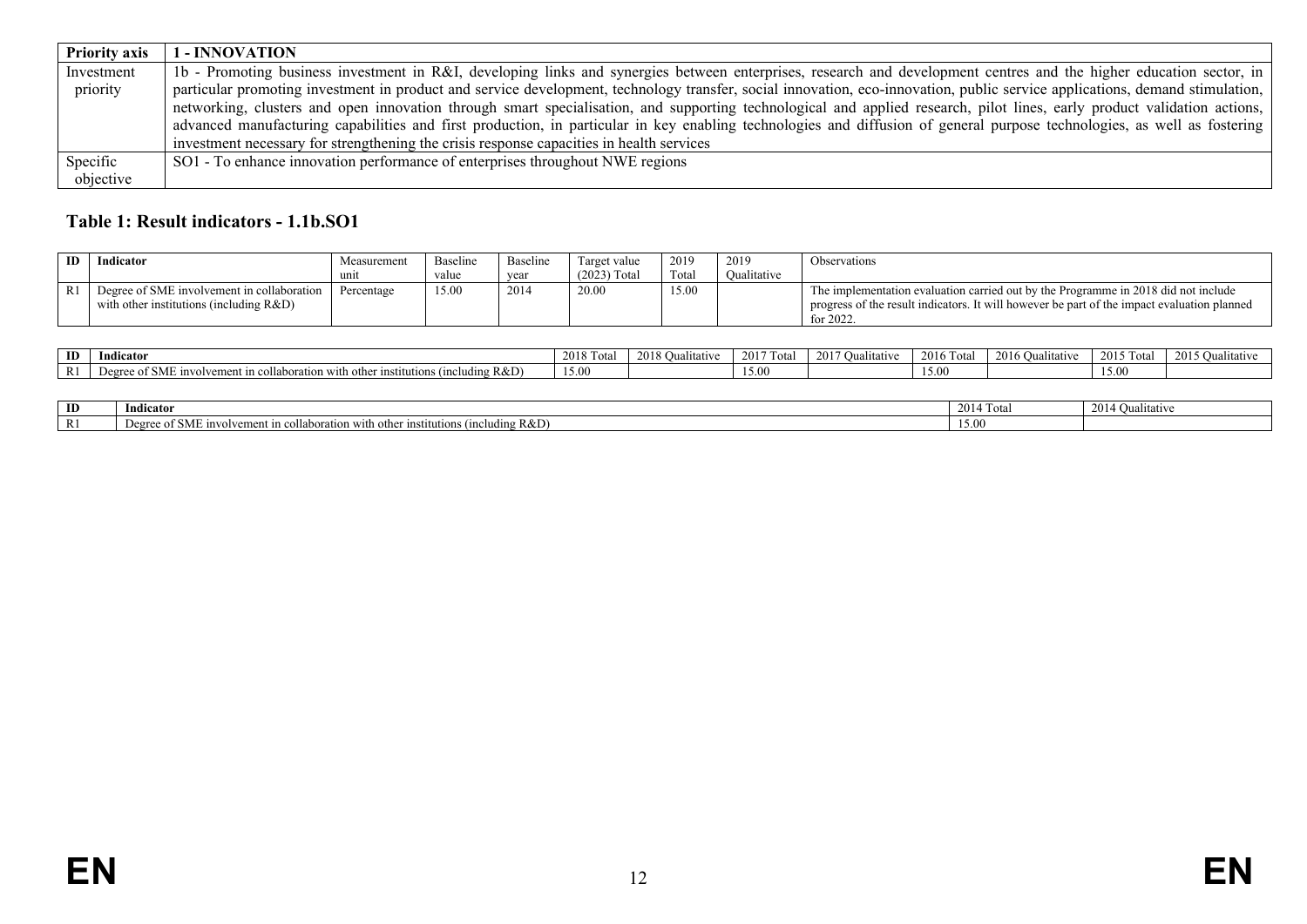| <b>Priority axis</b> | ARBON<br>LOW                                                                                                                                                                                                                             |
|----------------------|------------------------------------------------------------------------------------------------------------------------------------------------------------------------------------------------------------------------------------------|
| Investment           | $\cdot\cdot\cdot$<br>4e<br>areas<br>. mobility<br>promotion<br>territories. *<br>and<br>Promoting<br>types of .<br>urbar<br>eluding<br>strategies.<br>all<br>in particular<br>urban<br>low-carbon<br>tor<br>tor<br>ustainable<br>ΩT<br>ш |
| priority             | mitigation-relevant adaptation measures                                                                                                                                                                                                  |

## **Table 2: Common and programme specific output indicators - 2.4e**

<span id="page-12-0"></span>

|                              | $(1)$ ID     | Indicator                                                                                                                                             | Measurement<br>unit                | <b>Target value</b>            | 2019                          | <b>Observations</b>                                                                                                                                                                                                                                                                                                                                      |
|------------------------------|--------------|-------------------------------------------------------------------------------------------------------------------------------------------------------|------------------------------------|--------------------------------|-------------------------------|----------------------------------------------------------------------------------------------------------------------------------------------------------------------------------------------------------------------------------------------------------------------------------------------------------------------------------------------------------|
| F                            | CO31         | Energy efficiency: Number of households with improved energy<br>consumption classification                                                            | Households                         | 450.00                         | 5.282.00                      | Total output indicator contributions for ongoing (not completed) operations: 5,282 (partially achieved output values, ACE-Retrofitting:3899, CAN:1339, E=0:44 - all 2016 approved<br>projects).                                                                                                                                                          |
|                              |              |                                                                                                                                                       |                                    |                                |                               | Values for projects ACE-Retrofitting and CAN are particularly high due to large investments and large-scale retrofits of condominiums and social housing and private homes. Their<br>output                                                                                                                                                              |
|                              |              |                                                                                                                                                       |                                    |                                |                               | contributions to the Programme indicator CO31 are therefore much more substantial than anticipated by the Programme. They are however aligned with the European Commission's<br>definition for<br>CO31.                                                                                                                                                  |
| $\overline{s}$               |              | CO31 Energy efficiency: Number of households with improved energy                                                                                     | Households                         | 450.00                         | 7,639.00                      | Total project pipeline value: 7,639                                                                                                                                                                                                                                                                                                                      |
|                              |              | consumption classification                                                                                                                            |                                    |                                |                               | 2019 project pipeline: 415 (MUSTBE0).<br>2018 project pipeline: 0. 2017 project pipeline: 0. 2016 project pipeline 7272: ACE-Retrofitting: 6,000, CAN: 1180, E=0:44                                                                                                                                                                                      |
|                              |              |                                                                                                                                                       |                                    |                                |                               | Values for projects ACE-Retrofitting and CAN are particularly high due to large investments and large-scale retrofits of condominiums and social housing and private homes. Their<br>output                                                                                                                                                              |
|                              |              |                                                                                                                                                       |                                    |                                |                               | contributions to the Programme indicator CO31 are therefore much more substantial than anticipated by the Programme. They are however aligned with the European Commission's                                                                                                                                                                             |
|                              |              |                                                                                                                                                       |                                    |                                |                               | definition for<br>CO31. Selected project value is higher than the target value due to the high contribution of ACE-Retrofitting project, explained above. E=0 underwent a modification request and their                                                                                                                                                 |
|                              |              |                                                                                                                                                       |                                    |                                |                               | value changed                                                                                                                                                                                                                                                                                                                                            |
| $\mathbf{F}$                 |              | CO32 Energy efficiency: Decrease of annual<br>primary<br>energy<br>consumption of public buildings                                                    | kWh/year                           | 300,000.00                     | 998.22                        | Total output indicator contributions for ongoing (not completed) operations: 998.22 (partially achieved output values) - $E=0$<br>Only one project contributes to this indicator $(E=0)$ . The programme initially anticipated 10 projects.                                                                                                              |
| l s                          | CO32         | Energy efficiency: Decrease of annual primary<br>energy                                                                                               | kWh/year                           | 300,000.00                     | 23,124.40                     | Total project pipeline value: 23,124.40.                                                                                                                                                                                                                                                                                                                 |
|                              |              | consumption of public buildings                                                                                                                       |                                    |                                |                               | Only two projects contributes to this indicator (E=0:624.40 and ENERGE:22,500 - 2019 project). The programme initially anticipated 10 projects.<br>Adjustments to E=0 values were due to project modification request.                                                                                                                                   |
| F                            |              | CO34   GHG reduction: Estimated annual decrease of GHG                                                                                                | of<br>Tonnes<br>CO2eq              | 450.00                         | 7,235.63                      | Total output indicator contributions for ongoing (not completed) operations: 7,235.63<br>The main contributors are ACE-Retrofitting (6532 - substantial large-scale retrofits), CAN 526.5 (energy saving measures on neighborhood level), E=0:177.13 - all 2016 approved                                                                                 |
|                              |              |                                                                                                                                                       |                                    |                                |                               | projects).                                                                                                                                                                                                                                                                                                                                               |
| S                            |              | CO34   GHG reduction: Estimated annual decrease of GHG                                                                                                | of<br>Tonnes<br>CO <sub>2</sub> eq | 450.00                         | 86,015.80                     | Total value: 86,015.80.<br>2019 project pipeline: 9,221.40. Care-Peat: 7,807, MUSTBE0:1,414.40                                                                                                                                                                                                                                                           |
|                              |              |                                                                                                                                                       |                                    |                                |                               | 2018 value: 44,200 (RegEnergy 44,200). 2017 value: 7,501.9 (ECCO:7,500, cVPP:1.9). 2016 value 25,092.50 (ACE-Retrofitting:8,500, CAN:1,500, E=0:92.50, Heatnet NWE:15,000.                                                                                                                                                                               |
|                              |              |                                                                                                                                                       |                                    |                                |                               | Values for ACE-Retrofitting and CAN are high due to large investments and retrofits, RegEnergy due to large scale energy investments (e.g. off-grid supply-demand chain).<br>The Programme targets were set on the basis of the IVB NWE portfolio. The type of VB incoming projects could not be defined with a top-down approach, one common NWE method |
|                              |              |                                                                                                                                                       |                                    |                                |                               | for a                                                                                                                                                                                                                                                                                                                                                    |
|                              |              |                                                                                                                                                       |                                    |                                |                               | calculation of a target value could not be defined and then used for a correction. Projects work with various energy sources generating varied input to this indicator and also apply<br>different scales of piloting, with an effect on contributions (high value).                                                                                     |
| l F                          | 2.01         | Number of solutions facilitating the delivery of existing or $\vert$ No. of solutions<br>emerging low-carbon, energy or climate-protection strategies |                                    | 18.00                          | 13.00                         | Total output indicator contributions for ongoing (not completed) operations: 13 (partially achieved output values: CAN:7, E=0:5, ACE-Retrofitting:1)                                                                                                                                                                                                     |
| $\overline{\mathbf{s}}$      | 2.01         | Number of solutions facilitating the delivery of existing or No. of solutions<br>emerging low-carbon, energy or climate-protection strategies         |                                    | 18.00                          | 69.00                         | Total project pipeline value : 69<br>2019 project pipeline: 12. Care-Peat:3, ENERGE:4, MUSTBE0:5                                                                                                                                                                                                                                                         |
|                              |              |                                                                                                                                                       |                                    |                                |                               | 2018 project pipeline value:24.CConnects:10, RegEnergy:14                                                                                                                                                                                                                                                                                                |
|                              |              |                                                                                                                                                       |                                    |                                |                               | 2017 project pipeline value:17: cVPP:15, ECCO:2<br>2016 project pipeline value: 16. ACE-Retrofitting:3, CAN:7, E=0:5, HeatNet NWE:1. Adjustments to HeatNet NWE value is due to project modification requests.                                                                                                                                           |
|                              |              |                                                                                                                                                       |                                    |                                |                               | Higher than expected values are due to projects delivering many solutions, not as initially anticipated 3 solutions per project.                                                                                                                                                                                                                         |
| l F                          | 2.02         | Number of combined mitigation-relevant adaptation solutions<br>implemented                                                                            | No. of solutions                   | 15.00                          | 0.00                          | Total output indicator contributions for ongoing (not completed) operations: 0.                                                                                                                                                                                                                                                                          |
| S                            | 2.02         | Number of combined mitigation-relevant adaptation solutions<br>implemented                                                                            | No. of solutions                   | 15.00                          | 17.00                         | Total project pipeline value : 17<br>2019 project pipeline: 9 (Care-Peat: 9)                                                                                                                                                                                                                                                                             |
|                              |              |                                                                                                                                                       |                                    |                                |                               | 2018 project pipeline value: 8. CConnects: 8. 2017 project pipeline value: 0. 2016 project pipeline value: 0                                                                                                                                                                                                                                             |
| F<br>$\overline{\mathbf{s}}$ | 2.03<br>2.03 | Number of jobs created in all economic sectors<br>Number of jobs created in all economic sectors                                                      | No. of jobs<br>No. of jobs         | 200.00<br>200.00               | 63.50<br>48.00                | Total output indicator contributions for ongoing (not completed) operations: $63.5$ (E=0)<br>Total project pipeline :48.                                                                                                                                                                                                                                 |
|                              |              |                                                                                                                                                       |                                    |                                |                               | 2019 project pipeline: 0                                                                                                                                                                                                                                                                                                                                 |
|                              |              |                                                                                                                                                       |                                    |                                |                               | 2018 project pipeline value:35. CConnects:35. 2017 project pipeline value:0. 2016 project pipeline value:13, E=0:13.<br>The project contribution to job creation and maintenance will not be as significant as initially anticipated. It is not a primary goal of the projects or the Programme.                                                         |
| l F.                         | 2 04         | Number of jobs maintained in all economic sectorsNumber of No. of jobs<br>jobs maintained in all economic sectors                                     |                                    | 200.00                         | 16.20                         | Total output indicator contributions for ongoing (not completed) operations: $16.20$ (E=0).                                                                                                                                                                                                                                                              |
| $\overline{s}$               | 2.04         | Number of jobs maintained in all economic sectorsNumber of No. of jobs<br>jobs maintained in all economic sectors                                     |                                    | 200.00                         | 105.00                        | Total project pipeline value :105<br>2019 project pipeline value:50. Care-Peat:50                                                                                                                                                                                                                                                                        |
|                              |              |                                                                                                                                                       |                                    |                                |                               | 2018 project pipeline value:35. CConnects:35. 2017 project pipeline value:0. 2016 project pipeline value:20. E=0:20.                                                                                                                                                                                                                                     |
|                              |              |                                                                                                                                                       |                                    |                                |                               | The project contribution to job creation and maintenance will not be as significant as initially anticipated. It is not a primary goal of the projects or the Programme.                                                                                                                                                                                 |
| l F.<br>l S                  | 2.05<br>2.05 | Amount of funding leveraged by the project<br>Amount of funding leveraged by the project                                                              | <b>EUR</b><br><b>EUR</b>           | 80.811.405.00<br>80,811,405.00 | 5.652.999.00<br>54,000,000.00 | Total output indicator contributions for ongoing (not completed) operations: 5,652,999 (CAN)<br>Total project pipeline value: 54,000,000                                                                                                                                                                                                                 |
|                              |              |                                                                                                                                                       |                                    |                                |                               | 2019 project pipeline: 0                                                                                                                                                                                                                                                                                                                                 |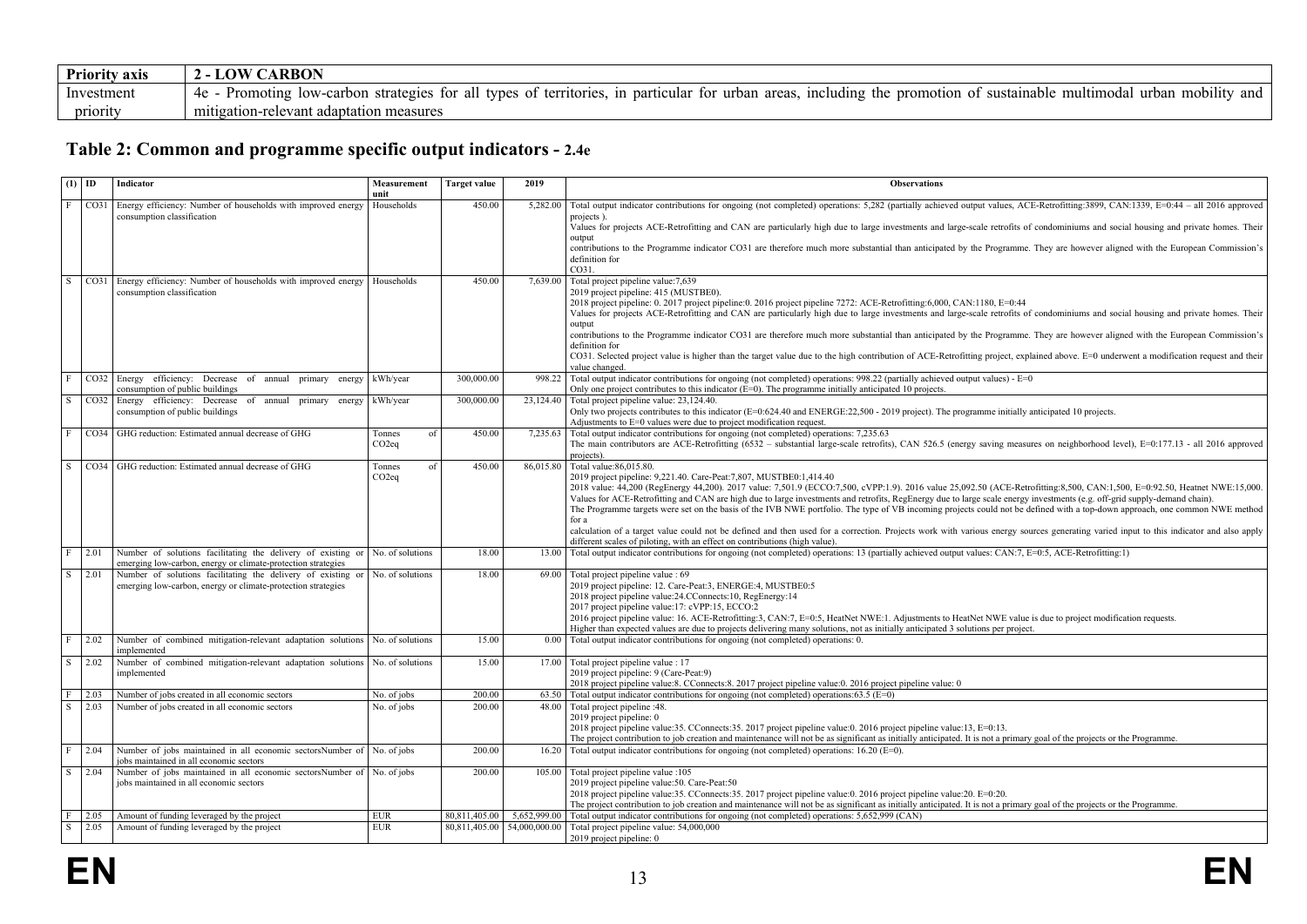| $(1)$ ID | Indicator | Measurement | Target value | 2019 | <b>Observations</b>                                                                                                                                                                                                                                                                    |
|----------|-----------|-------------|--------------|------|----------------------------------------------------------------------------------------------------------------------------------------------------------------------------------------------------------------------------------------------------------------------------------------|
|          |           |             |              |      | 2018 project pipeline value: 26,500,000. RegEnergy 26,500,000. 2017 project pipeline value: 5,500,000. ECCO 5,500,000. 2016 project pipeline value: 14,000,000. CAN:14,000,000<br>The amount of funding leveraged by the projects will not be as significant as initially anticipated. |

| (1) | $\blacksquare$   | Indicator                                                                                                                 | 2018          | 2017          | 2016          | 2015 | 2014 |
|-----|------------------|---------------------------------------------------------------------------------------------------------------------------|---------------|---------------|---------------|------|------|
|     | CO31             | Energy efficiency: Number of households with improved energy consumption classification                                   | 5.191.00      | 0.00          | 0.00          | 0.00 | 0.00 |
|     | CO <sub>31</sub> | Energy efficiency: Number of households with improved energy consumption classification                                   | 7.224.00      | 7.224.00      | 7,224.00      | 0.00 | 0.00 |
|     | CO <sub>32</sub> | Energy efficiency: Decrease of annual primary energy consumption of public buildings                                      | 312.20        | 0.00          | 0.00          | 0.00 | 0.00 |
|     | CO <sub>32</sub> | Energy efficiency: Decrease of annual primary energy consumption of public buildings                                      | 596.00        | 0.00          | 0.00          | 0.00 | 0.00 |
|     | CO <sub>34</sub> | GHG reduction: Estimated annual decrease of GHG                                                                           | 6.946.70      | 0.00          | 0.00          | 0.00 | 0.00 |
|     | CO <sub>34</sub> | GHG reduction: Estimated annual decrease of GHG                                                                           | 32.594.40     | 32.594.40     | 25,092.50     | 0.00 | 0.00 |
|     | 2.01             | Number of solutions facilitating the delivery of existing or emerging low-carbon, energy or climate-protection strategies | 4.00          | 0.00          | 0.00          | 0.00 | 0.00 |
|     | 2.01             | Number of solutions facilitating the delivery of existing or emerging low-carbon, energy or climate-protection strategies | 57.00         | 33.00         | 16.00         | 0.00 | 0.00 |
|     | 2.02             | Number of combined mitigation-relevant adaptation solutions implemented                                                   | 0.00          | 0.00          | 0.00          | 0.00 | 0.00 |
|     | 2.02             | Number of combined mitigation-relevant adaptation solutions implemented                                                   | 8.00          | 0.00          | 0.00          | 0.00 | 0.00 |
|     | 2.03             | Number of jobs created in all economic sectors                                                                            | 10.00         | 0.00          | 0.00          | 0.00 | 0.00 |
|     | 2.03             | Number of jobs created in all economic sectors                                                                            | 48.00         | 13.00         | 13.00         | 0.00 | 0.00 |
|     | 2.04             | Number of jobs maintained in all economic sectors Number of jobs maintained in all economic sectors                       | 10.00         | 0.00          | 0.00          | 0.00 | 0.00 |
|     | 2.04             | Number of jobs maintained in all economic sectors Number of jobs maintained in all economic sectors                       | 55.00         | 20.00         | 20.00         | 0.00 | 0.00 |
|     | 2.05             | Amount of funding leveraged by the project                                                                                | 5,652,999.00  | 0.00          | 0.00          | 0.00 | 0.00 |
|     | 2.05             | Amount of funding leveraged by the project                                                                                | 54,000,000.00 | 27,500,000.00 | 22,000,000.00 | 0.00 | 0.00 |

(1) S=Cumulative value - outputs to be delivered by selected operations [forecast provided by beneficiaries], F=Cumulative value - outputs delivered by operations [actual achievement]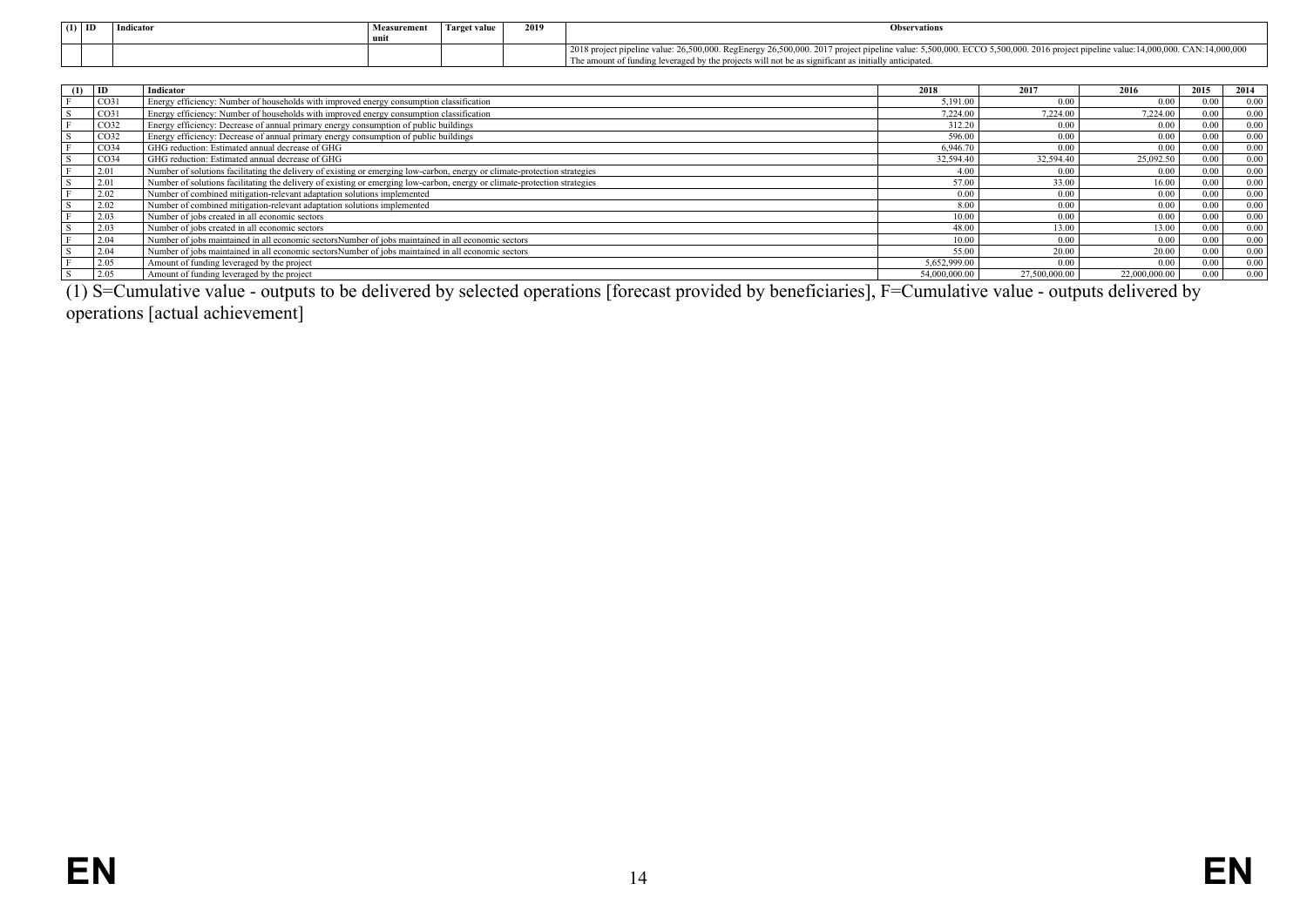| <b>Priority axis</b> | <b>2 - LOW CARBON</b>                                                                                                                                                  |
|----------------------|------------------------------------------------------------------------------------------------------------------------------------------------------------------------|
| Investment           | 4e - Promoting low-carbon strategies for all types of territories, in particular for urban areas, including the promotion of sustainable multimodal urban mobility and |
| priority             | mitigation-relevant adaptation measures                                                                                                                                |
| Specific             | SO2 - To facilitate the implementation of low-carbon, energy and climate protection strategies to reduce GHG emissions in NWE                                          |
| objective            |                                                                                                                                                                        |

# **Table 1: Result indicators - 2.4e.SO2**

| <b>ID</b>      | Indicator                                                                                                 | Measurement | Baseline | Baseline | Target value   | 2019  | 2019        | <b>Observations</b>                                                                                                                                                                                                                                                                                                                              |
|----------------|-----------------------------------------------------------------------------------------------------------|-------------|----------|----------|----------------|-------|-------------|--------------------------------------------------------------------------------------------------------------------------------------------------------------------------------------------------------------------------------------------------------------------------------------------------------------------------------------------------|
|                |                                                                                                           | unit        | value    | year     | $(2023)$ Total | Total | Qualitative |                                                                                                                                                                                                                                                                                                                                                  |
| R <sub>2</sub> | Effectiveness of the NWE public sector<br>organisations in the implementation of low carbon<br>strategies | Percentage  | 31.00    | 2014     | 18.00          | 31.00 |             | Given the negative annual growth rate of $-15\%$ and the estimate of 9% for 2022, the<br>Programme target value will double the 2022 estimate.<br>The implementation evaluation carried out by the Programme in 2018 did not include<br>progress of the result indicators. It will however be part of the impact evaluation<br>planned for 2022. |

| ID                     | indicator                                                                                                        | 2018  | 2018        | 201            | 2017       | 2016  | 2016                    | 2015  | 2015               |
|------------------------|------------------------------------------------------------------------------------------------------------------|-------|-------------|----------------|------------|-------|-------------------------|-------|--------------------|
|                        |                                                                                                                  | Total | Oualitative | CITY.<br>Total | Quantative | Total | $\cdots$<br>Oualitative | Tota. | <b>Qualitative</b> |
| D <sub>2</sub><br>1\ 4 | $\mathbf{a}$<br>ffectiveness of the NWF<br>$\pm$ public sector organisations in the implementation of low carbon | 31.00 |             | 31.00          |            | 21.V  |                         | 31.00 |                    |
|                        | strategies                                                                                                       |       |             |                |            |       |                         |       |                    |

<span id="page-14-0"></span>

| ID     | Indicator                                                                                                                                                                                          | 20 I<br>1 otal | 2014<br><b>Oualitative</b> |
|--------|----------------------------------------------------------------------------------------------------------------------------------------------------------------------------------------------------|----------------|----------------------------|
| $\sim$ | <b>Effectiver</b><br><b>A TEE 7T</b><br>the implementation of low.<br>. public :<br>n strategies<br>organ <sup>.</sup><br>" veness of<br>sector .<br>onisations<br>carbon<br>IN VV<br><u>vi ur</u> | 31.00          |                            |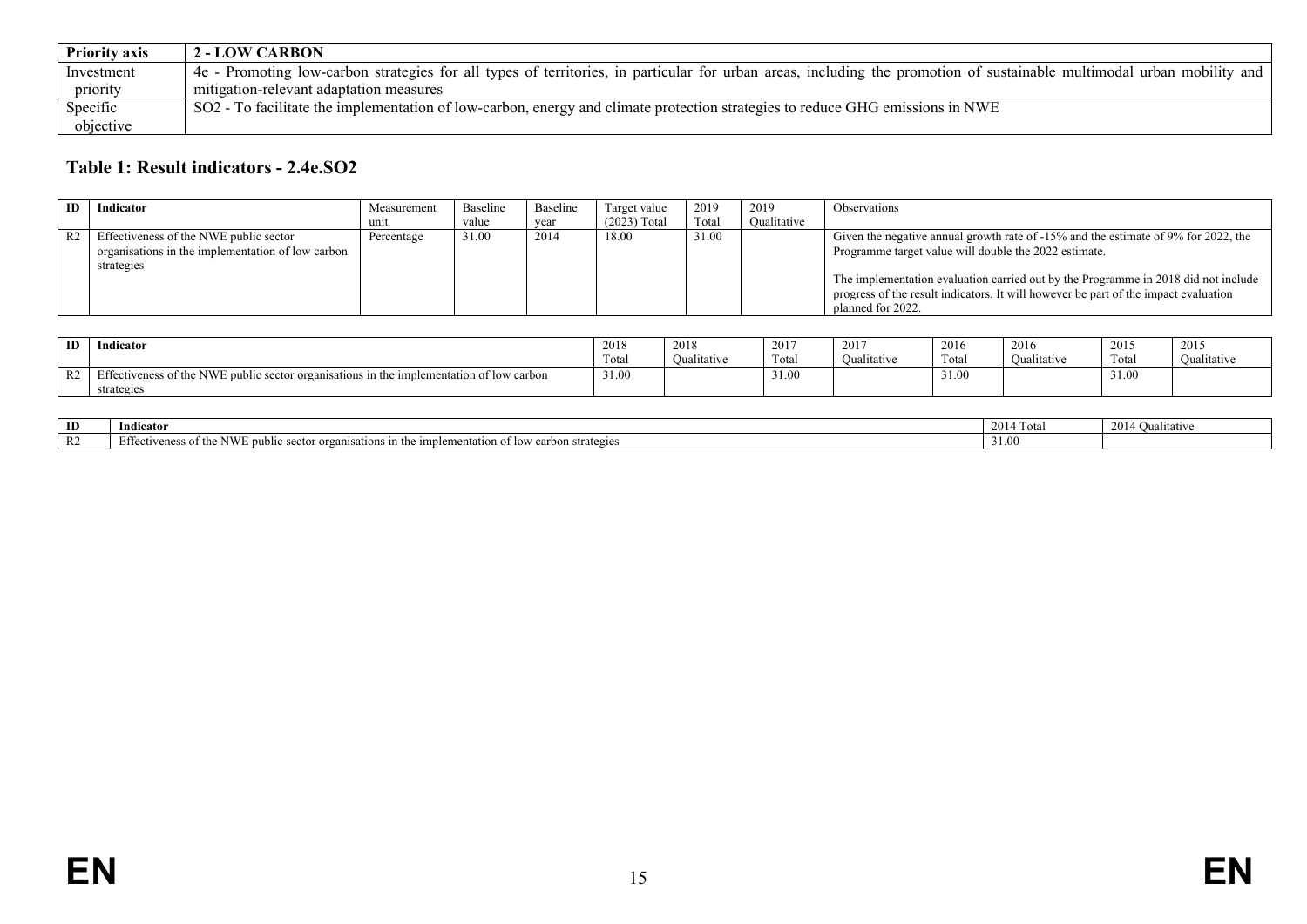| <b>Priority</b> .<br>axı: | <b>RRON</b><br>$\mathbf{a}$<br>.                                                                                                        |
|---------------------------|-----------------------------------------------------------------------------------------------------------------------------------------|
| - Inv<br>priority<br>10 T | hnologies<br>ש נ<br>coopr<br>10W<br>nnovation in<br>iontion of.<br>$\sim$<br>anc<br>itins<br>$\overline{\phantom{a}}$<br><b>GUN</b><br> |

## **Table 2: Common and programme specific output indicators - 2.4f**

<span id="page-15-0"></span>

| $(1)$ ID                |                  | Indicator                                                                                                  | <b>Measurement unit</b>                                          | <b>Target value</b> | 2019      | <b>Observations</b>                                                                                                                                                                                                                                                                                                                                                                                                                                                                                                                                                                                                                                                                                                                                                                                                                                                             |
|-------------------------|------------------|------------------------------------------------------------------------------------------------------------|------------------------------------------------------------------|---------------------|-----------|---------------------------------------------------------------------------------------------------------------------------------------------------------------------------------------------------------------------------------------------------------------------------------------------------------------------------------------------------------------------------------------------------------------------------------------------------------------------------------------------------------------------------------------------------------------------------------------------------------------------------------------------------------------------------------------------------------------------------------------------------------------------------------------------------------------------------------------------------------------------------------|
| $\mathbf{F}$            | CO <sub>26</sub> | Research,<br>Innovation:<br>Number<br>enterprises<br>cooperating with research<br>institutions             | Enterprises                                                      | 220.00              | 55.00     | Total output indicator contributions for ongoing (not completed) operations: 55 (partially achieved output values). FORESESA:22, GenComm:10, PowerVIBES:18                                                                                                                                                                                                                                                                                                                                                                                                                                                                                                                                                                                                                                                                                                                      |
| S                       |                  | CO26 Research,<br>Innovation:<br>Number<br>cooperating with research<br>enterprises<br>institutions        | of Enterprises                                                   | 220.00              |           | 252.00 Total project pipeline value: 252<br>2019 project pipeline value: 11 (ICaRE4Farms:3, RED Wolf:8)<br>2018 project pipeline value: 86. SMART-SPACE:4, H4.0E:15, Green WIN:36, DGE-ROLLOUT:7, D2Grids:9, AFLOWT:15,<br>2017 project pipeline value: 129. CleanMobilEnergy:24, GROOF:30, GenComm:10, LOGiC:3, Up-Straw:20, ITEG:15, PowerVIBES:27<br>2016 project pipeline value 26, FORESEA:26<br>In the programming process the NWE authorities counted 20 enterprises per SO3 project. Some of the 2017 and 2018 projects were above and below this value, leading to unequal spread over the<br>years.                                                                                                                                                                                                                                                                   |
| $\mathbf{F}$            | CO <sub>28</sub> | Research,<br>Innovation:<br>Number<br>enterprises supported to introduce new to<br>the market products     | of Enterprises                                                   | 220.00              | 47.00     | Total output indicator contributions for ongoing (not completed) operations: 47 (partially achieved output values), FORESEA:37, GenComm:4, UP STRAW:6                                                                                                                                                                                                                                                                                                                                                                                                                                                                                                                                                                                                                                                                                                                           |
| $\overline{\mathbf{s}}$ | CO28             | Research, Innovation:<br>Number<br>enterprises supported to introduce new to<br>the market products        | of Enterprises                                                   | 220.00              | 140.00    | Total project pipeline value 140.<br>In the programming phase, the Programme envisaged 20 enterprises per funded project. The approved projects however either represent either high or low output contribution. The goal of the<br>Specific Objective 3 is not to drive the market directly.<br>2019 project pipeline value: 0<br>2018 project pipeline value: 4. DGE-ROLLOUT:4<br>2017 project pipeline value 80, GenComm:10, UP STRAW:70<br>2016 project pipeline value 52, FORESEA:52                                                                                                                                                                                                                                                                                                                                                                                       |
| $\mathbf{F}$            | CO <sub>29</sub> | Research,<br>Innovation:<br>Number<br>enterprises supported to introduce new to<br>the firm products       | of Enterprises                                                   | 220.00              | 0.00      | The values will be reported only for fully implemented operations (partially achieved output values).                                                                                                                                                                                                                                                                                                                                                                                                                                                                                                                                                                                                                                                                                                                                                                           |
| S                       | CO <sub>29</sub> | Research, Innovation: Number<br>of<br>enterprises supported to introduce new to<br>the firm products       | Enterprises                                                      | 220.00              |           | 50.00 Total project pipeline value: 50<br>2019 project pipeline value: ICaRE4Farms:40<br>2018 project pipeline value:0<br>2017 project pipeline 10, GenComm:10<br>2016 project pipeline value:0                                                                                                                                                                                                                                                                                                                                                                                                                                                                                                                                                                                                                                                                                 |
| F                       |                  | CO30 Renewables: Additional capacity of MW<br>renewable energy production                                  |                                                                  | 120.00              | 1.87      | Total output indicator contributions for ongoing (not completed) operations: 1.87 (CleanMobilEnergy:0.14, GenComm: 0.45, LOGiC:1.28).                                                                                                                                                                                                                                                                                                                                                                                                                                                                                                                                                                                                                                                                                                                                           |
| $\overline{s}$          |                  | CO30 Renewables: Additional capacity of MW<br>renewable energy production                                  |                                                                  | 120.00              | 45.23     | Total project pipeline value 45.23<br>2019 project pipeline value: 1.30:ICaRE4Farms:1, RED WoLF:0.30<br>2018 project pipeline value 16,2: AFLOWT: 2, D2GRIDS:13,7, DGE-Rollout:0.5<br>2017 project pipeline value 27.83. CleanMobilEnergy:14.4, GROOF:9.44 (project modification), GenComm:0.76, LOGiC:1.23, ITEG:2. 2016 project pipeline value:0<br>The Programe initially calculated the target for this indicator as for 10 projects and 5 renewable energy investments =50 investments and counted half(25)with PVs and 25 with biomass boilers<br>(expected pipeline) (25x1,2MW +25x3,5MW = circa 120MW target). NWE projects work with various energy sources generating varied input to this indicator and also apply different scales of<br>piloting with an effect on contributions.                                                                                  |
| $\mathbf{F}$            | CO31             | Energy efficiency: Number of households Households<br>with improved energy consumption<br>classification   |                                                                  | 660.00              |           | 0.00 Achieved values will be reported on the basis of completed project pilots, which are still underway (UP STRAW)                                                                                                                                                                                                                                                                                                                                                                                                                                                                                                                                                                                                                                                                                                                                                             |
| S                       | $\cos$           | Energy efficiency: Number of households   Households<br>with improved energy consumption<br>classification |                                                                  | 660.00              | 5,000.00  | Total project pile pile value 5,000<br>2019 project pipeline value: 0<br>2018 project pipeline value:0<br>2017 project pipeline value 5,000, UP STRAW:5,000<br>2016 project pipeline value:0                                                                                                                                                                                                                                                                                                                                                                                                                                                                                                                                                                                                                                                                                    |
|                         |                  | $CO34$ GHG reduction:<br>Estimated<br>annual<br>decrease of GHG                                            | Tonnes of CO2eq                                                  | 500.00              | 275.00    | Total output indicator contributions for ongoing (not completed) operations: 275 (LOGiC:250, CleanMobilEnergy:25)                                                                                                                                                                                                                                                                                                                                                                                                                                                                                                                                                                                                                                                                                                                                                               |
| S                       |                  | $CO34$ GHG reduction:<br>Estimated<br>annual<br>decrease of GHG                                            | Tonnes of CO <sub>2eq</sub>                                      | 500.00              | 11,367.79 | Total pipeline value 111,367.79.<br>2019 project pipeline value: 325 (ICaRE4Farms: 110, RED WoLF:215<br>2018 pipeline value:4,849.79. SMART-SPACE:452, H4.0E:1.55, Green WIN:195, DGE-ROLLOUT:2448, D2Grids:1753.24 (modification H.40E)<br>2017 pipeline value 106,193: CleanMobilEnergy:2,400, LOGiC:793, UP-Straw:100,000, ITEG:3,000. 2016 pipeline value:0.<br>The Programme targets were set based on the IVB NWE portfolio. The type of VB incoming projects could not be defined with a top-down approach, one common NWE method for a calculation<br>of a project target value/used for a correction. NWE projects work with various energy sources generating varied input to this indicator and also apply different scales of piloting with an effect on<br>contributions. UP STRAW has a high number of housing units built/refurbished and a CO2 reduction value. |
| $\mathbf{F}$            | 3.01             | Number of adopted or applied low carbon<br>technologies                                                    | Number of adopted or<br>applied<br>low<br>carbon<br>technologies | 44.00               | 45.00     | Total output indicator contributions for ongoing (not completed) operations:45 (partially achieved output values). FORESEA:29, PowerVIBES:11, GenComm:2, LOGiC:3.                                                                                                                                                                                                                                                                                                                                                                                                                                                                                                                                                                                                                                                                                                               |
| S.                      | $3.01$           | Number of adopted or applied low carbon<br>technologies                                                    | Number of adopted or<br>low<br>carbon<br>applied<br>technologies | 44.00               | 84.00     | Total project pipeline value: 84.<br>2019 project pipeline value: 2 (ICare4Farms:1, RED WolF:1)<br>2018 project pipeline value: 26. AFLOWT:3, D2Grids:15, DGE-Rollout:1, Green WIN:5, H4.0E:1, SMART-SPACE:1.<br>2017 project pipeline value: 28. CleanMobilEnergy:3, GROOF:4, GenComm:3, LOGiC:4, UP-STraw::4, ITEG:3, PowerVIBES:7                                                                                                                                                                                                                                                                                                                                                                                                                                                                                                                                            |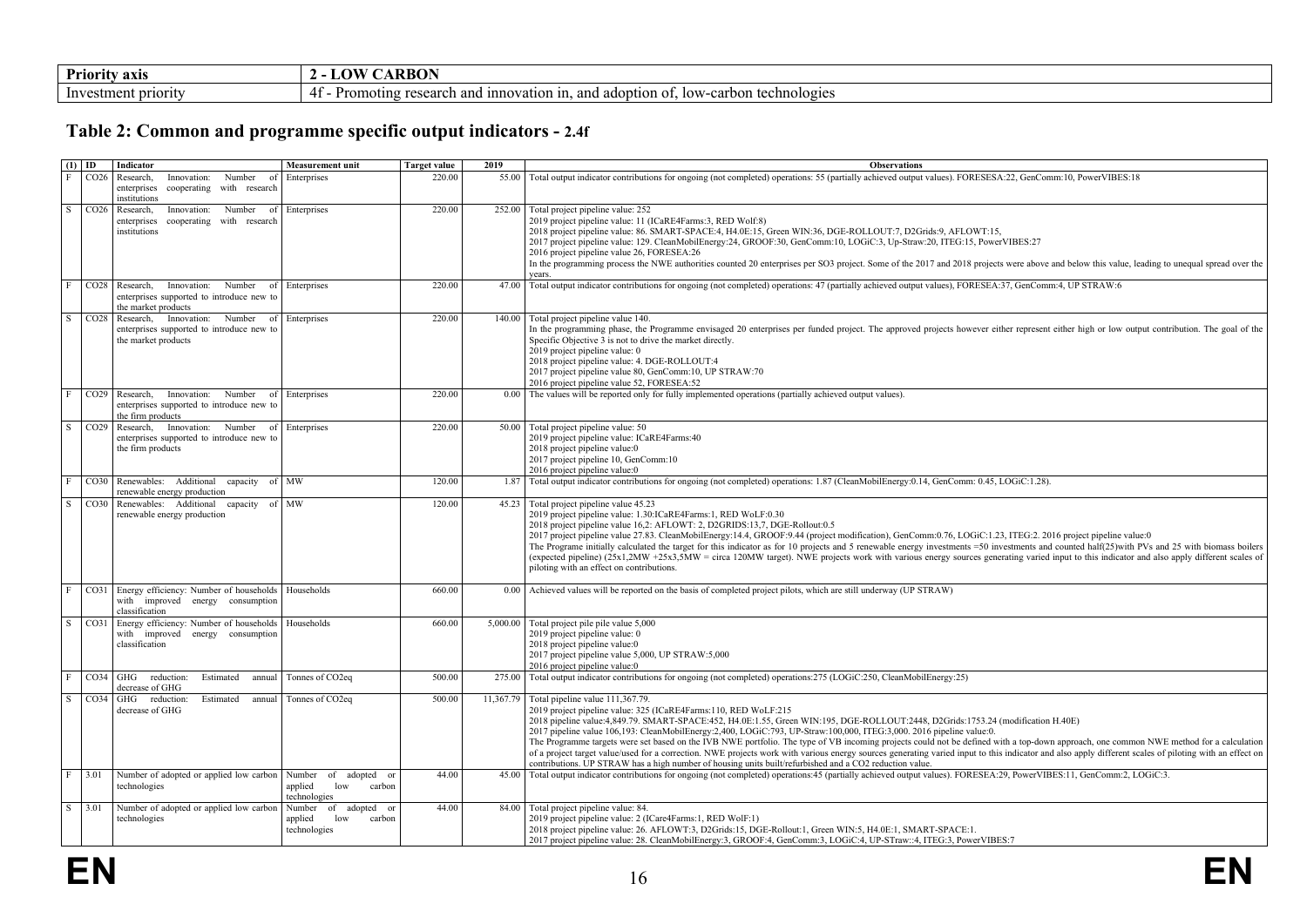|    | $(1)$ ID | Indicator                                          | <b>Measurement unit</b> | <b>Target value</b> | 2019                        | <b>Observations</b>                                                                                                                                                                                 |
|----|----------|----------------------------------------------------|-------------------------|---------------------|-----------------------------|-----------------------------------------------------------------------------------------------------------------------------------------------------------------------------------------------------|
|    |          |                                                    |                         |                     |                             | 2016 project pipeline value: 28. FORESEA: 28 (modification)                                                                                                                                         |
| F  | 3.02     | Number of jobs created in all economic No. of jobs |                         | 220.00              |                             | 100.00 Total output indicator contributions for ongoing (not completed) operations: 100 (UP STRAW)                                                                                                  |
|    |          | sectors                                            |                         |                     |                             | Job creation is more likely to be a final project effect (reported in the final project reports rather than interim ones). All projects are ongoing.                                                |
| S  | 3.02     | Number of jobs created in all economic No. of jobs |                         | 220.00              |                             | 227.00 Total project pipeline value 227                                                                                                                                                             |
|    |          | sectors                                            |                         |                     |                             | 2019 project pipeline value: 0                                                                                                                                                                      |
|    |          |                                                    |                         |                     |                             | 2018 project pipeline value: 20. H4.0E: 20                                                                                                                                                          |
|    |          |                                                    |                         |                     |                             | 2017 project pipeline vague: 207. GROOF:7 (modification), UP-Straw:200                                                                                                                              |
|    |          |                                                    |                         |                     |                             | 2016 project pipeline value:0                                                                                                                                                                       |
|    |          |                                                    |                         |                     |                             | The 2017 are particularly high due to the UP STRAW project values (high due to high number of professional trainings carried out by the project).                                                   |
|    | 3.03     | Number of jobs<br>maintained in all No of jobs     |                         | 220.00              |                             | 505.00 Total project pipeline value 227                                                                                                                                                             |
|    |          | economic sectors                                   |                         |                     |                             | 2019 project pipeline value: 0                                                                                                                                                                      |
|    |          |                                                    |                         |                     |                             | 2018 project pipeline value: 20. H4.0E: 20                                                                                                                                                          |
|    |          |                                                    |                         |                     |                             | 2017 project pipeline vague: 207. GROOF:7 (modification), UP-Straw:200                                                                                                                              |
|    |          |                                                    |                         |                     |                             | 2016 project pipeline value:0                                                                                                                                                                       |
|    |          |                                                    |                         |                     |                             | The 2017 are particularly high due to the UP STRAW project values (high due to high number of professional trainings carried out by the project).                                                   |
| S  | 3.03     | Number of jobs<br>maintained in all No. of jobs    |                         | 220.00              |                             | 560.00 Total project pipeline value :560                                                                                                                                                            |
|    |          | economic sectors                                   |                         |                     |                             | 2019 project pipeline value: 0                                                                                                                                                                      |
|    |          |                                                    |                         |                     |                             | 2018 project pipeline value :0                                                                                                                                                                      |
|    |          |                                                    |                         |                     |                             | 2017 project pipeline value: 560, UP-Straw: 500, ITEG: 60                                                                                                                                           |
|    |          |                                                    |                         |                     |                             | 2016 project pipeline value:0                                                                                                                                                                       |
|    |          |                                                    |                         |                     |                             | The 2017 are particularly high due to the UP STRAW project values (high due to high number of professional trainings carried out by the project). Job creation is more likely to be a final project |
|    |          |                                                    |                         |                     |                             | effect (reported in the final project reports rather than interim ones). All projects are ongoing.                                                                                                  |
|    | 3.04     | Amount of funding leveraged by the EUR             |                         |                     |                             | 87,545,688.00 64,255,029.00 Total output indicator contributions for ongoing (not completed) operations: 64,255,029 (FORESEA)                                                                       |
|    |          | project                                            |                         |                     |                             | Funding leveraged is more likely to be a final project effect (reported in the final project reports rather than interim ones). All projects are ongoing.                                           |
| S. | 3.04     | of funding leveraged by the EUR<br>Amount          |                         |                     | 87,545,688.00 82,020,000.00 | Total project pipeline value: 82,020,000                                                                                                                                                            |
|    |          | project                                            |                         |                     |                             | 2019 project pipeline value: 1,020,000 (ICaRE4Farms (1,020,000)                                                                                                                                     |
|    |          |                                                    |                         |                     |                             | 2018 project pipeline value:35,000,000. D2Grids:35,000,000                                                                                                                                          |
|    |          |                                                    |                         |                     |                             | 2017 project pipeline value 16,000,000, GROOF:3,000,000, LOGiC:13,000,000                                                                                                                           |
|    |          |                                                    |                         |                     |                             | 2016 project pipeline value 30,000,000, FORESEA:30,000,000                                                                                                                                          |
|    |          |                                                    |                         |                     |                             | The amount of funding leveraged by the projects will not be as significant as initially anticipated.                                                                                                |

| (1) | ID               | Indicator                                                                                     | 2018          | 2017          | 2016          | 2015 | 2014 |
|-----|------------------|-----------------------------------------------------------------------------------------------|---------------|---------------|---------------|------|------|
|     | CO <sub>26</sub> | Research, Innovation: Number of enterprises cooperating with research institutions            | 19 00         | 0.00          | 0.00          | 0.00 | 0.00 |
|     | CO <sub>26</sub> | Research, Innovation: Number of enterprises cooperating with research institutions            | 241.00        | 155.00        | 26.00         | 0.00 | 0.00 |
|     | CO <sub>28</sub> | Research, Innovation: Number of enterprises supported to introduce new to the market products | 13.00         | 0.00          | 0.00          | 0.00 | 0.00 |
|     | CO <sub>28</sub> | Research, Innovation: Number of enterprises supported to introduce new to the market products | 140.00        | 136.00        | 56.00         | 0.00 | 0.00 |
|     | CO <sub>29</sub> | Research, Innovation: Number of enterprises supported to introduce new to the firm products   | 0.00          | 0.00          | 0.00          | 0.00 | 0.00 |
|     | CO <sub>29</sub> | Research, Innovation: Number of enterprises supported to introduce new to the firm products   | 10.00         | 10.00         | 0.00          | 0.00 | 0.00 |
|     | CO <sub>30</sub> | Renewables: Additional capacity of renewable energy production                                | 0.25          | 0.00          | 0.00          | 0.00 | 0.00 |
|     | CO30             | Renewables: Additional capacity of renewable energy production                                | 43.93         | 27.83         | 0.00          | 0.00 | 0.00 |
|     | CO <sub>31</sub> | Energy efficiency: Number of households with improved energy consumption classification       | 0.00          | 0.00          | 0.00          | 0.00 | 0.00 |
|     | CO <sub>31</sub> | Energy efficiency: Number of households with improved energy consumption classification       | 5.000.00      | 5.000.00      | 0.00          | 0.00 | 0.00 |
|     | CO <sub>34</sub> | GHG reduction: Estimated annual decrease of GHG                                               | 25.00         | 0.00          | 0.00          | 0.00 | 0.00 |
|     | CO <sub>34</sub> | GHG reduction: Estimated annual decrease of GHG                                               | 111.042.79    | 106.193.00    | 0.00          | 0.00 | 0.00 |
|     | 3.01             | Number of adopted or applied low carbon technologies                                          | 14.00         | 0.00          | 0.00          | 0.00 | 0.00 |
|     | 3.01             | Number of adopted or applied low carbon technologies                                          | 82.00         | 56.00         | 28.00         | 0.00 | 0.00 |
|     | 3.02             | Number of jobs created in all economic sectors                                                | 0.00          | 0.00          | 0.00          | 0.00 | 0.00 |
|     | 3.02             | Number of jobs created in all economic sectors                                                | 227.00        | 207.00        | 56.00         | 0.00 | 0.00 |
|     | 3.03             | Number of jobs maintained in all economic sectors                                             | 1.027.00      | 0.00          | 0.00          | 0.00 | 0.00 |
|     | 3.03             | Number of jobs maintained in all economic sectors                                             | 560.00        | 560.00        | 0.00          | 0.00 | 0.00 |
|     | 3.04             | Amount of funding leveraged by the project                                                    | .500.00       | 0.00          | 0.00          | 0.00 | 0.00 |
|     | 3.04             | Amount of funding leveraged by the project                                                    | 81.000.000.00 | 46.000.000.00 | 30.000.000.00 | 0.00 | 0.00 |

(1) S=Cumulative value - outputs to be delivered by selected operations [forecast provided by beneficiaries], F=Cumulative value - outputs delivered by operations [actual achievement]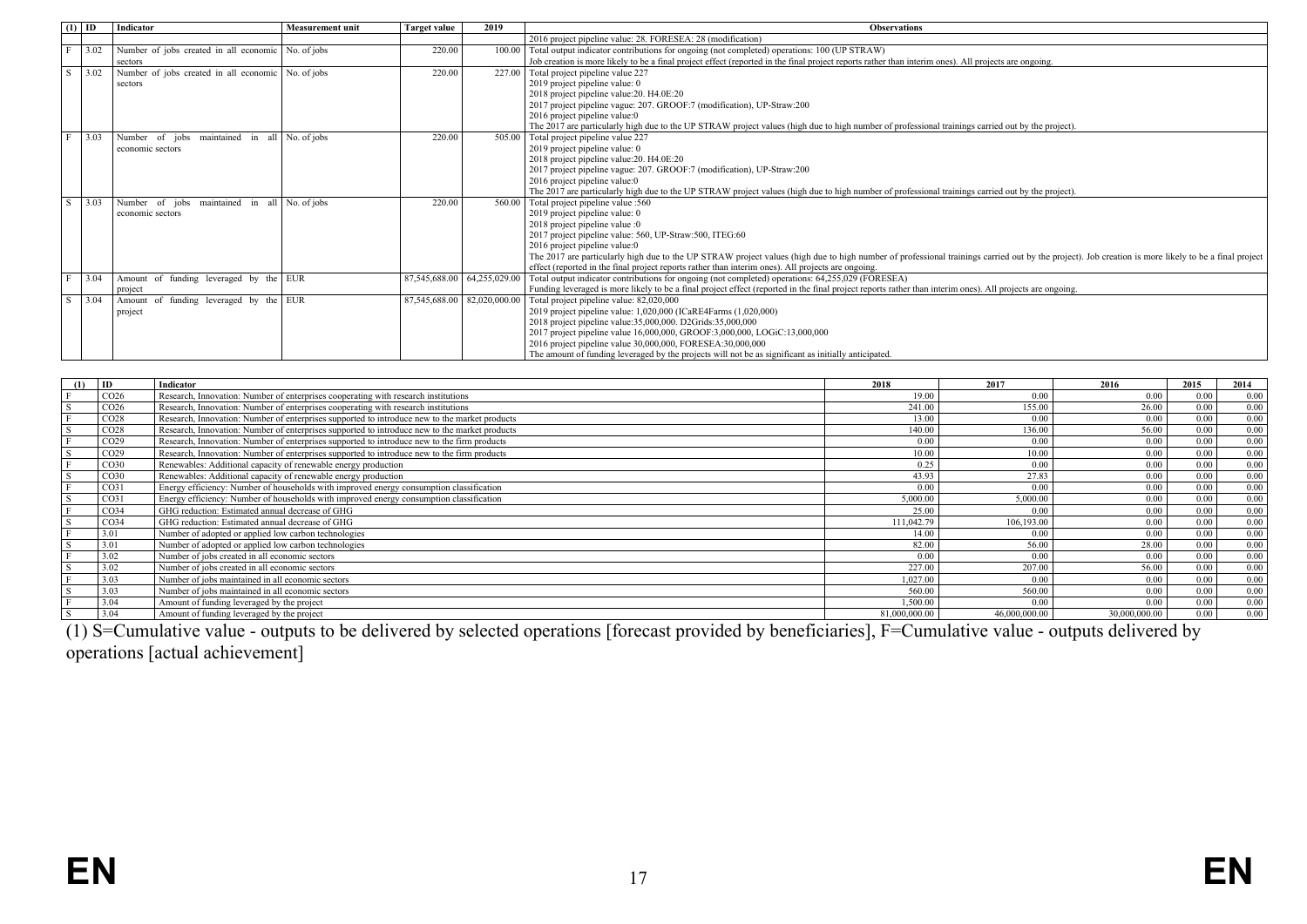| <b>Priority axis</b> | <b>2 - LOW CARBON</b>                                                                                                                                                |
|----------------------|----------------------------------------------------------------------------------------------------------------------------------------------------------------------|
| Investment           | 4f - Promoting research and innovation in, and adoption of, low-carbon technologies                                                                                  |
| priority             |                                                                                                                                                                      |
| Specific objective   | SO3 - To facilitate the uptake of low carbon technologies, products, processes and services in sectors with high energy saving potential, to reduce GHG emissions in |
|                      | <b>NWE</b>                                                                                                                                                           |

## **Table 1: Result indicators - 2.4f.SO3**

| ID | Indicator                           | Measuremen. | Baseline | Baseline | Target value   | 2019     | 2019        | Observations                                                                                 |
|----|-------------------------------------|-------------|----------|----------|----------------|----------|-------------|----------------------------------------------------------------------------------------------|
|    |                                     | unit        | value    | year     | $(2023)$ Total | control. | Oualitative |                                                                                              |
|    | Status of conditions for low carbon | Percentage  | 60.00    | 2014     | 70.00          | 60.00    |             | The implementation evaluation carried out by the Programme in 2018 did not include progress  |
|    | technology deployment in NWE        |             |          |          |                |          |             | of the result indicators. It will however be part of the impact evaluation planned for 2022. |

| ID                     | Indicator                                                                     | 2018 To<br>Tota | 2018 O<br>Qualitative | $2017$ Total | 2017<br>)ualıtatıve | 2016 To<br>$-+$<br>-i vu | $2016 \Omega$<br><b>Qualitative</b> | $12015$ T<br>Tota. | 2015 Qualitativ |
|------------------------|-------------------------------------------------------------------------------|-----------------|-----------------------|--------------|---------------------|--------------------------|-------------------------------------|--------------------|-----------------|
| $\mathbf{D}$<br>$\sim$ | ı NWE<br>carbon technology deployment<br>Status of conditions<br>as for low . | 60.00           |                       | 60.00        |                     | 60.00                    |                                     | 60.00              |                 |

<span id="page-17-0"></span>

| ID | $\mathbf{v}$<br>- 7<br>Indicator                                                                              | $\sim$<br>$\sim$ $\sim$<br>(014)<br>Tota. | 2014<br><b>Qualitative</b> |
|----|---------------------------------------------------------------------------------------------------------------|-------------------------------------------|----------------------------|
|    | . in NWF<br>Status of conditions for<br>carbon technology<br>an Lox<br>$\Delta$<br>$- - -$<br>$\cdots$ ucbic. | 60<br>UU.U.                               |                            |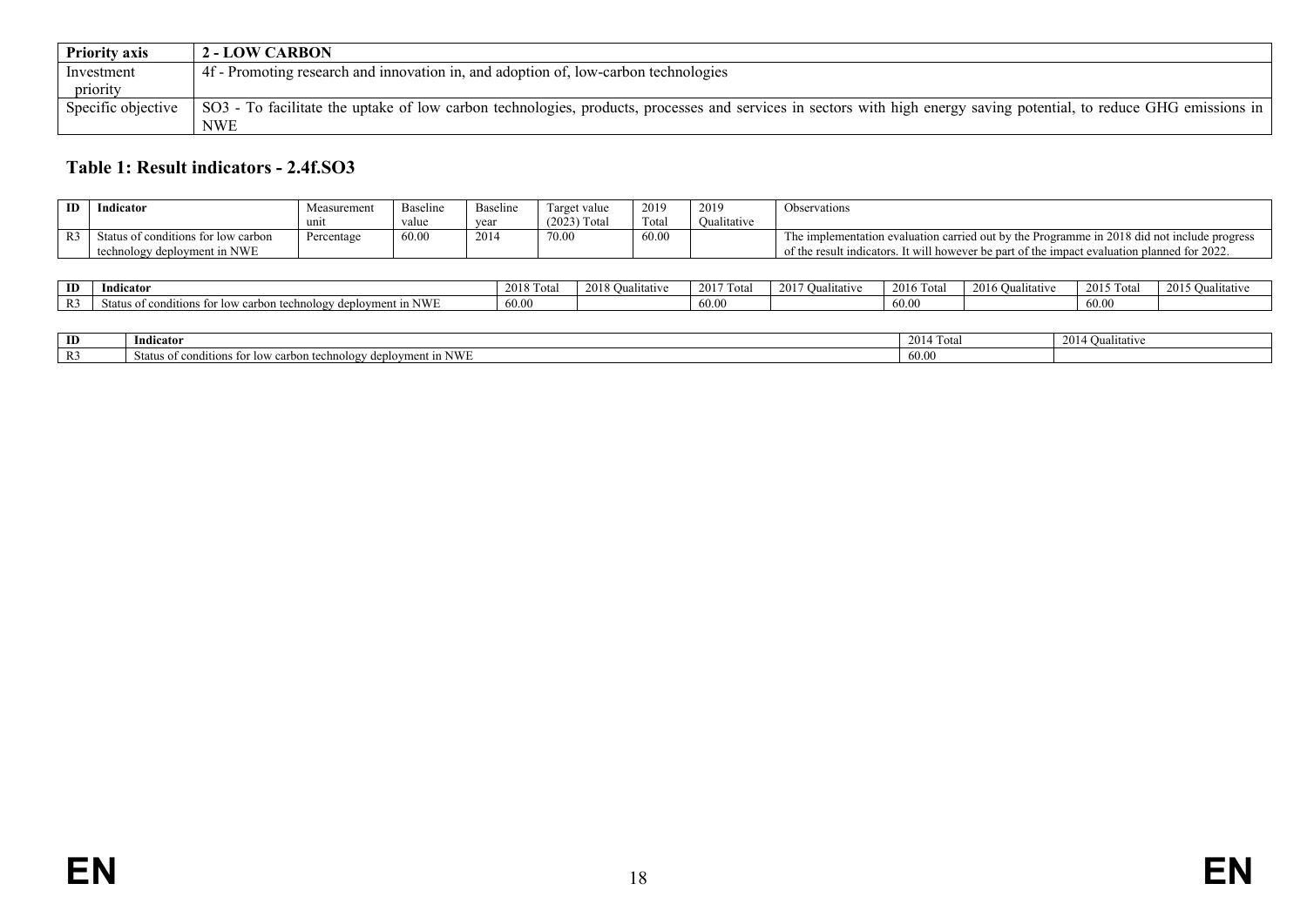| <b>Priority axis</b> | ARBON<br>- LOW                                                                                                                                                                                       |
|----------------------|------------------------------------------------------------------------------------------------------------------------------------------------------------------------------------------------------|
| Investment           | Developing and improving environmentally-friendly<br>svstems.<br>(including low noise).<br>and<br>ports.<br>) and low-carbon transport<br>. including inland waterways<br>maritime transport.<br>7 C |
| priority             | r to promote sustainable regional and local mobility<br>multimodal<br>ks and airport infrastructure.<br>in order<br>-links                                                                           |

## **Table 2: Common and programme specific output indicators - 2.7c**

<span id="page-18-0"></span>

|                | $(1)$ ID         | Indicator                                                                                                       | Measurement<br>unit           | <b>Target value</b> | 2019     | <b>Observations</b>                                                                                                                                                                                                                                                                                                                                                                                                                                                                                                                                                                                                                                                                                                                                                                   |
|----------------|------------------|-----------------------------------------------------------------------------------------------------------------|-------------------------------|---------------------|----------|---------------------------------------------------------------------------------------------------------------------------------------------------------------------------------------------------------------------------------------------------------------------------------------------------------------------------------------------------------------------------------------------------------------------------------------------------------------------------------------------------------------------------------------------------------------------------------------------------------------------------------------------------------------------------------------------------------------------------------------------------------------------------------------|
| l F.           | CO <sub>26</sub> | Number of<br>Research,<br>Innovation:<br>enterprises cooperating with research<br>institutions                  | Enterprises                   | 200.00              | 81.00    | Total output indicator contributions for ongoing (not completed) operations: 81 (partially achieved output values).<br>This reflects the limited involvement of the transport sector companies and the fact that the low carbon solutions and transport management systems are, to a large extent, applied by projects up to<br>demonstration level only (the Programme does not support commercialisation). Despite interest in the Programme, transport operators find the Programme rules too complex to get involved in projects.<br>The achieved output values were reported by CHIPS (50) and ST4W(22), eHUBS (3), FCCP (2), HECTOR (3), river (1)                                                                                                                              |
| S              | CO <sub>26</sub> | Research.<br>Innovation:<br>Number<br><sub>of</sub><br>enterprises cooperating with research<br>institutions    | Enterprises                   | 200 00              | 11700    | Total project pipeline value: 177<br>2019 project pipeline value:20<br>2018 project pipeline value: 5. FCCP: 5<br>2017 project pipeline value 52, H2Share:2, ST4W:30, river:20<br>2016 project pipeline value 40: CHIPS:40<br>Despite interest in the Programme, transport operators (enterprises) find the Programme rules difficult to get involved in projects.                                                                                                                                                                                                                                                                                                                                                                                                                    |
| $\mathbf{F}$   | CO <sub>28</sub> | Research, Innovation: Number of<br>enterprises supported to introduce new to<br>the market products             | Enterprises                   | 200.00              | 6.00     | Total output indicator contributions for ongoing (not completed) operations: 6 (partially achieved output values), projects FCCP (2) and H2SHARE (4).<br>This reflects the limited involvement of the transport sector companies and the fact that the low carbon solutions and transport management systems are, to a large extent, applied by projects up to<br>demonstration level only (the Programme does not support commercialisation). Despite interest in the Programme, transport operators find the Programme rules too complex to get involved in projects.                                                                                                                                                                                                               |
| $\overline{S}$ | CO <sub>28</sub> | Research, Innovation: Number of Enterprises<br>enterprises supported to introduce new to<br>the market products |                               | 200.00              | 36.00    | Total project pipeline value: 36<br>This reflects the limited involvement of the transport sector companies and the fact that the low carbon solutions and transport management systems are, to a large extent, applied by projects up to<br>demonstration level only (the Programme does not support commercialisation). Despite interest in the Programme, transport operators find the Programme rules too complex to get involved in<br>projects.<br>2019 project pipeline value:30<br>2018 project pipeline value: 2. FCCP: 2<br>2017 project pipeline value: 4, H2Share: 4<br>2016 project pipeline value:0                                                                                                                                                                     |
| $\mathbf{F}$   | CO <sub>29</sub> | Innovation:<br>Number<br>Research.<br>of<br>enterprises supported to introduce new to<br>the firm products      | Enterprises                   | 200.00              | 0.00     | This reflects the limited involvement of the transport sector companies and the fact that the low carbon solutions and transport management systems are, to a large extent, applied by projects up to<br>demonstration level only (the Programme does not support commercialisation).<br>Despite interest in the Programme, transport operators find the Programme rules too complex to get involved in projects.                                                                                                                                                                                                                                                                                                                                                                     |
| S              | CO <sub>29</sub> | Research, Innovation: Number of<br>enterprises supported to introduce new to<br>the firm products               | Enterprises                   | 200.00              | 0.00     | Total project pipeline value:0<br>This reflects the limited involvement of the transport sector companies and the fact that the low carbon solutions and transport management systems are, to a large extent, applied by projects up to<br>demonstration level only (the Programme does not support commercialisation). Despite interest in the Programme, transport operators find the Programme rules too complex to get involved in projects.                                                                                                                                                                                                                                                                                                                                      |
| F              | CO <sub>34</sub> | GHG reduction:<br>Estimated<br>annual<br>decrease of GHG                                                        | Tonnes of CO <sub>2eq</sub>   | 500.00              | 5.003.00 | Total output indicator contributions for ongoing (not completed) operations: 5003 (CHIPS, achievements higher than initially estimated).                                                                                                                                                                                                                                                                                                                                                                                                                                                                                                                                                                                                                                              |
| S              | CO34             | GHG reduction:<br>Estimated<br>annual<br>decrease of GHG                                                        | Tonnes of CO2eg               | 500.00              | 2.449.60 | Total project pipeline value: 2,499.60,<br>2019:eHUBS:1,477, H2SHIPS:213, HECTOR:400<br>2018 :0. 2017 value 400: ST4W:400 (technical requirements modification). 2016 project pipeline value:9.6. CHIPS:9.6<br>The Programme targets were set on the basis of the IVB NWE portfolio. The type of VB incoming projects could not be defined with a top-down approach, one common NWE method for a calculation of a<br>project target value could not be defined and then used for a correction. NWE projects work with various energy sources generating varied input to this indicator and also apply different scales of piloting<br>with an effect on contributions. CHIPS miscaclulated its figures at the start at their achievement was a lot higher than initially anticipated. |
| $\mathbf{F}$   | 4.01             | Number of implemented low carbon No. of solutions<br>solutions in transport                                     |                               | 20.00               | 12.00    | Total output indicator contributions for ongoing (not completed) operations: 12 (partially achieved output values (CHIPS).<br>This reflects the limited involvement of the transport sector companies and the fact that the low carbon solutions and transport management systems are, to a large extent, applied by projects up to<br>demonstration level only (the Programme does not support commercialisation). Despite interest in the Programme, transport operators find the Programme rules too complex to get involved in projects.                                                                                                                                                                                                                                          |
| $\overline{s}$ | 4.01             | Number of implemented low carbon<br>solutions in transport                                                      | No. of solutions              | 20.00               | 23.00    | Total project pipeline value: 23.<br>2019 project pipeline value: 3. eHUBS:1, H2SHIPS:1, HECTOR:1<br>2018 project pipeline value:1. FCCP:1<br>2017 project pipeline value 8, H2Share:2, ST4W:4, river:2<br>2016 project pipeline value 11, CHIPS:11                                                                                                                                                                                                                                                                                                                                                                                                                                                                                                                                   |
| F              | 4.02             | Number of new or improved transport<br>management systems leading to GHG<br>reduction                           | No. of systems                | 10.00               | 2.00     | Total output indicator contributions for ongoing (not completed) operations: 2 (ST4W, partially achieved output values).<br>This reflects the limited involvement of the transport sector companies and the fact that the low carbon solutions and transport management systems are, to a large extent, applied by projects up to<br>demonstration level only (the Programme does not support commercialisation). Despite interest in the Programme, transport operators find the Programme rules too complex to get involved in projects.                                                                                                                                                                                                                                            |
| S              | 4.02             | Number of new or improved transport<br>management systems leading to GHG<br>reduction                           | No. of systems                | 1000                |          | 6.00 Total project pipeline value: 6.<br>2019 project pipeline value: 0<br>2018 project pipeline value: 1. FCCP:1<br>2017 project pipeline value 5, ST4W:5<br>2016 project pipeline value :0<br>In 2018 only one SO4 project FCCP was approved, hence the low 2018 contribution.                                                                                                                                                                                                                                                                                                                                                                                                                                                                                                      |
| F              | 4.03             | Number of transport operators supported<br>implementing low carbon solutions                                    | No. of transport<br>operators | 200.00              | 9.00     | Total output indicator contributions for ongoing (not completed) operations:9 (FCCP:2, HECTOR:7, partially achieved output values).<br>This reflects the limited involvement of the transport sector companies and the fact that the low carbon solutions and transport management systems are, to a large extent, applied by projects up to<br>demonstration level only (the Programme does not support commercialisation). Despite interest in the Programme, transport operators find the Programme rules too complex to get involved in projects.                                                                                                                                                                                                                                 |
| S.             | 4.03             | Number of transport operators supported<br>implementing low carbon solutions                                    | No. of transport<br>operators | 200.00              | 13.00    | Total project pipeline value: 13.<br>2019 project pipeline value: 7 (HECTOR:7)<br>2018 project pipeline value: FCCP:2<br>2017 project pipeline value: H2Share:4                                                                                                                                                                                                                                                                                                                                                                                                                                                                                                                                                                                                                       |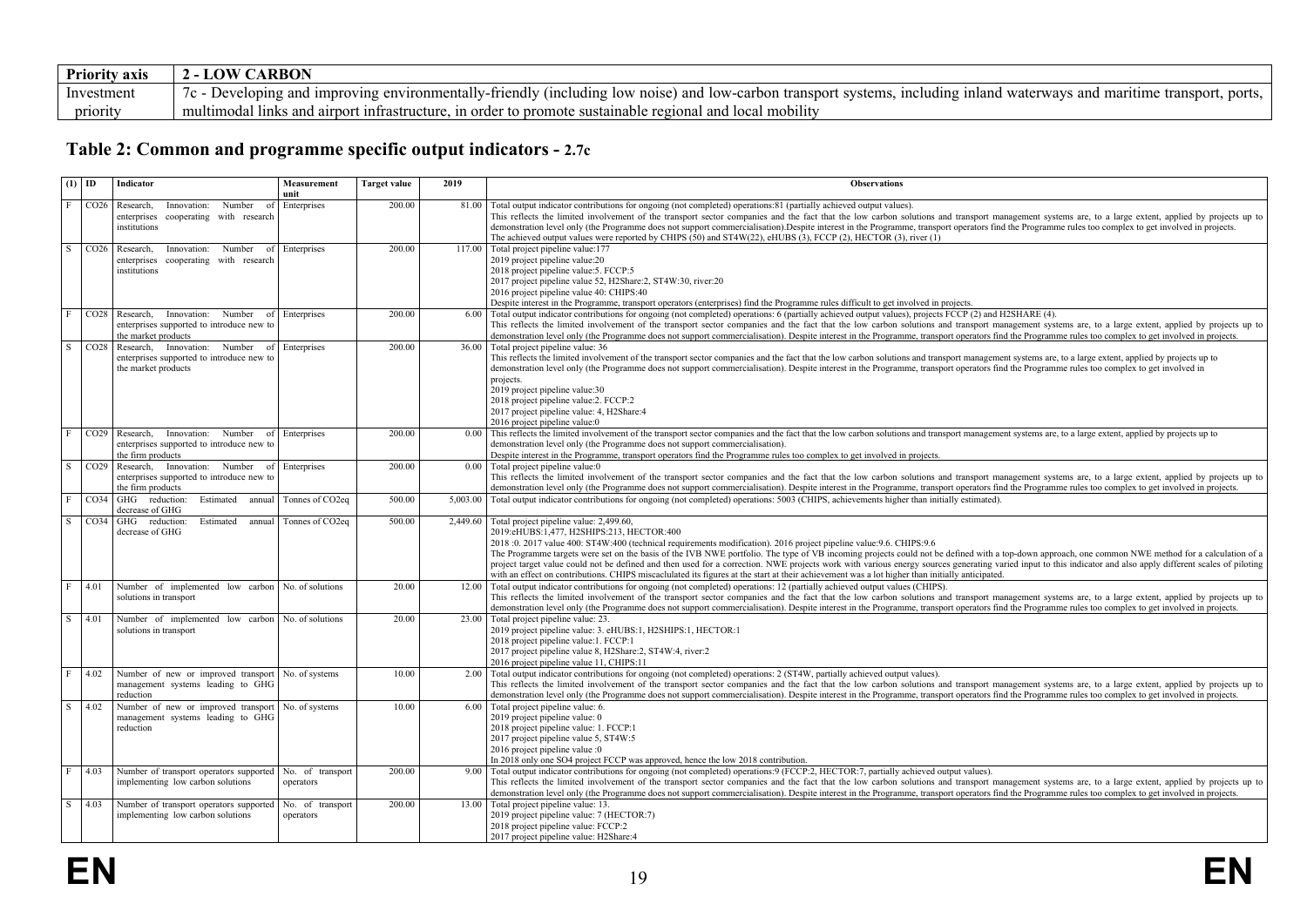| (1) |      | Indicator                                          | Measurement | Target value  | 2019          | <b>Observations</b>                                                                                                                                                                        |
|-----|------|----------------------------------------------------|-------------|---------------|---------------|--------------------------------------------------------------------------------------------------------------------------------------------------------------------------------------------|
|     |      |                                                    | unit        |               |               |                                                                                                                                                                                            |
|     |      |                                                    |             |               |               | 2016 project pipeline value :0                                                                                                                                                             |
|     |      |                                                    |             |               |               | Despite interest in the Programme, transport operators find the Programme rules too complex to get involved in projects. Few projects have been approved, hence the low 2018 contribution. |
|     | 4.04 | Number of jobs created in all economic No. of jobs |             | 200.00        | 0.00          | Total output indicator contributions for ongoing (not completed) operations : 0 (partially achieved output values).                                                                        |
|     |      | sectors                                            |             |               |               | The project contribution to job creation and maintenance will not be as significant as initially anticipated. It is not a primary goal of the projects or the Programme.                   |
|     | 4.04 | Number of jobs created in all economic No. of jobs |             | 200.00        |               | $0.00$ Total project pipeline value: 0                                                                                                                                                     |
|     |      | sectors                                            |             |               |               | The project contribution to job creation and maintenance will not be as significant as initially anticipated. It is not a primary goal of the projects or the Programme.                   |
|     | 4.05 | Number of jobs maintained in all No. of jobs       |             | 200.00        |               | 0.00 The project contribution to job creation and maintenance will not be as significant as initially anticipated. It is not a primary goal of the projects or the Programme.              |
|     |      | economic sectors                                   |             |               |               |                                                                                                                                                                                            |
|     | 4.05 | Number of jobs maintained in all No. of jobs       |             | 200.00        | 0.00          | Total project pipeline value:0                                                                                                                                                             |
|     |      | economic sectors                                   |             |               |               | The project contribution to job creation and maintenance will not be as significant as initially anticipated. It is not a primary goal of the projects or the Programme.                   |
|     | 4.06 | Amount of funding leveraged by the EUR             |             |               |               | 80,811,405.00   200,000,000.00   Total output indicator contributions for ongoing (not completed) operations: CHIPS managed to leverage much more funding than initially anticipated.      |
|     |      | project                                            |             |               |               |                                                                                                                                                                                            |
|     | 4.06 | Amount of funding leveraged by the EUR             |             | 80.811.405.00 | 59.700.000.00 | Total output indicator contributions for ongoing (not completed) operations: H2SHIPS:5,000,000 (2019), CHIPS 54,700,000(2016)                                                              |
|     |      | project                                            |             |               |               |                                                                                                                                                                                            |

| (1)    | ID               | Indicator                                                                                     | 2018          | 2017          | 2016  | 2015 | 2014 |
|--------|------------------|-----------------------------------------------------------------------------------------------|---------------|---------------|-------|------|------|
|        | CO <sub>26</sub> | Research, Innovation: Number of enterprises cooperating with research institutions            | 28.00         | 0.00          | 0.00  | 0.00 | 0.00 |
| S      | CO <sub>26</sub> | Research, Innovation: Number of enterprises cooperating with research institutions            | 97.00         | 92.00         | 40.00 | 0.00 | 0.00 |
|        | CO <sub>28</sub> | Research, Innovation: Number of enterprises supported to introduce new to the market products | 2.00          | 0.00          | 0.00  | 0.00 | 0.00 |
| S      | CO <sub>28</sub> | Research, Innovation: Number of enterprises supported to introduce new to the market products | 6.00          | 4.00          | 0.00  | 0.00 | 0.00 |
|        | CO <sub>29</sub> | Research, Innovation: Number of enterprises supported to introduce new to the firm products   | 0.00          | 0.00          | 0.00  | 0.00 | 0.00 |
| S      | CO <sub>29</sub> | Research, Innovation: Number of enterprises supported to introduce new to the firm products   | 0.00          | 0.00          | 0.00  | 0.00 | 0.00 |
|        | CO <sub>34</sub> | GHG reduction: Estimated annual decrease of GHG                                               | 3.00          | 0.00          | 0.00  | 0.00 | 0.00 |
|        | CO <sub>34</sub> | GHG reduction: Estimated annual decrease of GHG                                               | 409.60        | 409.60        | 9.60  | 0.00 | 0.00 |
|        | 4.01             | Number of implemented low carbon solutions in transport                                       | 6.00          | 0.00          | 0.00  | 0.00 | 0.00 |
|        | 4.01             | Number of implemented low carbon solutions in transport                                       | 20.00         | 19.00         | 11.00 | 0.00 | 0.00 |
|        | 4.02             | Number of new or improved transport management systems leading to GHG reduction               | 0.00          | 0.00          | 0.00  | 0.00 | 0.00 |
|        | 4.02             | Number of new or improved transport management systems leading to GHG reduction               | 6.00          | 5.00          | 0.00  | 0.00 | 0.00 |
|        | 4.03             | Number of transport operators supported implementing low carbon solutions                     | 2.00          | 0.00          | 0.00  | 0.00 | 0.00 |
|        | 4.03             | Number of transport operators supported implementing low carbon solutions                     | 6.00          | 4.00          | 0.00  | 0.00 | 0.00 |
|        | 4.04             | Number of jobs created in all economic sectors                                                | 0.00          | 0.00          | 0.00  | 0.00 | 0.00 |
| $\sim$ | 4.04             | Number of jobs created in all economic sectors                                                | 0.00          | 0.00          | 0.00  | 0.00 | 0.00 |
|        | 4.05             | Number of jobs maintained in all economic sectors                                             | 0.00          | 0.00          | 0.00  | 0.00 | 0.00 |
|        | 4.05             | Number of jobs maintained in all economic sectors                                             | 0.00          | 0.00          | 0.00  | 0.00 | 0.00 |
|        | 4.06             | Amount of funding leveraged by the project                                                    | 55,000,000.00 | 0.00          | 0.00  | 0.00 | 0.00 |
|        | 4.06             | Amount of funding leveraged by the project                                                    | 54,700,000.00 | 54,700,000.00 | 0.00  | 0.00 | 0.00 |

(1) S=Cumulative value - outputs to be delivered by selected operations [forecast provided by beneficiaries], F=Cumulative value - outputs delivered by operations [actual achievement]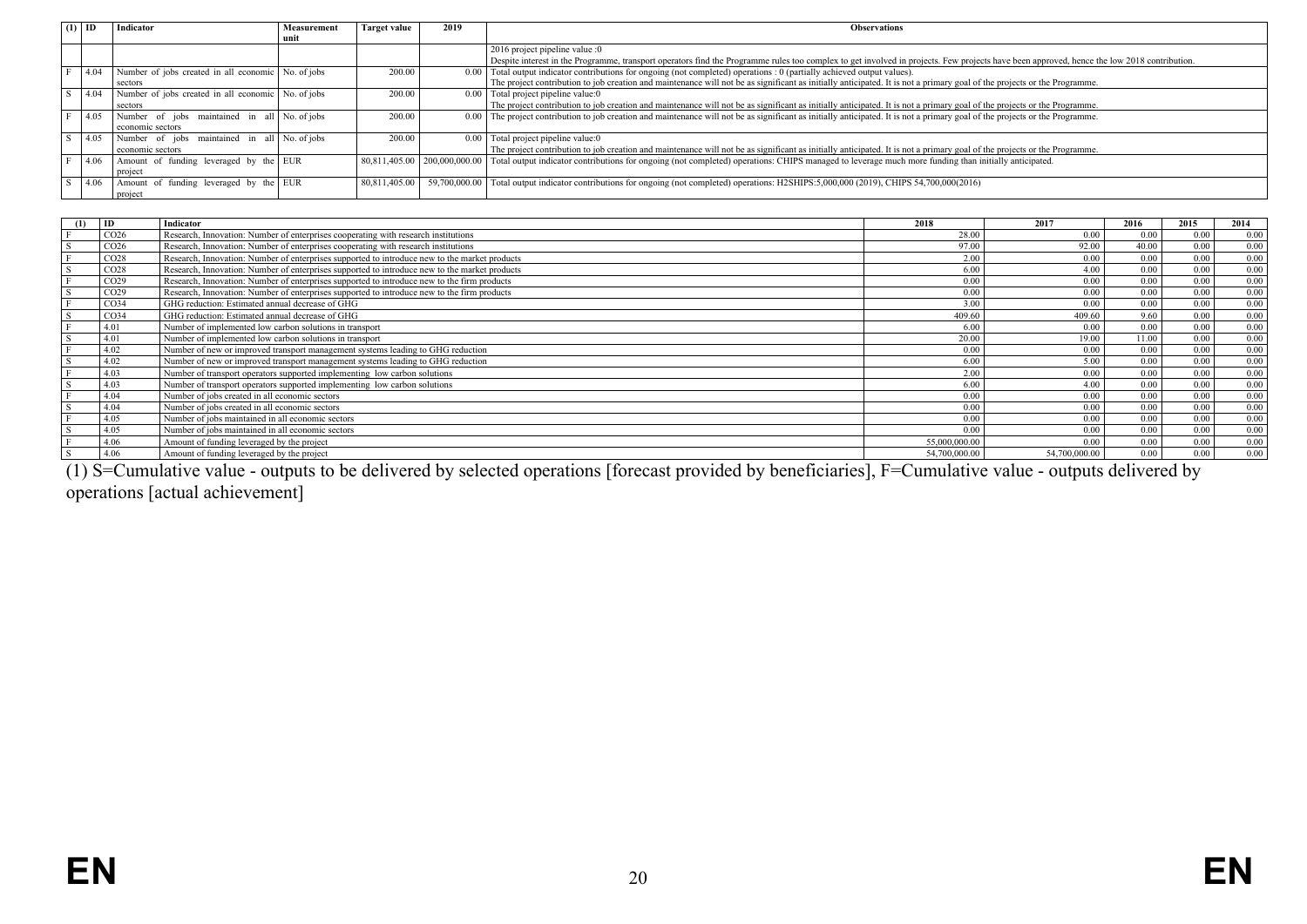| <b>Priority axis</b> | <b>2 - LOW CARBON</b>                                                                                                                                                    |
|----------------------|--------------------------------------------------------------------------------------------------------------------------------------------------------------------------|
| Investment           | 7c - Developing and improving environmentally-friendly (including low noise) and low-carbon transport systems, including inland waterways and maritime transport, ports, |
| priority             | multimodal links and airport infrastructure, in order to promote sustainable regional and local mobility                                                                 |
| Specific             | SO4 - To facilitate the implementation of transnational low-carbon solutions in transport systems to reduce GHG emissions in NWE                                         |
| objective            |                                                                                                                                                                          |

## **Table 1: Result indicators - 2.7c.SO4**

| <b>ID</b> | Indicator                                                                                                       | Measurement | <b>Baseline</b> | Baseline | Target value   | 2019  | 2019        | Observations                                                                                                                                                                                   |
|-----------|-----------------------------------------------------------------------------------------------------------------|-------------|-----------------|----------|----------------|-------|-------------|------------------------------------------------------------------------------------------------------------------------------------------------------------------------------------------------|
|           |                                                                                                                 | uni         | value           | vear     | $(2023)$ Total | Total | Oualitative |                                                                                                                                                                                                |
|           | Status of competences of the transport sector in<br>the use of low carbon solutions in the transport<br>systems | Percentage  | 6.00            | 2014     | 15.00          | 6.00  |             | The implementation evaluation carried out by the Programme in 2018 did not include<br>progress of the result indicators. It will however be part of the impact evaluation<br>planned for 2022. |

| ID | Indicato                                                                                                           | 2018<br>and the state of the state of | 2018      | 2017<br><b>COLOR</b> | 201'        | 2011<br><b>2010</b> | 2016<br>$\cdots$ | 2015             | 2015        |
|----|--------------------------------------------------------------------------------------------------------------------|---------------------------------------|-----------|----------------------|-------------|---------------------|------------------|------------------|-------------|
|    |                                                                                                                    | Tota.                                 | Ouaniativ | Total                | Oualitative | Total               | Qualitative      | Tota.            | Oualitative |
| ◟  | in the use of low carbon solutions in the transport<br>Status of competences of the transport sector is<br>systems | 6.00                                  |           | 6.00                 |             | 6.00                |                  | $\Delta$<br>0.00 |             |

<span id="page-20-0"></span>

| ID | Indicato                                                                                                                                                    | 2014<br>Total | aalitative<br>201 <sup>/</sup> |
|----|-------------------------------------------------------------------------------------------------------------------------------------------------------------|---------------|--------------------------------|
| R4 | sport systems<br><b><i><u>Francisco</u></i></b><br>Status<br>itions<br>$+b$<br>: transport<br>ъT<br>se of<br>ences of<br>` SOIII.<br>. secto<br>.<br>плете. | 0.01          |                                |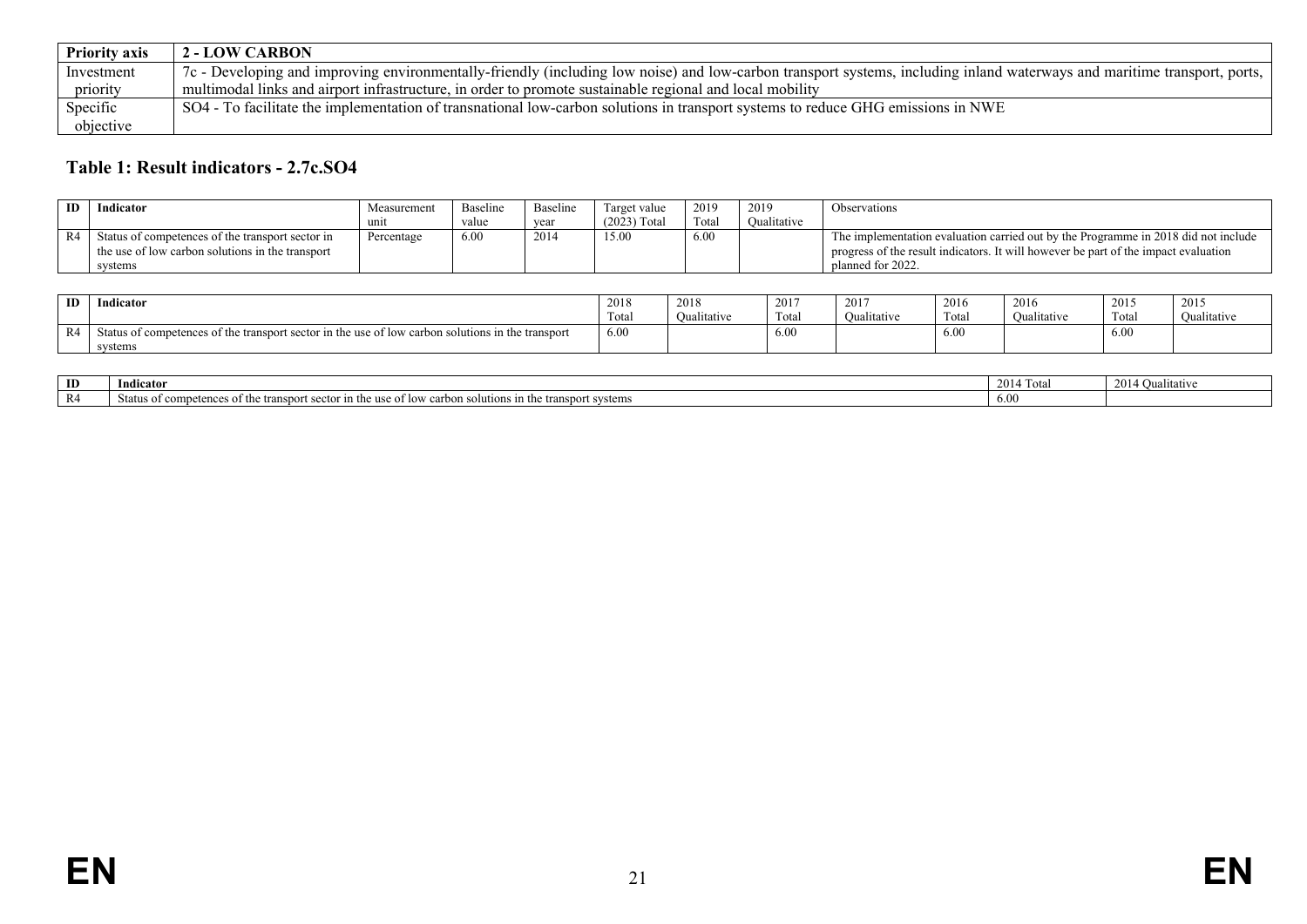| <b>Priority axis</b> | <b>3 - RESOURCE AND MATERIALS EFFICIENCY</b>                                                                                                                                      |
|----------------------|-----------------------------------------------------------------------------------------------------------------------------------------------------------------------------------|
| Investment           | - Promoting innovative technologies to improve environmental protection and resource efficiency in the waste sector, water sector and with regard to soil, or to reduce<br>$61 -$ |
| priority             | air pollution                                                                                                                                                                     |

## **Table 2: Common and programme specific output indicators - 3.6f**

<span id="page-21-0"></span>

|              | $(1)$ ID            | Indicator                                                                                                  | Measurement<br>unit             | <b>Target value</b> | 2019     | <b>Observations</b>                                                                                                                                                                                                                                                                                                                                                                                                                                                                                                                                                                                                                                                                                                                                                                                                                                                                                                              |
|--------------|---------------------|------------------------------------------------------------------------------------------------------------|---------------------------------|---------------------|----------|----------------------------------------------------------------------------------------------------------------------------------------------------------------------------------------------------------------------------------------------------------------------------------------------------------------------------------------------------------------------------------------------------------------------------------------------------------------------------------------------------------------------------------------------------------------------------------------------------------------------------------------------------------------------------------------------------------------------------------------------------------------------------------------------------------------------------------------------------------------------------------------------------------------------------------|
| $\mathbf F$  |                     | CO01 Productive investment:<br>Number<br>of<br>enterprises receiving support                               | Enterprises                     | 200.00              |          | 341.00 Total contributions for ongoing (not completed) operations: 341 (partially achieved output values for AFTB:24, Food Heroes 254, Phos4You 50, Fibersort 10, SeRaMCo:3).<br>In the programming phase, NWE envisaged 20 enterprises per project, exceeded by a few projects. RAWFILL involves enterprises in studies and provides them with a tool applied by them (high outreach<br>and effective application). ReNu2Farm provides expert guidance in product categorisation, enterprises receive training in demonstrations, recycling-fertilizer producers benefits from market strategies<br>developed. Phos4You involves enterprises in the development and operation of phosphorus recovery from wastewater. SeRaMCo helps companies develop innovative concrete and cement mixes,<br>involving them at various stages of the production process. Food Heroes allows proof of concept and has a high outreach as wel   |
| S            | CO01                | Productive<br>investment:<br>Number<br>enterprises receiving support                                       | of Enterprises                  | 200.00              | 1.101.00 | Total project pipeline value: 1101. In the programming phase, NWE envisaged 20 enterprises per funded project. A few projects however exceeded this number, some are under this value, which explains<br>the difference between the high achieved values for this indicator and the Programme target.<br>2019 project pipeline:646 (FABulous Farmers:315, NWE-REGENERATIS:26, REAMIT:10, SHAREPAIR:120, Smart Circular Bridge:155, TRANSFORM-CE:20)<br>2018 project pipeline 223: WOW!:9, FCRBE: 36, CHARM: 9, CEDACI: 61, URBCON: 18, Di-Plast: 90.<br>2017 project pipeline value 348: ALG-AD:15, Phos4You:45 (modification), RAWFILL:205, ReNu2Farm:48, SeRaMCo:31, SURICATES:4<br>2016 project pipeline value 36. AFTB:10, Fibersort:5, Food Heroes:15 (modification), RE-DIRECT:6                                                                                                                                           |
| F            |                     | CO26   Research, Innovation: Number of enterprises<br>cooperating with research institutions               | Enterprises                     | 200.00              |          | 96.00 Total output indicator contributions for ongoing (not completed) operations:96 (partially achieved output values - Food Heroes:88, Phos4You:5, SeRaMCo:3)<br>In the programming phase, the Programme envisaged 20 enterprises per funded project, which was an overestimate.                                                                                                                                                                                                                                                                                                                                                                                                                                                                                                                                                                                                                                               |
| S            | CO <sub>26</sub>    | Research, Innovation: Number of enterprises   Enterprises<br>cooperating with research institutions        |                                 | 200.00              | 134.00   | Total project pipeline value: 134. In the programming phase, the Programme envisaged 20 enterprises per funded project, which was an overestimate.<br>2019 project pipeline:10 (FABulous Farmers:1, NWE-REGENERATIS:3, Smart Circular Bridge:6)<br>2018 project pipeline value:22. CEDACI:11, URBCON:11<br>2017 project pipeline value: 56. Phos4You: 6 (modification), SeRaMCo:4, SURICATES:4, ALG-AD:14, ReNu2Farm:28<br>2016 project pipeline value: 46. AFTB:6, Food Heroes: 40<br>SO5 of the Programme does not focus on the research element of projects as SO1, this is why the structure of project partnerships rarely requires an R&D institution.                                                                                                                                                                                                                                                                     |
| F            |                     | CO28   Research, Innovation: Number of enterprises<br>supported to introduce new to the market<br>products | Enterprises                     | 200.00              |          | 24.00 Total output indicator contributions for ongoing (not completed) operations: 24 (partially achieved output values, AFTB:12, RE-DIRECT:10, Phos4You:2).<br>In the programming phase, the Programme envisaged 20 enterprises per funded project, which was an overestimate.                                                                                                                                                                                                                                                                                                                                                                                                                                                                                                                                                                                                                                                  |
| S.           | CO28                | Research, Innovation: Number of enterprises<br>supported to introduce new to the market<br>products        | Enterprises                     | 200.00              |          | 101.00 Total project pipeline value: 101<br>In the programming phase, the Programme envisaged 20 enterprises per funded project, which was an overestimate. Experience shows that the path to eco-innovation diffusion is long and the testing of<br>new approaches and technologies does not automaticaly result in the direct introduction of ecoinnovation in companies or market. The goal of the Specific Objective 5 is to increase the competences in the<br>resource intensive sector, not to drive the market.<br>2019 project pipeline: 2 (Smart Circular Bridge)<br>2018 project pipeline value: 10. URBCON:4, WOW!:6<br>2017 project pipeline value: 61. Phos4You:11 (modification), SeRaMCo:20, ALG-AD:10, ReNu2Farm:20<br>2016 pipeline value: 28. AFTB:10, Food Heroes:3, RE-DIRECT:15                                                                                                                            |
| $\mathbf{F}$ |                     | CO29   Research, Innovation: Number of enterprises<br>supported to introduce new to the firm<br>products   | Enterprises                     | 200.00              |          | 11.00 Total output indicator contributions for ongoing (not completed) operations: 11 (partially achieved output values, Fibersort:6, RE-DIRECT:5).<br>In the programming phase, the Programme envisaged 20 enterprises per funded project, which was an overestimate.                                                                                                                                                                                                                                                                                                                                                                                                                                                                                                                                                                                                                                                           |
| S.           | CO <sub>29</sub>    | Research, Innovation: Number of enterprises<br>supported to introduce new to the firm<br>products          | Enterprises                     | 200.00              |          | 52.00 Total project pipeline value: 52. In the programming phase, the Programme envisaged 20 enterprises per funded project, which was an overestimate. The Programme experience shows that the path to eco-<br>innovation diffusion is long and the testing of new approaches and technologies facilitated by the Programme does not automaticaly result in the direct introduction of eco-innovation in companies or<br>market. Also, the goal of the Specific Objective 5 is to increase the competences in the resource intensive sector, not to drive the market directly.<br>2019 project pipeline value: 12 (REAMIT:10, Smart Circular Bridge:2)<br>2018 project pipeline value: 16. DI-PLAST:12, URBCON:4.<br>2017 project pipeline value: 0<br>2016 project pipeline value 24. Fibertsort:10 (modification), Food Heroes:12, RE-DIRECT:2 (modification)                                                                 |
| F            | 5.01                | Number of efficient natural and material<br>resources solutions implemented and tested                     | No. of solutions<br>implemented | 42.00               | 3.00     | Total output indicator contributions for ongoing (not completed) operations:3 (partially achieved output values, Fibersort:1, Phos4You:1, RE-DIRECT:1).<br>The solutions are only reported when fully applied in all the required scenarios, which explains why the achieved-to-date-value is low.                                                                                                                                                                                                                                                                                                                                                                                                                                                                                                                                                                                                                               |
| S            | $\frac{5.01}{5.01}$ | Number of efficient natural and material<br>resources solutions implemented and tested                     | No. of solutions<br>implemented | 42.00               | 101.00   | Total project pipeline value :101<br>2019 project pipeline value: 16 (FABulous Farmers:1, NWE-REGENERATIS:1, REAMIT:8, SHAREPAIR:1, Smart Circular Bridge (SCB)3, TRANSFORM-CE:2).<br>2019 project pipeline: 16 (FABulous Farmers:1, NWE-REGENRATIS:1, REAMIT:8, SHAREPAIR:1, Smart Circular Bridge:3, TRANSFORM-CE:2)<br>2018 project pipeline value:12. CHARM:2, Di-Plast:1, FCRBE:7, URBCON:1, WOW!:1<br>2017 project pipeline value 53: Phos4You:6, RAWFILL:1, SURICATES:12 (modification), ALG-AD:1, ReNu2Farm:33<br>2016 project pipeline value 26, AFTB:3, Fibersort:1, Food Heroes:15, RE-DIRECT:7<br>Several projects focus on multiple solutions, while the Programme estimated that each funded project would result in one only per project. The aggregated value for the selected projects is higher than the<br>original Programme target. This also results in different project contributions and annual values. |
| F            | 5.02                | Number of innovative uses of<br>waste<br>processes/products/services from<br>waste<br>materials            | No. of solutions<br>designed    | 18.00               |          | 27.00 Total output indicator contributions for ongoing (not completed) operations:27 (partially achieved output values, SeRaMCo:25, Phos4You:2). Projects often apply more than<br>solution/technology.product/service, which results in high output achievement figures. In the programming phase, the Programme counted 1 solution per project only.<br>This explains the fairly high level of achievement of outputs to date.                                                                                                                                                                                                                                                                                                                                                                                                                                                                                                 |
| S.           | 5.02                | Number of innovative uses of<br>waste<br>processes/products/services from<br>waste<br>materials            | No. of solutions<br>designed    | 18.00               |          | 87.00 Total project pipeline value:87. Projects often apply more than 1 solution/technology.product/service, which results in high output achievement figures. In the programming phase, the Programme counted<br>1 solution per project only. This explains the overachievement as well as the different annual values.<br>2019 project pipeline value: 4 (NWE-REGENERATIS:2, TRANSFORM-CE:2)<br>2018 project pipeline value:17. CEDACI:2, URBCON:5, WOW!:10<br>2017 project pipeline value 55. Phos4You:20 (project approved in 2016 but contracted in 2017), ALG-AD:2, ReNu2Farm:16, SeRaMCo:17.<br>2016 project pipeline value 11. RE-DIRECT: 11                                                                                                                                                                                                                                                                             |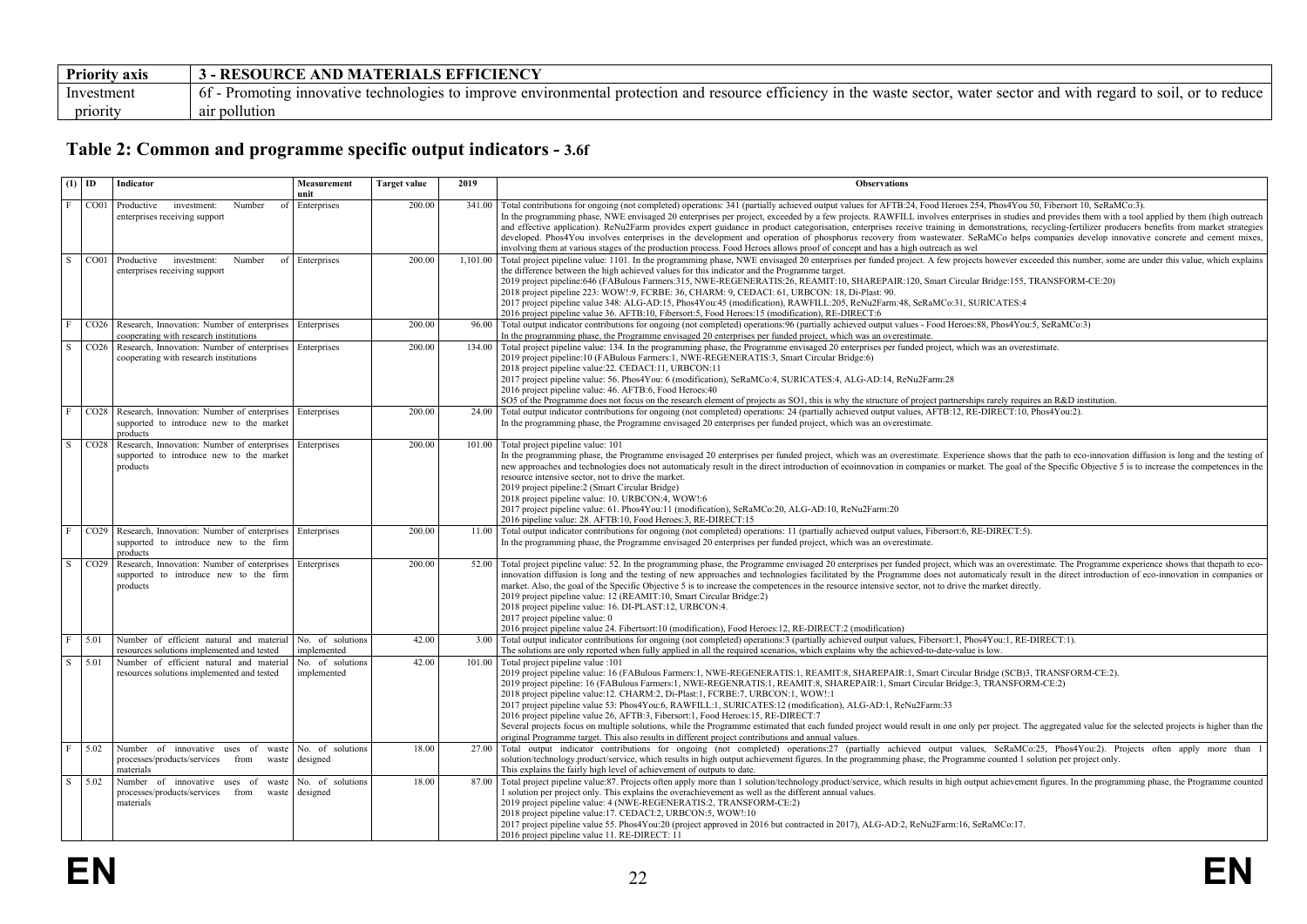| $(1)$ ID                |      | Indicator                                                        | Measurement<br>unit | <b>Target value</b>         | 2019       | <b>Observations</b>                                                                                                                                                                                                                                                                                                                                                                                                                                                                                                                                                                                                                                                                                                                                                                                                                                                      |
|-------------------------|------|------------------------------------------------------------------|---------------------|-----------------------------|------------|--------------------------------------------------------------------------------------------------------------------------------------------------------------------------------------------------------------------------------------------------------------------------------------------------------------------------------------------------------------------------------------------------------------------------------------------------------------------------------------------------------------------------------------------------------------------------------------------------------------------------------------------------------------------------------------------------------------------------------------------------------------------------------------------------------------------------------------------------------------------------|
| F                       | 5.03 | Amount of funding leveraged by the project                       | <b>EUR</b>          | 161,622,811.00 2,000,000.00 |            | Total output indicator contributions for ongoing (not completed) operations:2,000,000 (partially achieved output values RE-DIRECT).<br>The amount of funding leveraged by the projects will not be as significant as initially anticipated, as this is the next step in the industrial process application. NWE does not fund commercialisation of<br>products/ processes, which would result in a more direct leverage.                                                                                                                                                                                                                                                                                                                                                                                                                                                 |
| $\overline{\mathbf{s}}$ | 5.03 | Amount of funding leveraged by the project                       | EUR                 | 161,622,811.00 2,000,000.0  |            | Total project pipeline value: 2,000,000<br>2019 project pipeline value:0<br>2018 project pipeline value: 0<br>2017 project pipeline value: 0<br>2016 project pipeline value :2,000,000. RE:DIRECT: 2,000,000<br>The amount of funding leveraged by the projects will not be as significant as initially anticipated, as this is the next step in the industrial process application. NWE does not fund commercialisation of<br>products/ processes, which would result in a more direct leverage.                                                                                                                                                                                                                                                                                                                                                                        |
| F                       | 5.04 | Amount of decreased raw material use                             | <b>Tonnes</b>       | 1.000.000.00                |            | 428.00 Total output indicator contributions for ongoing (not completed) operations:428 (Fibersort).<br>The industrial validation and verification processes that are the goal of the funded project, focusing on piloting and demonstration of innovative processes and products do not immediately result in the<br>tonnage of decreased raw material use and increased material recovery, re-use and recycling. Resource savings and waste recycling rates are likely to be the long-term effects of measures applied by<br>projects rather than a direct outcome of their implementation. The value for this indicator is expected to be lower than initially anticipated.                                                                                                                                                                                            |
| S                       | 5.04 | Amount of decreased raw material use                             | Tonnes              | 1.000.000.00                | 256.184.00 | Total project pipeline value : 256,184<br>2019 project pipeline value: 155 (Smart Circular Bridge)<br>2018 project pipeline value : 6,029. CHARM : 5,975, URBCON:54<br>2017 project pipeline value : 220,000, SURICATES:220,000<br>2016 project pipeline value : 30,000, Fibersort:10,000, RE-DIRECT:20,000<br>The industrial validation and verification processes (goal of the funded projects focusing on piloting and demonstration of innovative processes and products) do not immediately result in the tonnage of<br>decreased raw material use and increased material recovery, re-use and recycling. Resource savings and waste recycling rates are likely to be the long-term effects of measures applied by projects rather<br>than a direct outcome of their implementation. The value for this indicator is expected to be lower than initial anticipated. |
| F                       | 5.05 | Amount of increased material recovery, re-<br>use and recycling  | Tonnes              | 1.000.000.00                | 44.058.00  | Total output indicator contributions for ongoing (not completed) operations:44,058 (Fibersort:909, RAWFILL:7,419, SeRaMCo:730, SURICATES:35,000). The industrial validation and verification<br>processes that are the goal of the funded project, focusing on piloting and demonstration of innovative processes and products do not immediately result in the tonnage of decreased raw material use and<br>increased material recovery, re-use and recycling. Resource savings and waste recycling rates are likely to be the long-term effects of projects.                                                                                                                                                                                                                                                                                                           |
| S                       | 5.05 | Amount of increased material recovery, re-<br>use and recycling  | Tonnes              | 1.000.000.00                | 326.966.27 | Total project pipeline value: 326,966.27<br>2019 project pipeline value: 3,496.27 (NWE-REGENERATIS:800, SHAREPAIR:116.27, TRANSFORM-CE:2,580)<br>2018 project pipeline value: 28,295. CHARM:5,935, FCRBE:360, Di-Plast:22,000<br>2017 project pipeline value: 281,175. Phos4You:4,000, RAWFILL:4,175 (modification), SeRaMCo: 51,500, SURICATES:220,000 ALG-AD:1,500<br>2016 project pipeline value : 14.000. Fibersort:13.000. RE-DIRECT:1.000<br>The industrial validation and verification processes that are the goal of the funded project, focusing on piloting and demonstration of innovative processes and products do not immediately result in the<br>tonnage of decreased raw material use and increased material recovery, re-use and recycling. Resource savings and waste recycling rates are likely to be the long-term effects of projects.             |
| F                       | 5.06 | Number of jobs created in all economic No. of jobs<br>sectors    |                     | 400.00                      | 23.00      | Total output indicator contributions for ongoing (not completed) operations:23 (Di-Plast:5, Fibersort:8, RE-DIRECT:10).<br>The project contribution to job creation and maintenance will not be as significant as initially anticipated. It is not a primary goal of the projects or the Programme.                                                                                                                                                                                                                                                                                                                                                                                                                                                                                                                                                                      |
| $\overline{s}$          | 5.06 | Number of jobs created in all economic No. of jobs<br>sectors    |                     | 400 00                      |            | 78.00 Total project pipeline value: 78<br>2019 project pipeline value: 50<br>2018 project pipeline value: 5. DI-Plast:5<br>2017 project pipeline value: 8, ALG-AD:8<br>2016 project pipeline value : 65, Fibersort:40, RE-DIRECT:25<br>The project contribution to job creation and maintenance will not be as significant as initially anticipated. It is not a primary goal of the projects or the Programme. The differences between 2017 and 2018<br>values are minimal. Initially the Programme counted 20 jobs per project, however the approved pipeline shows different values, depending on the project.                                                                                                                                                                                                                                                        |
| $\overline{F}$          | 5.07 | Number of jobs maintained in all economic No. of jobs<br>sectors |                     | 400.00                      | 10.00      | Total output indicator contributions for ongoing (not completed) operations:10 (partially achieved output values, RE-DIRECT).<br>The project contribution to job creation and maintenance will not be as significant as initially anticipated. It is not a primary goal of the projects or the Programme.<br>The achieved value was reported by the ALG-AD project approved in 2017.                                                                                                                                                                                                                                                                                                                                                                                                                                                                                     |
| S.                      | 5.07 | Number of jobs maintained in all economic No. of jobs<br>sectors |                     | 400.00                      | 82.00      | Total project pipeline value: 82. The project contribution to job creation and maintenance will not be as significant as initially anticipated. It is not a primary goal of the projects or the Programme.<br>2019 project pipeline:50 (SHAREPAIR)<br>2018 project pipeline value:0<br>2017 project pipeline value: 7. ALG-AD:7<br>2016 project pipeline value : 25. RE-DIRECT:25                                                                                                                                                                                                                                                                                                                                                                                                                                                                                        |

| (1) | ID               | Indicator                                                                                     | 2018         | 2017         | 2016         | 2015 | 2014 |
|-----|------------------|-----------------------------------------------------------------------------------------------|--------------|--------------|--------------|------|------|
|     | CO <sub>01</sub> | Productive investment: Number of enterprises receiving support                                | 262.00       | 0.00         | 0.00         | 0.00 | 0.00 |
|     | CO <sub>01</sub> | Productive investment: Number of enterprises receiving support                                | 607.00       | 384.00       | 36.00        | 0.00 | 0.00 |
|     | CO <sub>26</sub> | Research, Innovation: Number of enterprises cooperating with research institutions            | 79.00        | 0.00         | 0.00         | 0.00 | 0.00 |
|     | CO <sub>26</sub> | Research, Innovation: Number of enterprises cooperating with research institutions            | 124.00       | 102.00       | 46.00        | 0.00 | 0.00 |
|     | CO <sub>28</sub> | Research, Innovation: Number of enterprises supported to introduce new to the market products | 2.00         | 0.00         | 0.00         | 0.00 | 0.00 |
|     | CO <sub>28</sub> | Research, Innovation: Number of enterprises supported to introduce new to the market products | 99.00        | 89 00        | 28.00        | 0.00 | 0.00 |
|     | CO <sub>29</sub> | Research, Innovation: Number of enterprises supported to introduce new to the firm products   | 6.00         | 0.00         | 0.00         | 0.00 | 0.00 |
|     | CO <sub>29</sub> | Research, Innovation: Number of enterprises supported to introduce new to the firm products   | 40.00        | 24.00        | 24.00        | 0.00 | 0.00 |
|     | 5.01             | Number of efficient natural and material resources solutions implemented and tested           | 1.00         | 0.00         | 0.00         | 0.00 | 0.00 |
|     | 5.01             | Number of efficient natural and material resources solutions implemented and tested           | 85.00        | 73.00        | 26.00        | 0.00 | 0.00 |
|     | 5.02             | Number of innovative uses of waste processes/products/services from waste materials           | 12.00        | 0.00         | 0.00         | 0.00 | 0.00 |
|     | 5.02             | Number of innovative uses of waste processes/products/services from waste materials           | 83.00        | 66.00        | 11.00        | 0.00 | 0.00 |
|     | 5.03             | Amount of funding leveraged by the project                                                    | 2.000.000.00 | 0.00         | 0.00         | 0.00 | 0.00 |
|     | 5.03             | Amount of funding leveraged by the project                                                    | 2.000.000.00 | 2,000,000.00 | 2.000.000.00 | 0.00 | 0.00 |
|     | 5.04             | Amount of decreased raw material use                                                          | 250.00       | 0.00         | 0.00         | 0.00 | 0.00 |
|     | 5.04             | Amount of decreased raw material use                                                          | 256.029.00   | 250,000.00   | 30,000.00    | 0.00 | 0.00 |
|     | 5.05             | Amount of increased material recovery, re-use and recycling                                   | 3.500.00     | 0.00         | 0.00         | 0.00 | 0.00 |
|     | 5.05             | Amount of increased material recovery, re-use and recycling                                   | 323.470.00   | 295.175.00   | 14.000.00    | 0.00 | 0.00 |
|     | 5.06             | Number of jobs created in all economic sectors                                                | 12.00        | 0.00         | 0.00         | 0.00 | 0.00 |
|     | 5.06             | Number of jobs created in all economic sectors                                                | 78.00        | 73.00        | 65.00        | 0.00 | 0.00 |
|     | 5.07             | Number of jobs maintained in all economic sectors                                             | 4.00         | 0.00         | 0.00         | 0.00 | 0.00 |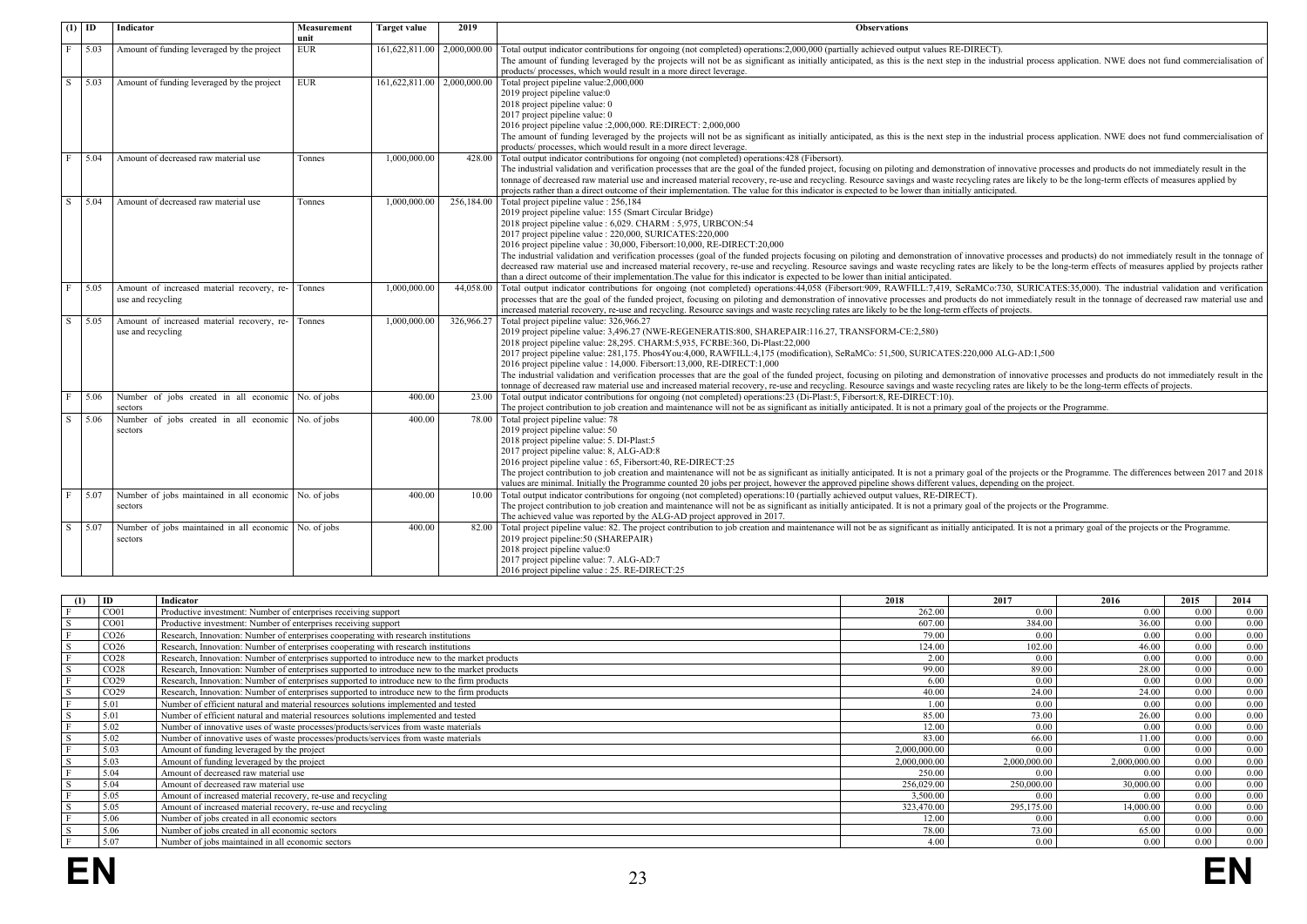| (1)                | ID | Indicator                                                                                                                                            | 2018  | <br>491                           | 2016                           | 2015 | 301  |
|--------------------|----|------------------------------------------------------------------------------------------------------------------------------------------------------|-------|-----------------------------------|--------------------------------|------|------|
|                    |    |                                                                                                                                                      | 32.00 | $\sim$ $\sim$ $\sim$              | $\sim$ $\sim$                  | 00,  | 0.00 |
| $\left( 1 \right)$ |    | Lhu hanatiainriadh<br>Itaraeest provided<br>, dalwarad hy<br>sologiad operations<br>$\alpha$ utnuta t $\alpha$<br>$h^{\alpha}$<br>i<br>$\frac{1}{2}$ | $-$   | $i$ umulotu $\alpha$<br>$\pm 110$ | dalwarad hy<br>$\alpha$ utnuta |      |      |

(1) S=Cumulative value - outputs to be delivered by selected operations [forecast provided by beneficiaries], F=Cumulative value - outputs delivered by operations [actual achievement]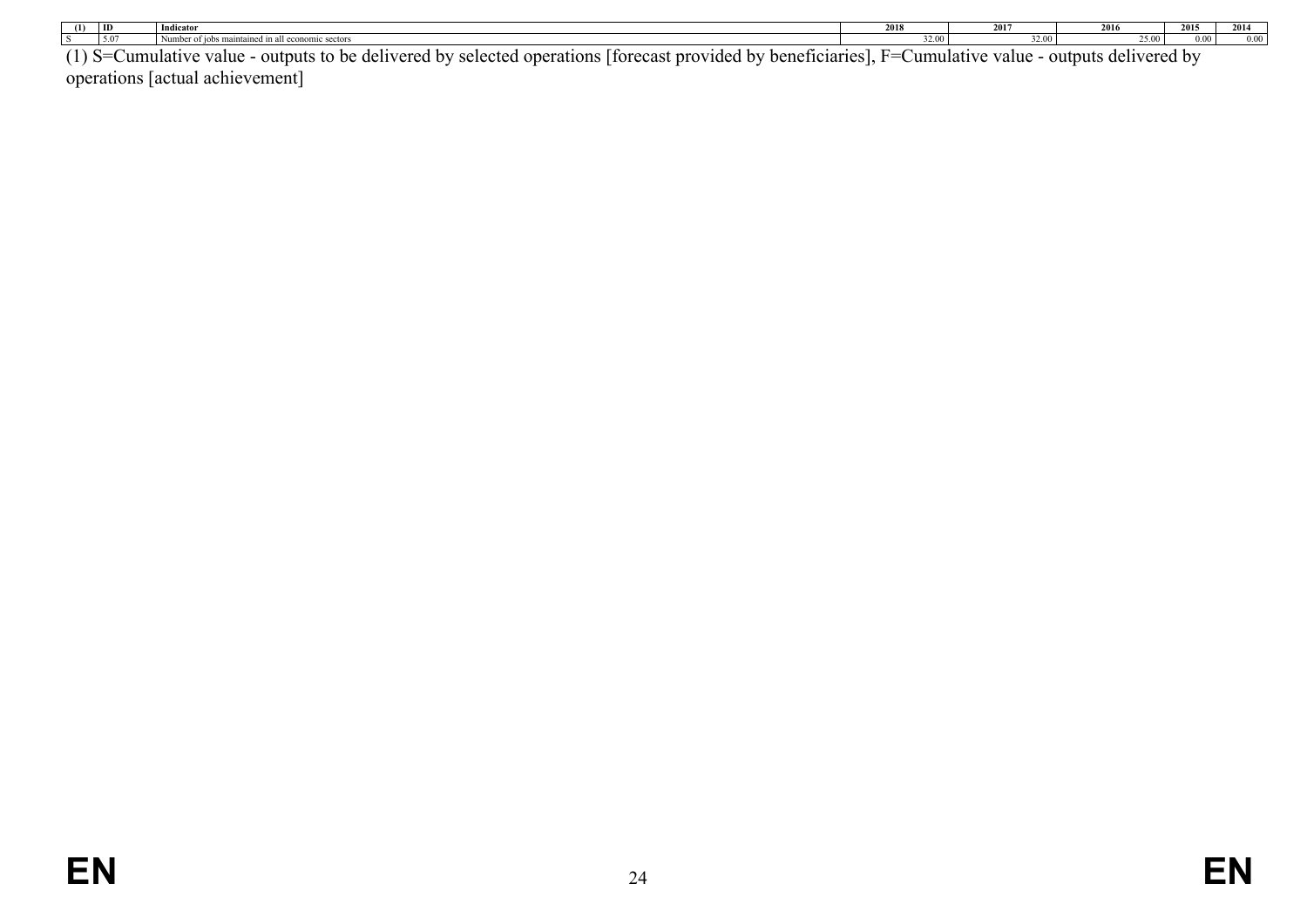| <b>Priority axis</b> | <b>3 - RESOURCE AND MATERIALS EFFICIENCY</b>                                                                                                                             |
|----------------------|--------------------------------------------------------------------------------------------------------------------------------------------------------------------------|
| Investment           | 6. Promoting innovative technologies to improve environmental protection and resource efficiency in the waste sector, water sector and with regard to soil, or to reduce |
| priority             | air pollution                                                                                                                                                            |
| Specific objective   | SO5 - To optimise (re)use of material and natural resources in NWE                                                                                                       |

### **Table 1: Result indicators - 3.6f.SO5**

| ID | Indicator                                                                                      | Measurement | Baseline | Baseline | Target value   | 2019   | 2019        | <b>Observations</b>                                                                                                                                                                                                                                                                         |
|----|------------------------------------------------------------------------------------------------|-------------|----------|----------|----------------|--------|-------------|---------------------------------------------------------------------------------------------------------------------------------------------------------------------------------------------------------------------------------------------------------------------------------------------|
|    |                                                                                                | unit        | value    | vear     | $(2023)$ Total | Total  | Oualitative |                                                                                                                                                                                                                                                                                             |
|    | Status of competences in the resource intensive<br>sectors in NWE for eco-innovation diffusion | Percentage  | 110.00   | 2014     | 112.00         | 110.00 |             | The baseline and target values represent 110% and 112% of the EU average<br>respectively.<br>The implementation evaluation carried out by the Programme in 2018 did not include<br>progress of the result indicators. It will however be part of the impact evaluation<br>planned for 2022. |

| ID                   | Indicator                                                                                                                              | 20 L S | 2018<br>ative<br>,,,,,, | .<br>201<br>- Tot⊆ | 2017<br>alitative | 2016<br>u otał | utative | Tota<br>$\sim$ | 2015 $\Omega$<br>' \ualitativ∈ |
|----------------------|----------------------------------------------------------------------------------------------------------------------------------------|--------|-------------------------|--------------------|-------------------|----------------|---------|----------------|--------------------------------|
| $D \subseteq$<br>177 | in NWE for<br>atıon diffusion<br>. eco-inn<br>e resource<br>$\mu$ the $\tau$<br>$\cdot$ intensive.<br>sectors<br>Nta.<br>r competences | 110.00 |                         | 110.00             |                   | 110.00         |         | 10.00          |                                |

<span id="page-24-0"></span>

| ID | $\mathbf{v}$<br>Indicator                                                                                                                         | Total<br>$\sim$ | 2014<br>$\sim$<br>Jualitative<br>()าา |
|----|---------------------------------------------------------------------------------------------------------------------------------------------------|-----------------|---------------------------------------|
|    | diffusion<br>ve sectors in NWI<br>Status of competences<br>$+1$<br>novation<br>-----<br>intensiy<br>$\cdots$<br>eco-inr<br>e resour<br>нэг<br>ш и | 110.00          |                                       |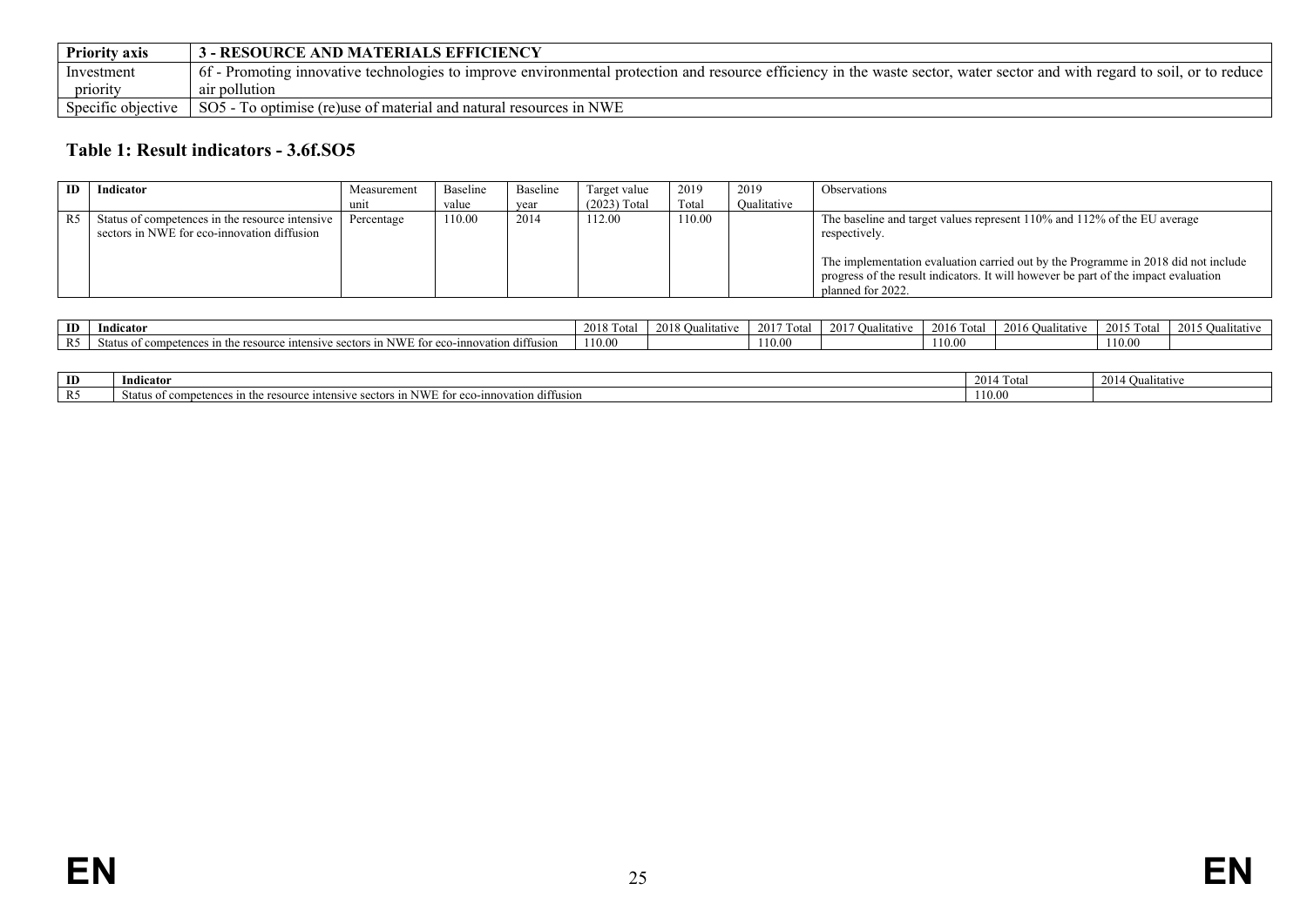| ASSISTANCE<br><b>TECHNICAL</b><br>Priority axis |  |
|-------------------------------------------------|--|
|-------------------------------------------------|--|

## **Table 2: Common and programme specific output indicators - 4.TECHNICAL ASSISTANCE**

<span id="page-25-0"></span>

|              | $(1)$ ID | Indicator                                                                  | <b>Measurement unit</b> | <b>Target value</b> | 2019  | <b>Observations</b>                                                                                                                      |
|--------------|----------|----------------------------------------------------------------------------|-------------------------|---------------------|-------|------------------------------------------------------------------------------------------------------------------------------------------|
| F            | 6.01     | Number of Transnational Cooperation projects approved                      | Number                  |                     | 95.00 | 25 projects approved by the Programme MCs in 2019,                                                                                       |
|              |          |                                                                            |                         |                     |       | 30 projects approved by the Programme MCs in 2018,                                                                                       |
|              |          |                                                                            |                         |                     |       | 23 projects approved by the Programme MCs in 2017,                                                                                       |
|              |          |                                                                            |                         |                     |       | 17 projects approved by the Programme MCs in 2016                                                                                        |
| l S          | 6.01     | Number of Transnational Cooperation projects approved                      | Number                  |                     |       | 95.00 25 projects approved by the Programme MCs in 2019,                                                                                 |
|              |          |                                                                            |                         |                     |       | 30 projects approved by the Programme MCs in 2018,                                                                                       |
|              |          |                                                                            |                         |                     |       | 23 projects approved by the Programme MCs in 2017,                                                                                       |
|              |          |                                                                            |                         |                     |       | 17 projects approved by the Programme MCs in 2016                                                                                        |
| F            | 6.03     | Average number of visits to the Programme website                          | Number/month            |                     |       | $11,479.00$   18,090 visits in average per month of the year 2019                                                                        |
|              |          |                                                                            |                         |                     |       | 12,196 visits in average per month of the year 2018,                                                                                     |
|              |          |                                                                            |                         |                     |       | 9,037 visits in average per month of the year 2017 and 6590 in 2016                                                                      |
| S            | 6.03     | Average number of visits to the Programme website                          | Number/month            |                     |       | $11,479.00$ 18,090 visits in average per month of the year 2019                                                                          |
|              |          |                                                                            |                         |                     |       | 12,196 visits in average per month of the year 2018,                                                                                     |
|              |          |                                                                            |                         |                     |       | 9,037 visits in average per month of the year 2017 and 6,590 in 2016                                                                     |
| $\mathbf{F}$ | 6.04     | Number of Monitoring Committee meetings                                    | Number                  |                     |       | 17.00 2019 4 MCs:10 January 2019, 6-7 February 2019, 12-13 June 2019, 25-26 Sept 2019                                                    |
|              |          |                                                                            |                         |                     |       | 2018 5 MCs: 31 January-1 February 2018, 7 March 2018, 29 May 2018, 26-27 June 2018, 25-26 October 2018                                   |
|              |          |                                                                            |                         |                     |       | 2017 3 MCs: 14-15 March 2017, 11 May and 19-20 September 2017;                                                                           |
|              |          |                                                                            |                         |                     |       | 2016 3 MCs: 23-25 February 2016; 25 May 2016; 13-15 September 2016                                                                       |
| S            | 6.04     | Number of Monitoring Committee meetings                                    | Number                  |                     |       | 17.00 2019 4 MCs:10 January 2019, 6-7 February 2019, 12-13 June 2019, 25-26 Sept 2019                                                    |
|              |          |                                                                            |                         |                     |       | 2018 5 MCs: 31 January-1 February 2018, 7 March 2018, 29 May 2018, 26-27 June 2018, 25-26 October 2018                                   |
|              |          |                                                                            |                         |                     |       | 2017 3 MCs: 14-15 March 2017, 11 May and 19-20 September 2017;                                                                           |
|              |          |                                                                            |                         |                     |       | 2016 3 MCs: 23-25 February 2016; 25 May 2016; 13-15 September 2016                                                                       |
| $\mathbf{F}$ |          |                                                                            |                         |                     |       |                                                                                                                                          |
|              | 6.05     | Duration of reimbursement of expenditure to final beneficiaries            | Weeks                   |                     |       | 7.83 2019: 6.8 weeks:                                                                                                                    |
|              |          |                                                                            |                         |                     |       | 2018: 7,7 weeks;                                                                                                                         |
|              |          |                                                                            |                         |                     |       | 2017: 8,7 weeks ;                                                                                                                        |
|              |          |                                                                            |                         |                     |       | 2016: 8.1 weeks                                                                                                                          |
| l S          | 6.05     | Duration of reimbursement of expenditure to final beneficiaries            | Weeks                   |                     |       | 7.83 2-19: 6.8 weeks:                                                                                                                    |
|              |          |                                                                            |                         |                     |       | 2018: 7.7 weeks:                                                                                                                         |
|              |          |                                                                            |                         |                     |       | 2017: 8,7 weeks ;                                                                                                                        |
|              |          |                                                                            |                         |                     |       | 2016: 8.1 weeks                                                                                                                          |
| $\mathbf{F}$ | 6.06     | Number of appeals to calls for proposals                                   | Number                  |                     | 8.00  | 2019 value 4: CLASH, InclusiveFieldLabs, SmartCircularBridge, EcopPan                                                                    |
|              |          |                                                                            |                         |                     |       | 2018 value 1: Homes4All (21/06/2018);                                                                                                    |
|              |          |                                                                            |                         |                     |       | 2017 value 1: Urban Farming Now (23/10/2017);                                                                                            |
|              |          |                                                                            |                         |                     |       | 2016 value 2: Greening Brownfields (14/01/2016), H2SME (07/10/2016)                                                                      |
| S.           | 6.06     | Number of appeals to calls for proposals                                   | Number                  |                     |       | 8.00   2019 value 4: CLASH, InclusiveFieldLabs, SmartCircularBridge, EcopPan                                                             |
|              |          |                                                                            |                         |                     |       | 2018 value 1: Homes4All (21/06/2018);                                                                                                    |
|              |          |                                                                            |                         |                     |       | 2017 value 1: Urban Farming Now (23/10/2017);                                                                                            |
|              |          |                                                                            |                         |                     |       | 2016 value 2: Greening Brownfields (14/01/2016), H2SME (07/10/2016)                                                                      |
| l F          | 6.07     | Number of evaluations, studies, surveys, experts, reports                  | Number                  |                     |       | 3.00   2018: Implementation evaluation;                                                                                                  |
|              |          |                                                                            |                         |                     |       | 2017: Territorial cohesion indicators (report);                                                                                          |
|              |          |                                                                            |                         |                     |       | 2016: Evaluation of the two-step approach (report);                                                                                      |
| l S          | 6.07     | Number of evaluations, studies, surveys, experts, reports                  | Number                  |                     |       | 3.00   2018: Implementation evaluation;                                                                                                  |
|              |          |                                                                            |                         |                     |       | 2017: Territorial cohesion indicators (report);                                                                                          |
|              |          |                                                                            |                         |                     |       | 2016: Evaluation of the two-step approach (report);                                                                                      |
| $\mathbf{F}$ | 6.08     | Number of employees whose salaries are co-financed by Technical Assistance | Number                  |                     |       | 35.00 2019: 35 Employees of the JS and Contact Points - 23 JS officers and 12 Contact Point staff members (not all working full-time);   |
|              |          |                                                                            |                         |                     |       | 2018: 34 Employees of the JS and Contact Points - 22 JS officers and 12 Contact Point staff members (not all working full-time);         |
|              |          |                                                                            |                         |                     |       | 35 in 2017 and 35 in 2016                                                                                                                |
| S            | 6.08     | Number of employees whose salaries are co-financed by Technical Assistance | Number                  |                     |       | 35.00   2019: 35 Employees of the JS and Contact Points - 23 JS officers and 12 Contact Point staff members (not all working full-time); |
|              |          |                                                                            |                         |                     |       | 2018: 34 Employees of the JS and Contact Points - 22 JS officers and 12 Contact Point staff members (not all working full-time);         |
|              |          |                                                                            |                         |                     |       | 35 in 2017 and 35 in 2016                                                                                                                |
|              | 6.09     | Staff turn-over                                                            | Percentage              |                     | 24 00 | Staff turn-over for the JS and Contact Points                                                                                            |
| S            | 6.09     | Staff turn-over                                                            | Percentage              |                     | 24 00 | Staff turn-over for the JS and Contact Points                                                                                            |
|              |          |                                                                            |                         |                     |       |                                                                                                                                          |
|              |          |                                                                            |                         |                     |       |                                                                                                                                          |
|              |          |                                                                            |                         |                     |       |                                                                                                                                          |

<span id="page-25-1"></span>

| ID   | Indicator                                             | 2018            | 2017     | 2016             | 2015           | 2014 |
|------|-------------------------------------------------------|-----------------|----------|------------------|----------------|------|
| 6.01 | Number of Transnational Cooperation projects approved | 70.00           | 40.00    | $\pm 00^{\circ}$ | 0.00           | 0.00 |
| 6.01 | Number of Transnational Cooperation projects approved | 70.00           | 40.00    | . 7.00 -         | 0.00           | 0.00 |
| 6.03 | Average number of visits to the Programme website     | 9,275.00        | 7,814.00 | 5,590.00         | 0 <sup>0</sup> | 0.00 |
| 6.03 | Average number of visits to the Programme website     | $-$<br>9,275.00 | 7,814.00 | 5,590.00         | $_{0.00}$      | 0.00 |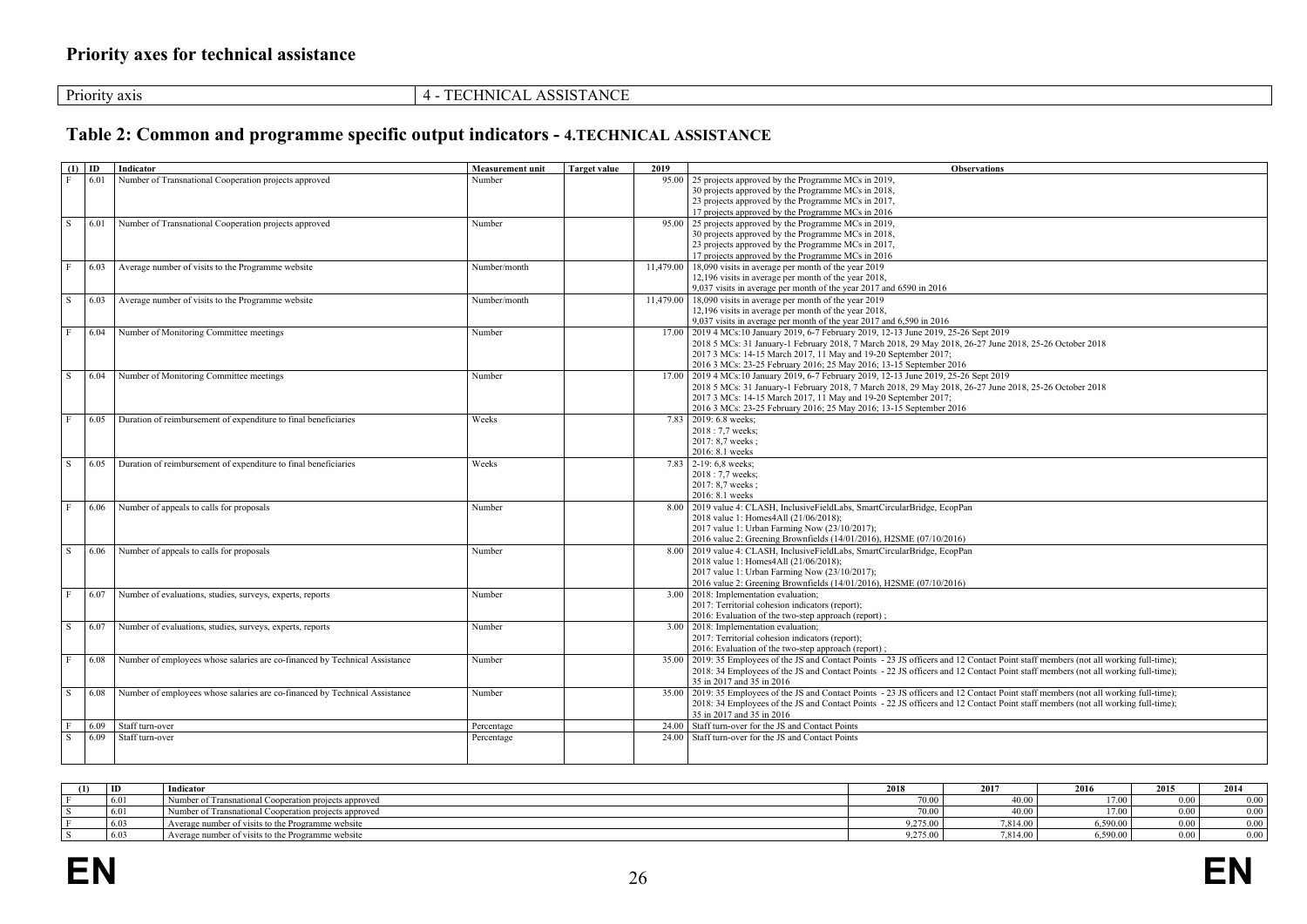| -ID  | Indicator                                                                  | 2018  | 2017  | 2016  | 2015  | 2014  |
|------|----------------------------------------------------------------------------|-------|-------|-------|-------|-------|
| 6.04 | Number of Monitoring Committee meetings                                    | 13.00 | 8.00  | 5.00  | 2.00  | 0.00  |
| 6.04 | Number of Monitoring Committee meetings                                    | 13.00 | 8.00  | 5.00  | 2.00  | 0.00  |
| 6.05 | Duration of reimbursement of expenditure to final beneficiaries            |       | 8.40  | 8.10  | 0.00  | 0.00  |
| 6.05 | Duration of reimbursement of expenditure to final beneficiaries            |       | 8.40  | 8.10  | 0.00  | 0.00  |
| 6.06 | Number of appeals to calls for proposals                                   | 4.00  | 3.00  | 2.00  | 0.00  | 0.00  |
| 6.06 | Number of appeals to calls for proposals                                   | 4.00  | 3.00  | 2.00  | 0.00  | 0.00  |
| 6.07 | Number of evaluations, studies, surveys, experts, reports                  | 3.00  | 2.00  | 1.00  | 0.00  | 0.00  |
| 6.07 | Number of evaluations, studies, surveys, experts, reports                  | 3.00  | 2.00  | 1.00  | 0.00  | 0.00  |
| 6.08 | Number of employees whose salaries are co-financed by Technical Assistance | 34.00 | 35.00 | 35.00 | 22.88 | 20.08 |
| 6.08 | Number of employees whose salaries are co-financed by Technical Assistance | 34.00 | 35.00 | 35.00 | 22.88 | 20.08 |
| 6.09 | Staff turn-over                                                            | 25.00 | 18.00 | 20.00 | 13.90 | 0.00  |
| 6.09 | Staff turn-over                                                            | 25.00 | 18.00 | 20.00 | 13.90 | 0.00  |

(1) S=Cumulative value - outputs to be delivered by selected operations [forecast provided by beneficiaries], F=Cumulative value - outputs delivered by operations [actual achievement]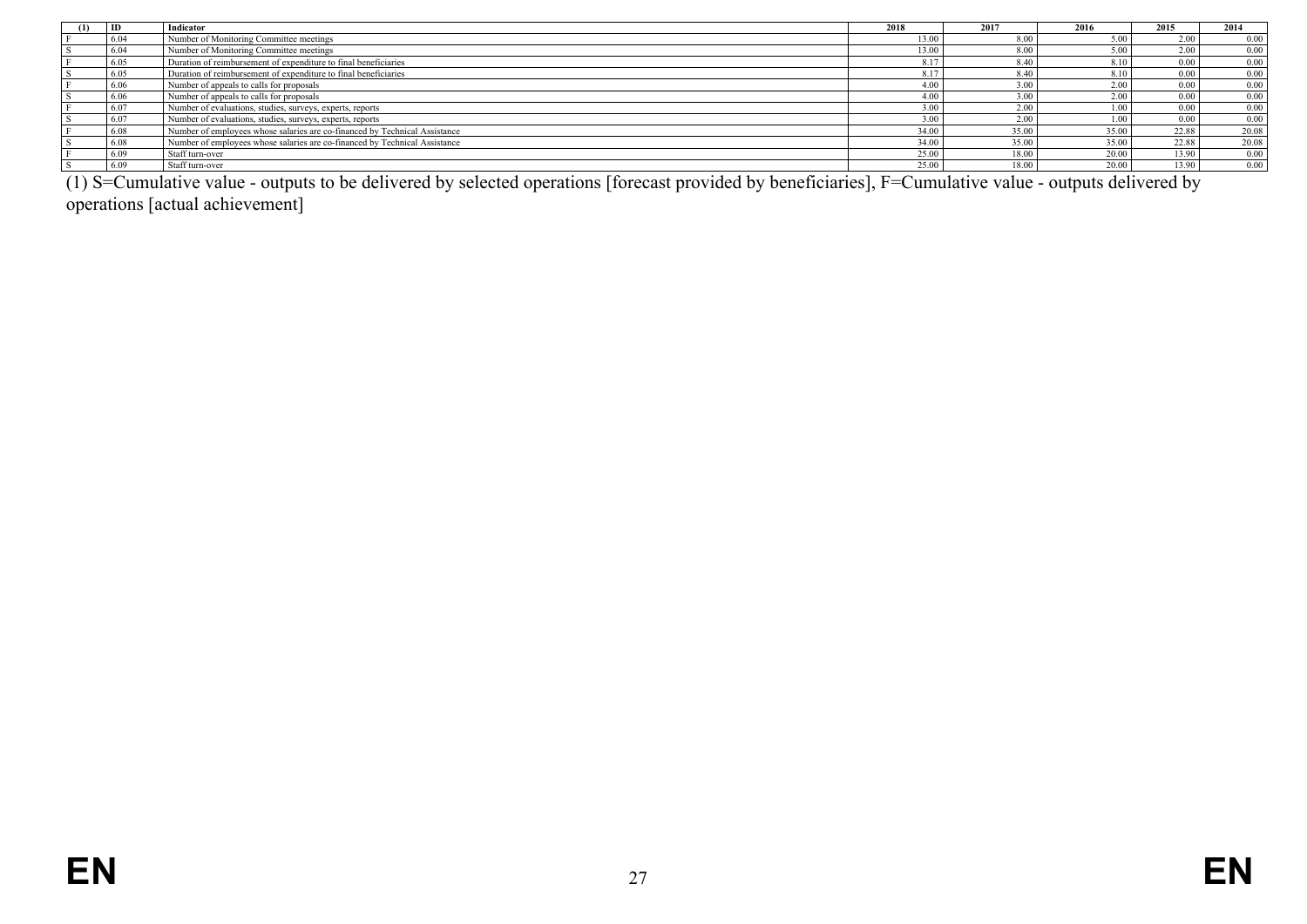| Dr <sub>i</sub><br>Priority axis | <b>ANCE</b><br>ASSIST<br>┒.<br>                                                                                                                                                                  |
|----------------------------------|--------------------------------------------------------------------------------------------------------------------------------------------------------------------------------------------------|
| Specific.<br>$\cup$ υτεςτινε     | NWE P<br>NTERREG<br>SO <sub>6</sub><br>If maximise the effectiveness and efficiency<br>-imple<br>of the management and i<br>$\sigma$ the $\Gamma$<br>Programme<br>lementation<br>$\cdot$ $\cdot$ |

#### **Table 1: Result indicators - 4.SO6**

| $\blacksquare$ | Indicator                                                                            | Measurement  | Baseline | Baseline | Target<br>value | 2019  | 2019        | <i><b>Observations</b></i>           |
|----------------|--------------------------------------------------------------------------------------|--------------|----------|----------|-----------------|-------|-------------|--------------------------------------|
|                |                                                                                      | unr          | value    | vear     | $(2023)$ Total  | Total | Oualitative |                                      |
| TA1            | Share (%) of all supported operations that are implemented successfully,             | Percentage   | $0.00 -$ | 2013     | 90.00           | 3.00  |             | First projects close in 2019         |
|                | demonstrated by the achievement of planned objectives                                |              |          |          |                 |       |             |                                      |
|                | TA2 Percentage of satisfaction of supporting beneficiaries in the implementation and | l Percentage | 66.00    | 2014     | 76.00           | 66.00 |             | To be updated with the communication |
|                | communication of their projects                                                      |              |          |          |                 |       |             | evaluation planned in 2020           |
| TA3            | Amount of regular expenditure in sample for audit of operation                       | Percentage   | 0.00     | 2013     | 98.00           | 99.90 |             |                                      |

| <b>ID</b>       | Indicator                                                                                               | 2018  | 2018        | 2017  | 2017        | 2016  | 2016        | 2015  | 2015        |
|-----------------|---------------------------------------------------------------------------------------------------------|-------|-------------|-------|-------------|-------|-------------|-------|-------------|
|                 |                                                                                                         | Total | Oualitative | Total | Oualitative | Total | Oualitative | Total | Oualitative |
| TA1             | Share (%) of all supported operations that are implemented successfully, demonstrated by the            | 0.00  |             | 0.00  |             | 0.00  |             | 0.00  |             |
|                 | achievement of planned objectives                                                                       |       |             |       |             |       |             |       |             |
| TA <sub>2</sub> | Percentage of satisfaction of supporting beneficiaries in the implementation and communication of their | 66.00 |             | 66.00 |             | 66.00 |             | 66.00 |             |
|                 | projects                                                                                                |       |             |       |             |       |             |       |             |
|                 | Amount of regular expenditure in sample for audit of operation                                          | 99.95 |             | 0.00  |             | 0.00  |             | 0.00  |             |

<span id="page-27-0"></span>

| ID    | Indicator                                                                                                                                                   | 2014 Total                                          | 2014 Qualitative |
|-------|-------------------------------------------------------------------------------------------------------------------------------------------------------------|-----------------------------------------------------|------------------|
| TA1   | Share $\frac{6}{6}$<br>$\%$ ) of all supported operations that are implemented successfully, demonstrated by the achievement of<br>nt of planned objectives | 0.00                                                |                  |
| 1 A Z | Percentage of satisfaction of supporting beneficiaries in the implement<br>mplementation and communic<br>cation of their projects                           | $\epsilon$ and and and are a more $\alpha$<br>00.00 |                  |
| 17Y   | Amount of regular expenditure in sample for audit of operation                                                                                              | .00                                                 |                  |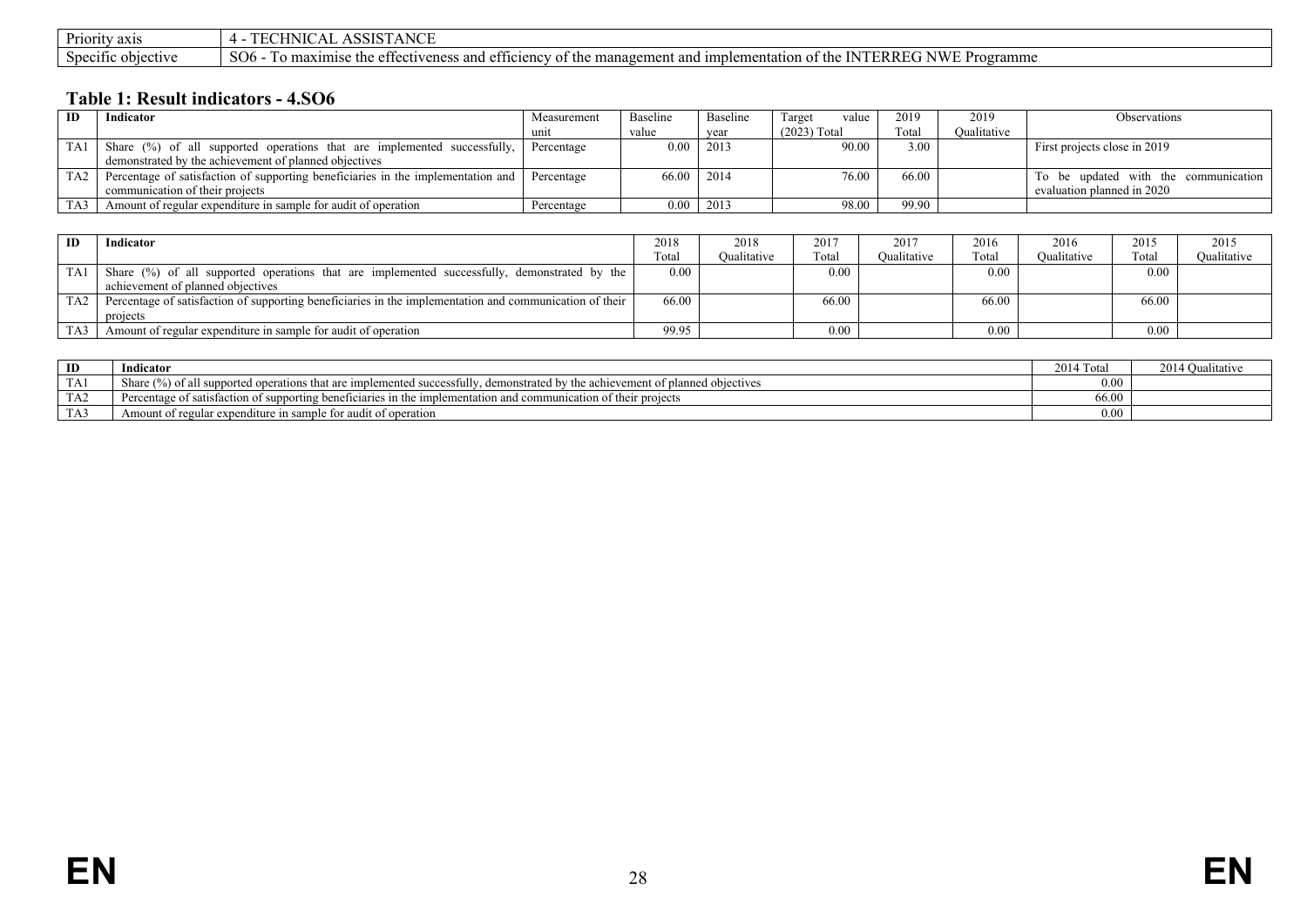## **3.3 Table 3: Information on the milestones and targets defined in the performance framework**

<span id="page-28-0"></span>

| Priority       | Ind            | ID  | Indicator                                                                                                                                                                               | Measurement                       | Milestone for  | <b>Final target</b>            | 2019          | <b>Observations</b>                                                                                                                                                                                                                                                                                                                                                                                                                                                                                                                                                                                                                                                                                                                                |
|----------------|----------------|-----|-----------------------------------------------------------------------------------------------------------------------------------------------------------------------------------------|-----------------------------------|----------------|--------------------------------|---------------|----------------------------------------------------------------------------------------------------------------------------------------------------------------------------------------------------------------------------------------------------------------------------------------------------------------------------------------------------------------------------------------------------------------------------------------------------------------------------------------------------------------------------------------------------------------------------------------------------------------------------------------------------------------------------------------------------------------------------------------------------|
| axis           | type           |     |                                                                                                                                                                                         | unit                              | 2018 total     | $(2023)$ total                 |               |                                                                                                                                                                                                                                                                                                                                                                                                                                                                                                                                                                                                                                                                                                                                                    |
|                | F              | 1.E | Total amount of<br>eligible<br>expenditure certified to EC for<br>Priority Axis 1                                                                                                       | <b>EUR</b>                        | 27,778,878.00  | 191,207,223.00                 | 28,619,126.00 | 15% of the final 2023 target value                                                                                                                                                                                                                                                                                                                                                                                                                                                                                                                                                                                                                                                                                                                 |
| $\overline{1}$ | T              | 1.A | Number of approved projects<br>under Priority 1, focusing on the<br>new or enhanced transnational<br>clusters and innovation networks                                                   | Number<br>of<br>projects          | 5              | 9.00                           | 30.00         | AGRIWASTEVALUE, B4H, BioBase4SME, BSTART, IDEA, SHICC, UV-ROBOT,<br>Codex4SMEs, VR4REHAB, COTEMACO, EYES, Machining 4.0, NWE MEA, NWE<br>Chance, PASSION-HF, SuNSE, HappyMoo, OPIN, OIP4NWE, MATMED, MiteControl,<br>IMAGINE, COBRACOMP, Water Test Network, OceanDEMO, CircTex, Certification-D,<br>DigitalDeConstruction, THREE C, ValuSect,                                                                                                                                                                                                                                                                                                                                                                                                     |
|                |                | 1.B | Number of approved projects<br>under Priority 1, focusing on<br>enterprises receiving support                                                                                           | of<br>Number<br>projects          | 14             | 27.00                          | 32.00         | B4H, BE-GOOD, BioBase4SME, QCAP, eMEN, BONE, SHICC, UV-ROBOT,<br>Codex4SMEs, COTEMACO, Machining 4.0, NWE MEA, NWE-Chance, PASSION-HF,<br>SUNSE, UNEET, EYES, HappyMoo, OPIN, OIP4NWE, AGRIWASTEVALUE, MATMED,<br>MiteControl, BSTART, COBRACOMP, Water Test Network, OceanDEMO, BioWILL,<br>Certification-D, CircTex, IT4Anxiety, THREE C.                                                                                                                                                                                                                                                                                                                                                                                                        |
|                | $\Omega$       | 1.C | Number of new or enhanced<br>transnational<br>clusters<br>or<br>innovation networks                                                                                                     | Number<br>of<br>networks/clusters | $\theta$       | 27.00                          | 8.00          | Total output indicator contributions for ongoing (not completed) operations: 8 (partially<br>achieved output values).                                                                                                                                                                                                                                                                                                                                                                                                                                                                                                                                                                                                                              |
|                | $\Omega$       | 1.D | Number of enterprises receiving<br>support                                                                                                                                              | Number<br>of<br>enterprises       | $\mathbf{0}$   | 540.00                         | 562.00        | Total output indicator contributions for ongoing (not completed) operations: 562 (partially<br>achieved output values).<br>The high value for this indicator is due to several projects focusing on generic business support<br>and hence involving many companies through generic type of support provided than initially<br>anticipated (nevertheless aligned with the definition for CO01 provided by the European<br>Commission and applied by the Programme). The Programme initially estimated 20 companies<br>supported per project approved, some projects however provide support to more than 20<br>enterprises, which leads to high output values and an overachievement.                                                               |
| 2              | F              | 2.E | Total amount of<br>eligible<br>expenditure certified to EC for<br>Priority Axis 2                                                                                                       | <b>EUR</b>                        | 31,146,063.00  | 297,616,177.00                 | 47,693,174.00 | 16% of the 2023 target value                                                                                                                                                                                                                                                                                                                                                                                                                                                                                                                                                                                                                                                                                                                       |
| 2              |                | 2.A | Number of approved projects<br>under Priority 2, leading to<br>solutions facilitating the delivery<br>of existing or emerging low<br>carbon, energy or climate<br>protection strategies | Number<br>of<br>projects          | $\overline{3}$ | 6.00                           | 11.00         | ACE-Retrofitting, CAN, E=0, HeatNet NWE, ECCO, cVPP, CConnects, Care-Peat, ENERGE,<br>MUSTBE0, RegEnergy                                                                                                                                                                                                                                                                                                                                                                                                                                                                                                                                                                                                                                           |
| 2              |                | 2.B | Number of approved projects<br>under Priority 2, leading to<br>enterprises co-operating with<br>research institutions                                                                   | Number<br>of<br>projects          | <sup>11</sup>  | 21.00                          | 24.00         | FORESEA, CleanMobilEnergy, GROOF, GenComm, H2Share, LOGiC, ST4W, UP STRAW,<br>ITEG, PowerVIBES, river, FCCP, Green WIN, H4.0E, SMART-SPACE, CHIPS, H2SHIPS,<br>HECTOR, eHUBS, RED WoLF, AFLOWT, D2Grids, DGE-ROLLOUT, Icare4Farms                                                                                                                                                                                                                                                                                                                                                                                                                                                                                                                  |
| 2              | $\Omega$       | 2.C | Number of solutions facilitating<br>the delivery of existing or<br>emerging low carbon, energy or<br>climate protection strategies                                                      | Number<br>of<br>solutions         | $\theta$       | 18.00                          | 13.00         | Total output indicator contributions for ongoing (not completed) operations: 13 (partially<br>achieved output values: CAN:7, E=0:5, ACE-Retrofitting:1)                                                                                                                                                                                                                                                                                                                                                                                                                                                                                                                                                                                            |
| 2              | $\overline{O}$ | 2.D | No. of enterprises co-operating<br>with research institutions                                                                                                                           | Number<br>of<br>enterprises       | $\theta$       | 420.00                         | 136.00        | Total output indicator contributions for ongoing (not completed) operations in SO3: 55<br>(partially achieved output values). FORESESA:22, GenComm:10, PowerVIBES:18. In SO3<br>value 81, the achieved output values were reported by CHIPS (50) and ST4W(22), eHUBS (3),<br>FCCP (2), HECTOR (3), river (1). In SO4, the value reflects the limited involvement of the<br>transport sector companies and the fact that the low carbon solutions and transport<br>management systems are, to a large extent, applied by projects up to demonstration level only<br>(the Programme does not support commercialisation). Despite interest in the Programme,<br>transport operators find the Programme rules too complex to get involved in projects. |
| $\overline{3}$ | $\mathbf{F}$   |     | $3.C$ Total<br>eligible $ $ EUR<br>of<br>amount                                                                                                                                         |                                   | 20.202.852.00  | 131,787,071.00   21,099,544.00 |               | 16% of the 2023 target value                                                                                                                                                                                                                                                                                                                                                                                                                                                                                                                                                                                                                                                                                                                       |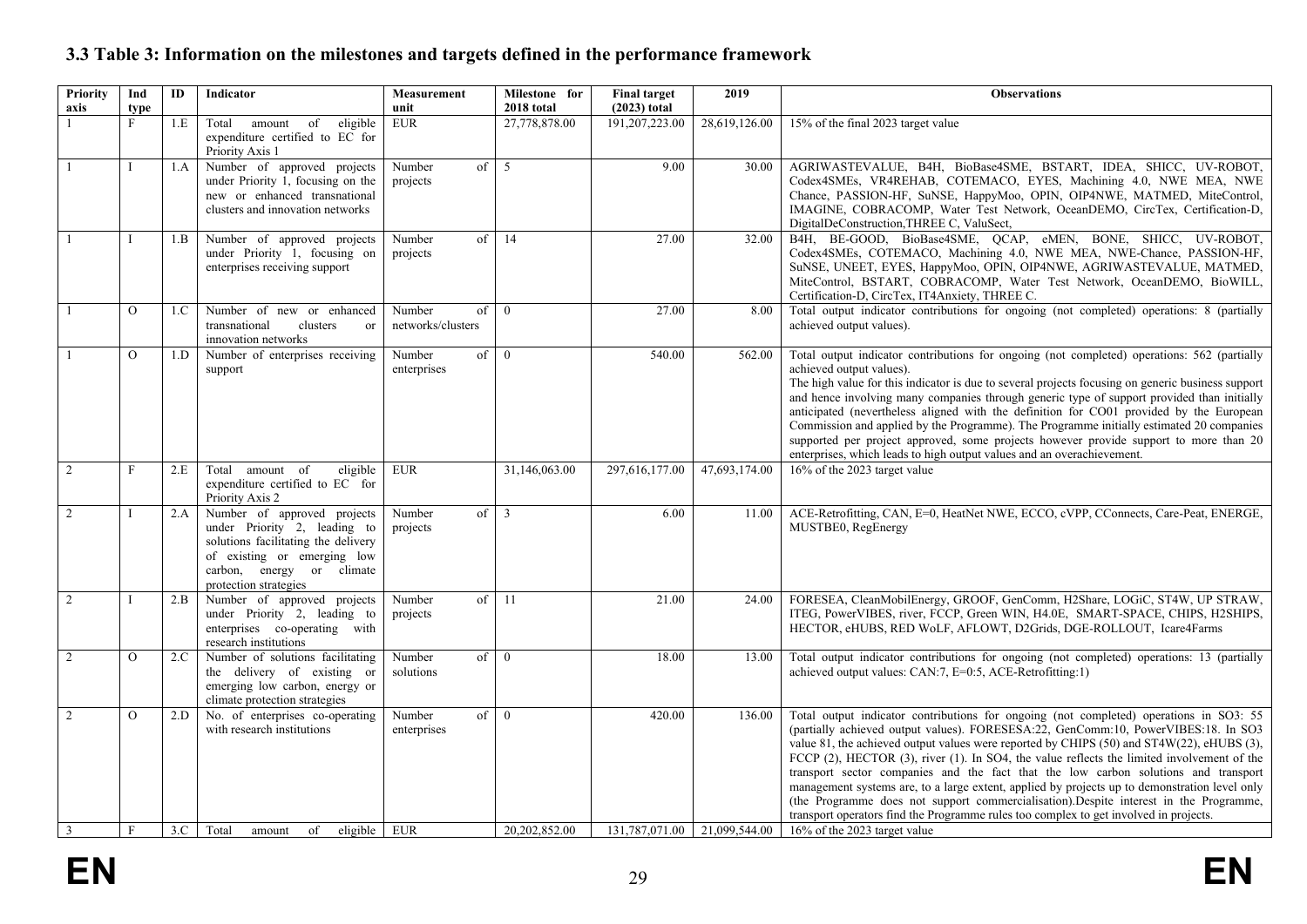| Priority | Ind      | ID  | <b>Indicator</b>                | Measurement        | Milestone for | <b>Final target</b> | 2019   | <b>Observations</b>                                                                          |
|----------|----------|-----|---------------------------------|--------------------|---------------|---------------------|--------|----------------------------------------------------------------------------------------------|
| axis     | type     |     |                                 | unit               | 2018 total    | $(2023)$ total      |        |                                                                                              |
|          |          |     | expenditure certified to EC for |                    |               |                     |        |                                                                                              |
|          |          |     | Priority Axis 3                 |                    |               |                     |        |                                                                                              |
|          |          | 3.A | Number of projects approved     | of<br>Number       | 10            | 20.00               | 22.00  | AFTB, Fibersort, Food Heroes, SeRaMCo, SURICATES, ALG-AD, ReNu2Farm, WOW!,                   |
|          |          |     | under Priority 3                | projects           |               |                     |        | FCRBE, CHARM, CEDaCI, URBCON, Di-Plast, FABulous Farmers, NWE-REGENERATIS,                   |
|          |          |     |                                 |                    |               |                     |        | Phos4You, RAWFILL, RE-DIRECT, REAMIT, SHAREPAIR, TRANSFORM-CE, Smart                         |
|          |          |     |                                 |                    |               |                     |        | Circular Bridge                                                                              |
|          | $\Omega$ | 3.B | Number of enterprises receiving | No. of enterprises |               | 400.00              | 341.00 | Total contributions for ongoing (not completed) operations: 341 (partially achieved output   |
|          |          |     | support                         |                    |               |                     |        | values for AFTB:24, Food Heroes 254, Phos4You 50, Fibersort 10, SeRaMCo:3).                  |
|          |          |     |                                 |                    |               |                     |        | In the programming phase, NWE envisaged 20 enterprises per project, exceeded by a few        |
|          |          |     |                                 |                    |               |                     |        | projects. RAWFILL involves enterprises in studies and provides them with a tool applied by   |
|          |          |     |                                 |                    |               |                     |        | them (high outreach and effective application). ReNu2Farm provides expert guidance in        |
|          |          |     |                                 |                    |               |                     |        | product categorisation, enterprises receive training in demonstrations, recycling-fertilizer |
|          |          |     |                                 |                    |               |                     |        | producers benefits from market strategies developed. Phos4You involves enterprises in the    |
|          |          |     |                                 |                    |               |                     |        | development and operation of phosphorus recovery from wastewater. SeRaMCo helps              |
|          |          |     |                                 |                    |               |                     |        | companies develop innovative concrete and cement mixes, involving them at various stages of  |
|          |          |     |                                 |                    |               |                     |        | the production process. Food Heroes allows proof of concept and has a high outreach, too.    |

| <b>Priority</b> | Ind      | ID  | Indicator                                                                                                                                                                   | <b>Measurement unit</b>           | 2018          | 2017         | 2016 | 2015     | 2014 |
|-----------------|----------|-----|-----------------------------------------------------------------------------------------------------------------------------------------------------------------------------|-----------------------------------|---------------|--------------|------|----------|------|
| axis            | type     |     |                                                                                                                                                                             |                                   |               |              |      |          |      |
|                 |          | 1.E | Total amount of eligible expenditure certified to EC for Priority Axis 1                                                                                                    | <b>EUR</b>                        | 20,844,689.69 | 2,971,794.72 | 0.00 | 0.00     | 0.00 |
|                 |          | 1.A | Number of approved projects under Priority 1, focusing on the new or enhanced transnational clusters and innovation<br>networks                                             | Number of projects                | 21.00         | 7.00         | 2.00 | 0.00     | 0.00 |
|                 |          | 1.B | Number of approved projects under Priority 1, focusing on enterprises receiving support                                                                                     | Number of projects                | 24.00         | 9.00         | 5.00 | $0.00\,$ | 0.00 |
|                 | $\Omega$ | 1.C | Number of new or enhanced transnational clusters or innovation networks                                                                                                     | Number<br>0t<br>networks/clusters | 0.00          | 0.00         | 0.00 | 0.00     |      |
|                 |          | 1.D | Number of enterprises receiving support                                                                                                                                     | Number of enterprises             | 472.00        | 0.00         | 0.00 | 0.00     | 0.00 |
|                 |          | 2.E | Total amount of eligible expenditure certified to EC for Priority Axis 2                                                                                                    | <b>EUR</b>                        | 27,235,690.00 | 4,309,713.47 | 0.00 | 0.00     | 0.00 |
|                 |          | 2.A | Number of approved projects under Priority 2, leading to solutions facilitating the delivery of existing or emerging low<br>carbon, energy or climate protection strategies | Number of projects                | 8.00          | 6.00         | 4.00 | 0.00     | 0.00 |
|                 |          | 2.B | Number of approved projects under Priority 2, leading to enterprises co-operating with research institutions                                                                | Number of projects                | 19.00         | 12.00        | 2.00 | 0.00     | 0.00 |
|                 | $\Omega$ | 2.C | Number of solutions facilitating the delivery of existing or emerging low carbon, energy or climate protection<br>strategies                                                | Number of solutions               | 4.00          | 0.00         | 0.00 | 0.00     | 0.00 |
|                 | $\Omega$ | 2.D | No. of enterprises co-operating with research institutions                                                                                                                  | Number of enterprises             | 47.00         | 0.00         | 0.00 | 0.00     | 0.00 |
|                 |          | 3.C | Total amount of eligible expenditure certified to EC for Priority Axis 3                                                                                                    | <b>EUR</b>                        | 17,372,085.50 | 553,152.37   | 0.00 | 0.00     | 0.00 |
|                 |          | 3.A | Number of projects approved under Priority 3                                                                                                                                | Number of projects                | 15.00         | 9.00         | 3.00 | 0.00     | 0.00 |
|                 |          | 3.B | Number of enterprises receiving support                                                                                                                                     | No. of enterprises                | 262.00        | 0.00         | 0.00 | 0.00     | 0.00 |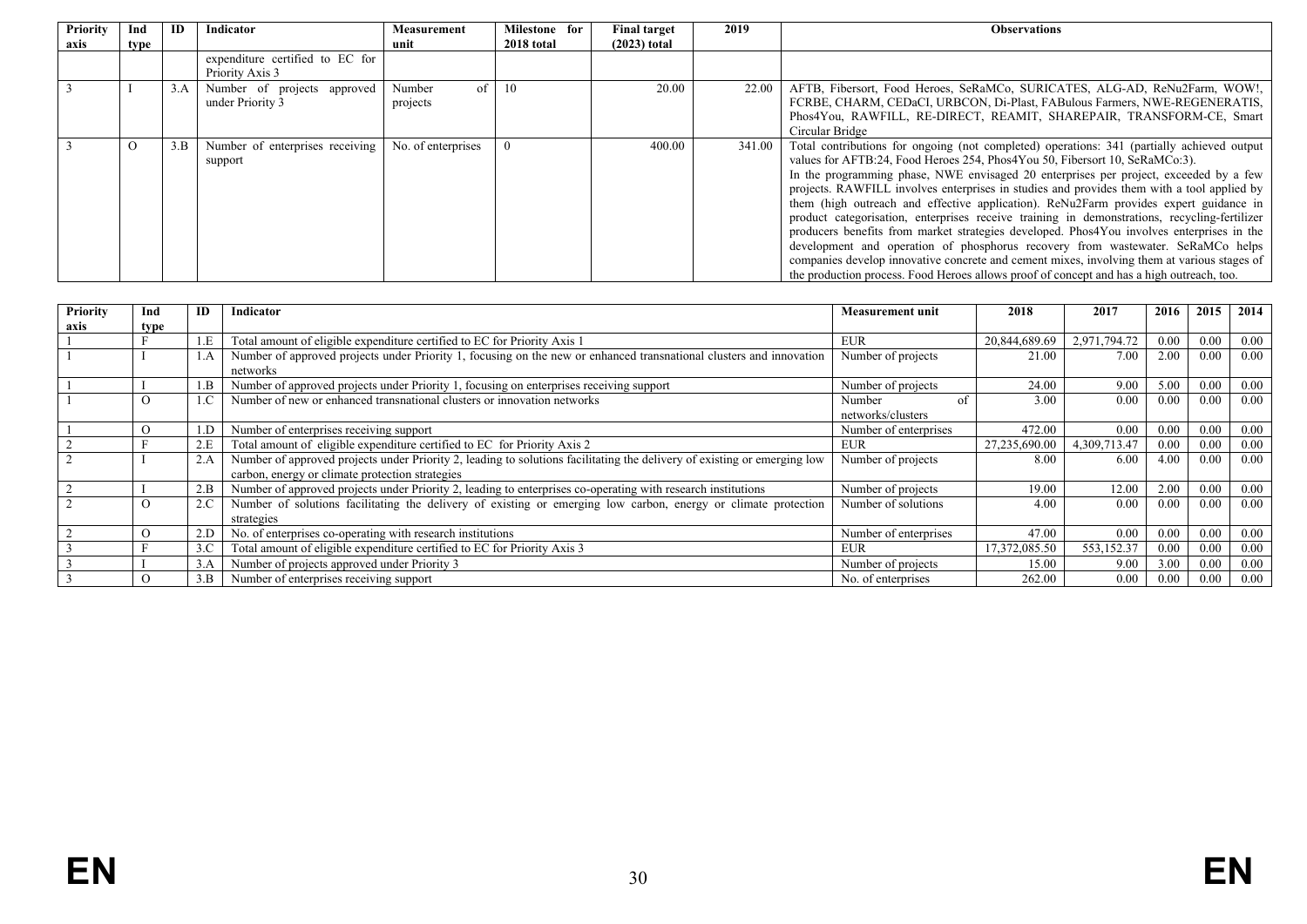#### **3.4. Financial data**

### **Table 4: Financial information at priority axis and programme level**

As set out in Table 1 of Annex II to Commission Implementing Regulation (EU) No 1011/2014 (Model for transmission of financial data) and table 16 of model for cooperation programmes under the European territorial cooperation goal

<span id="page-30-1"></span><span id="page-30-0"></span>

| Priority | Fund        | <b>Calculation</b> | <b>Total funding</b> | $Co-$     | Total eligible cost of  | Proportion of the total | Public eligible cost of | Total eligible expenditure       | Proportion of the total allocation | Number of  |
|----------|-------------|--------------------|----------------------|-----------|-------------------------|-------------------------|-------------------------|----------------------------------|------------------------------------|------------|
| axis     |             | basis              |                      | financing | operations selected for | allocation covered with | operations selected for | declared by beneficiaries to the | covered by eligible expenditure    | operations |
|          |             |                    |                      | rate      | support                 | selected operations     | support                 | managing authority               | declared by beneficiaries          | selected   |
|          | <b>ERDF</b> | Total              | 191,207,223.00       | 60.00     | 185,027,959.28          | 96.77%                  | 149,935,222.93          | 33,769,501.71                    | 17.66%                             | 38         |
|          | <b>ERDF</b> | Total              | 297,616,177.00       | 60.00     | 301,125,447.23          | 101.18%                 | 229,136,185.60          | 55,967,594.87                    | 18.81%                             | 35         |
|          | <b>ERDF</b> | Total              | 131,787,071.00       | 60.00     | 129,909,822.27          | 98.58%                  | 112,182,557.77          | 26,005,146.24                    | 19.73%                             |            |
|          | <b>ERDF</b> | Total              | 27,962,424.00        | 85.00     | 27,962,423.98           | 100.00%                 | 27,962,423.98           | 12,507,119.58                    | 44.73%                             |            |
| Total    | <b>ERDF</b> |                    | 648,572,895.00       | 61.08     | 644,025,652.76          | 99.30%                  | 519,216,390.28          | 128,249,362.40                   | 19.77%                             | 105        |
| Grand    |             |                    | 648,572,895.00       | 61.08     | 644,025,652.76          | 99.30%                  | 519,216,390.28          | 128,249,362.40                   | 19.77%                             | 105        |
| total    |             |                    |                      |           |                         |                         |                         |                                  |                                    |            |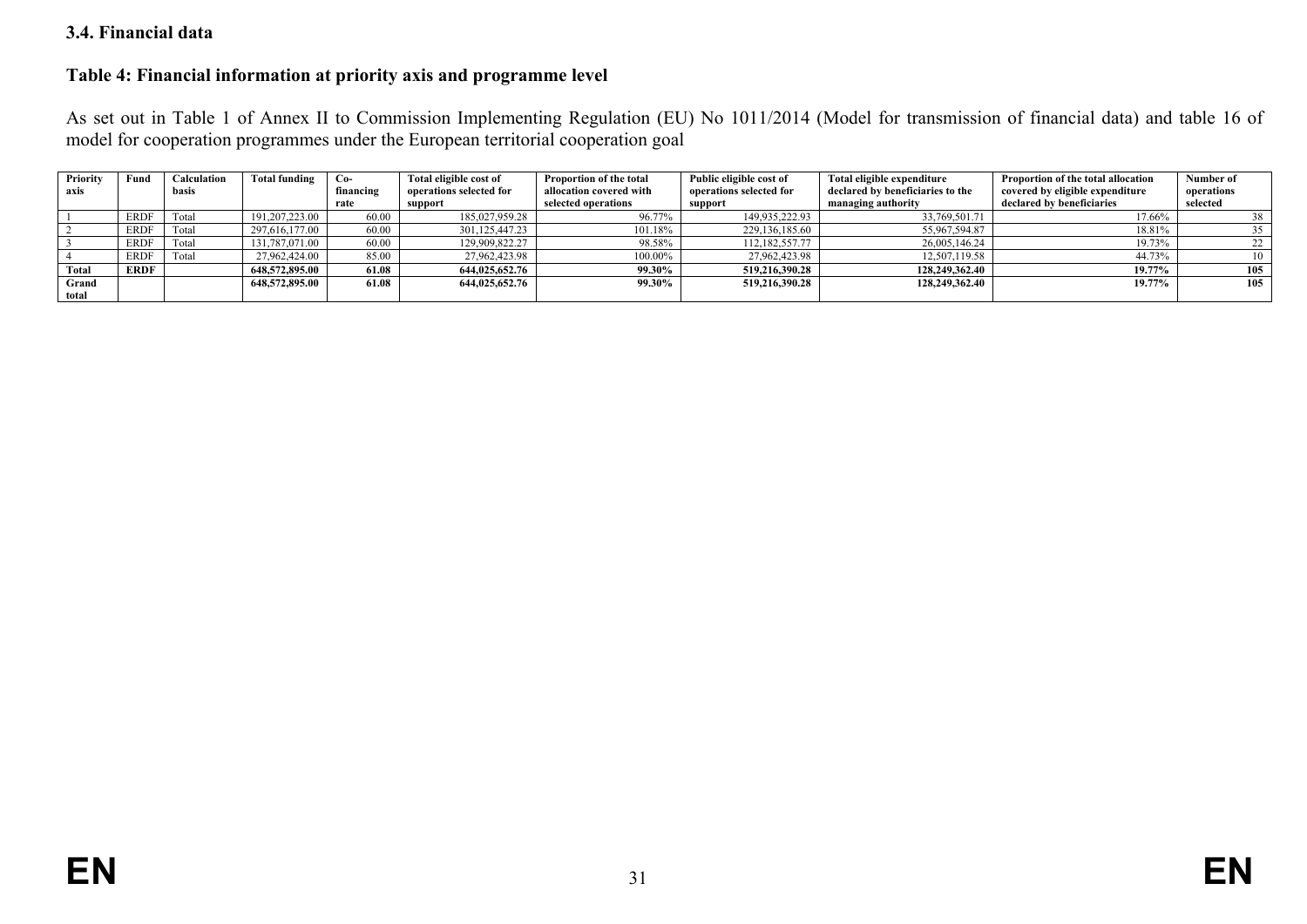### **Where applicable, the use of any contribution from third countries participating in the cooperation programme should be provided (for example IPA and ENI, Norway, Switzerland)**

<span id="page-31-0"></span>Swiss organisations may participate in the NWE projects but are not entitled to ERDF funding. They may receive funding from the Swiss federal government to co-finance their share in the project budget and, in some cases, may need to provide their own funding to cover their entire share of the project budget. The Swiss contribution to Technical Assistance equals 24,000 EUR for the course of the Programme duration. The entire amount was invoiced by the Programme and paid by Switzerland in December 2015. Since then, no additional funding has been received.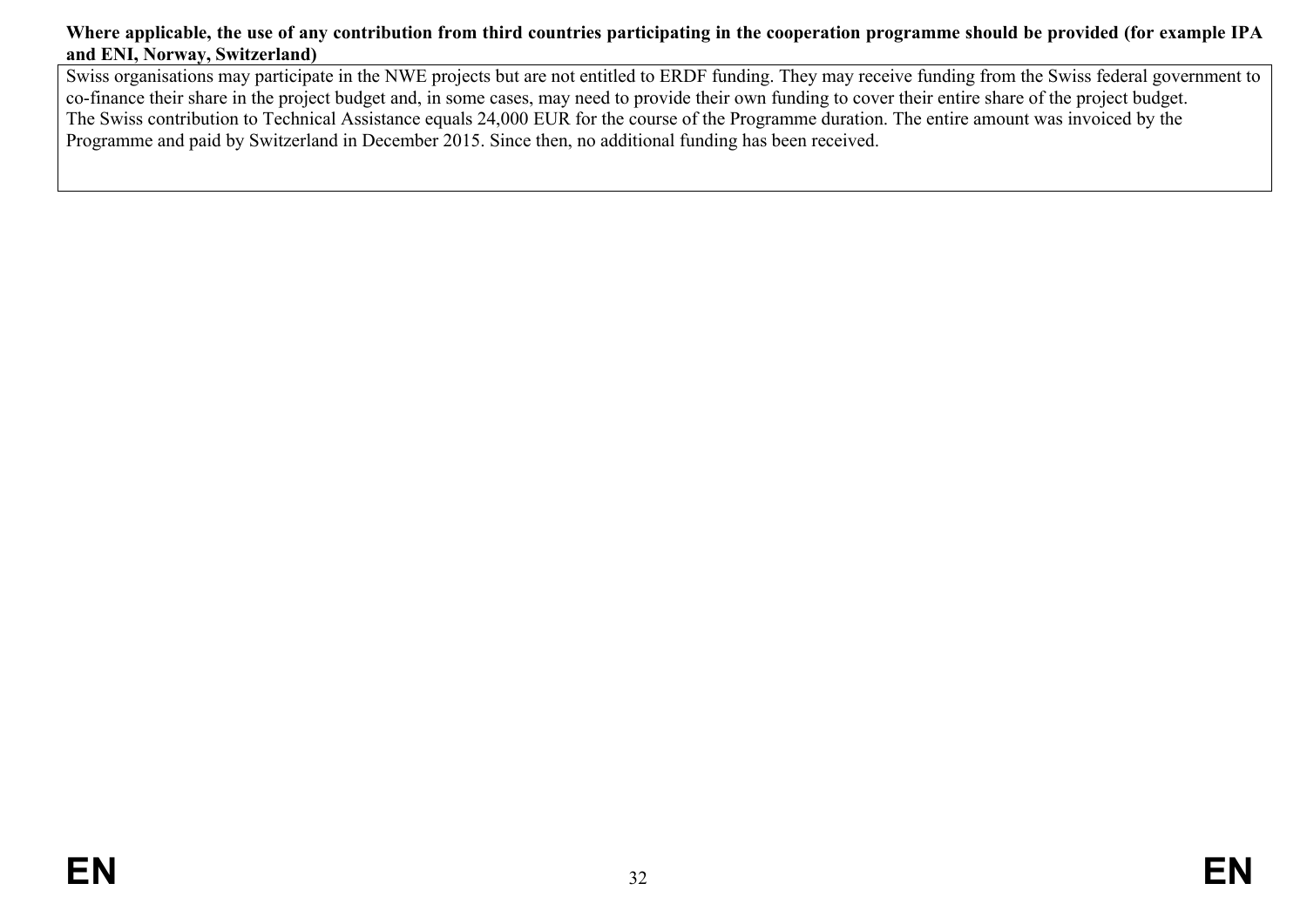### **Table 5: Breakdown of the cumulative financial data by category of intervention**

As set out in Table 2 of Annex II to Commission Implementing Regulation (EU) No 1011/2014 (Model for transmission of financial data) and tables 6-9 of Model for cooperation programmes

<span id="page-32-0"></span>

| Priority       | Fund             | Intervention | Form of | <b>Territorial</b> | <b>Territorial delivery</b> | Thematic objective | <b>ESF</b> secondary | Economic        | Location     | <b>Total eligible cost of operations</b> | Public eligible cost of         | The total eligible expenditure declared by | Number of           |
|----------------|------------------|--------------|---------|--------------------|-----------------------------|--------------------|----------------------|-----------------|--------------|------------------------------------------|---------------------------------|--------------------------------------------|---------------------|
| axis           |                  | field        | finance | dimension          | mechanism                   | dimension          | theme                | dimension       | dimension    | selected for support                     | operations selected for support | eneficiaries to the managing authority     | operations selected |
|                | ERDF 063         |              | 01      | 07                 | 07                          | 01                 |                      | 01              | FR213        | 3,193,157.19                             | 2,329,032.99                    | 50,000.00                                  |                     |
|                | ERDF             | 063          | 01      | 07                 | 07                          | 01                 |                      | 07              | <b>DE737</b> | 5,616,950.00                             | 4,585,190.00                    | 0.00                                       | -1                  |
|                | ERDF $\vert$ 063 |              | 01      | 07                 | 07                          | 01                 |                      | 08              | <b>NL423</b> | 7,562,498.52                             | 5,602,225.94                    | 0.00                                       | -1                  |
|                | <b>ERDF</b>      | 063          | 01      | 07                 | 07                          | 01                 |                      | 11              | UKM22        | 6,069,503.96                             | 5,205,494.61                    | 1,319,931.28                               | $\mathbf{1}$        |
|                | ERDF             | 063          | 01      | 07                 | 07                          | 01                 |                      | 13              | <b>NL423</b> | 4,991,202.10                             | 4,274,027.39                    | 50,000.00                                  | -1                  |
|                | $ERDF$ 063       |              | 01      | 07                 | 07                          | 01                 |                      | 20              | <b>NL326</b> | 5,363,655.00                             | 4,319,951.40                    | 4,243,443.96                               | 1                   |
|                | ERDF   063       |              | 01      | 07                 | 07                          | 01                 |                      | 20              | <b>NL412</b> | 4,396,546.27                             | 3,832,086.03                    | 2,637,054.70                               | 1                   |
|                | ERDF 063         |              | 01      | 07                 | 07                          | 01                 |                      | 22              | IE021        | 2,619,158.06                             | 2,389,192.33                    | 166,592.85                                 | $\mathbf{1}$        |
|                | ERDF $\vert$ 063 |              | 01      | 07                 | 07                          | 01                 |                      | 22              | UKM65        | 12,903,942.83                            | 9,027,293.61                    | 256,798.39                                 | $\mathbf{1}$        |
|                | ERDF             | 064          | 01      | 07                 | 07                          | 01                 |                      | 01              | <b>BE213</b> | 2,306,435.62                             | 1,746,951.45                    | 620,619.31                                 | -1                  |
|                | <b>ERDF</b> 064  |              | 01      | 07                 | 07                          | 01                 |                      | 01              | <b>BE351</b> | 4,129,400.00                             | 3,149,722.50                    | 185,748.55                                 | $\mathbf{1}$        |
|                | <b>ERDF</b> 064  |              | 01      | 07                 | 07                          | 01                 |                      | 03              | <b>BE213</b> | 3,466,786.44                             | 3,316,083.99                    | 0.00                                       | -1                  |
|                | <b>ERDF</b>      | 064          | 01      | 07                 | 07                          | 01                 |                      | 03              | <b>BE222</b> | 3,964,105.34                             | 3,870,325.35                    | 711,958.09                                 | $\mathbf{1}$        |
|                | ERDF             | 064          | 01      | 07                 | 07                          | 01                 |                      | 03              | <b>NL226</b> | 3,143,632.27                             | 2,646,058.97                    | 1,951,054.36                               | -1                  |
|                | ERDF             | 064          | 01      | 07                 | 07                          | 01                 |                      | 04              | FR301        | 3,589,384.67                             | 2,542,268.30                    | 50,000.00                                  | -1                  |
|                | ERDF 064         |              | 01      | 07                 | 07                          | 01                 |                      | 04              | NL310        | 3,999,750.06                             | 2,711,108.54                    | 0.00                                       | $\mathbf{1}$        |
|                | <b>ERDF</b> 064  |              | 01      | 07                 | 07                          | 01                 |                      | 06              | <b>NL414</b> | 13,924,961.48                            | 10,029,478.75                   | 50,000.00                                  | $\mathbf{1}$        |
|                | <b>ERDF</b>      | 064          | 01      | 07                 | 07                          | 01                 |                      | 07              | <b>BE213</b> | 4,981,632.00                             | 4,020,427.34                    | 1,679,043.88                               | $\mathbf{1}$        |
|                | <b>ERDF</b>      | 064          | 01      | 07                 | 07                          | 01                 |                      | 07              | <b>BE242</b> | 5,007,530.76                             | 3,702,612.85                    | 407,806.62                                 | -1                  |
|                | <b>ERDF</b>      | 064          | 01      | 07                 | 07                          | 01                 |                      | 07              | <b>NL333</b> | 4,740,676.12                             | 3,146,568.67                    | 3,037,381.85                               | -1                  |
|                | <b>ERDF</b> 064  |              | 01      | 07                 | 07                          | 01                 |                      | 20              | <b>DE111</b> | 3.183.632.88                             | 3,076,672.88                    | 885,719.64                                 | -1                  |
|                | <b>ERDF</b>      | 064          | 01      | 07                 | 07                          | 01                 |                      | 20              | <b>NL211</b> | 3,346,302.30                             | 2,299,366.23                    | 263,219.84                                 | 1                   |
|                | <b>ERDF</b>      | 064          | 01      | 07                 | 07                          | 01                 |                      | 20              | <b>NL226</b> | 4,060,705.39                             | 3,736,800.73                    | 1,268,073.04                               | $\mathbf{1}$        |
|                | ERDF 064         |              | 01      | 07                 | 07                          | 01                 |                      | 20              | <b>NL423</b> | 3,406,300.77                             | 2,825,487.34                    | 951,140.58                                 | -1                  |
|                | ERDF 064         |              | 01      | 07                 | 07                          | 01                 |                      | 20              | UKD31        | 3,028,587.41                             | 2,475,376.52                    | 262,992.09                                 | $\mathbf{1}$        |
|                | <b>ERDF</b>      | 064          | 01      | 07                 | 07                          | 01                 |                      | 21              | <b>BE352</b> | 3,677,626.16                             | 3,279,124.85                    | 223, 242. 28                               | $\mathbf{1}$        |
|                | <b>ERDF</b>      | 064          | 01      | 07                 | 07                          | 01                 |                      | 24              | <b>BE234</b> | 5,825,753.92                             | 5,172,251.64                    | 3,178,462.70                               | 1                   |
|                | <b>ERDF</b>      | 064          | 01      | 07                 | 07                          | 01                 |                      | 24              | <b>NL322</b> | 6,049,772.27                             | 4,537,133.88                    | 603.410.25                                 | -1                  |
|                | ERDF             | 065          | 01      | 07                 | 07                          | 01                 |                      | 01              | <b>IE022</b> | 3,730,834.52                             | 3,196,813.77                    | 0.00                                       | -1                  |
|                | ERDF             | 112          | 01      | 07                 | 07                          | 01                 |                      | 01              | <b>BE213</b> | 2,718,550.70                             | 2,473,629.30                    | 263,741.49                                 |                     |
|                | <b>ERDF</b>      | 112          | 01      | 07                 | 07                          | 01                 |                      | 20              | <b>BE352</b> | 6,285,161.34                             | 5,214,909.92                    | 0.00                                       | -1<br>$\mathbf{1}$  |
|                | <b>ERDF</b>      | 112          | 01      | 07                 | 07                          | 01                 |                      | 20              | DEA14        | 3,714,096.49                             | 2,909,531.45                    | 0.00                                       | -1                  |
|                | <b>ERDF</b>      | 112          | 01      | 07                 | 07                          | 01                 |                      | 20              | <b>NL423</b> | 7,345,214.50                             | 6,475,822.41                    | 1,130,979.94                               |                     |
|                |                  |              |         |                    |                             |                    |                      |                 |              |                                          |                                 |                                            | -1                  |
|                | ERDF 112         |              | 01      | 07                 | 07                          | 01                 |                      | 21              | DEA5C        | 4,327,312.04                             | 3,985,592.16                    | 358,198.92                                 | 1                   |
|                | <b>ERDF</b>      | 112          | 01      | 07                 | 07                          | 01                 |                      | 21              | FR106        | 5,927,217.53                             | 4,396,483.67                    | 1,296,106.74                               | $\mathbf{1}$        |
|                | ERDF             | 112          | 01      | 07                 | 07                          | 01                 |                      | 21              | <b>FR301</b> | 2,953,651.59                             | 2,233,040.88                    | 1,347,414.90                               | $\mathbf{1}$        |
|                | ERDF             | 112          | 01      | 07                 | 07                          | 01                 |                      | 21              | UKM62        | 3,026,163.14                             | 2,750,916.65                    | 121,165.26                                 | $\mathbf{1}$        |
|                | ERDF             | 112          | 01      | 07                 | 07                          | 01                 |                      | 24              | <b>NL332</b> | 6,450,167.64                             | 6,450,167.64                    | 4,198,200.20                               | -1                  |
|                | ERDF 012         |              | 01      | 07                 | 07                          | 04                 |                      | 09              | DEA14        | 18,747,123.46                            | 16,189,013.14                   | 50,000.00                                  | $\mathbf{1}$        |
| $\mathcal{D}$  | ERDF $ 012$      |              | 01      | 07                 | 07                          | 04                 |                      | 10              | <b>BE242</b> | 5,435,770.56                             | 4,486,363.98                    | 2,251,321.51                               | $\mathbf{1}$        |
| $\mathcal{D}$  | ERDF 012         |              | 01      | 07                 | 07                          | 04                 |                      | 10              | DE712        | 11,080,463.88                            | 8,807,842.20                    | 483,815.75                                 | -1                  |
| 2              | ERDF 012         |              | 01      | 07                 | 07                          | 04                 |                      | 10              | <b>NL423</b> | 19,395,637.54                            | 16,653,817.22                   | 399,879.42                                 | $\mathbf{1}$        |
|                | ERDF 012         |              | 01      | 07                 | 07                          | 04                 |                      | 11              | UKG13        | 2,454,783.00                             | 2,454,783.00                    | 421,313.92                                 | -1                  |
|                | ERDF $ 012$      |              | 01      | 07                 | 07                          | 04                 |                      | 12              | UKN01        | 9,386,249.87                             | 7,089,624.98                    | 2,959,695.69                               | $\mathbf{1}$        |
| $\mathcal{D}$  | ERDF $ 012$      |              | 01      | 07                 | 07                          | 04                 |                      | 22              | FR513        | 3,367,482.43                             | 2,466,225.04                    | 0.00                                       | $\mathbf{1}$        |
| $\mathcal{D}$  | <b>ERDF</b> 012  |              | 01      | 07                 | 07                          | 04                 |                      | $\overline{22}$ | NL414        | 2,352,674.90                             | 1,764,364.39                    | 454,073.89                                 | $\mathbf{1}$        |
| $\mathcal{D}$  | ERDF 012         |              | 01      | 07                 | 07                          | 04                 |                      | 22              | UKM65        | 53,466,215.99                            | 33,624,727.51                   | 10,887,431.98                              |                     |
|                | ERDF 012         |              | 01      | 07                 | 07                          | 04                 |                      | 24              | <b>NL322</b> | 4,209,961.35                             | 3,399,339.35                    | 509,151.34                                 | -1                  |
| $\mathcal{D}$  | $ERDF$ 013       |              | 01      | 07                 | 07                          | 04                 |                      | 10              | UKE42        | 6,111,893.40                             | 4,732,521.96                    | 50,000.00                                  | $\mathbf{1}$        |
| $\mathcal{D}$  | ERDF 013         |              | 01      | 07                 | 07                          | 04                 |                      | 22              | <b>BE242</b> | 4,231,209.50                             | 3,642,167.32                    | 215,123.33                                 | $\mathbf{1}$        |
| $\mathcal{D}$  | ERDF $ 013$      |              | 01      | 07                 | 07                          | 04                 |                      | $\overline{22}$ | <b>BE255</b> | 5,783,016.65                             | 5,320,383.52                    | 283,756.91                                 | $\mathbf{1}$        |
| $\overline{2}$ | $ERDF$ 013       |              | 01      | 07                 | 07                          | 04                 |                      | 22              | IE013        | 4,324,754.80                             | 3,969,346.77                    | 127,092.75                                 | 1                   |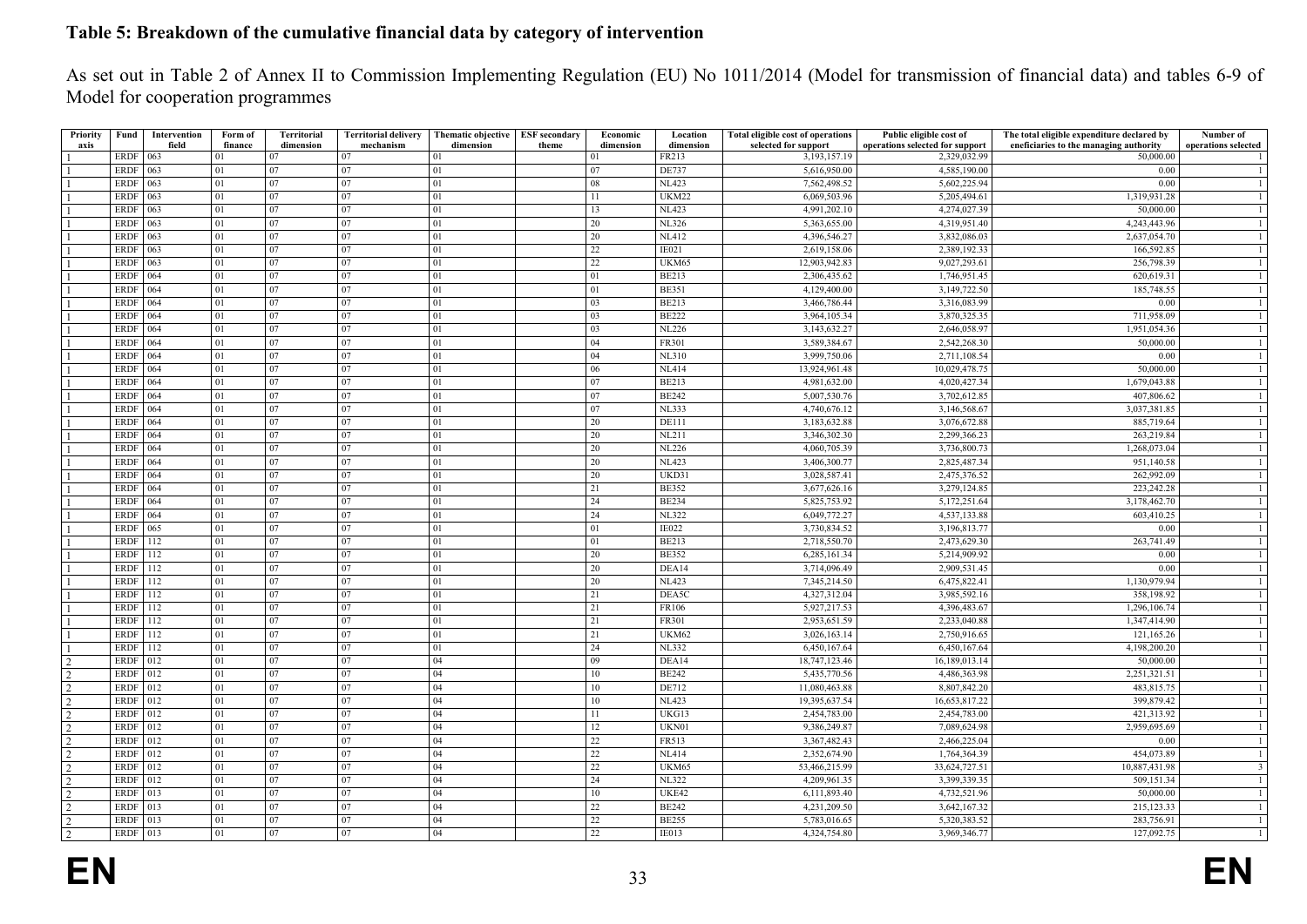| Priority<br>axis | Fund             | Intervention<br>field | Form of<br>finance | <b>Territorial</b><br>dimension | mechanism | Territorial delivery   Thematic objective   ESF secondary<br>dimension | theme | Economic<br>dimension | Location<br>dimension        | Total eligible cost of operations<br>selected for support | Public eligible cost of<br>operations selected for support | The total eligible expenditure declared by<br>eneficiaries to the managing authority | Number of<br>operations selected |
|------------------|------------------|-----------------------|--------------------|---------------------------------|-----------|------------------------------------------------------------------------|-------|-----------------------|------------------------------|-----------------------------------------------------------|------------------------------------------------------------|--------------------------------------------------------------------------------------|----------------------------------|
|                  | <b>ERDF</b> 013  |                       |                    | 07                              | 07        | 04                                                                     |       | 22                    | LU000                        | 4,933,210.20                                              | 3,901,103.11                                               | 1,132,197.98                                                                         |                                  |
| 2                | <b>ERDF</b>      | 013                   | 01                 | 07                              | 07        | 04                                                                     |       | 22                    | <b>NL326</b>                 | 34,635,493.14                                             | 16,486,103.05                                              | 341,538.65                                                                           | -1                               |
| $\overline{2}$   | <b>ERDF</b>      | $ 013\rangle$         | 01                 | 07                              | 07        | 04                                                                     |       | 22                    | <b>NL332</b>                 | 9,002,049.19                                              | 6,168,569.42                                               | 4,557,509.24                                                                         | -1                               |
| $\overline{2}$   | <b>ERDF</b>      | 013                   | 01                 | 07                              | 07        | 04                                                                     |       | 22                    | <b>NL414</b>                 | 6,105,342.53                                              | 5,078,905.73                                               | 2,542,483.95                                                                         |                                  |
| $\overline{2}$   | ERDF 015         |                       | 01                 | 07                              | 07        | 04                                                                     |       | 01                    | <b>NL226</b>                 | 4,503,431.68                                              | 4,503,431.68                                               | 309,818.30                                                                           |                                  |
| 2                | ERDF 015         |                       | 01                 | 07                              | 07        | 04                                                                     |       | 10                    | IE021                        | 11,573,185.92                                             | 10,378,806.35                                              | 5,081,016.95                                                                         | -1                               |
| $\overline{2}$   | ERDF 023         |                       | 01                 | 07                              | 07        | 04                                                                     |       | 01                    | <b>BE212</b>                 | 6,285,443.46                                              | 4,666,918.31                                               | 50,000.00                                                                            |                                  |
| 2                | ERDF 023         |                       | 01                 | 07                              | 07        | 04                                                                     |       | 08                    | FR246                        | 6,392,600.00                                              | 5,724,904.79                                               | 1,501,025.40                                                                         | -1                               |
| 2                | <b>ERDF</b>      | 023                   | 01                 | 07                              | 07        | 04                                                                     |       | 22                    | <b>DE712</b>                 | 7,884,001.07                                              | 7,884,001.07                                               | 7,097,346.70                                                                         |                                  |
| 2                | <b>ERDF</b>      | 023                   | 01                 | 07                              | 07        | 04                                                                     |       | 22                    | FR431                        | 4,242,691.25                                              | 3,694,743.59                                               | 2,207,516.38                                                                         |                                  |
| 2                | <b>ERDF</b>      | 023                   | 01                 | 07                              | 07        | 04                                                                     |       | 22                    | <b>NL226</b>                 | 7,207,666.52                                              | 6,380,043.58                                               | 1,804,970.45                                                                         |                                  |
| $\overline{2}$   | <b>ERDF</b>      | $ 043\rangle$         | 01                 | 07                              | 07        | 07                                                                     |       | 05                    | <b>BE213</b>                 | 3,517,561.40                                              | 1,911,361.16                                               | 2,191,113.10                                                                         | -1                               |
| 2                | <b>ERDF</b>      | 043                   | 01                 | 07                              | 07        | 07                                                                     |       | 05                    | <b>NL326</b>                 | 8,857,586.58                                              | 7,552,755.76                                               | 648,192.41                                                                           | -1                               |
| $\overline{2}$   | ERDF $\vert$ 043 |                       | 01                 | 07                              | 07        | 07                                                                     |       | 11                    | <b>BE100</b>                 | 9,281,959.10                                              | 8,621,466.26                                               | 99,559.18                                                                            |                                  |
| 2                | <b>ERDF</b>      | $\overline{043}$      | 01                 | 07                              | 07        | 07                                                                     |       | 12                    | <b>DE123</b>                 | 6,383,985.89                                              | 5,533,394.76                                               | 50,000.00                                                                            | -1                               |
| 2                | ERDF   043       |                       | 01                 | 07                              | 07        | 07                                                                     |       | 12                    | FR301                        | 3,248,640.29                                              | 2,629,020.59                                               | 1,512,953.74                                                                         |                                  |
|                  | ERDF   044       |                       | 01                 | 07                              | 07        | 07                                                                     |       | 22                    | <b>BE242</b>                 | 4,482,509.86                                              | 3,904,224.06                                               | 3,016,157.83                                                                         |                                  |
| 2                | <b>ERDF</b>      | 065                   | 01                 | 07                              | 07        | 07                                                                     |       | 24                    | DEA23                        | 8,388,028.50                                              | 6,508,421.16                                               | 1,098,768.70                                                                         | $\overline{1}$                   |
| 2                |                  |                       | 01                 | 07                              | 07        | 07                                                                     |       | 12                    | <b>BE323</b>                 | 3,852,823.32                                              | 3,007,490.79                                               | 1,632,769.42                                                                         |                                  |
| 2                | <b>ERDF</b>      | 087                   |                    |                                 |           |                                                                        |       |                       |                              |                                                           |                                                            |                                                                                      | -1                               |
| $\overline{3}$   | <b>ERDF</b>      | $ 019\rangle$         | 01<br>01           | 07<br>07                        | 07<br>07  | 06                                                                     |       | 06<br>08              | UKI11                        | 3,240,366.83                                              | 2,532,750.74                                               | 297,104.62<br>419,324.90                                                             | -1                               |
| $\mathcal{R}$    | ERDF 019         |                       |                    | 07                              | 07        | 06<br>06                                                               |       |                       | <b>BE100</b><br><b>BE332</b> | 4,375,434.12<br>10,921,875.74                             | 3,629,725.17<br>9,876,679.59                               | 1.692.697.43                                                                         | $\overline{2}$                   |
| $\mathbf{3}$     | ERDF 019         |                       | 01                 |                                 |           |                                                                        |       | 11                    |                              |                                                           |                                                            |                                                                                      |                                  |
| 3                | ERDF 019         |                       | 01                 | 07                              | 07        | 06                                                                     |       | 11                    | DEA1A                        | 4,249,668.60                                              | 3,556,894.91                                               | 50,000.00                                                                            | -1                               |
| 3                | ERDF 019         |                       | 01                 | 07                              | 07        | 06                                                                     |       | 11                    | DEC01                        | 3,763,468.23                                              | 3,101,683.49                                               | 793,410.76                                                                           | -1                               |
| 3                | ERDF 019         |                       | 01                 | 07                              | 07        | 06                                                                     |       | 11                    | FR301                        | 5,718,690.68                                              | 4,642,372.87                                               | 244,066.10                                                                           |                                  |
| 3                | ERDF 019         |                       | 01                 | 07                              | 07        | 06                                                                     |       | 14                    | UKH21                        | 4,925,170.61                                              | 4,490,635.21                                               | 168,486.78                                                                           |                                  |
| 3                | ERDF 069         |                       | 01                 | 07                              | 07        | 06                                                                     |       | 01                    | <b>BE242</b>                 | 6,581,901.62                                              | 5,400,470.17                                               | 50,000.00                                                                            | -1                               |
| 3                | <b>ERDF</b>      | 069                   | 01                 | 07                              | 07        | 06                                                                     |       | 03                    | <b>NL413</b>                 | 5,700,494.27                                              | 4,102,325.94                                               | 2,708,017.84                                                                         |                                  |
| $\mathcal{R}$    | <b>ERDF</b>      | 069                   | 01                 | 07                              | 07        | 06                                                                     |       | 04                    | <b>NL326</b>                 | 3,381,994.18                                              | 1,984,676.71                                               | 1,556,456.14                                                                         | -1                               |
| 3                | <b>ERDF</b>      | $ 069\rangle$         | 01                 | 07                              | 07        | 06                                                                     |       | 06                    | <b>BE242</b>                 | 7,839,586.50                                              | 6,629,411.90                                               | 0.00                                                                                 | -1                               |
| $\mathcal{R}$    | <b>ERDF</b>      | $\overline{069}$      | 01                 | 07                              | 07        | 06                                                                     |       | 07                    | UKD32                        | 9,595,371.24                                              | 7,945,034.87                                               | 0.00                                                                                 | -1                               |
| 3                | <b>ERDF</b> 069  |                       | 01                 | 07                              | 07        | 06                                                                     |       | 08                    | <b>BE234</b>                 | 5,202,446.54                                              | 4,958,100.54                                               | 142,235.50                                                                           | -1                               |
| $\mathbf{3}$     | ERDF 069         |                       | 01                 | 07                              | 07        | 06                                                                     |       | 08                    | DEB32                        | 7,276,838.96                                              | 6,487,386.15                                               | 2,277,572.44                                                                         | -1                               |
| 3                | ERDF 069         |                       | 01                 | 07                              | 07        | 06                                                                     |       | 08                    | NL333                        | 6,940,716.76                                              | 5,704,428.68                                               | 497,715.28                                                                           | -1                               |
|                  | <b>ERDF</b>      | 069                   | 01                 | 07                              | 07        | 06                                                                     |       | 08                    | <b>NL414</b>                 | 6,807,466.40                                              | 5,902,559.62                                               | 0.00                                                                                 |                                  |
| $\mathbf{3}$     | <b>ERDF</b>      | $ 069\rangle$         | 01                 | 07                              | 07        | 06                                                                     |       | 08                    | UKD72                        | 4,806,211.72                                              | 4,806,211.72                                               | 3,093,000.83                                                                         | -1                               |
| $\mathcal{R}$    | <b>ERDF</b>      | $ 069\rangle$         | 01                 | 07                              | 07        | 06                                                                     |       | 11                    | DEA52                        | 11,103,994.44                                             | 10,789,997.03                                              | 4,659,153.84                                                                         |                                  |
| $\mathcal{R}$    | <b>ERDF</b>      | 069                   | 01                 | 07                              | 07        | 06                                                                     |       | 11                    | <b>NL221</b>                 | 6,479,130.76                                              | 5,542,863.95                                               | 1,698,410.99                                                                         | -1                               |
| 3                | ERDF             | $ 069\rangle$         | 01                 | 07                              | 07        | 06                                                                     |       | 11                    | UKL18                        | 5,624,294.07                                              | 5,372,708.51                                               | 1,786,276.35                                                                         | -1                               |
| $\mathbf{3}$     | <b>ERDF</b>      | $ 069\rangle$         | 01                 | 07                              | 07        | 06                                                                     |       | 22                    | DE731                        | 5,374,700.00                                              | 4,725,640.00                                               | 3,871,216.44                                                                         | $\overline{1}$                   |
| $\overline{4}$   | ERDF 121         |                       | 01                 | 07                              | 07        |                                                                        |       | 24                    | BE1                          | 69,549.95                                                 | 69,549.95                                                  | 16,625.21                                                                            |                                  |
| $\overline{4}$   | <b>ERDF</b>      | 121                   | 01                 | 07                              | 07        |                                                                        |       | 24                    | BE <sub>2</sub>              | 372,085.87                                                | 372,085.87                                                 | 186,080.22                                                                           |                                  |
| $\overline{4}$   | <b>ERDF</b> 121  |                       | 01                 | 07                              | 07        |                                                                        |       | 24                    | BE3                          | 263,364.16                                                | 263,364.16                                                 | 152,310.72                                                                           |                                  |
| $\overline{4}$   | ERDF $ 121$      |                       | 01                 | 07                              | 07        |                                                                        |       | 24                    | DE                           | 876,000.00                                                | 876,000.00                                                 | 305,603.74                                                                           | -1                               |
| $\overline{4}$   | <b>ERDF</b>      | 121                   | 01                 | 07                              | 07        |                                                                        |       | 24                    | FR                           | 22,743,615.00                                             | 22,743,615.00                                              | 10,495,470.25                                                                        | -1                               |
| $\overline{4}$   | <b>ERDF</b>      | 121                   | 01                 | 07                              | 07        |                                                                        |       | 24                    | FR3                          | 800,000.00                                                | 800,000.00                                                 | 165,014.84                                                                           |                                  |
| $\overline{4}$   | <b>ERDF</b>      | 121                   | 01                 | 07                              | 07        |                                                                        |       | 24                    | ΙE                           | 335,000.00                                                | 335,000.00                                                 | 171,929.04                                                                           | -1                               |
| $\overline{4}$   | <b>ERDF</b>      | 121                   | 01                 | 07                              | 07        |                                                                        |       | 24                    | LU000                        | 377,261.00                                                | 377,261.00                                                 | 109,892.09                                                                           |                                  |
| $\overline{4}$   | <b>ERDF</b>      | 121                   | 01                 | 07                              | 07        |                                                                        |       | 24                    | NL                           | 661,673.00                                                | 661,673.00                                                 | 355,042.50                                                                           | -1                               |
| l 4              | ERDF 121         |                       | 01                 | 07                              | 07        |                                                                        |       | 24                    | UK                           | 1,463,875.00                                              | 1,463,875.00                                               | 549,150.97                                                                           |                                  |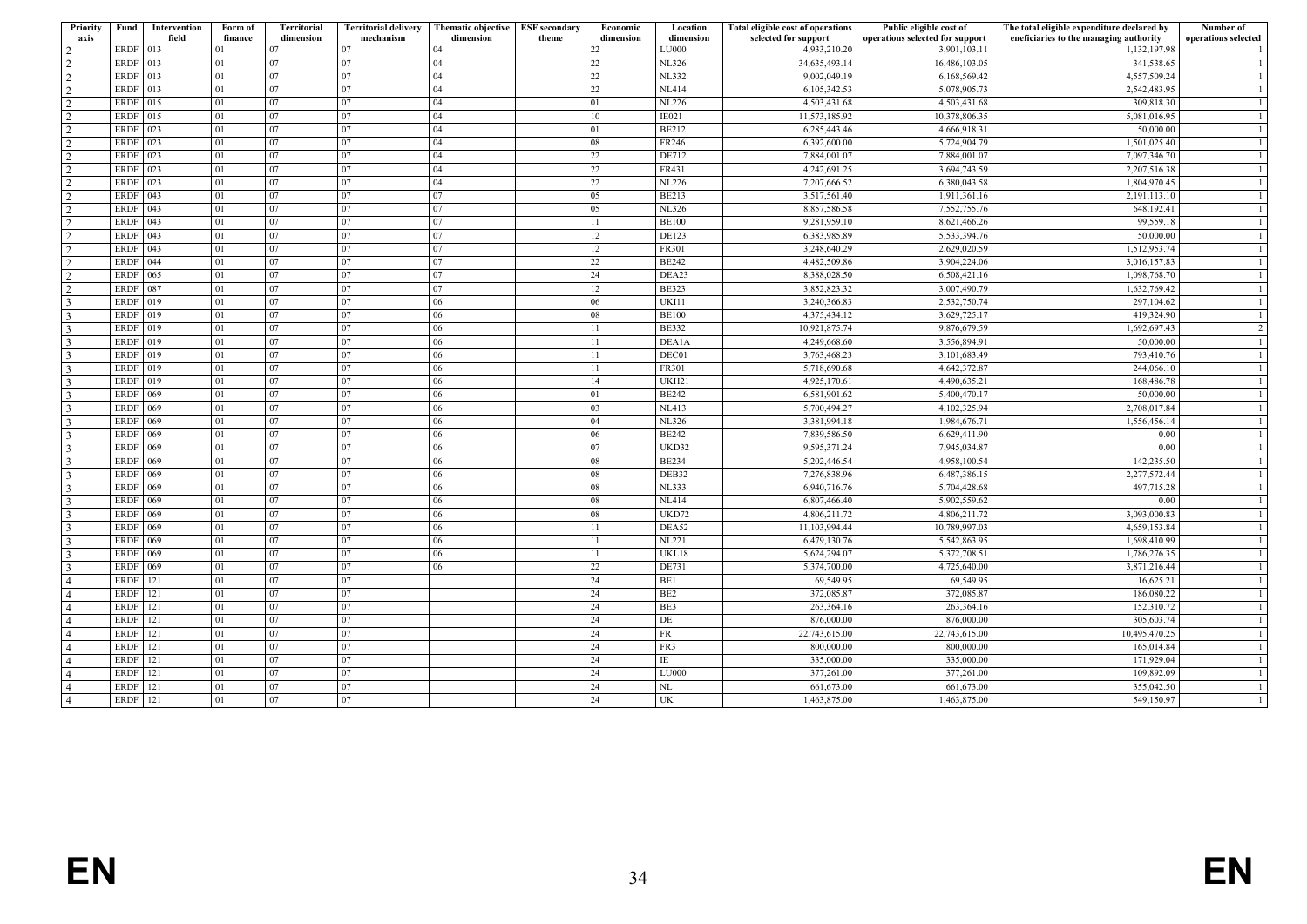**Table 6: Cumulative cost of all or part of an operation implemented outside the Union part of the programme area**

| 1.<br><b>Operation</b><br>(2) | support(1) envisaged to be<br>operation<br>outside the Union part of the $\vert$<br>programme area based on<br>selected operations | used for all or part of an operation located outside the or part of an operation operation located outside the<br>implemented Union part of the programme<br>area $(\% )$ (column 2/total)<br>amount allocated to the support<br>from the ERDF at programme<br>level $*100$ ) | part of the programme area<br>declared by the beneficiary to<br>the managing authority | 2. The amount of ERDF 3. Share of the total financial 4. Eligible expenditure of $\vert$ 5. Share of the total financial<br>allocation to all or part of an ERDF support incurred in all allocation to all or part of an<br>implemented outside the Union   Union part of the programme<br>area $(\%)$ (column<br>4/total<br>amount allocated to the support<br>from the ERDF at programme<br>level $*100$ ) |
|-------------------------------|------------------------------------------------------------------------------------------------------------------------------------|-------------------------------------------------------------------------------------------------------------------------------------------------------------------------------------------------------------------------------------------------------------------------------|----------------------------------------------------------------------------------------|--------------------------------------------------------------------------------------------------------------------------------------------------------------------------------------------------------------------------------------------------------------------------------------------------------------------------------------------------------------------------------------------------------------|
| <b>ASPECT</b>                 | 177, 207. 46                                                                                                                       | 0.04%                                                                                                                                                                                                                                                                         | 3,533.73                                                                               | $0.00\%$                                                                                                                                                                                                                                                                                                                                                                                                     |
| <b>COBRACOMP</b>              | 491,521.00                                                                                                                         | 0.12%                                                                                                                                                                                                                                                                         | 0.00                                                                                   |                                                                                                                                                                                                                                                                                                                                                                                                              |
| Codex4SMEs                    | 314,278.05                                                                                                                         | 0.08%                                                                                                                                                                                                                                                                         | 0.00                                                                                   |                                                                                                                                                                                                                                                                                                                                                                                                              |
| <b>FCCP</b>                   | 162,177.96                                                                                                                         | $0.04\%$                                                                                                                                                                                                                                                                      | 16,584.28                                                                              | $0.00\%$                                                                                                                                                                                                                                                                                                                                                                                                     |
| <b>FCRBE</b>                  | 39,000.00                                                                                                                          | 0.01%                                                                                                                                                                                                                                                                         | 0.00                                                                                   |                                                                                                                                                                                                                                                                                                                                                                                                              |
| <b>GROOF</b>                  | 108,000.00                                                                                                                         | 0.03%                                                                                                                                                                                                                                                                         | 1,387.26                                                                               | $0.00\%$                                                                                                                                                                                                                                                                                                                                                                                                     |
| <b>HECTOR</b>                 | 664,569.00                                                                                                                         | 0.17%                                                                                                                                                                                                                                                                         | 0.00                                                                                   |                                                                                                                                                                                                                                                                                                                                                                                                              |
| MUSTBE0                       | 941,799.60                                                                                                                         | 0.24%                                                                                                                                                                                                                                                                         | 0.00                                                                                   |                                                                                                                                                                                                                                                                                                                                                                                                              |
| MiteControl                   | 428,125.62                                                                                                                         | 0.11%                                                                                                                                                                                                                                                                         | 0.00                                                                                   |                                                                                                                                                                                                                                                                                                                                                                                                              |
| Phos4You                      | 298,200.00                                                                                                                         | 0.08%                                                                                                                                                                                                                                                                         | 1,185.47                                                                               | $0.00\%$                                                                                                                                                                                                                                                                                                                                                                                                     |
| <b>QCAP</b>                   | 151,949.53                                                                                                                         | 0.04%                                                                                                                                                                                                                                                                         | 114,704.44                                                                             | 0.03%                                                                                                                                                                                                                                                                                                                                                                                                        |
| <b>REAMIT</b>                 | 180,480.00                                                                                                                         | 0.05%                                                                                                                                                                                                                                                                         | 0.00                                                                                   |                                                                                                                                                                                                                                                                                                                                                                                                              |
| <b>UP STRAW</b>               | 4,800.00                                                                                                                           | $0.00\%$                                                                                                                                                                                                                                                                      | 0.00                                                                                   |                                                                                                                                                                                                                                                                                                                                                                                                              |
| <b>URBCON</b>                 | 1,459.20                                                                                                                           | $0.00\%$                                                                                                                                                                                                                                                                      | 0.00                                                                                   |                                                                                                                                                                                                                                                                                                                                                                                                              |
| Test<br>Water                 | 783,132.00                                                                                                                         | 0.20%                                                                                                                                                                                                                                                                         | 0.00                                                                                   |                                                                                                                                                                                                                                                                                                                                                                                                              |
| Network                       |                                                                                                                                    |                                                                                                                                                                                                                                                                               |                                                                                        |                                                                                                                                                                                                                                                                                                                                                                                                              |
| eMEN                          | 207,150.00                                                                                                                         | 0.05%                                                                                                                                                                                                                                                                         | 1,523.38                                                                               | $0.00\%$                                                                                                                                                                                                                                                                                                                                                                                                     |
| river                         | 13,200.00                                                                                                                          | $0.00\%$                                                                                                                                                                                                                                                                      | 0.00                                                                                   |                                                                                                                                                                                                                                                                                                                                                                                                              |

<span id="page-34-0"></span>**(1) ERDF support is the Commission decision on the respective cooperation programme.**

<span id="page-34-1"></span>**(2) In accordance with and subject to ceilings set out Article 20 of Regulation (EU) No 1299/2013.**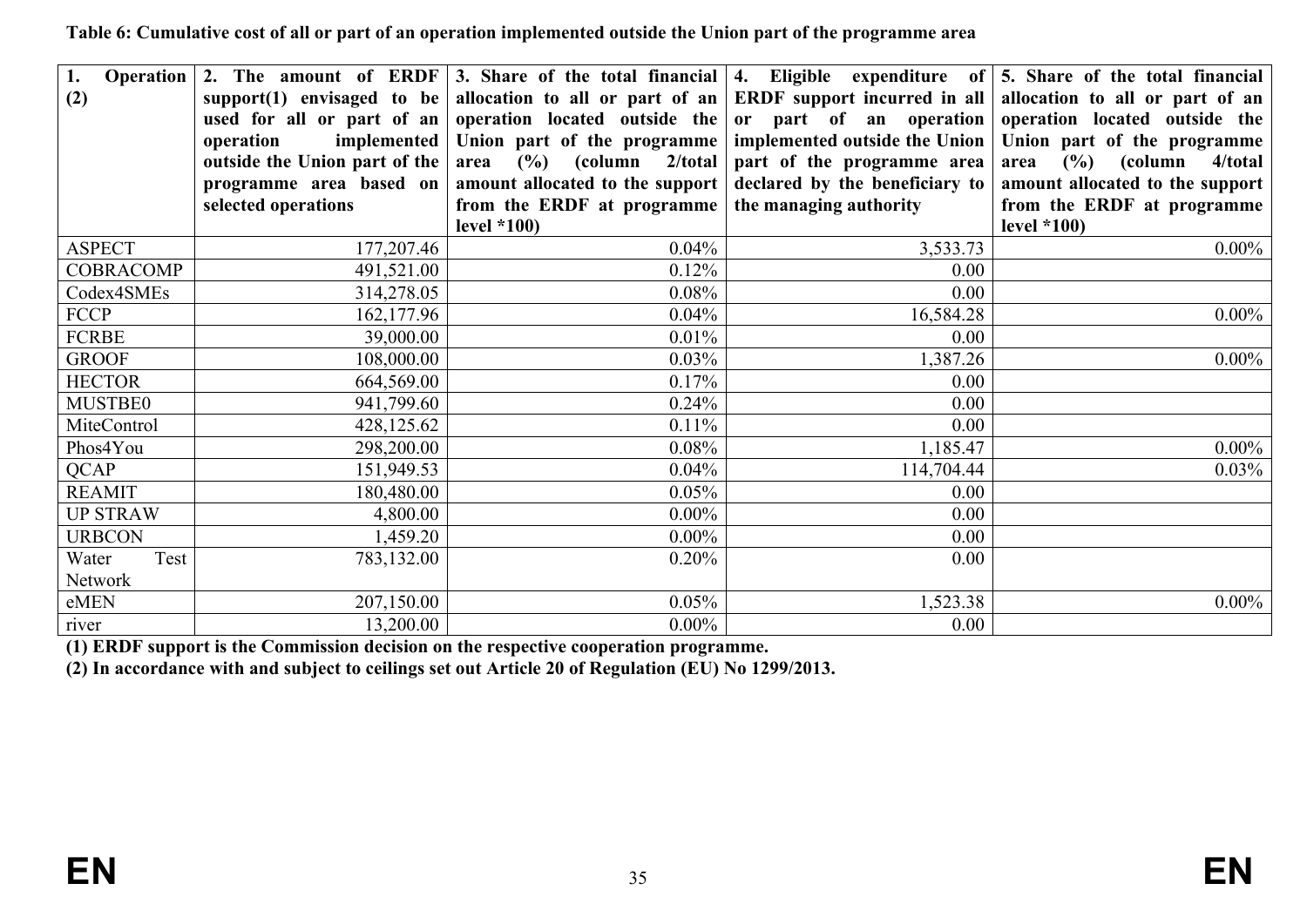## <span id="page-35-0"></span>**4. SYNTHESIS OF THE EVALUATIONS**

Following the release of the implementation evaluation (reported in the AIR 2019), the Programme Evaluation Task Force prepared an action plan as a follow-up to the evaluation conclusions and recommendations.

The Task Force met on 5 February 2018 in Luxembourg and discussed the initial action plan with the recommendations analysed and attributed relevance level, with an explanation. The follow-up actions were proposed for the fully relevant or partially relevant recommendations, for the current NWE and future post 2020 programme.

It should be noted that some of the evaluation recommendations were redundant due to the fact that the evaluation focused on calls 1 to 4 only and many developments took place since then.

The chapters and consequently recommendations of the evaluation related to the:

- NWE contribution to territorial cohesion,
- Contribution to Europe 2020,
- Project results to the Programme results and result indicators
- Project outputs and output indicators
- Partnership relevance and suitability
- Project relevance, development and selection
- Efficiency of application process (two-step approach)

The evaluation recommendations were both content and process oriented. The action plan proposed some improvements for the VB Programme (e.g. project closure procedure) and post 2020 (both content and process oriented).

As much as the actions concerning the current programme were fairly easy to implement, the post 2020 ones required MC discussions and decisions as a starting point for the preparations of the future programme. They have been grouped in a couple of types of actions, as some of them are related to several evaluation recommendations.

**As far as the current NWE Programme is concerned (2014-2020 period), the action plan focused on:**

**a) Reinforcement of project monitoring**

On top of the regular six-monthly monitoring based on the progress reports received, the Secretariat has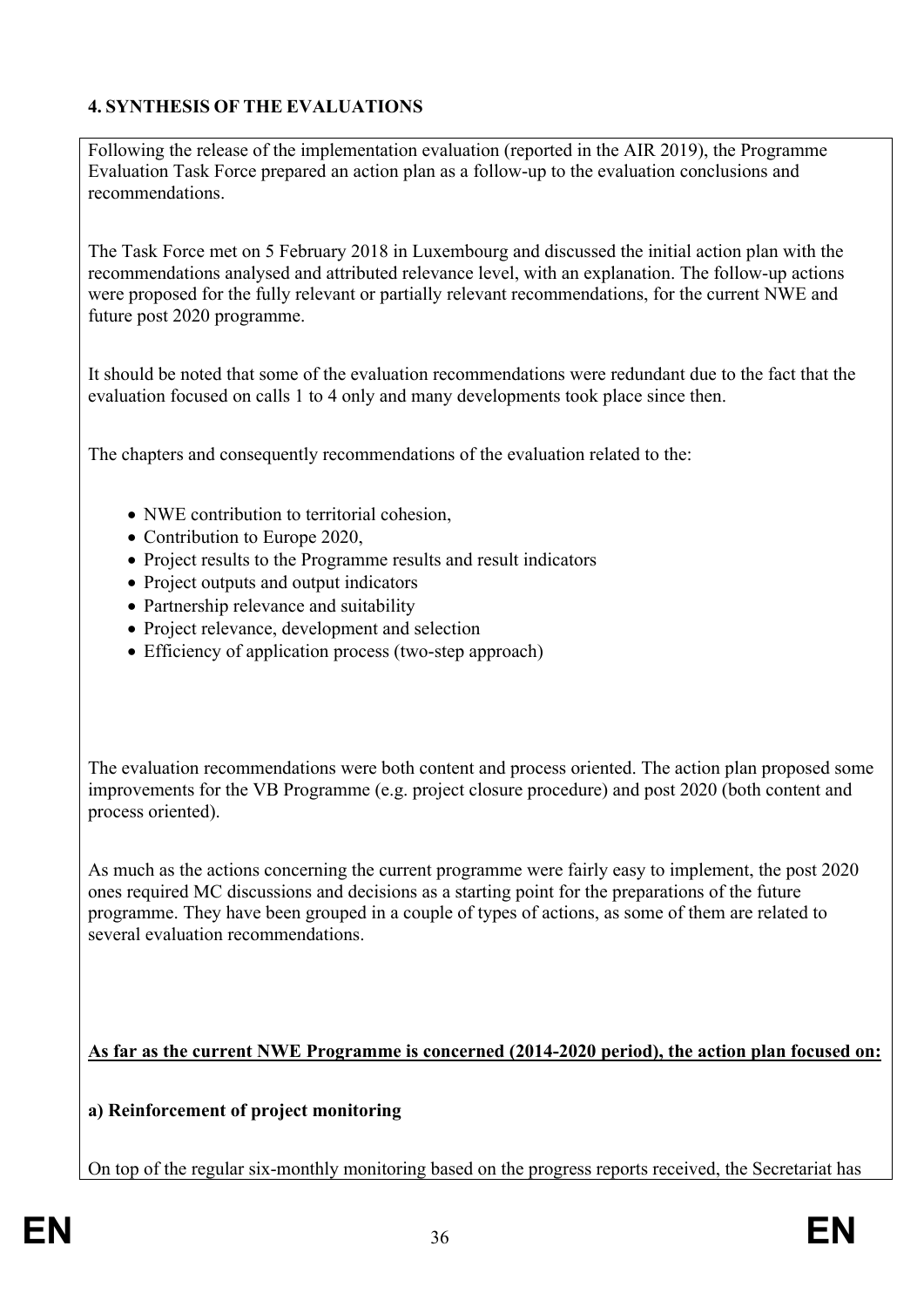put in place a project appraisal procedure.

The goal of the appraisal is to provide a more detailed report that focuses on the project effectiveness rather than its economy and efficiency. The appraisal is put in to check if the project can still bring the change planned in the AF in terms of results and long-term effects. Any additional benefits in NWE that where initially unintended are also subject of the project appraisal. Finally, the appraisal is also supposed to flag up any major project issues and propose recommendations to address them.

The appraisal is delivered either once or twice in the course of the project, depending on its duration. A final appraisal takes place at project closure (see below).

## **b) Adjustments to the final monitoring for project closure**

The project closure procedure was reviewed in the summer 2019. It consists of three stages:

• Final appraisal

A final appraisal takes place at project closure and aims to answer the question whether the NWE Programme "got what if payed for". It bridges the gap between project monitoring and Programme evaluation.

A preliminary questionnaire and the indicator templates for data collection are sent to the Lead Partner circa 6 months before the project end date.

The final appraisal report is shared with MC members once the project is considered as closed by the JS.

• Final progress report and final monitoring report

Besides the usual monitoring of the last 6 months, the output evidence needs to be provided by the project and checked by the Secretariat (alignment with the application form, avoidance of double counting, explanation on discrepancies compared to the target, etc.).

• Closure letter

The closure letter confirms that the project is closed and is entitled to receive its final payment. It also includes information about specific requirements (availability of documents after closure, revenue generation, durability, follow-up of the long-term effects).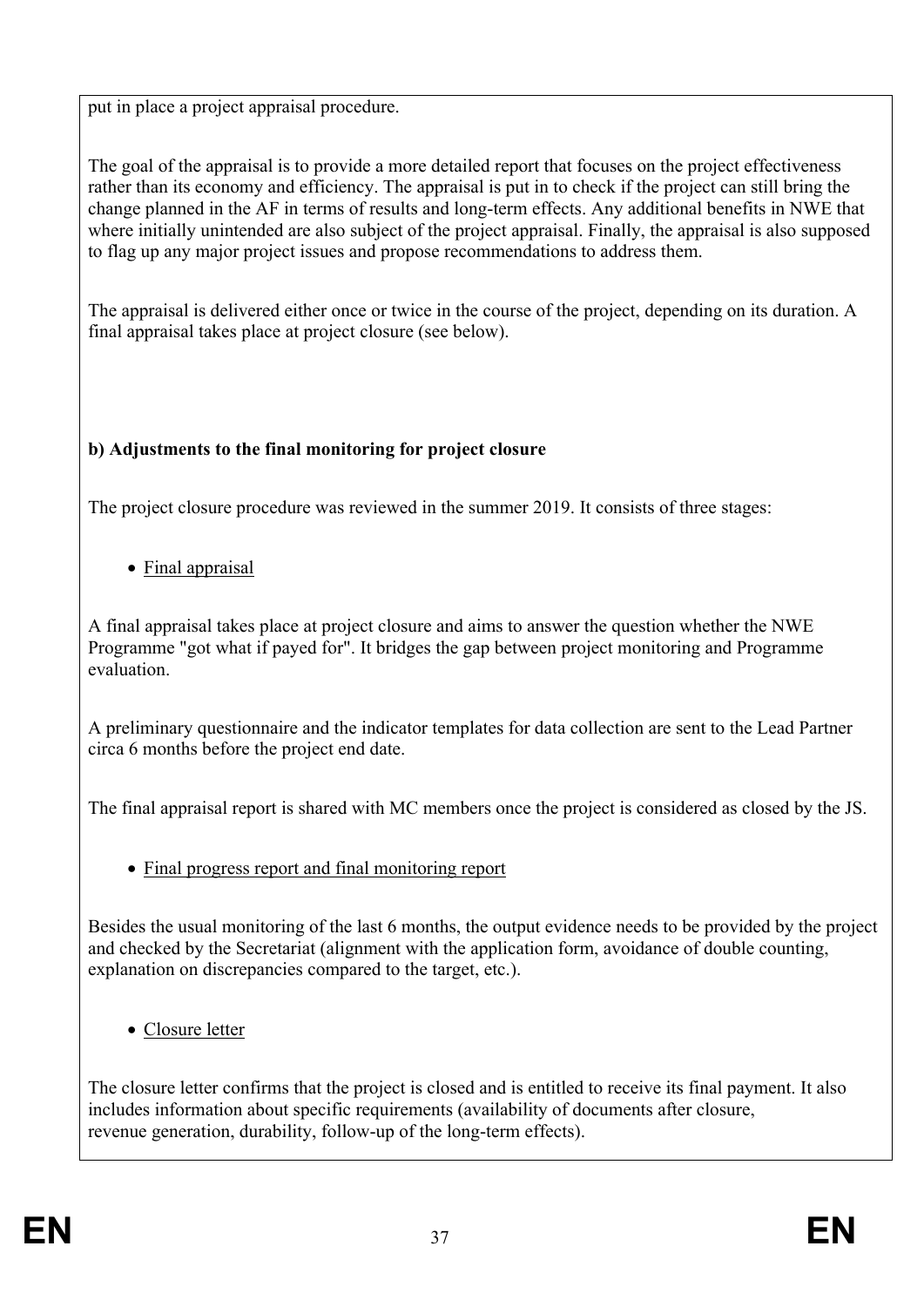## **c) Continued work with ESPON in order to develop the missing territorial indicators**

The Programme received a preliminary ESPON report of the TEVI project, with general guidance for ETC Programmes on Result Indicators. The document provides a general framework for programme preparation and guidance on indicators, as well as input to the discussions about the interface between the ESPON database and the KEEP.EU database. The report does not provide any specific NWE related indicators so far.

Furthermore, after the presentation delivered by ESPON at NTF1 on the Territorial Impact Assessment (TIA) method, the Programme Monitoring Committee decided that as soon as themes of the post 2020 NWE programme are known, a TIA should be carried out.

## **d) SO target groups to be further highlighted in capitalisation**

A call for capitalisation was launched in October 2019. Based on successful project results (foreseen or unforeseen), one of the 3 main directions that can be taken by capitalisation initiatives is related to new type of target group / type of stakeholders.

### **e) Analysis of the likely project contributions to the energy and CO2 emission related indicators – v. targets**

The Programme was recommended to consider a thorough analysis of the energy and CO2 emission indicators based on real project results rather than theoretic values provided at the moment of application (SO2 and SO3 projects specifically). A redefinition of targets and use of a single method to calculate project baselines and targets were also suggested.

- The targets for indicators relating to renewable energy or GHG emission reduction were difficult to set in the Programming phase. They were largely based on the type of investments and projects from the IVB period, which do not necessarily match the scope of the investments or energy sources/types applied in the VB period. The contributions of project investments to those indicators have been equally difficult to establish by the beneficiaries, despite the existing national and sector specific calculation formulas or methods.
- It was impossible for the Programme to provide a single calculation formula for renewable energy production or GHG emission indicators at the Programme outset, given the fact that the projects use a wide scope of energy sources and apply a varied scale of investments (both hard and soft) or demonstration/piloting.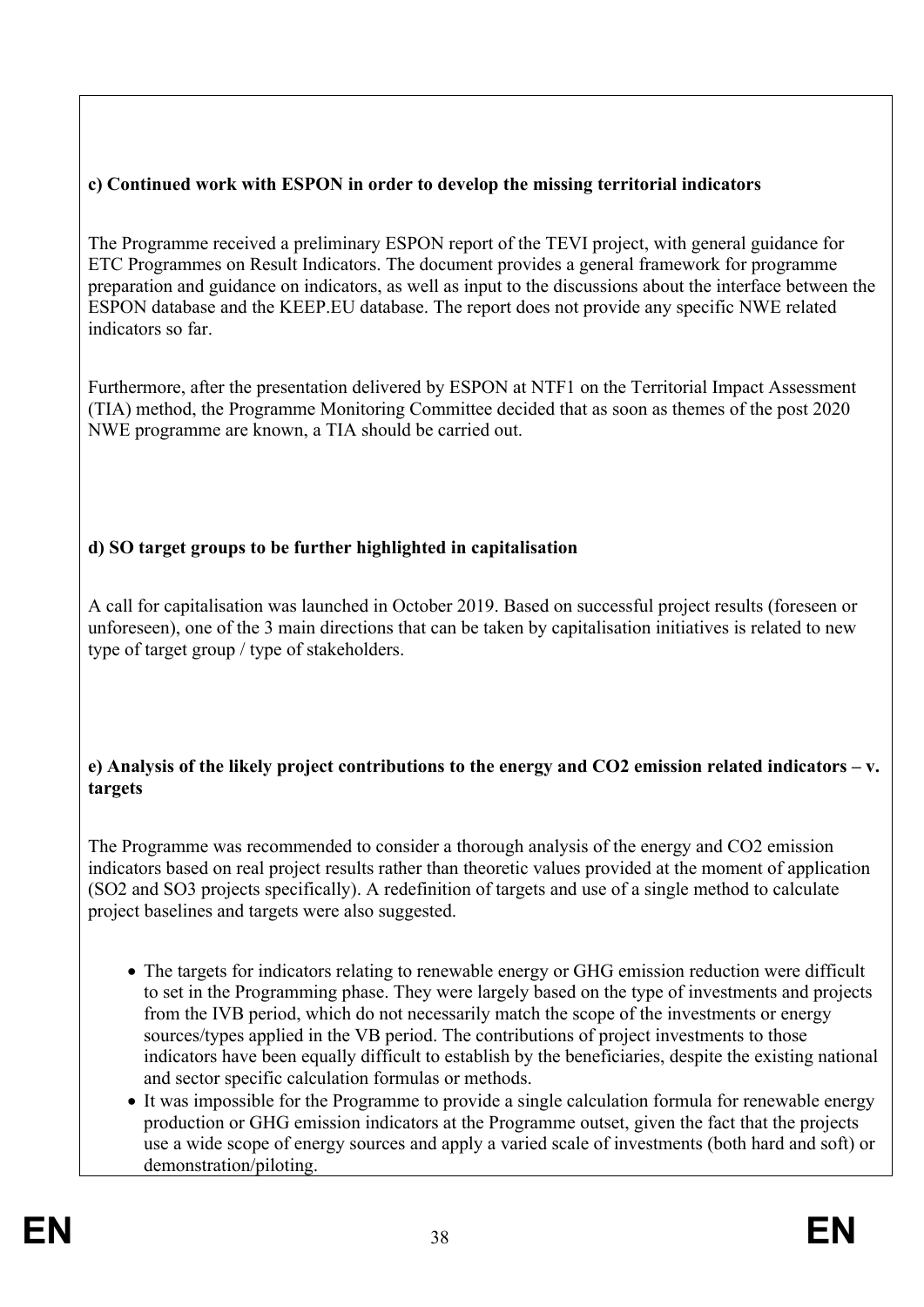- The JS realized that several projects had overestimated their contributions to those indicators due to incorrect measurement units used. JS requested that the project LPs correct these values in line with the measurement units imposed by the European Commission and consequently used by the Programme.
- All projects are requested to report on the real achieved values, rather than the theoretic estimates provided as contributions to the Programme indicators at the moment of application. If errors are spotted in the Step 2 submitted applications, they are corrected in the technical requirements phase or later in the course of project implementation.
- Nevertheless, the indicator CO34 "Estimated annual decrease of GHG" remains the most problematic indicator for the Programme. The project cumulative target highly exceeds the Programme target. The JS cannot really redefine the target value on the basis of the existing project pipeline as this is an approach, which is not recommended by the European Commission. For information, in case of SO2, the GHG emission reduction calculation is based on the PV installation on a roof of a house, which can bring up to 1 ton of CO2 reduction (450 houses x 1 tonne each = 450 tonnes). For SO4, the main emitter is the road transport. The Programme initially counted that 11 projects would be approved under this SO and that each project would trial 4 technologies. 500 tonnes was a rough estimate for the GHG emission reduction, which appeared possible when compared with SO2. The same value was attributed to this indicator under the SO3.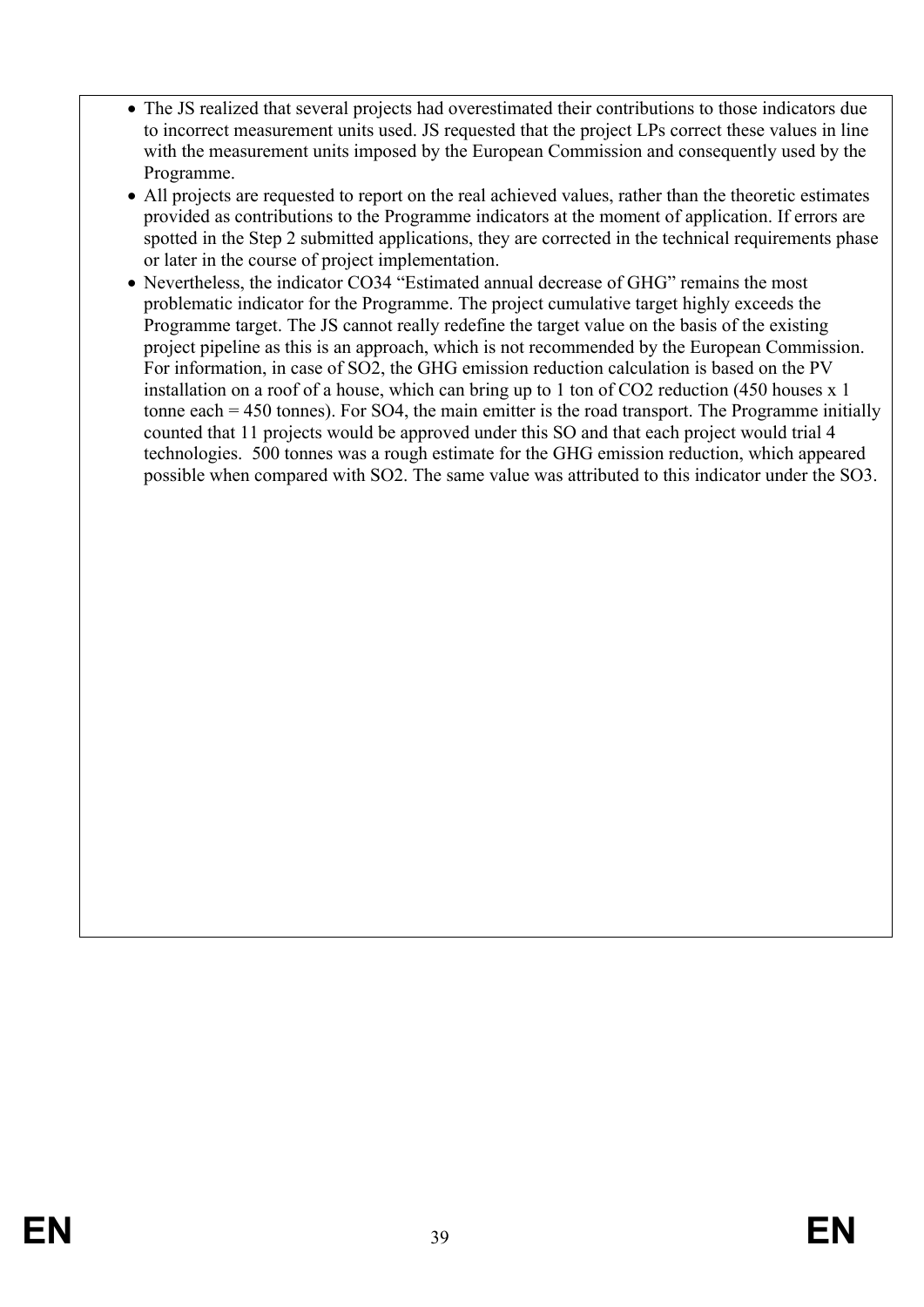| Name<br>I`o vear<br>'o month<br>From year<br>month<br><b>Liver</b><br>- 11 m c<br>* evaluation<br>Froi<br>т инч |  | - |  | Thematic objective | <b>Topic</b> | indings |
|-----------------------------------------------------------------------------------------------------------------|--|---|--|--------------------|--------------|---------|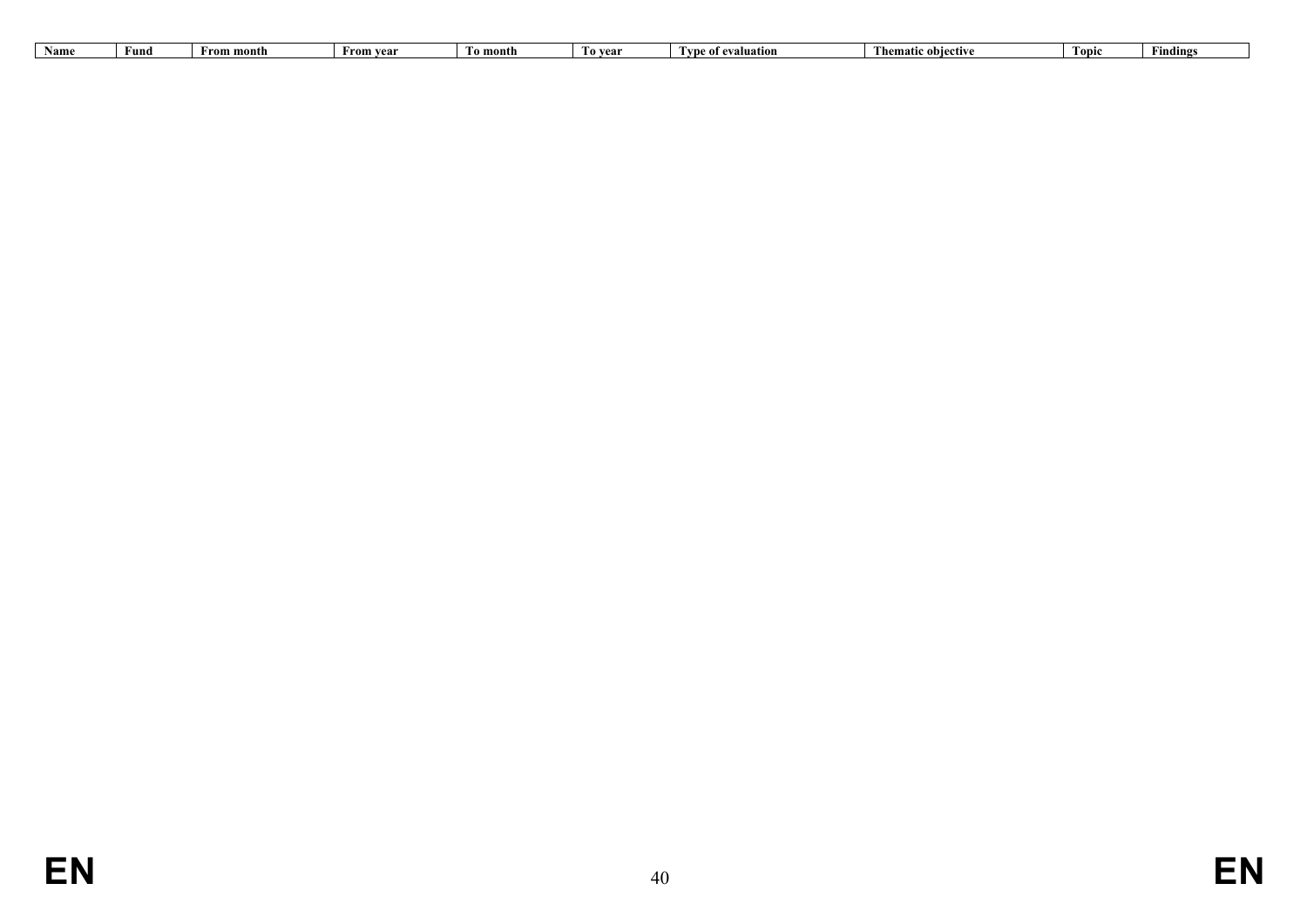## <span id="page-40-0"></span>**5. ISSUES AFFECTING THE PERFORMANCE OF THE PROGRAMME AND MEASURES TAKEN**

### <span id="page-40-1"></span>**(a) Issues which affect the performance of the programme and the measures taken**

1. **Allocation of Programme funds and the increase of number of approved projects remained the main issue in 2019**. In order to accelerate the selection process, the Programme completed calls 7 and 8 as well as the step 1 of call 9 and organized a capitalization call. As a result, the number of MC meetings in 2018 was high (4 meetings, with 3 all of them tackling approval at either step 1 or 2 of the project development process). In total, the 2019 MCs approved 25 projects at step 2, further increasing the existing pipeline under all three thematic priorities.

In addition, in order to accelerate the financial implementation of the Programme, the NWE authorities shifted a portion of the budget at the Programme level from Priority 1 and 3 to Priority 2, which was officially decided upon in February 2019 (MC15). Altogether, the Programme shifted MEUR 32 ERDF to Priority 2, using MEUR 16 ERDF from Priority 1 and MEUR 16 ERDF from Priority 3. This modification was officially submitted to and approved by the European Commission and enabled the allocation of ERDF to projects under Priority 2, and in particular SO4, for calls 7 and 8.

**2. Programme monitoring** was one of the default items of the 2019 Monitoring Committee agendas. In order to ensure that the Programme meets the 2018 milestones of the Performance Framework subject to review, an additional certification was carried in June 2019, to allow the achievement of the financial targets of the framework. It is also worth highlighting that thanks to the regular Programme monitoring and risk management, NWE performance review carried out by the European Commission resulted in a positive note, with the NWE declared a performing programme.

**3. Project implementation** was also extensively discussed by the Programme Monitoring Committee.

- Project modifications should remain exceptions, however, in reality they are often necessary to adjust the work plan and hence to maintain/increase the effectiveness and value for money of the project. The JS has an overview of all the modifications requested by the funded partnerships. In the case of time extensions (end-date extensions), the JS asks for a thorough justification and makes sure that the overall value for money of the project is (at least) maintained (if not increased). The complete overview of modifications is presented to the MC on a regular basis.
- By the end of 2019, the JS performed a complete analysis for 20 projects (ranging from call 1 to 4) carried out in the form of quality appraisals. These appraisals are additional to monitoring reports provided by the Programme in response to the project progress reports and payment claims. The breach the gap between the project monitoring and programme evaluation and touch upon aspects which are not always of importance in progress report processing. Based on the quality criteria and standards for an effective and well-managed project, this appraisal serves both the project (feedback to partners on performance and quality) and the programme (global performance). The Joint Secretariat also monitors project performance and quality based on the indicators set for the project's main outputs and results (see 2.3). Ongoing relevance to the Programme objectives and target groups is checked (strategic fit) as well as technical and operational feasibility (project approach). On the basis of the appraisal, the project Lead Partners receive implementation recommendations. The projects that had been subject to the quality appraisals by end 2019 were mainly Priority 1 and 2 projects from calls 1 and 2.

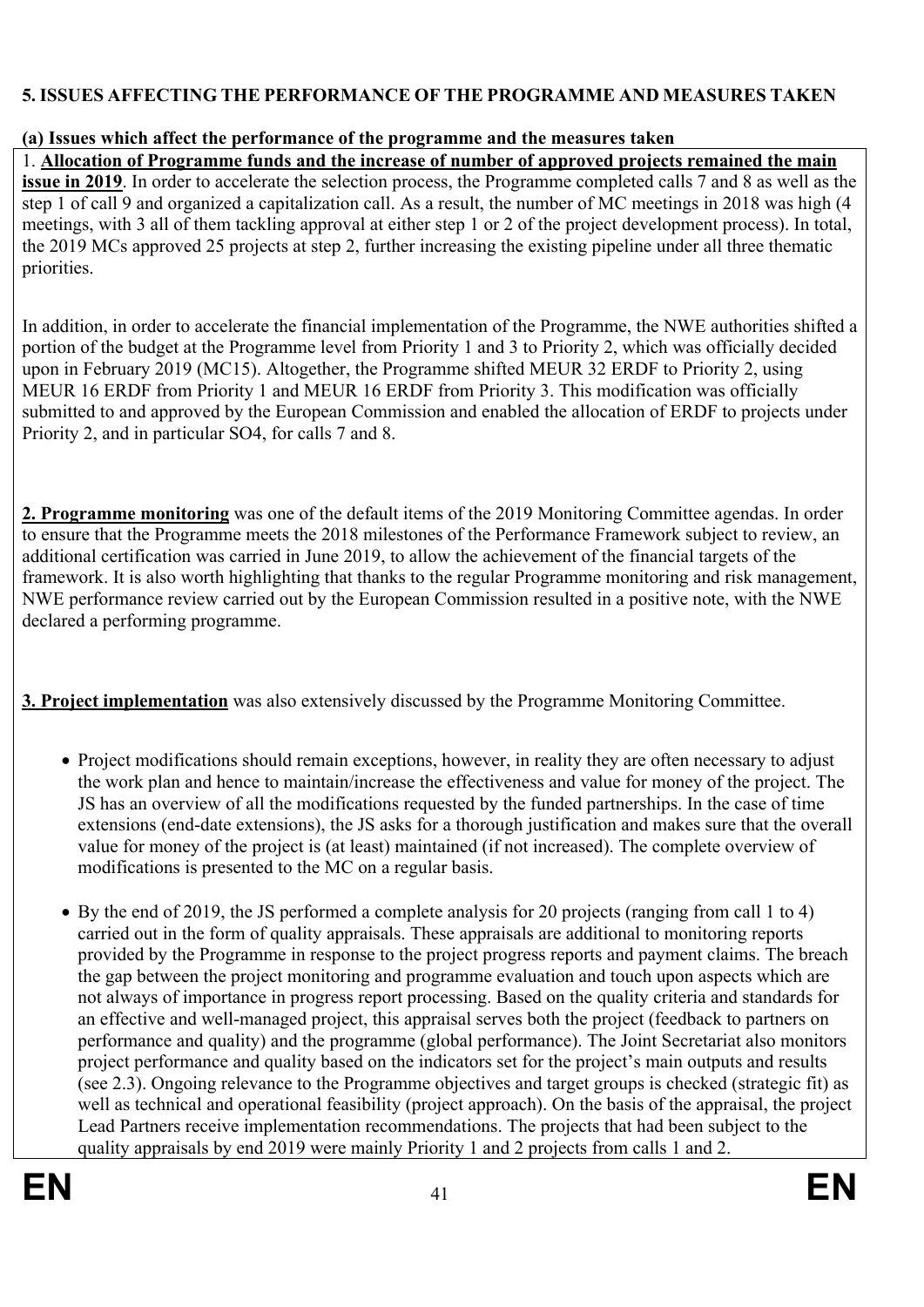**4.** The NWE project scorecard helps the Programme authorities assess the **risk level of individual projects**.

It is based on the methodology approved by MC8, refers to all running projects approved and is regularly updated. Information included in the scorecard is based on the outcome of the project monitoring process (progress reports and quality appraisals - strategic and operational aspects, implementation performance and spending levels against targets), but also several elements of the project application forms (partnership and its structure, financial elements, State Aid and approach taken to it). The tools accompanied the MC in a decision to close the LOGiC project pre-maturely. In addition, it demonstrated that the UP-STRAW project was also high risk wise, owing to major investment and output delays, changes to the overall output quantity as well as the low level of TEC paid when compared to the targets. The status and financial situation of the project Lead Partner was at risk and a change of LP considered for the project to continue. The project survived thanks to a bank loan and strengthened efforts to deliver it. Two projects were considered as risk medium (ECCO and PowerVIBES). This was mainly due to the low level of TEC paid when compared to the targets, more structural risks like the high number of partners and private partners and the state aid relevant activities. PowerVIBES had also encountered major investment and output delivery delays. These projects are closely followed by the JS and the mitigation measures applied with the beneficiaries directly, to address the delays. The remaining projects were scored as risk low.

**5.Brexit** remained a major issue in 2019 and was addressed in three MC meetings in February, June and September 2019. As NWE territory includes the entire UK, its contribution to both content and budget of the NWE Programme is substantial (29% of the Programme area, 35% of the population, 35% of the ERDF allocation, 146 partners involved in 71 projects and 14 Lead Partners). The Brexit developments were closely followed, with analyses prepared by the JS and discussed by the MC, including the worst-case solution scenarios and contingency plans. The Brexit was eventually put off until 31 January 2020 and will hence be reported in the next AIR, covering 2020.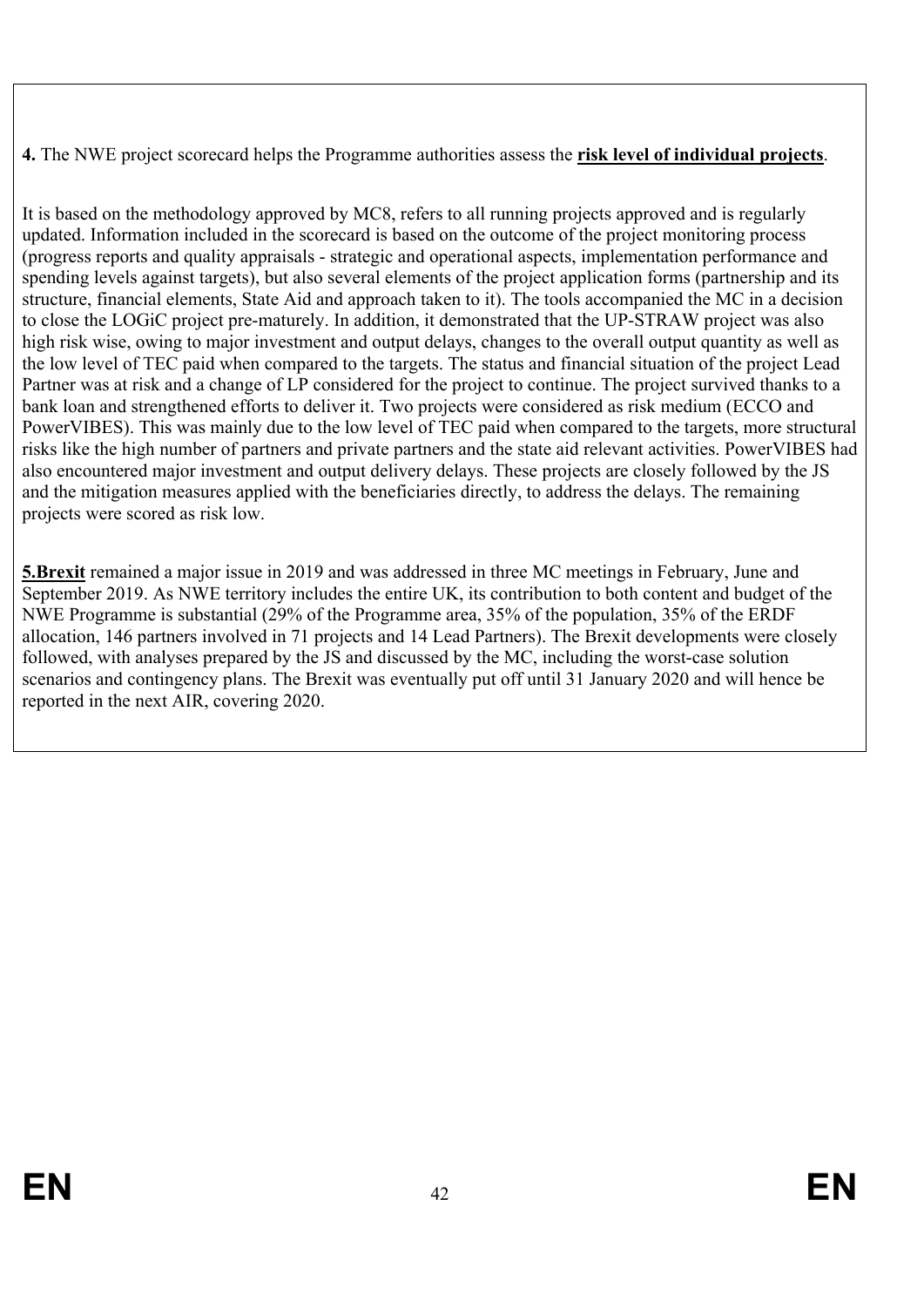#### <span id="page-42-0"></span>**(b) OPTIONAL FOR LIGHT REPORTS, otherwise it will be included in point 9.1. An assessment of whether progress made towards targets is sufficient to ensure their fulfilment, indicating any remedial actions taken or planned, where appropriate.**

The progress of the Programme is considered sufficient across all five Specific Objectives owing to a solid and effective project pipeline, highly relevant to the Programme intervention logic.

The objective of the SO1 of Priority 1 is to enhance innovation performance in NWE by boosting knowledge flows, SME innovation capabilities and social inclusion. All three challenges are linked to the SO result (increased SME innovation levels) and result indicator (degree of SME involvement in collaboration with other institutions). The private sector is the main target group, including social enterprises. It is a requirement for all projects funded under SO1 to contribute to the obligatory indicator CO01 (number of enterprises receiving support) or 1.01 (number of networks created or enhanced), demonstrating a direct contribution to the two challenges as well as the result and result indicator of the SO.

Priority 2 addresses energy security and supply and vulnerability to climate change developments, which are reflected in three SO, aiming to reduce GHG emissions:

- SO 2, implementing low carbon, energy or climate protection strategies, with the result 'Increased capacity of public authorities (…) to implement low carbon measures effectively' and the result indicator 'Effectiveness of NWE public organisations to implement low-carbon strategies'. Public organisations are the main target group.
- SO 3, removing the barriers to adoption of and improved conditions for low carbon technology use. Status of conditions for low-carbon technology deployment in NWE is the result indicator and enterprises, including SMEs, are the main target group.
- SO 4, improving conception and coordination of low carbon transport and mobility solutions, measured with the 'Status of competence of the transport sector in using low-carbon transport solutions'. Again, transport companies (service, logistic operators, etc.) are the target group.

Involvement of the key SO target groups, directly as project partners and indirectly as project end-users is essential. Similarly to the SO1, it is a requirement for all projects funded under SO3 and SO4 to contribute to the obligatory indicator CO26 (number of enterprises co-operating with research institutions) or 2.01 (number of solutions facilitating the delivery of existing or emerging low-carbon, energy or climate-protection strategies), demonstrating a direct contribution to the result and result indicator of the SO.

The objective of the Priority 3 SO5 is to optimise (re)use of material and natural resources. It addresses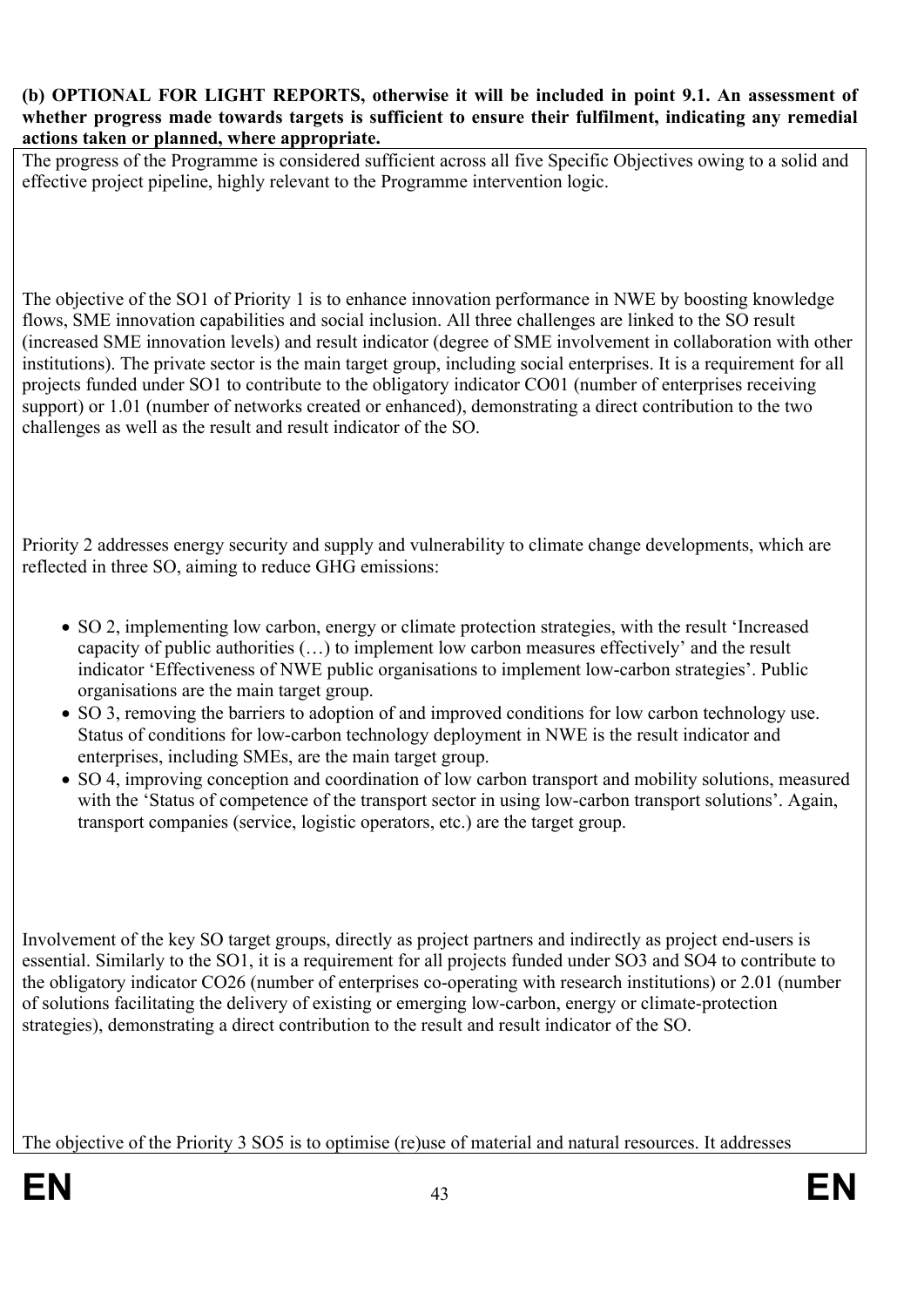resource and materials efficiency and is expected to result in the accelerated transition to a circular economy by enabling eco-innovation in the resource intensive industry. The result indicator measures the status of competences in the resource intensive sectors (the main target group). Their involvement is visible in all of the approved and running projects. The private sector is engaged both directly as project partners and indirectly as project end-users. It is also highlighted by the obligatory output indicator for all SO5 projects, which is the "number of enterprises receiving support".

The implementation evaluation findings confirm the significant SME involvement (both direct and indirect, addressing their competitiveness and innovation), with roughly 27% of the project partners being enterprises including SMEs (17%) and driving implementation.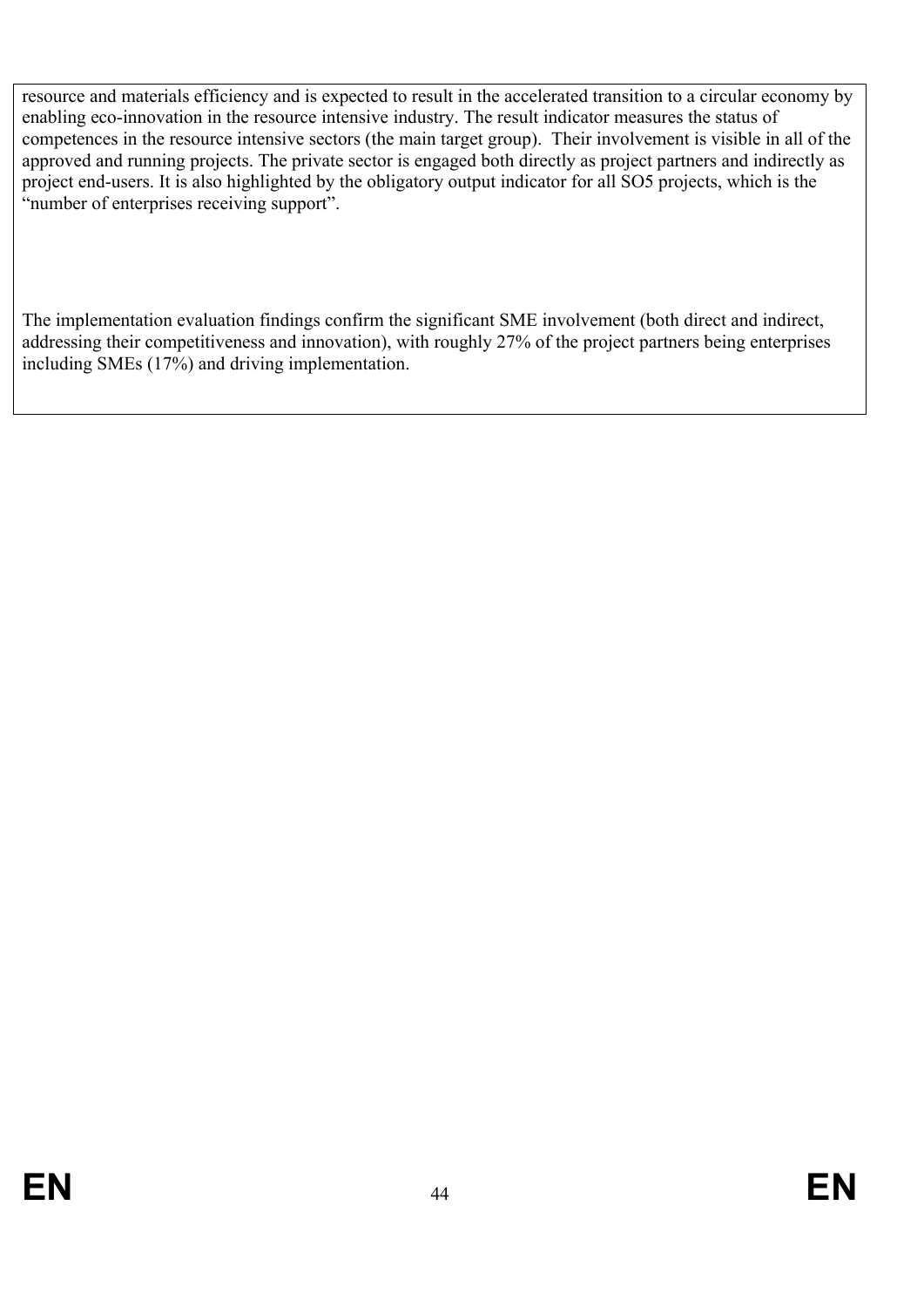## <span id="page-44-0"></span>**6. CITIZEN'S SUMMARY (ARTICLE 50(9) OF REGULATION (EU) NO 1303/2013)**

A citizen's summary of the contents of the annual and the final implementation reports shall be made public and uploaded as a separate file in the form of annex to the annual and the final implementation report

You can upload/find the Citizen's summary under General > Documents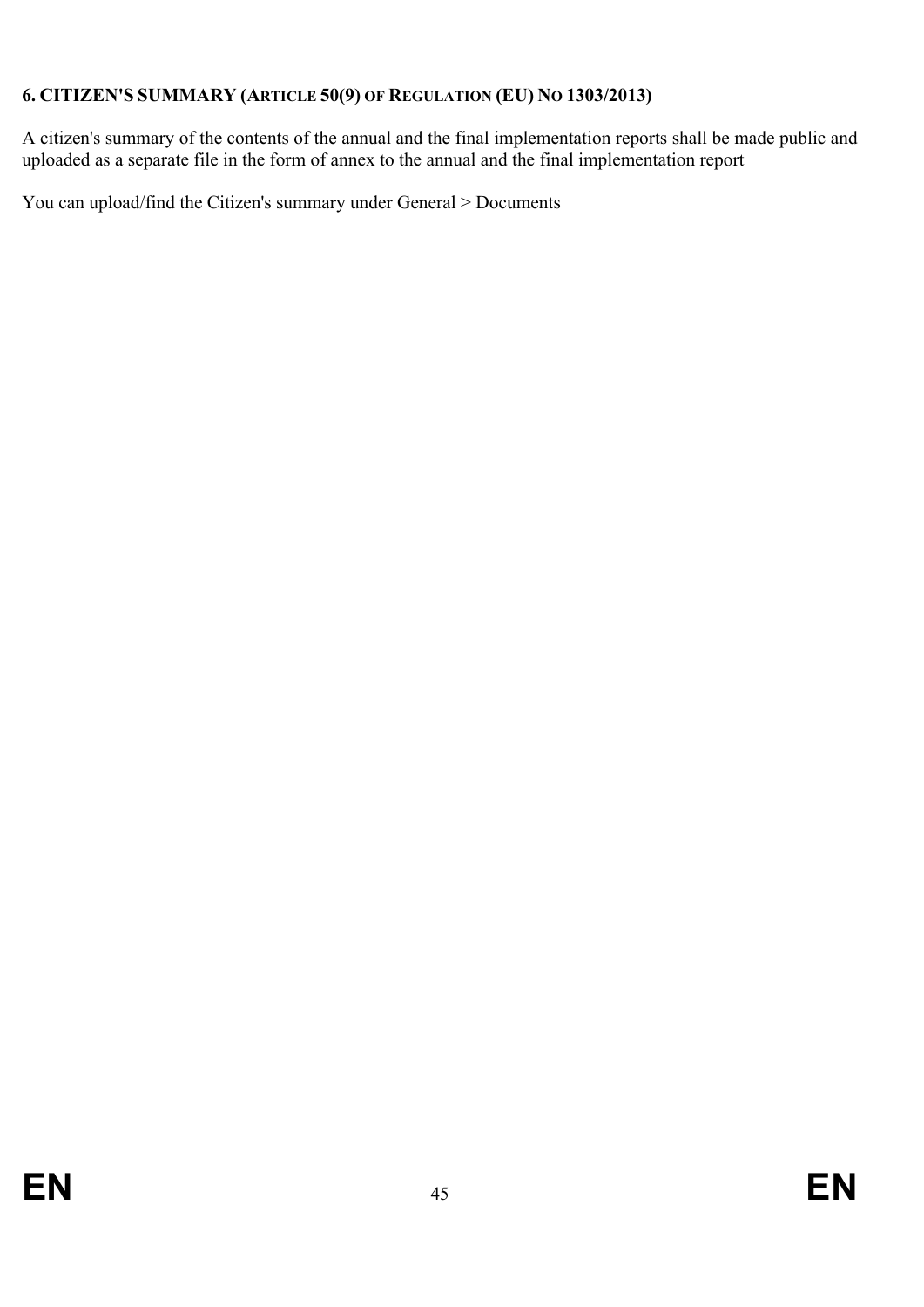<span id="page-45-0"></span>**7. REPORT ON THE IMPLEMENTATION OF FINANCIAL INSTRUMENTS (ARTICLE 46 OF REGULATION (EU) NO 1303/2013)**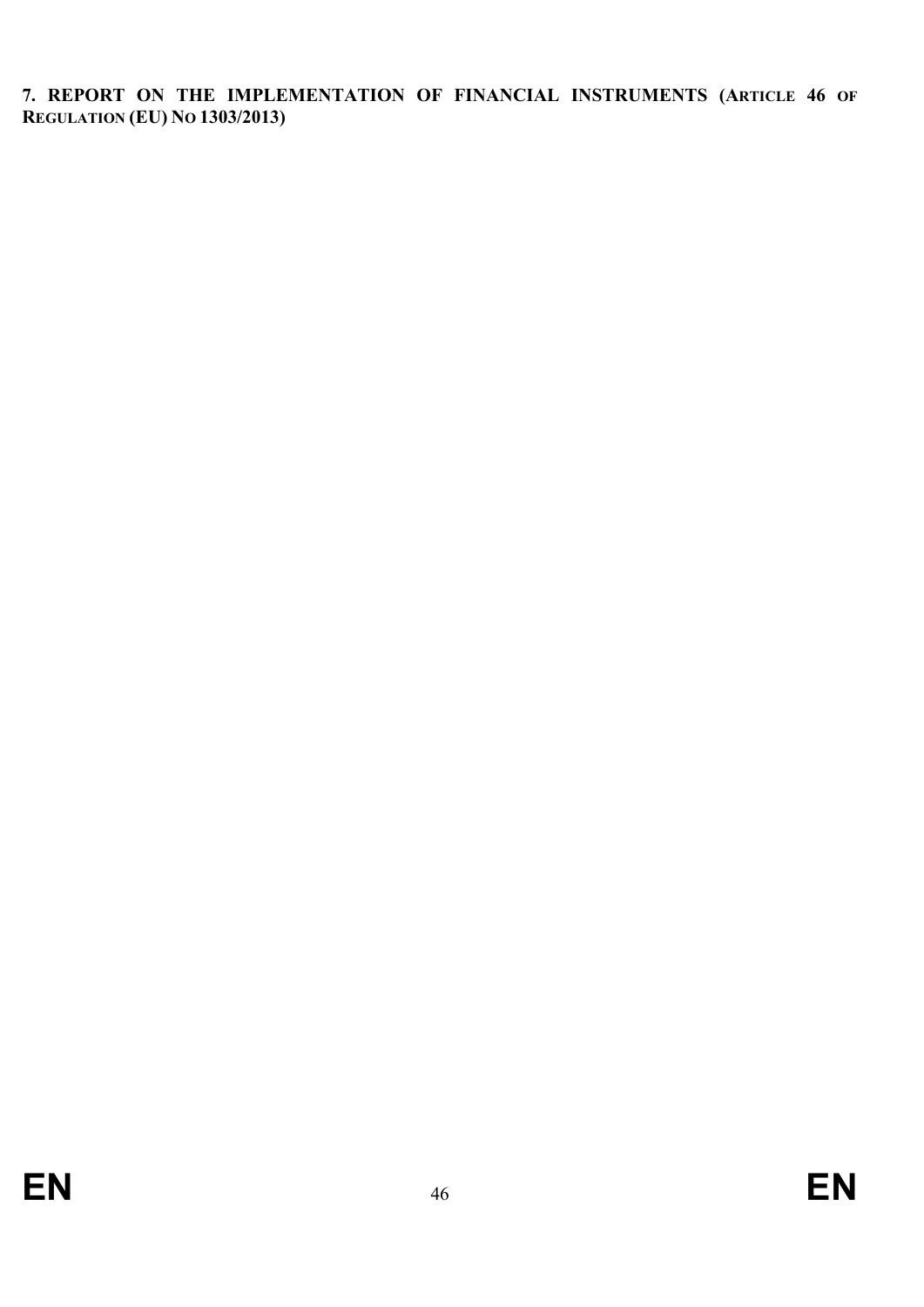## 8. PROGRESS IN PREPARATION AND IMPLEMENTATION OF MAJOR PROJECTS AND JOINT ACTION PLANS (ARTICLE 101(H) AND ARTICLE 111(3) OF REGULATION (EU) NO 1303/2013 AND ARTICLE 14(3)(B) OF REGULATION (EU) NO 1299/2013)

#### **8.1. Major projects**

### **Table 7: Major projects**

|  | Project   CCI   Status of   Total |                      | <b>Tota</b> | Planned                                                                | Date of tacit agreement/ Planned start of Planned |  | Priority | Axis/ Current state of realisation — financial progress (% of Current state of realisation — physical progress Main   Date of signature of first   Observations |  |                            |  |
|--|-----------------------------------|----------------------|-------------|------------------------------------------------------------------------|---------------------------------------------------|--|----------|-----------------------------------------------------------------------------------------------------------------------------------------------------------------|--|----------------------------|--|
|  | MP                                | investments eligible |             | notification/submission date   approval by Commission   implementation |                                                   |  |          | completion date Investment priorities expenditure certified to Commission compared to total eligible Main implementation stage of the project                   |  | outputs works contract (1) |  |
|  |                                   |                      |             |                                                                        |                                                   |  |          |                                                                                                                                                                 |  |                            |  |

(1) In the case of operations implemented under PPP structures the signing of the PPP contract between the public body and the private sector body (Article 102(3) of Regulation (EU) No 1303/2013).

#### **Significant problems encountered in implementing major projects and measures taken to overcome them**

<span id="page-46-4"></span><span id="page-46-3"></span><span id="page-46-2"></span><span id="page-46-1"></span><span id="page-46-0"></span>**Any change planned in the list of major projects in the cooperation programme**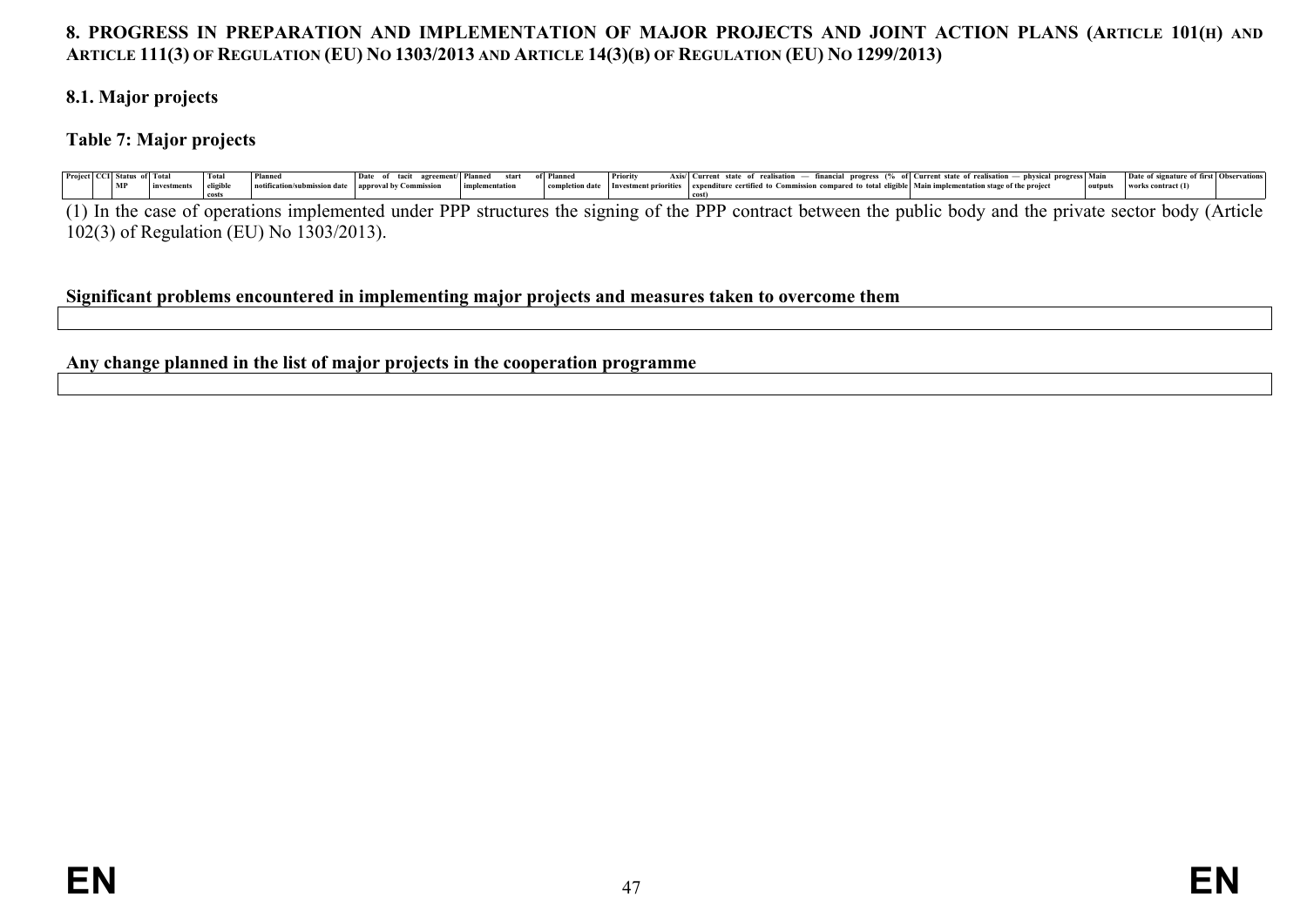## <span id="page-47-0"></span>**8.2. Joint action plans**

Progress in the implementation of different stages of joint action plans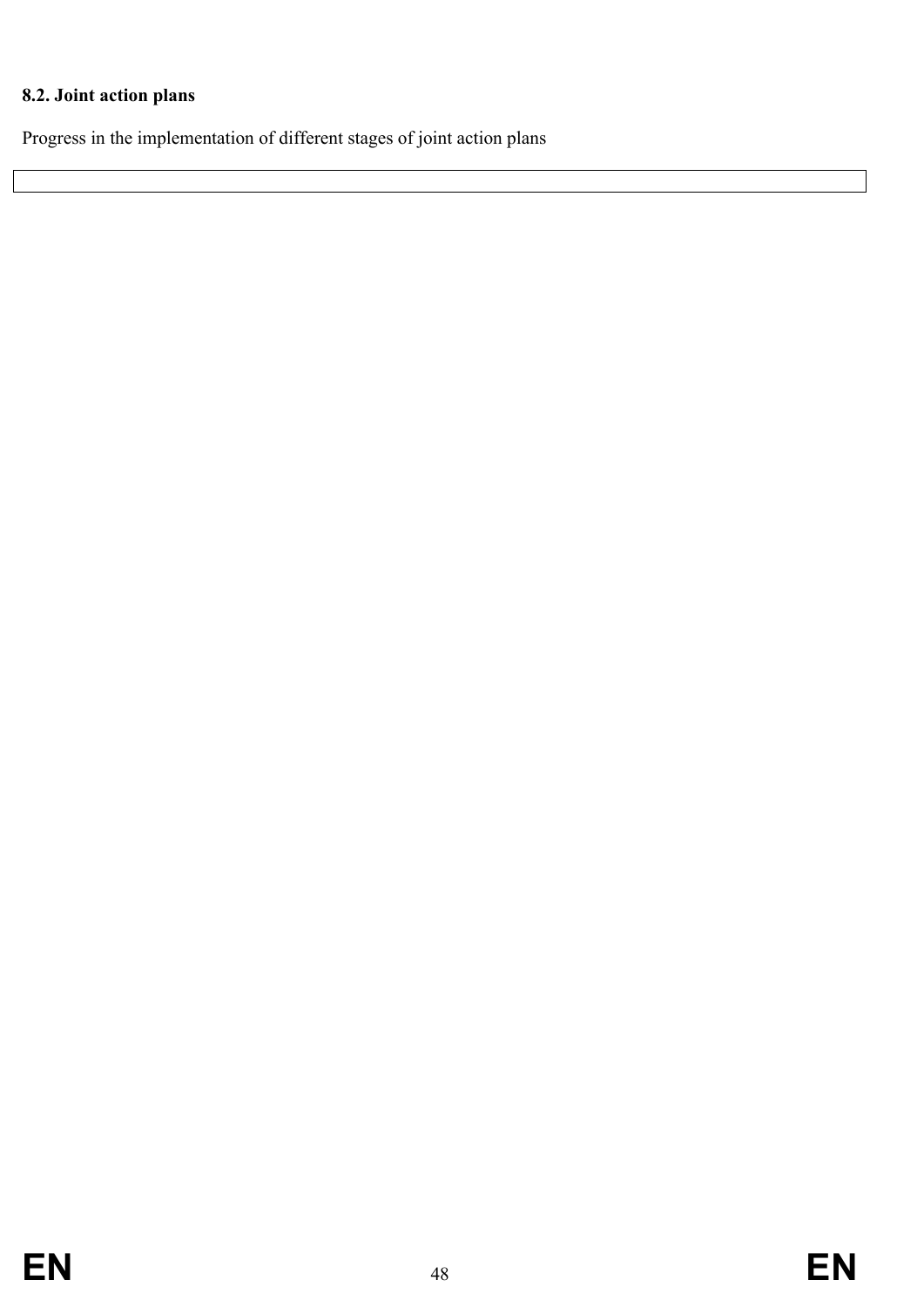## **Table 8: Joint action plans (JAP)**

<span id="page-48-0"></span>

|     |                                                   |       | eligible  Total |     |                                    |          |                            |                  |       |              |         |                                                                           |  |
|-----|---------------------------------------------------|-------|-----------------|-----|------------------------------------|----------|----------------------------|------------------|-------|--------------|---------|---------------------------------------------------------------------------|--|
|     | Title of the CCI Stage of implementation of Total |       |                 |     | public OP contribution to Priority | $ $ Type | of [Planned]<br>submission | to the [Planned] | start | of [Planned] |         | Main outputs and Total eligible expenditure certified to the Observations |  |
|     |                                                   |       |                 |     |                                    |          |                            |                  |       |              |         |                                                                           |  |
| JAP | JAP                                               | costs |                 | JAP |                                    | JAP      | Commission                 | limplementation  |       | completion   | results | ' Commission                                                              |  |
|     |                                                   |       |                 |     |                                    |          |                            |                  |       |              |         |                                                                           |  |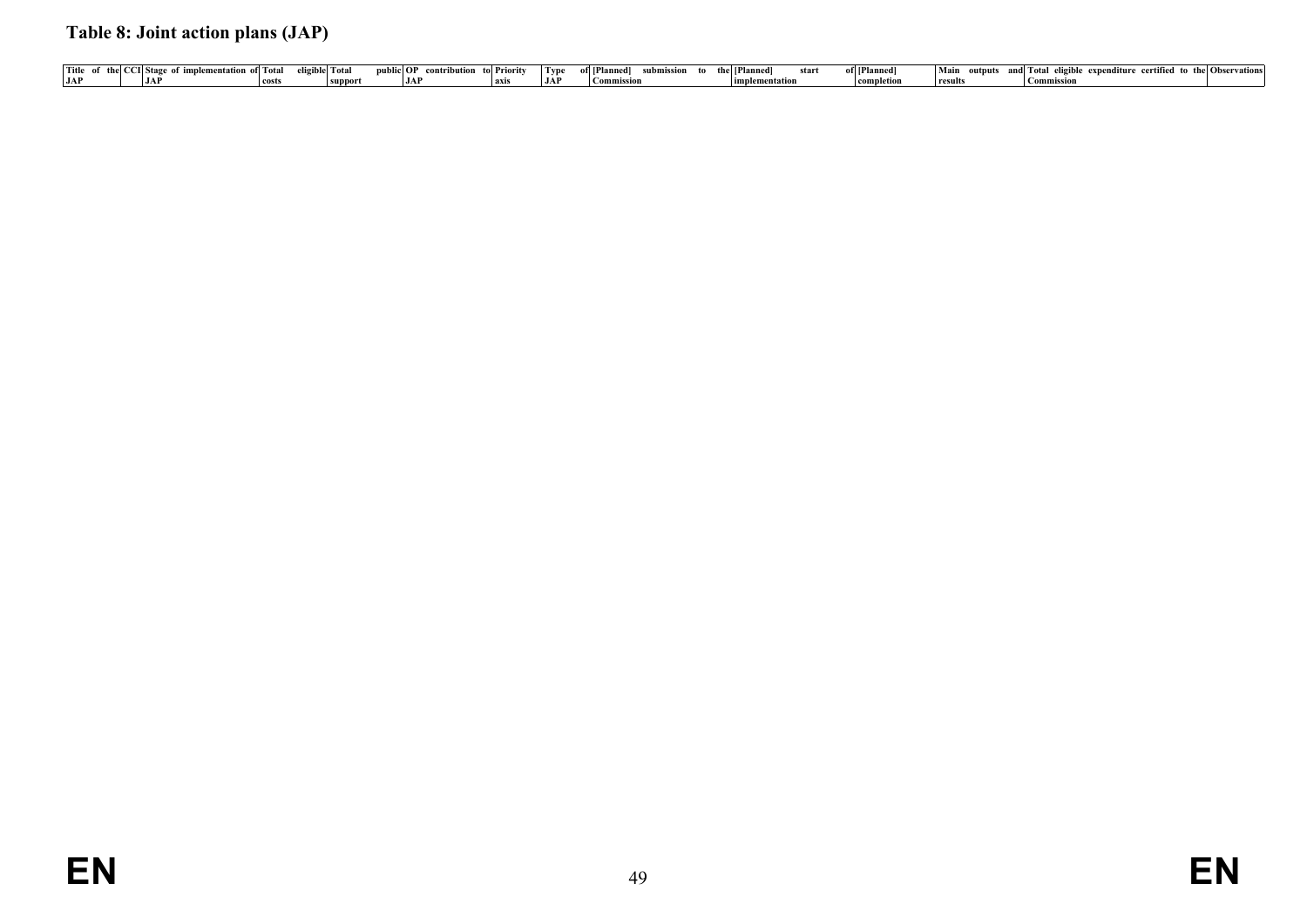# <span id="page-49-0"></span>**Significant problems encountered and measures taken to overcome them**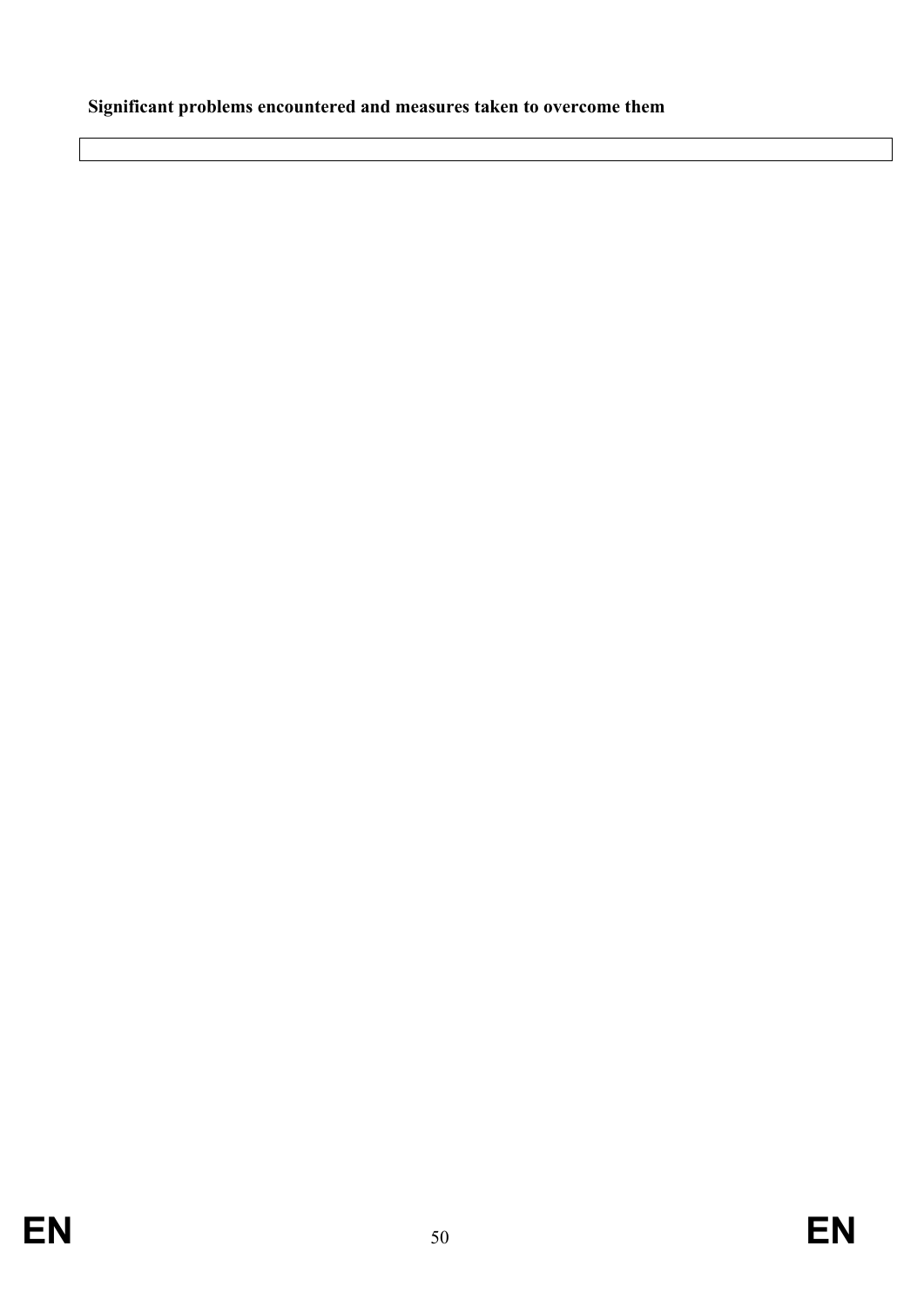#### <span id="page-50-0"></span>**9. ASSESSMENT OF THE IMPLEMENTATION OF THE COOPERATION PROGRAMME** (ARTICLE 50(4) OF REGULATION (EU) NO 1303/2013 AND ARTICLE 14(4) OF REGULATION (EU) NO **1299/2013)**

<span id="page-50-1"></span>**9.1 Information in Part A and achieving the objectives of the programme (Article 50(4) of Regulation (EU) No 1303/2013)**

| Priority axis | 1 - INNOVATION                        |  |
|---------------|---------------------------------------|--|
|               |                                       |  |
|               |                                       |  |
|               |                                       |  |
| Priority axis | <b>2 - LOW CARBON</b>                 |  |
|               |                                       |  |
|               |                                       |  |
| Priority axis | 3 - RESOURCE AND MATERIALS EFFICIENCY |  |
|               |                                       |  |
|               |                                       |  |
| Priority axis | 4 - TECHNICAL ASSISTANCE              |  |
|               |                                       |  |
|               |                                       |  |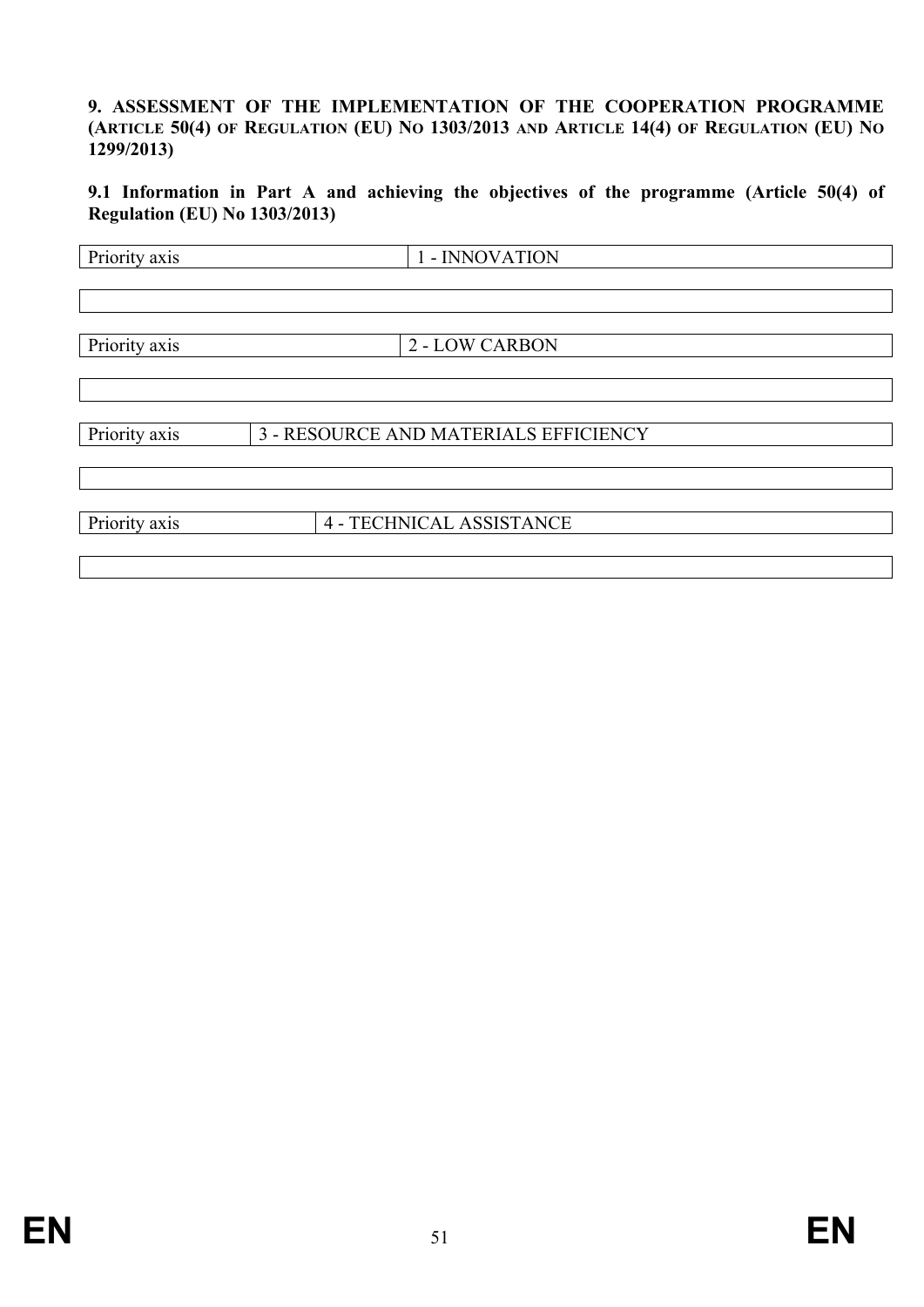#### <span id="page-51-0"></span>**9.2. Specific actions taken to promote equality between men and women and to promote nondiscrimination, in particular accessibility for persons with disabilities, and the arrangements implemented to ensure the integration of the gender perspective in the cooperation programme and operations (Article 50(4) of Regulation (EU) No 1303/2013 and Article 14(4), subparagraph 2, (d) of Regulation (EU) No 1299/2013)**

An assessment of the implementation of specific actions to take into account the principles set out in Article 7 of Regulation (EU) No 1303/2013 on promotion of equality between men and women and nondiscrimination, including, where relevant, depending on the content and objectives of the cooperation programme, an overview of specific actions taken to promote equality between men and women and to promote non-discrimination, including accessibility for persons with disabilities, and the arrangements implemented to ensure the integration of the gender perspective in the cooperation programme and operations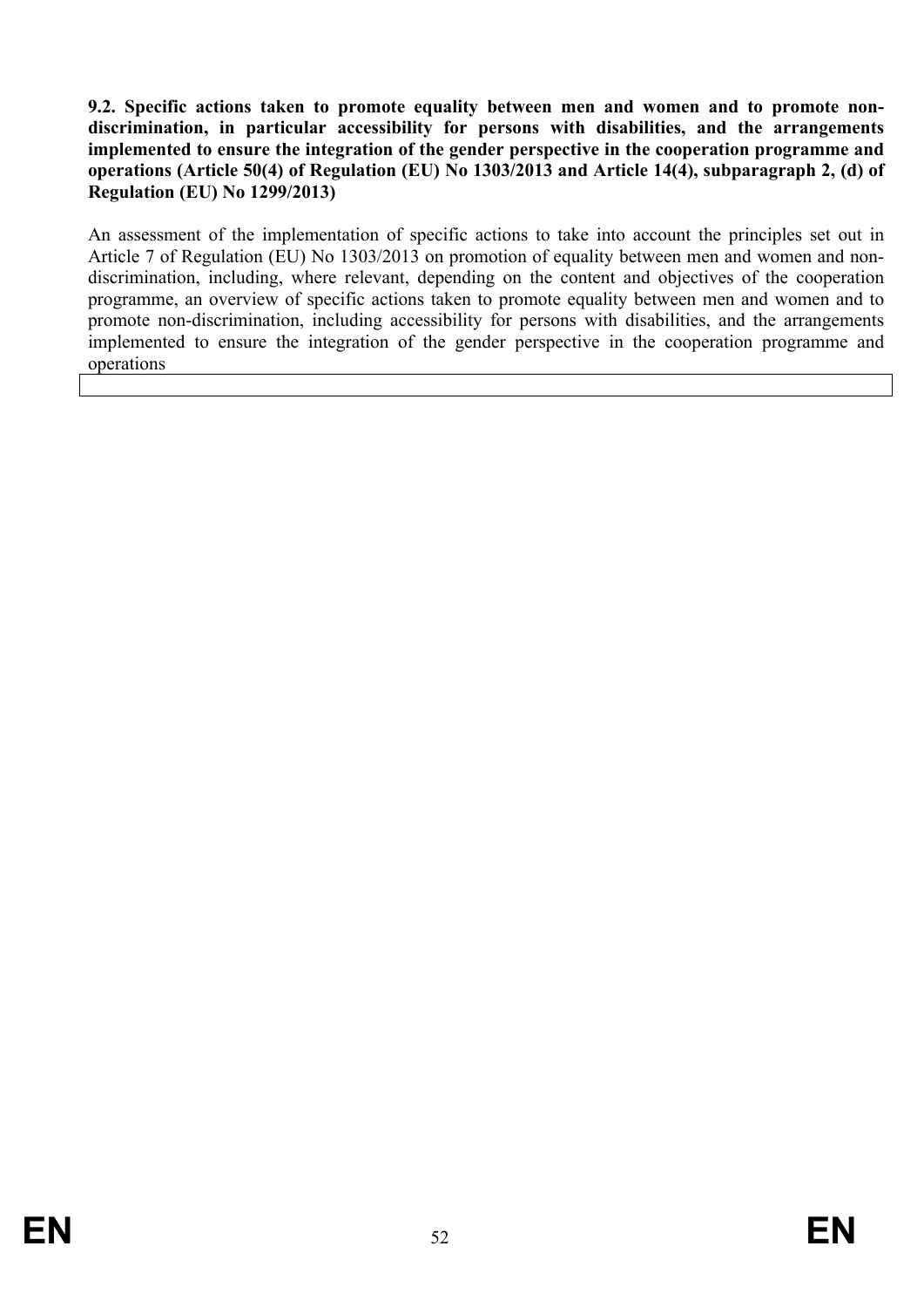### <span id="page-52-0"></span>**9.3.Sustainable development (Article 50(4) of Regulation (EU) No 1303/2013 and Article 14(4), subparagraph 2, (e) of Regulation (EU) No 1299/2013)**

An assessment of the implementation of actions to take into account the principles set out in Article 8 of Regulation (EU) No 1303/2013 on sustainable development, including, where relevant, depending on the content and objectives of the cooperation programme, an overview of the actions taken to promote sustainable development in accordance with that Article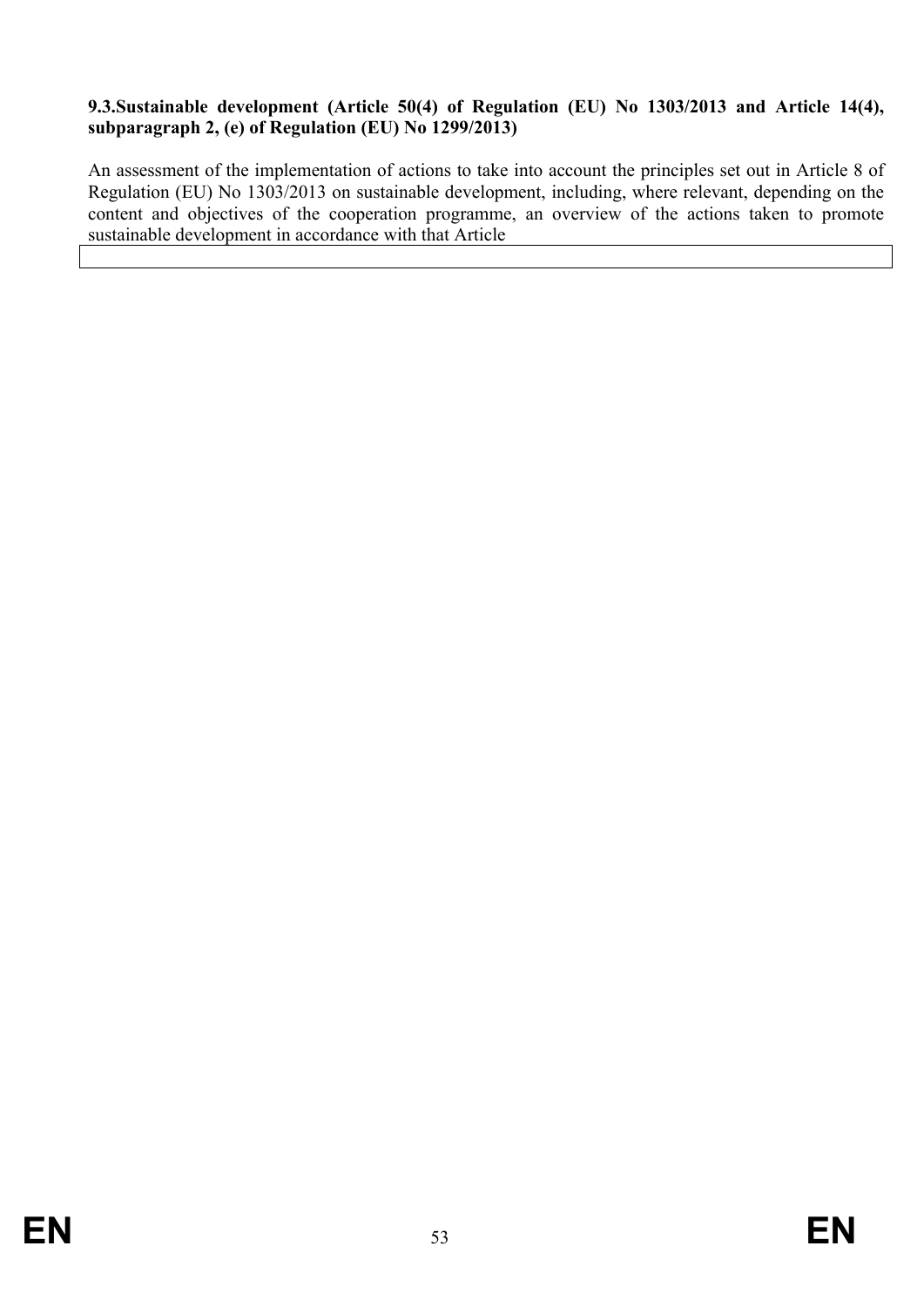#### <span id="page-53-0"></span>**9.4. Reporting on support used for climate change objectives (Article 50(4) of Regulation (EU) No 1303/2013)**

Calculated amount of support to be used for climate change objectives based on the cumulative financial data by category of intervention in Table 7

| <b>Priority</b> | Amount of support to be used for climate Proportion of total allocation to the |                               |
|-----------------|--------------------------------------------------------------------------------|-------------------------------|
| axis            | change objectives (EUR)                                                        | operational programme $(\% )$ |
|                 | 2,238,500.72                                                                   | $1.95\%$                      |
|                 | 167, 797, 260. 63                                                              | 93.97%                        |
|                 | 22, 251, 635. 22                                                               | $28.14\%$                     |
| <b>Total</b>    | 192,287,396.56                                                                 | $48.54\%$                     |
|                 |                                                                                |                               |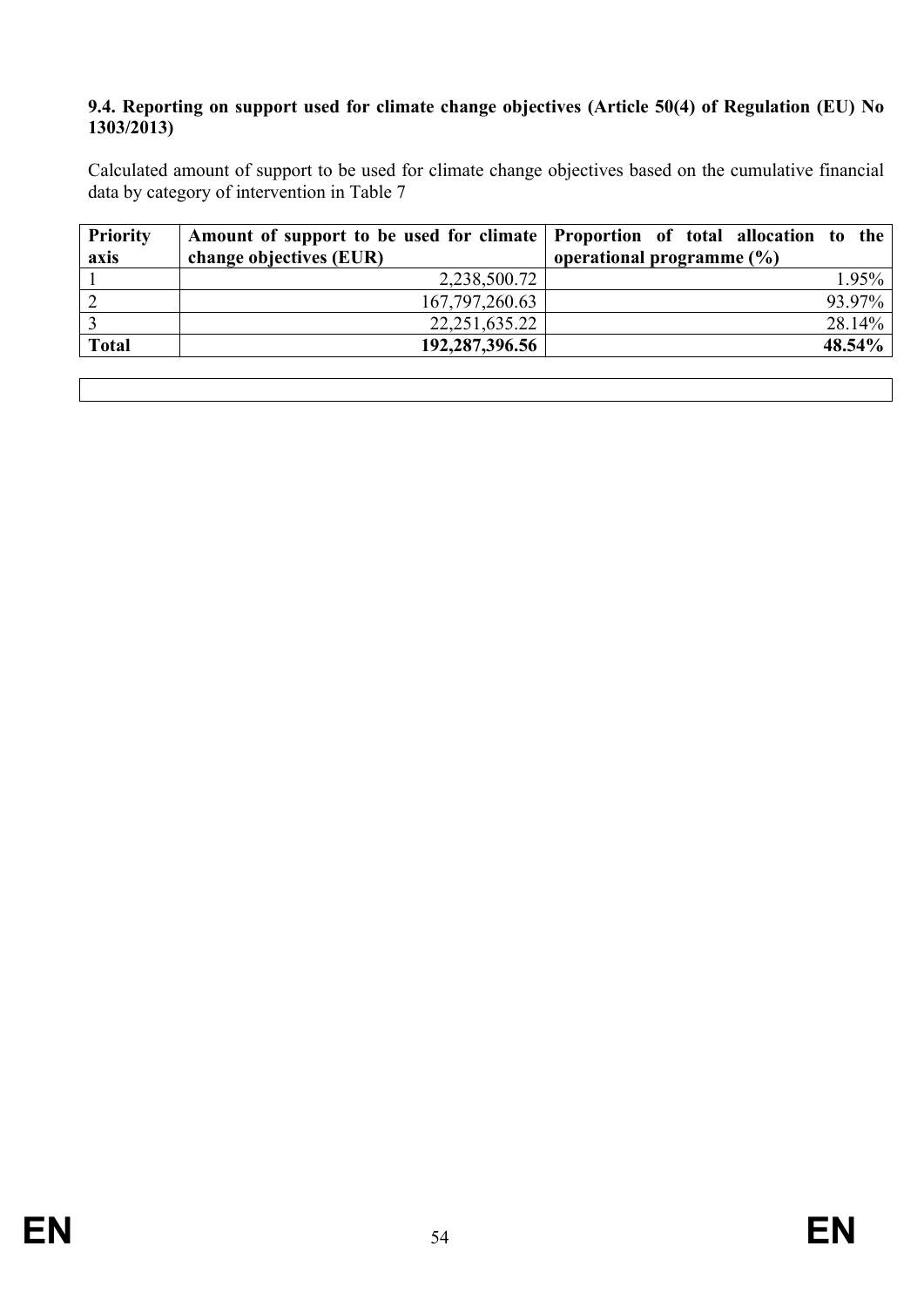### <span id="page-54-0"></span>**9.5 Role of partners in the implementation of the cooperation programme (Article 50(4) of Regulation (EU) No 1303/2013 and Article 14(4), subparagraph 1, (c) of Regulation (EU) No 1299/2013)**

Assessment of the implementation of actions to take into account the role of partners referred to in Article 5 of Regulation (EU) No 1303/2013, including involvement of the partners in the implementation, monitoring and evaluation of the cooperation programme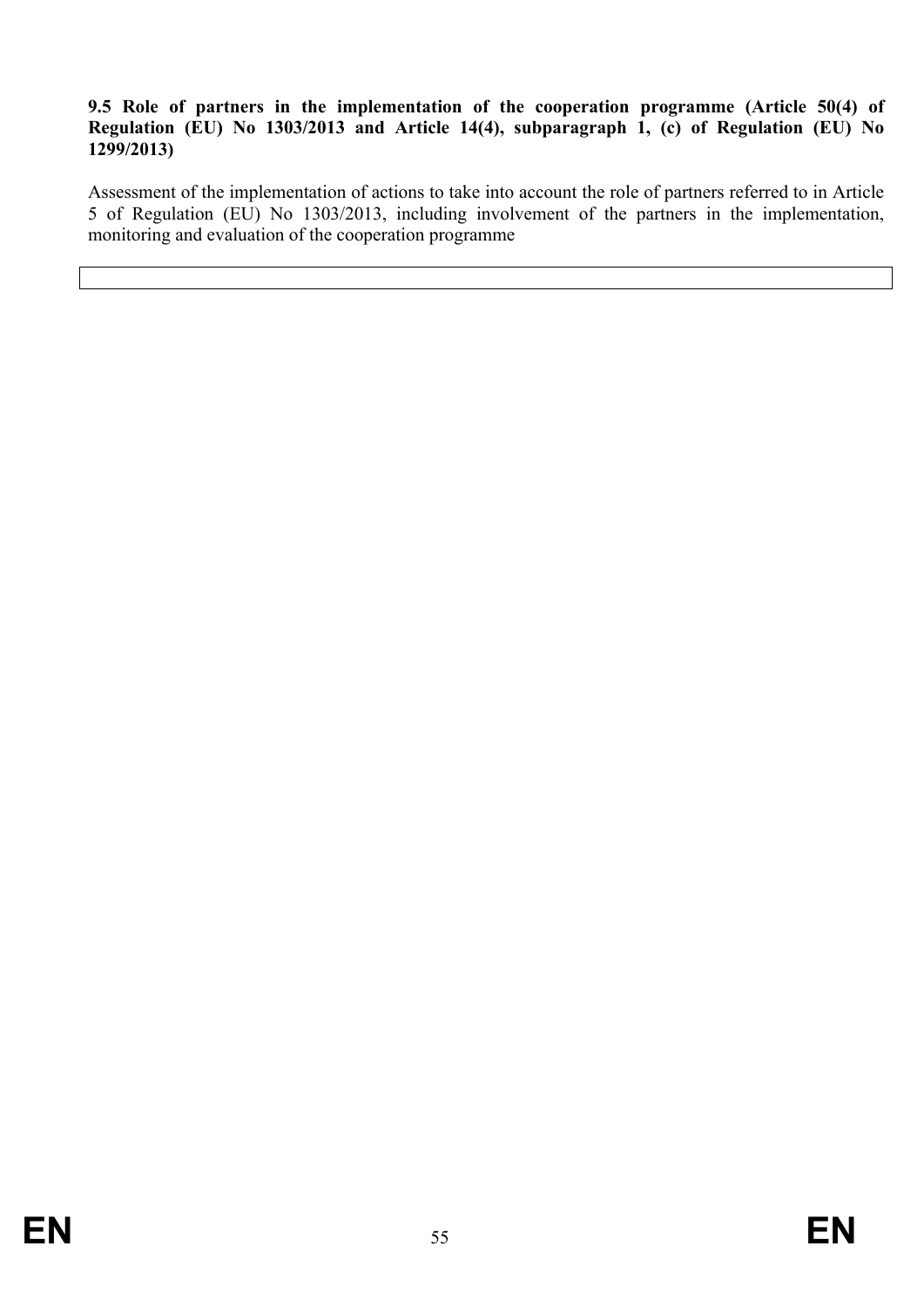#### <span id="page-55-0"></span>**10. OBLIGATORY INFORMATION AND ASSESSMENT ACCORDING TO ARTICLE 14(4), SUBPARAGRAPH 1 (A) AND (B), OF REGULATION (EU) NO 1299/2013**

<span id="page-55-1"></span>**10.1 Progress in implementation of the evaluation plan and the follow-up given to the findings of evaluations**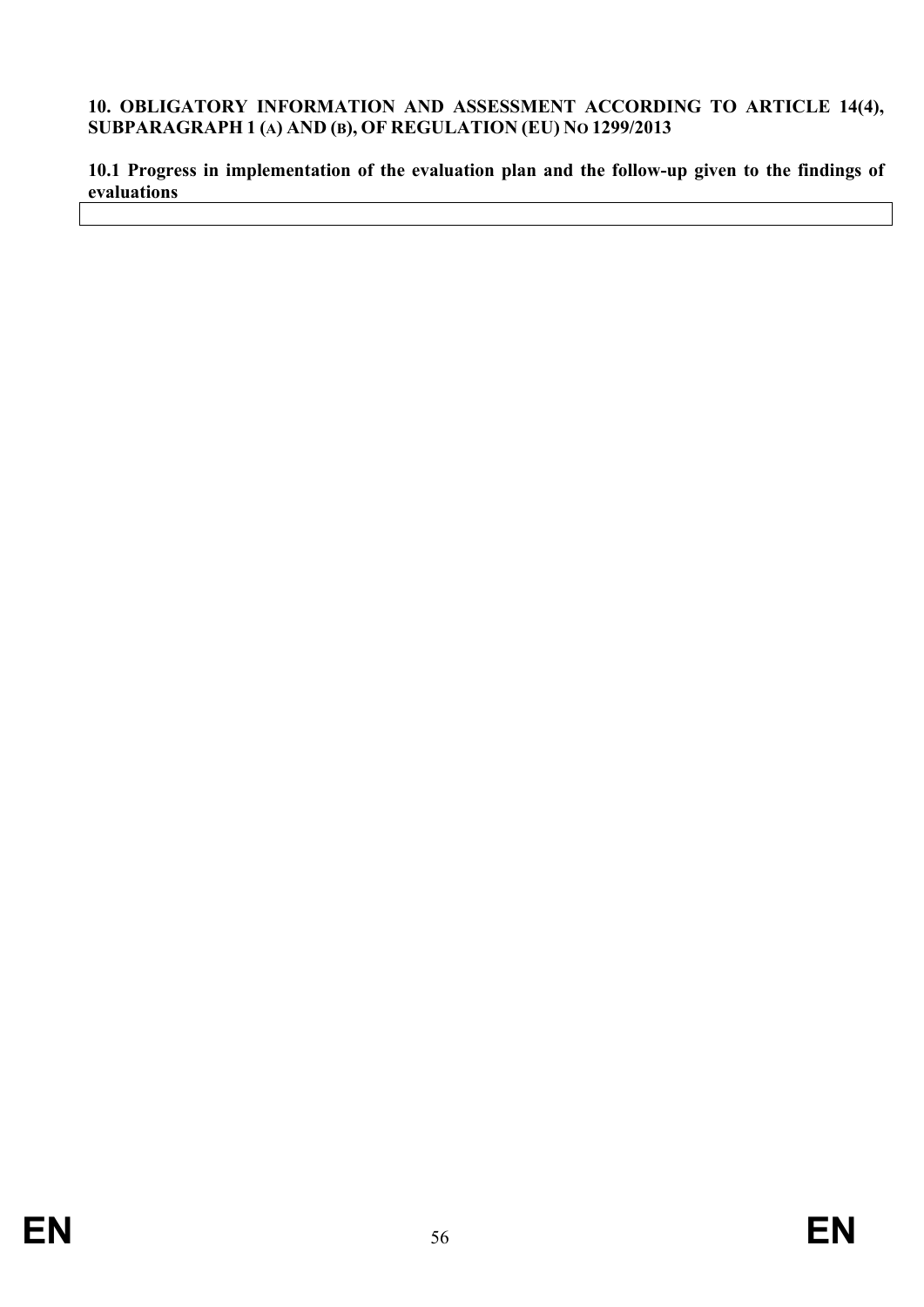| <b>Status</b> | Nam | Fun | Nuation.<br><b>Year of fina</b><br>…nalızın"<br>eva | Type of evaluation | Thematic objective | 'Foni | ិ of execution) =<br>adings (in case | Follow up<br>execution)<br>case of exe<br>- (In |
|---------------|-----|-----|-----------------------------------------------------|--------------------|--------------------|-------|--------------------------------------|-------------------------------------------------|
|               |     |     |                                                     |                    |                    |       |                                      |                                                 |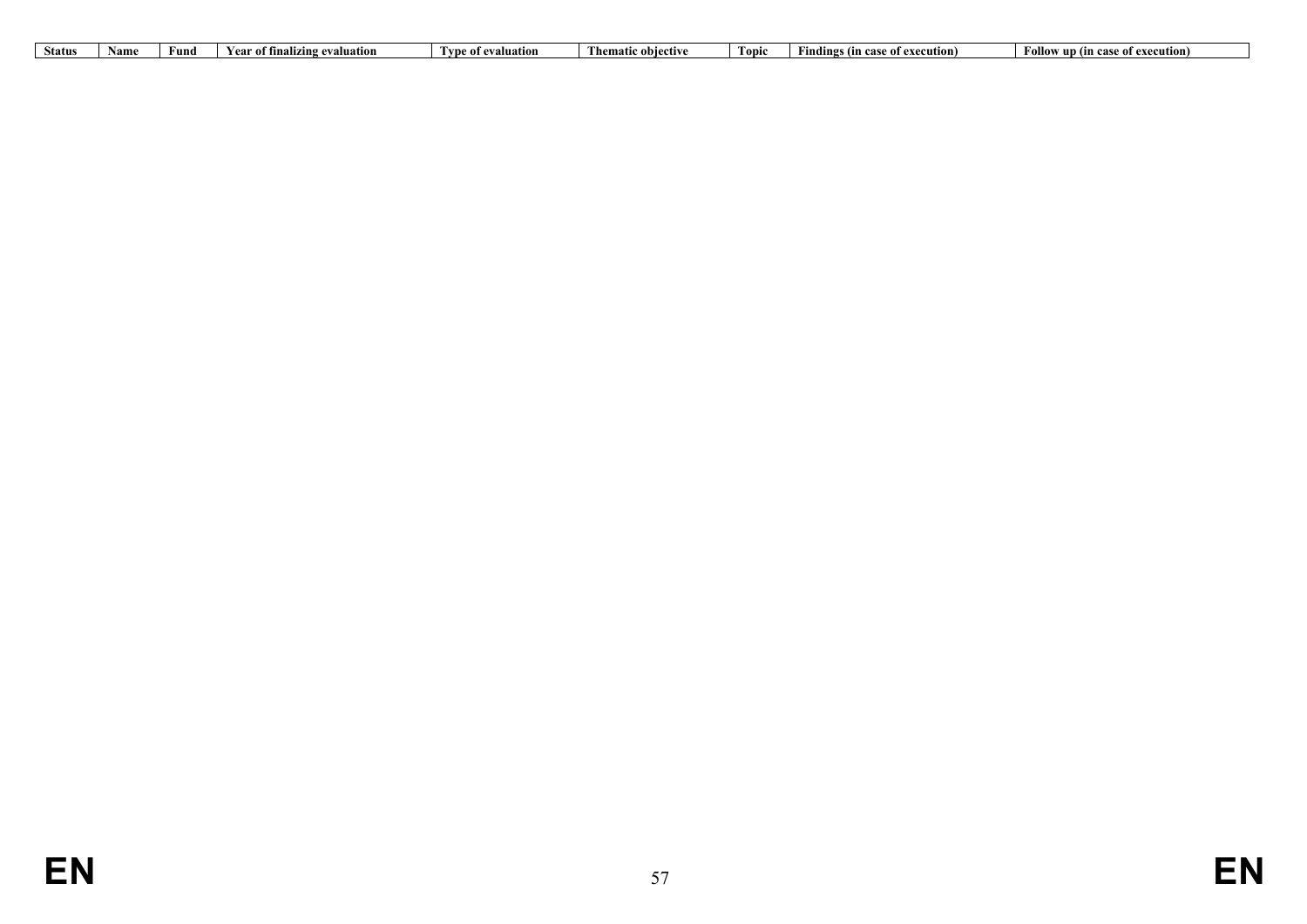<span id="page-57-0"></span>**10.2 The results of the information and publicity measures of the Funds carried out under the communication strategy**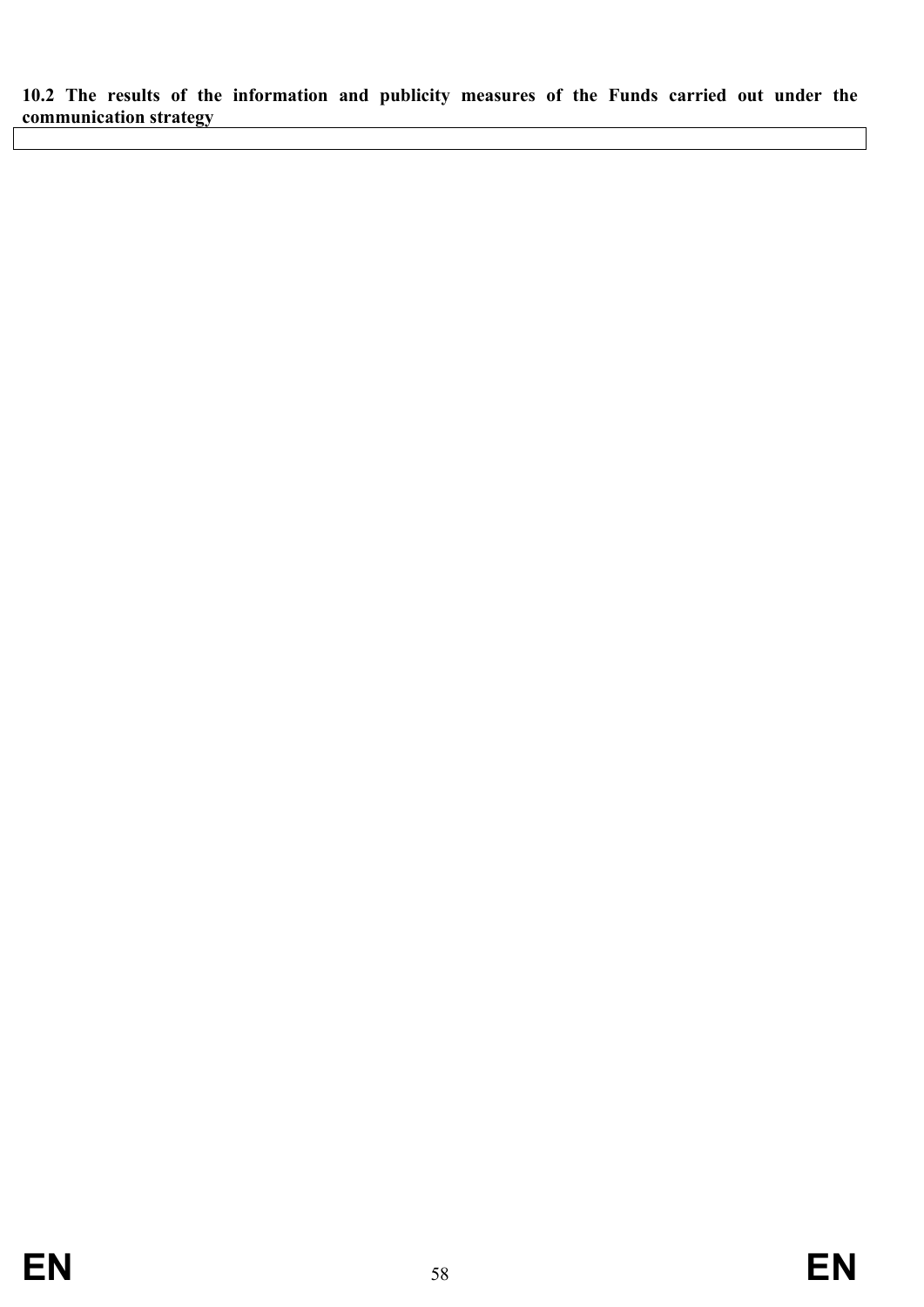#### <span id="page-58-0"></span>**11. ADDITIONAL INFORMATION WHICH MAY BE ADDED DEPENDING ON THE CONTENT AND OBJECTIVES OF THE COOPERATION PROGRAMME (ARTICLE 14(4), SUBPARAGRAPH 2 (A), (B), (C) AND (F), OF REGULATION (EU) NO 1299/2013)**

<span id="page-58-1"></span>**11.1. Progress in the implementation of the integrated approach to territorial development, including integrated territorial investments, sustainable urban development, and community led local development under the cooperation programme**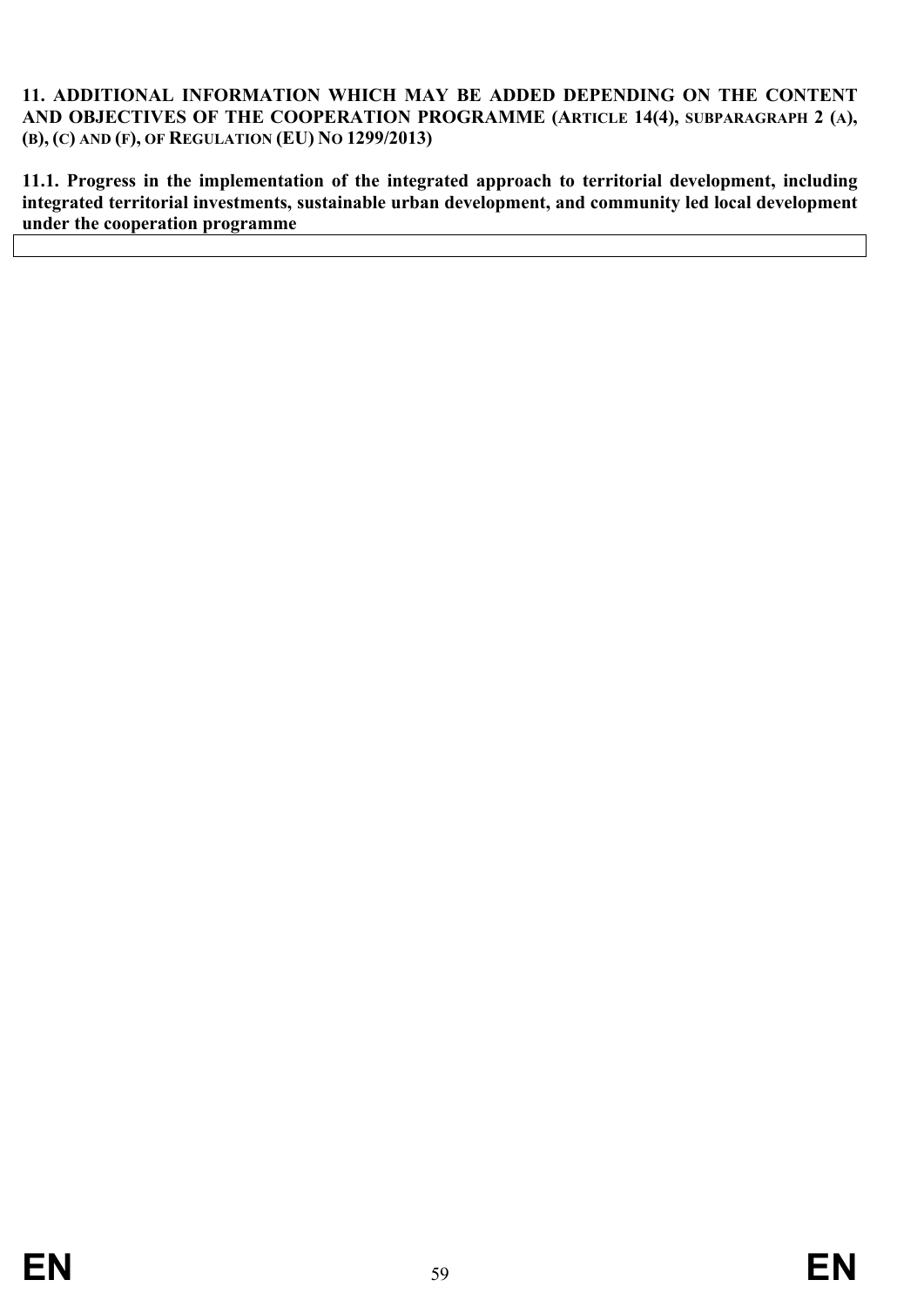<span id="page-59-0"></span>**11.2 Progress in implementation of actions to reinforce the capacity of authorities and beneficiaries to administer and to use the ERDF**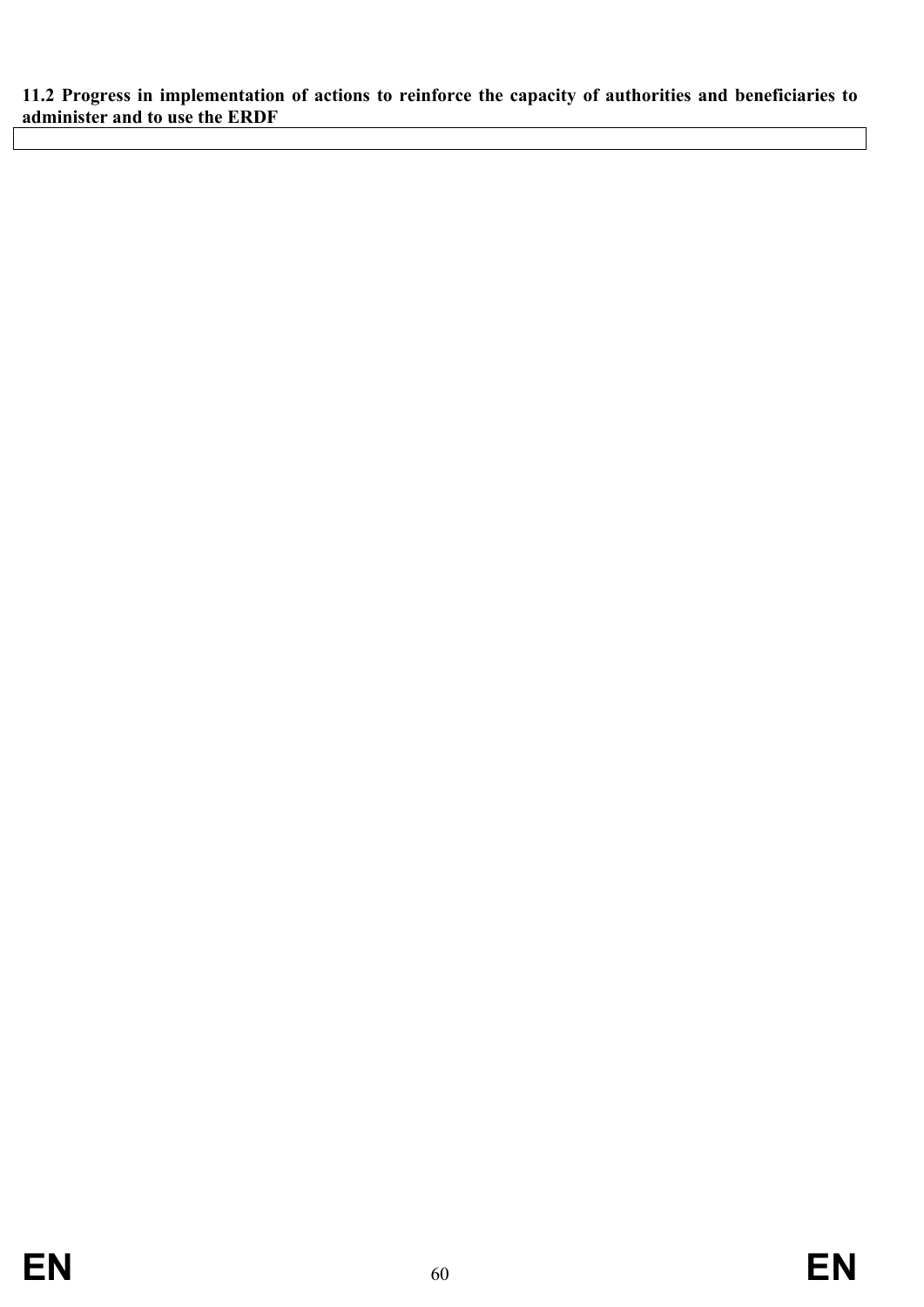### <span id="page-60-0"></span>**11.3 Contribution to macro-regional and sea basin strategies (where appropriate)**

As stipulated by the Regulation (EU) No 1299/2013, recital 19, article 8(3)(d) on the "Content, adoption and amendment of cooperation programmes" and article 14(4) 2nd subparagraph (c) "Implementation reports", this programme contributes to MRS(s) and/or SBS:

- $\Box$  EU Strategy for the Baltic Sea Region (EUSBSR)
- $\Box$  EU Strategy for the Danube Region (EUSDR)
- $\Box$  EU Strategy for the Adriatic and Ionian Region (EUSAIR)
- $\Box$  EU Strategy for the Alpine Region (EUSALP)
- $\Box$  Atlantic Sea Basin Strategy (ATLSBS)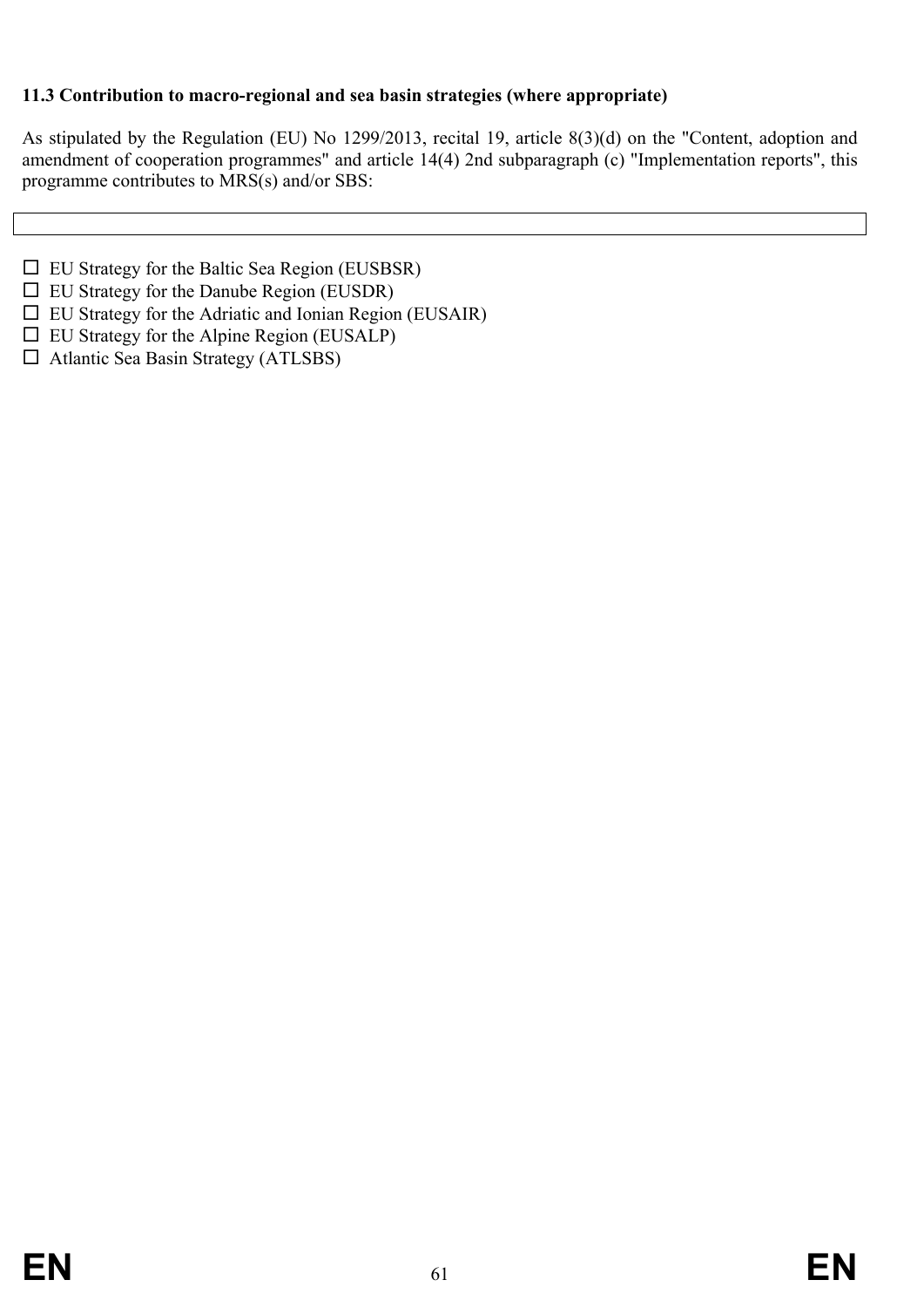# <span id="page-61-0"></span>**11.4 Progress in the implementation of actions in the field of social innovation**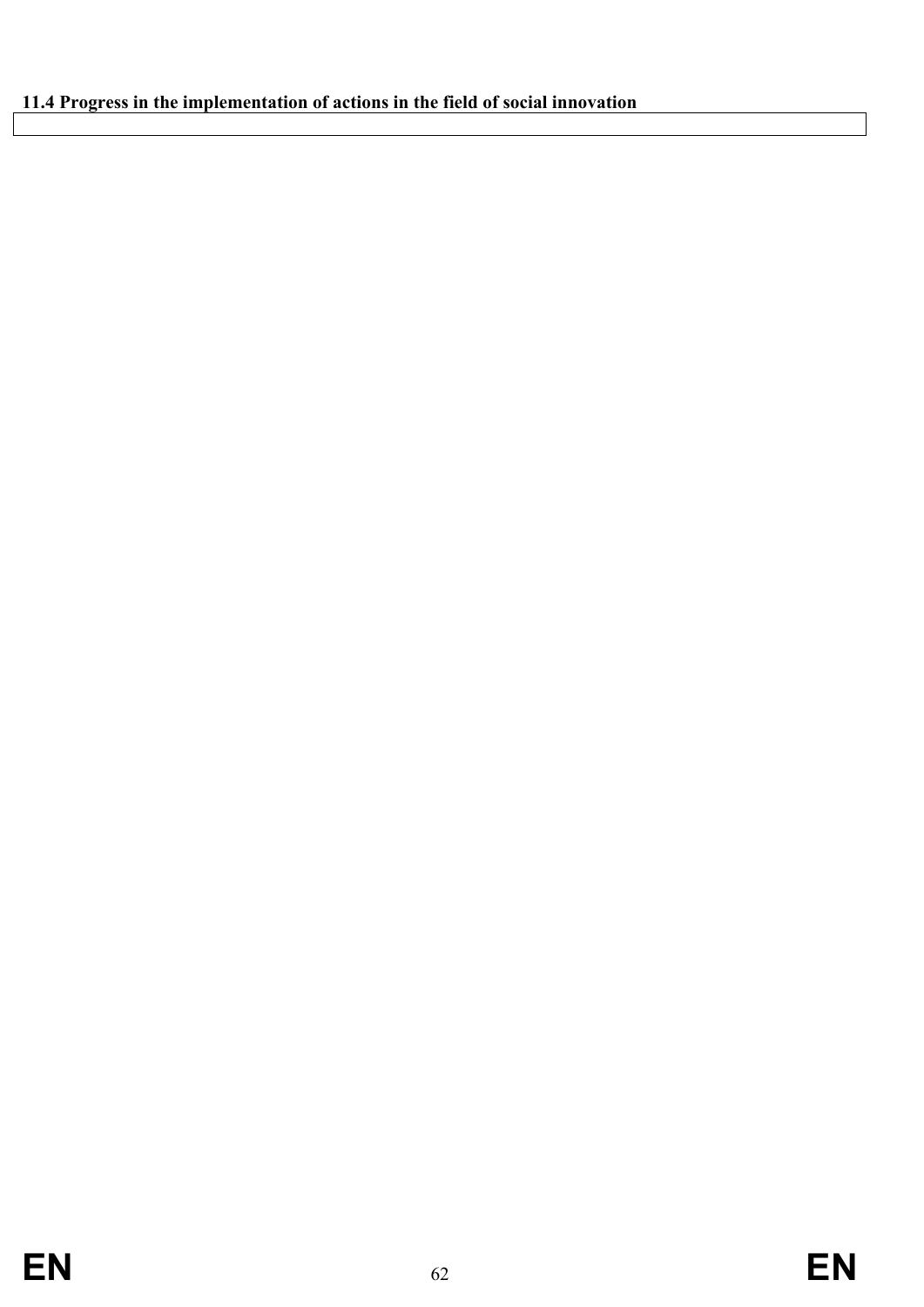## <span id="page-62-0"></span>**13. SMART, SUSTAINABLE AND INCLUSIVE GROWTH**

Information and assessment of the programme contribution to achieving the Union strategy for smart, sustainable and inclusive growth.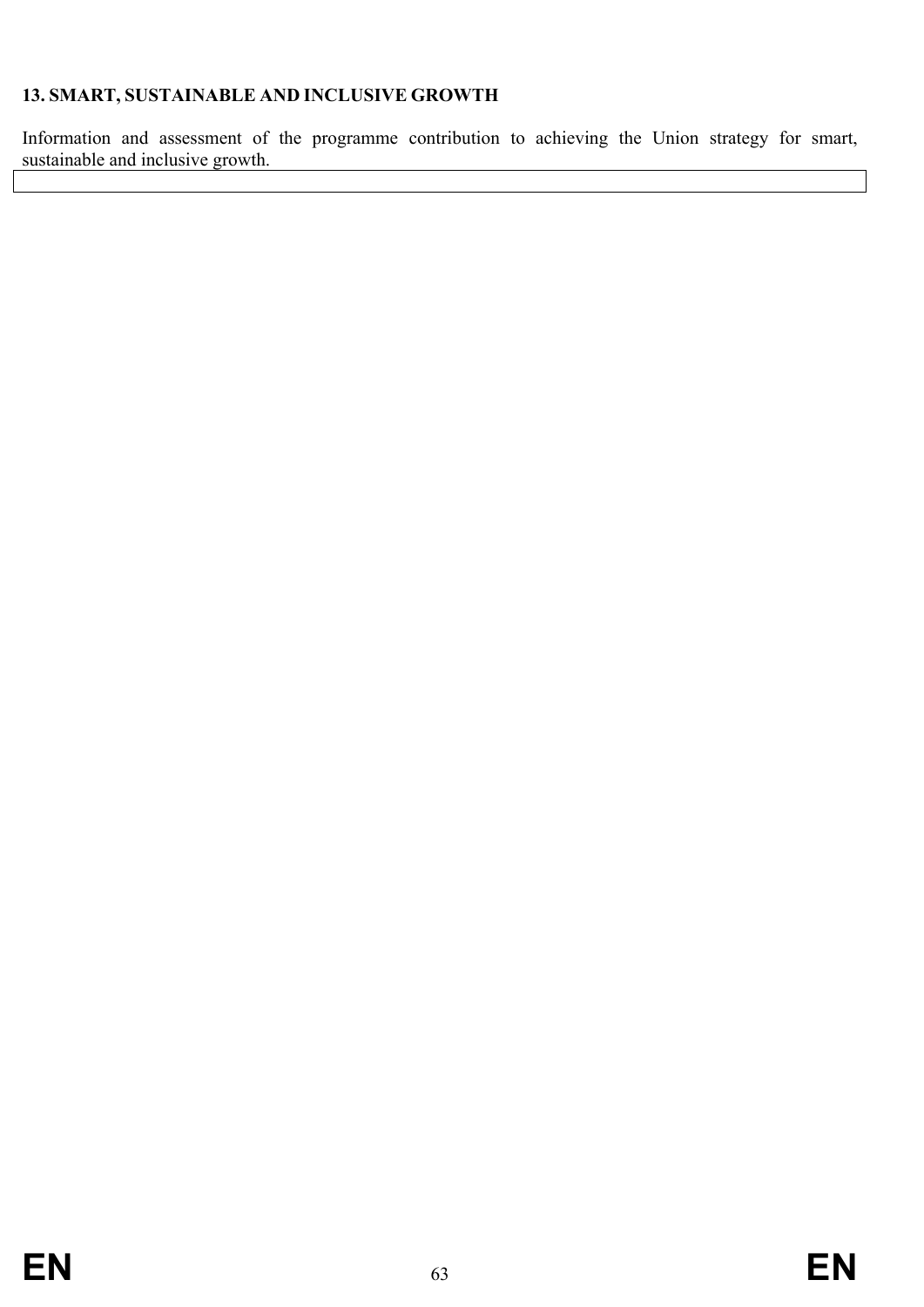### <span id="page-63-0"></span>**14. ISSUES AFFECTING THE PERFORMANCE OF THE PROGRAMME AND MEASURES TAKEN — PERFORMANCE FRAMEWORK (ARTICLE 50(2) OF REGULATION (EU) NO 1303/2013)**

Where the assessment of progress made with regard to the milestones and targets set out in the performance framework demonstrates that certain milestones and targets have not been achieved, Member States should outline the underlying reasons for failure to achieve these milestones in the report of 2019 (for milestones) and in the final implementation report (for targets).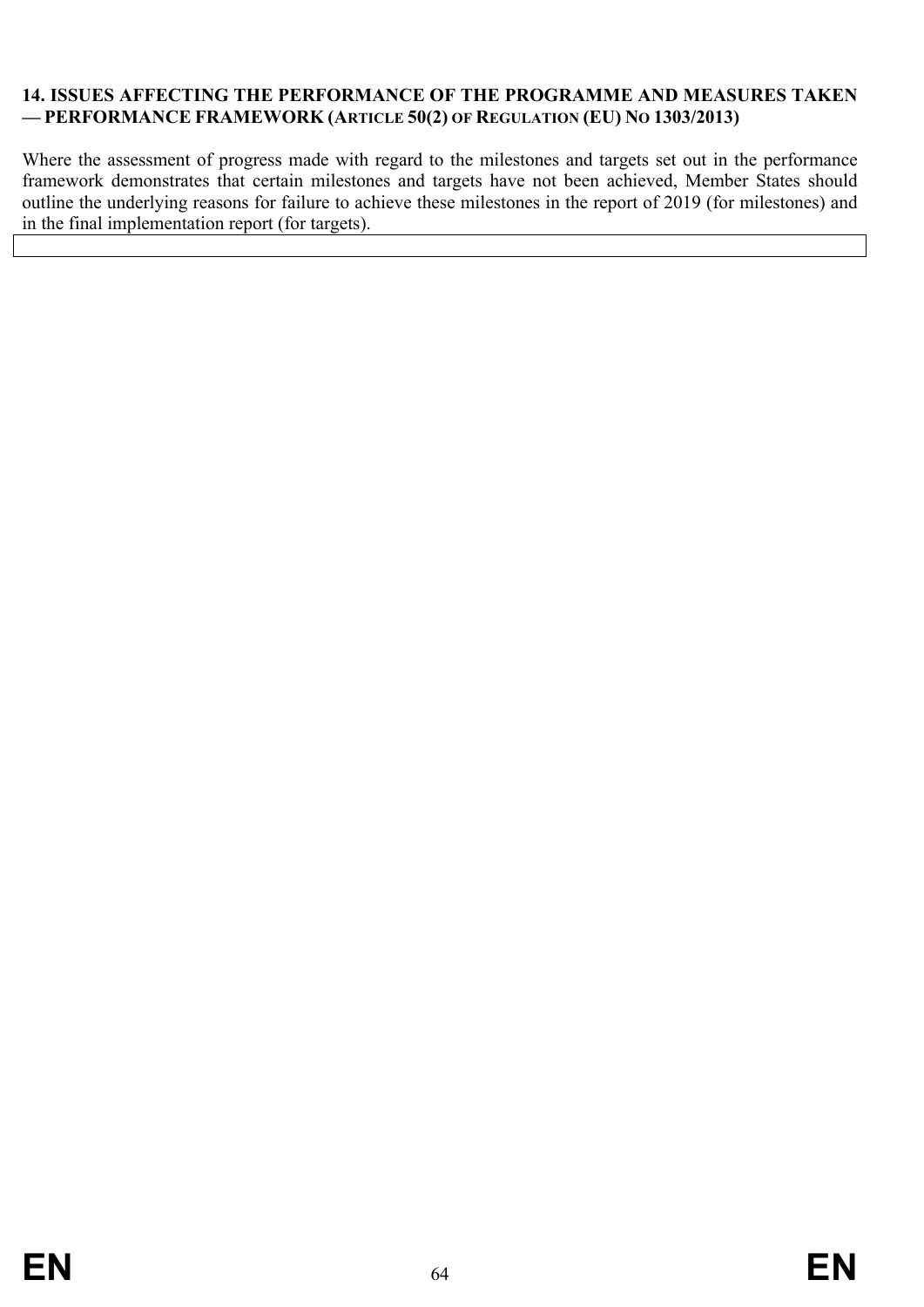### **DOCUMENTS**

<span id="page-64-0"></span>

| Document title         | Document type     | Document date | Local reference | Commission reference | <b>Files</b>                | Sent date   | <b>Sent By</b> |
|------------------------|-------------------|---------------|-----------------|----------------------|-----------------------------|-------------|----------------|
| ~<br>Citizens' summary | Citizens' summary | $-Mav-2020$   |                 | Ares(2020)2945785    | $\sim$<br>Citizens' summary | 08-Jun-2020 | nguefore       |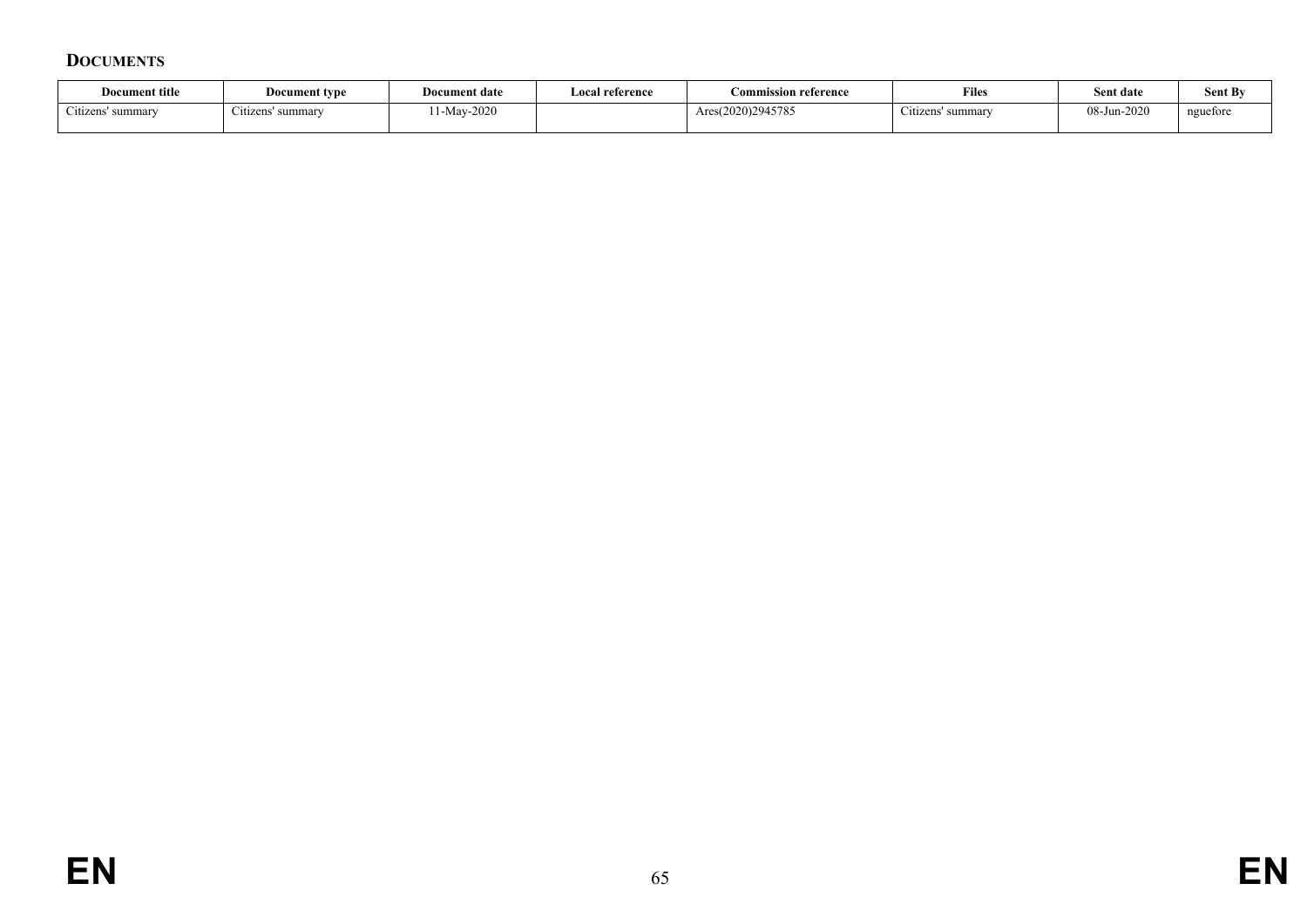## **LATEST VALIDATION RESULTS**

<span id="page-65-0"></span>

| <b>Severity</b> | Code   | Message                                                                                                                                                                                   |
|-----------------|--------|-------------------------------------------------------------------------------------------------------------------------------------------------------------------------------------------|
| Info            |        | Implementation report version has been validated                                                                                                                                          |
| Warning         | 2.49.1 | Annual value entered in table 1 exceeds the target value for priority axis: 4, investment priority: -, specific objective: SO6, indicator: TA3, year: 2018 (99.95 > 98.00). Please check. |
| Warning         | 2.49.  | Annual value entered in table 1 exceeds the target value for priority axis: 4, investment priority: -, specific objective: SO6, indicator: TA3, year: 2019 (99.90 > 98.00). Please check. |
| Warning 2.52.   |        | In table 2, the annual total value entered is 1,605.33% of the total target value for "S", priority axis: 2, investment priority: 4e, indicator: CO31, year: 2016. Please check.          |
| Warning 2.52.   |        | In table 2, the annual total value entered is 1,605.33% of the total target value for "S", priority axis: 2, investment priority: 4e, indicator: CO31, year: 2017. Please check.          |
| Warning 2.52.   |        | In table 2, the annual total value entered is 1,605.33% of the total target value for "S", priority axis: 2, investment priority: 4e, indicator: CO31, year: 2018. Please check.          |
| Warning 2.52.   |        | In table 2, the annual total value entered is 1,697.56% of the total target value for "S", priority axis: 2, investment priority: 4e, indicator: CO31, year: 2019. Please check.          |
| Warning 2.52.   |        | In table 2, the annual total value entered is 101.11% of the total target value for "S", priority axis: 1, investment priority: 1b, indicator: CO26, year: 2018. Please check.            |
| Warning         | 2.52   | In table 2, the annual total value entered is 103.18% of the total target value for "S", priority axis: 2, investment priority: 4f, indicator: 3.02, year: 2018. Please check.            |
| Warning         | 2.52   | In table 2, the annual total value entered is 103.18% of the total target value for "S", priority axis: 2, investment priority: 4f, indicator: 3.02, year: 2019. Please check.            |
| Warning 2.52    |        | In table 2, the annual total value entered is 104.71% of the total target value for "S", priority axis: 1, investment priority: 1b, indicator: CO28, year: 2016. Please check.            |
| Warning 2.52.   |        | In table 2, the annual total value entered is 107.50% of the total target value for "S", priority axis: 1, investment priority: 1b, indicator: CO29, year: 2017. Please check             |
| Warning 2.52.   |        | In table 2, the annual total value entered is 109.55% of the total target value for "S", priority axis: 2, investment priority: 4f, indicator: CO26, year: 2018. Please check.            |
| Warning 2.52.   |        | In table 2, the annual total value entered is 112.94% of the total target value for "S", priority axis: 1, investment priority: 1b, indicator: CO28, year: 2017. Please check             |
| Warning 2.52    |        | In table 2, the annual total value entered is 113.33% of the total target value for "S", priority axis: 2, investment priority: 4e, indicator: 2.02, year: 2019. Please check.            |
| Warning 2.52.   |        | In table 2, the annual total value entered is 114.55% of the total target value for "S", priority axis: 2, investment priority: 4f, indicator: CO26, year: 2019. Please check.            |
| Warning 2.52.   |        | In table 2, the annual total value entered is 115.00% of the total target value for "S", priority axis: 2, investment priority: 7c, indicator: 4.01, year: 2019. Please check.            |
| Warning 2.52    |        | In table 2, the annual total value entered is 116.67% of the total target value for "S", priority axis: 1, investment priority: 1b, indicator: CO26, year: 2019. Please check.            |
| Warning 2.52.   |        | In table 2, the annual total value entered is 120.19% of the total target value for "S", priority axis: 1, investment priority: 1b, indicator: CO01, year: 2017. Please check.            |
| Warning 2.52.   |        | In table 2, the annual total value entered is 121.67% of the total target value for "S", priority axis: 1, investment priority: 1b, indicator: 1.07, year: 2017. Please check.            |
| Warning 2.52    |        | In table 2, the annual total value entered is 127.27% of the total target value for "S", priority axis: 2, investment priority: 4f, indicator: 3.01, year: 2017. Please check.            |
| Warning 2.52.   |        | In table 2, the annual total value entered is 148.84% of the total target value for "S", priority axis: 1, investment priority: 1b, indicator: 1.05, year: 2018. Please check.            |
| Warning 2.52.   |        | In table 2, the annual total value entered is 150.12% of the total target value for "S", priority axis: 1, investment priority: 1b, indicator: 1.05, year: 2019. Please check.            |
| Warning         | 2.52.  | In table 2, the annual total value entered is 151.85% of the total target value for "S", priority axis: 1, investment priority: 1b, indicator: 1.01, year: 2018. Please check.            |
| Warning         | 2.52   | In table 2, the annual total value entered is 153.24% of the total target value for "S", priority axis: 1, investment priority: 1b, indicator: CO28, year: 2018. Please check             |
| Warning 2.52    |        | In table 2, the annual total value entered is 173.81% of the total target value for "S", priority axis: 3, investment priority: 6f, indicator: 5.01, year: 2017. Please check.            |
| Warning 2.52.   |        | In table 2, the annual total value entered is 183.33% of the total target value for "S", priority axis: 2, investment priority: 4e, indicator: 2.01, year: 2017. Please check.            |
| Warning 2.52.   |        | In table 2, the annual total value entered is 183.82% of the total target value for "S", priority axis: 1, investment priority: 1b, indicator: CO28, year: 2019. Please check             |
| Warning 2.52.   |        | In table 2, the annual total value entered is 186.36% of the total target value for "S", priority axis: 2, investment priority: 4f, indicator: 3.01, year: 2018. Please check.            |
| Warning 2.52.   |        | In table 2, the annual total value entered is 19,114.62% of the total target value for "S", priority axis: 2, investment priority: 4e, indicator: CO34, year: 2019. Please check.         |
| Warning 2.52.   |        | In table 2, the annual total value entered is 190.91% of the total target value for "S", priority axis: 2, investment priority: 4f, indicator: 3.01, year: 2019. Please check.            |
| Warning 2.52.   |        | In table 2, the annual total value entered is 192.00% of the total target value for "S", priority axis: 3, investment priority: 6f, indicator: CO01, year: 2017. Please check.            |
| Warning 2.52.   |        | In table 2, the annual total value entered is 2,273.56% of the total target value for "S", priority axis: 2, investment priority: 4f, indicator: CO34, year: 2019. Please check.          |
| Warning         | 2.52.  | In table 2, the annual total value entered is 202.38% of the total target value for "S", priority axis: 3, investment priority: 6f, indicator: 5.01, year: 2018. Please check.            |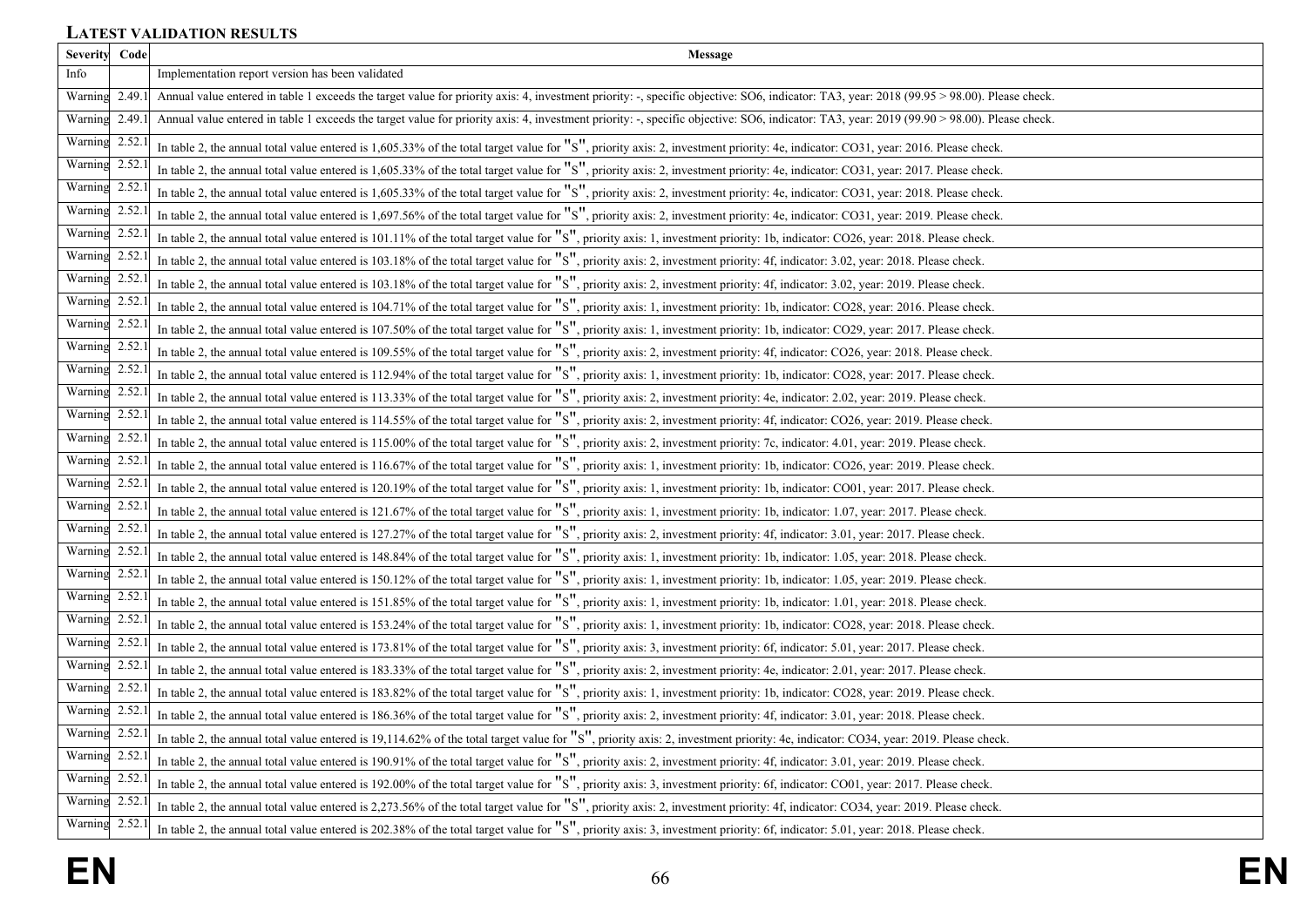| Severity Code  | Message                                                                                                                                                                           |
|----------------|-----------------------------------------------------------------------------------------------------------------------------------------------------------------------------------|
| Warning 2.52.1 | In table 2, the annual total value entered is 21,238.60% of the total target value for "S", priority axis: 2, investment priority: 4f, indicator: CO34, year: 2017. Please check. |
| Warning 2.52.  | In table 2, the annual total value entered is 22,208.56% of the total target value for "S", priority axis: 2, investment priority: 4f, indicator: CO34, year: 2018. Please check. |
| Warning 2.52.  | In table 2, the annual total value entered is 229.63% of the total target value for "S", priority axis: 1, investment priority: 1b, indicator: 1.01, year: 2019. Please check.    |
| Warning 2.52.  | In table 2, the annual total value entered is 240.48% of the total target value for "S", priority axis: 3, investment priority: 6f, indicator: 5.01, year: 2019. Please check.    |
| Warning 2.52.  | In table 2, the annual total value entered is 254.55% of the total target value for "S", priority axis: 2, investment priority: 4f, indicator: 3.03, year: 2017. Please check.    |
| Warning 2.52.  | In table 2, the annual total value entered is 254.55% of the total target value for "S", priority axis: 2, investment priority: 4f, indicator: 3.03, year: 2018. Please check.    |
| Warning 2.52.  | In table 2, the annual total value entered is 254.55% of the total target value for "S", priority axis: 2, investment priority: 4f, indicator: 3.03, year: 2019. Please check.    |
| Warning 2.52.  | In table 2, the annual total value entered is 303.50% of the total target value for "S", priority axis: 3, investment priority: 6f, indicator: CO01, year: 2018. Please check.    |
| Warning 2.52.  | In table 2, the annual total value entered is 316.67% of the total target value for "S", priority axis: 2, investment priority: 4e, indicator: 2.01, year: 2018. Please check.    |
| Warning 2.52.  | In table 2, the annual total value entered is 327.94% of the total target value for "S", priority axis: 1, investment priority: 1b, indicator: 1.02, year: 2018. Please check.    |
| Warning 2.52.  | In table 2, the annual total value entered is 338.50% of the total target value for "S", priority axis: 1, investment priority: 1b, indicator: CO29, year: 2018. Please check.    |
| Warning 2.52.  | In table 2, the annual total value entered is 366.67% of the total target value for "S", priority axis: 3, investment priority: 6f, indicator: 5.02, year: 2017. Please check.    |
| Warning 2.52.  | In table 2, the annual total value entered is 383.33% of the total target value for "S", priority axis: 2, investment priority: 4e, indicator: 2.01, year: 2019. Please check.    |
| Warning 2.52.  | In table 2, the annual total value entered is 385.37% of the total target value for "S", priority axis: 1, investment priority: 1b, indicator: CO01, year: 2018. Please check.    |
| Warning 2.52.  | In table 2, the annual total value entered is 390.00% of the total target value for "S", priority axis: 1, investment priority: 1b, indicator: CO29, year: 2019. Please check.    |
| Warning 2.52.  | In table 2, the annual total value entered is 425.19% of the total target value for "S", priority axis: 1, investment priority: 1b, indicator: CO01, year: 2019. Please check.    |
| Warning 2.52.  | In table 2, the annual total value entered is 461.11% of the total target value for "S", priority axis: 3, investment priority: 6f, indicator: 5.02, year: 2018. Please check.    |
| Warning 2.52.  | In table 2, the annual total value entered is 463.33% of the total target value for "S", priority axis: 1, investment priority: 1b, indicator: 1.07, year: 2018. Please check.    |
| Warning 2.52.  | In table 2, the annual total value entered is 476.67% of the total target value for "S", priority axis: 1, investment priority: 1b, indicator: 1.03, year: 2018. Please check.    |
| Warning 2.52.  | In table 2, the annual total value entered is 483.33% of the total target value for "S", priority axis: 3, investment priority: 6f, indicator: 5.02, year: 2019. Please check.    |
| Warning 2.52.  | In table 2, the annual total value entered is 489.92% of the total target value for "S", priority axis: 2, investment priority: 7c, indicator: CO34, year: 2019. Please check.    |
| Warning 2.52.  | In table 2, the annual total value entered is 5,576.11% of the total target value for "S", priority axis: 2, investment priority: 4e, indicator: CO34, year: 2016. Please check.  |
| Warning 2.52.  | In table 2, the annual total value entered is 513.33% of the total target value for "S", priority axis: 1, investment priority: 1b, indicator: 1.07, year: 2019. Please check.    |
| Warning 2.52.  | In table 2, the annual total value entered is 550.50% of the total target value for "S", priority axis: 3, investment priority: 6f, indicator: CO01, year: 2019. Please check.    |
| Warning 2.52.  | In table 2, the annual total value entered is 553.33% of the total target value for "S", priority axis: 1, investment priority: 1b, indicator: 1.03, year: 2019. Please check.    |
| Warning 2.52.  | In table 2, the annual total value entered is 555.88% of the total target value for "S", priority axis: 1, investment priority: 1b, indicator: 1.02, year: 2019. Please check.    |
| Warning 2.52.  | In table 2, the annual total value entered is 7,243.20% of the total target value for "S", priority axis: 2, investment priority: 4e, indicator: CO34, year: 2017. Please check.  |
| Warning 2.52.  | In table 2, the annual total value entered is 7,243.20% of the total target value for "S", priority axis: 2, investment priority: 4e, indicator: CO34, year: 2018. Please check.  |
| Warning 2.52.  | In table 2, the annual total value entered is 757.58% of the total target value for "S", priority axis: 2, investment priority: 4f, indicator: CO31, year: 2017. Please check.    |
| Warning 2.52.1 | In table 2, the annual total value entered is 757.58% of the total target value for "S", priority axis: 2, investment priority: 4f, indicator: CO31, year: 2018. Please check.    |
| Warning 2.52.  | In table 2, the annual total value entered is 757.58% of the total target value for "S", priority axis: 2, investment priority: 4f, indicator: CO31, year: 2019. Please check.    |
| Warning 2.53.  | In table 2, the annual total value entered is 1,000.60% of the total target value for "F", priority axis: 2, investment priority: 7c, indicator: CO34, year: 2019. Please check.  |
| Warning 2.53.1 | In table 2, the annual total value entered is 1,153.56% of the total target value for "F", priority axis: 2, investment priority: 4e, indicator: CO31, year: 2018. Please check.  |
| Warning 2.53.  | In table 2, the annual total value entered is 1,173.78% of the total target value for "F", priority axis: 2, investment priority: 4e, indicator: CO31, year: 2019. Please check.  |
| Warning 2.53.1 | In table 2, the annual total value entered is 1,543.71% of the total target value for "F", priority axis: 2, investment priority: 4e, indicator: CO34, year: 2018. Please check.  |